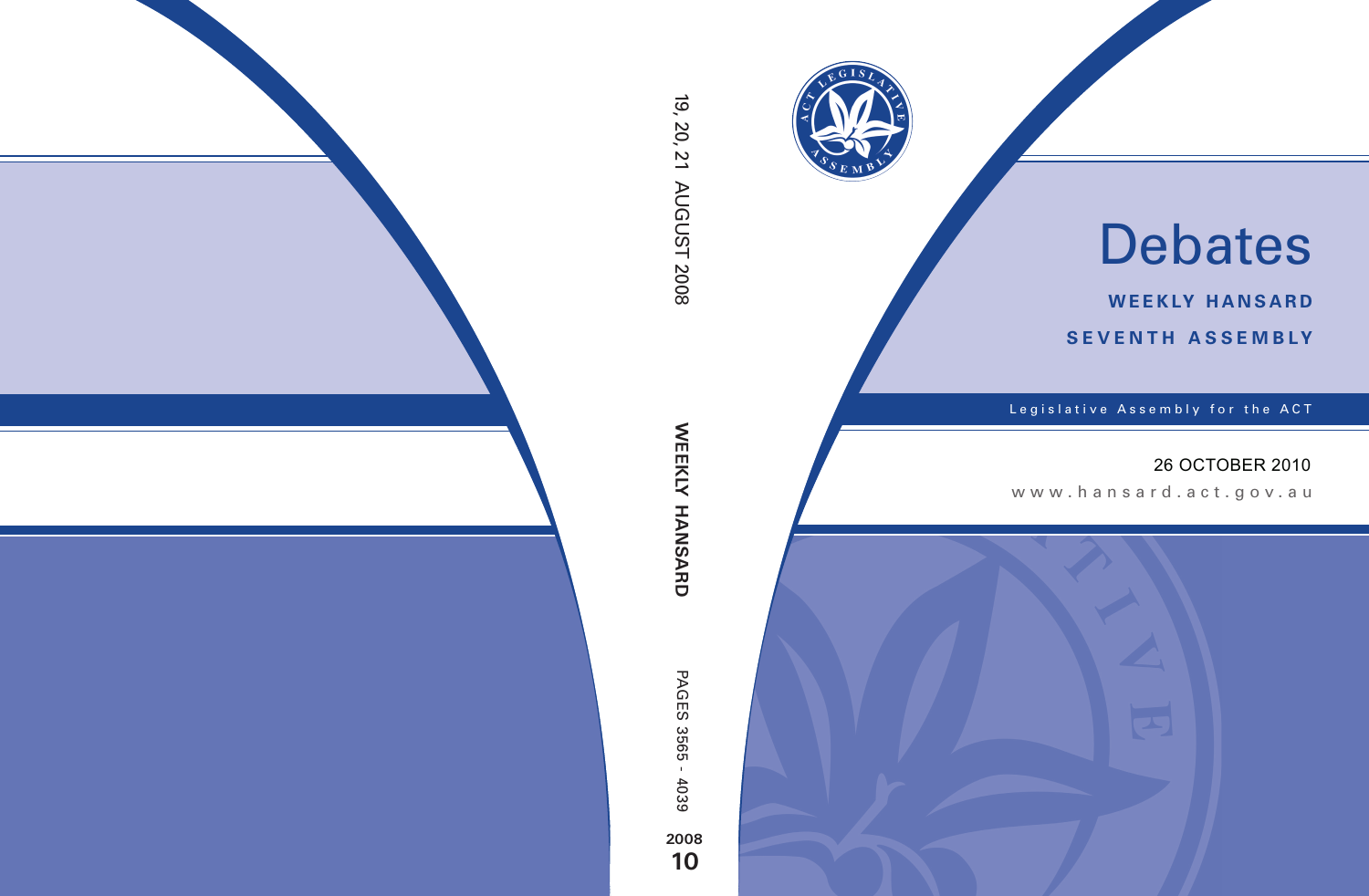#### **Tuesday, 26 October 2010**

| Questions without notice:                                              |  |
|------------------------------------------------------------------------|--|
|                                                                        |  |
|                                                                        |  |
|                                                                        |  |
| Questions without notice:                                              |  |
|                                                                        |  |
|                                                                        |  |
|                                                                        |  |
|                                                                        |  |
|                                                                        |  |
|                                                                        |  |
|                                                                        |  |
|                                                                        |  |
|                                                                        |  |
| Supplementary answers to questions without notice:                     |  |
|                                                                        |  |
|                                                                        |  |
|                                                                        |  |
|                                                                        |  |
|                                                                        |  |
|                                                                        |  |
| Climate Change (Greenhouse Gas Emissions Targets) Bill 2008 (No 2)5063 |  |
| Planning and Development (Public Notification) Amendment Bill 20105064 |  |
|                                                                        |  |
| Adjournment:                                                           |  |
|                                                                        |  |
|                                                                        |  |
|                                                                        |  |
|                                                                        |  |
|                                                                        |  |
| Schedules of amendments:                                               |  |
| Schedule 1: Climate Change and Greenhouse Gas Reduction Bill 20105085  |  |
| Schedule 2: Climate Change and Greenhouse Gas Reduction Bill 20105086  |  |
| Schedule 3: Climate Change and Greenhouse Gas Reduction Bill 20105093  |  |
| Schedule 4: Climate Change and Greenhouse Gas Reduction Bill 20105093  |  |
| Schedule 5: Climate Change and Greenhouse Gas Reduction Bill 20105094  |  |
| Schedule 6: Climate Change and Greenhouse Gas Reduction Bill 20105094  |  |
| Schedule 7: Climate Change and Greenhouse Gas Reduction Bill 20105094  |  |
| Schedule 8: Climate Change and Greenhouse Gas Reduction Bill 20105095  |  |
| Schedule 9: Climate Change and Greenhouse Gas Reduction Bill 20105095  |  |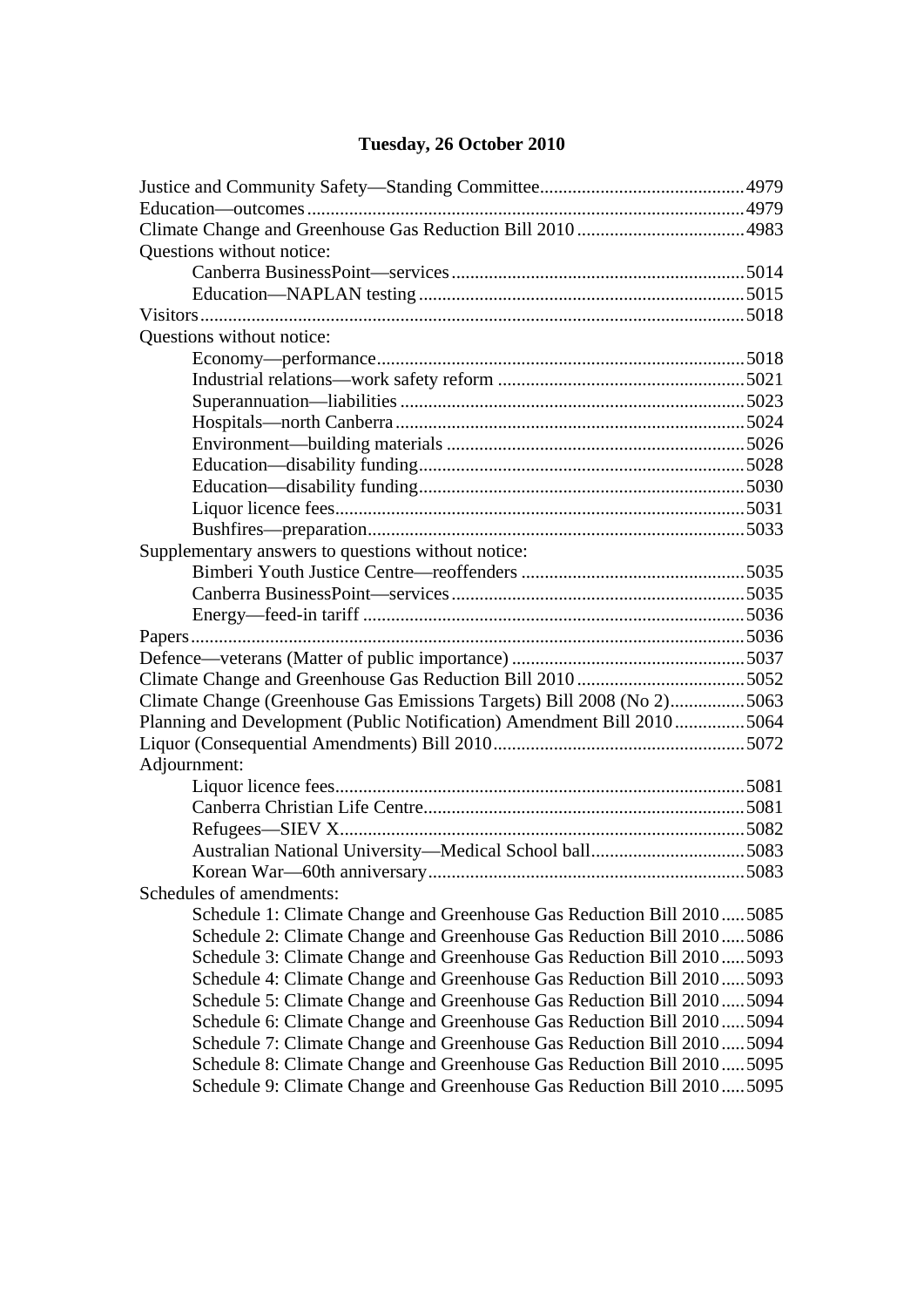## **Tuesday, 26 October 2010**

**MR SPEAKER** (Mr Rattenbury) took the chair at 10 am, made a formal recognition that the Assembly was meeting on the lands of the traditional custodians, and asked members to stand in silence and pray or reflect on their responsibilities to the people of the Australian Capital Territory.

### <span id="page-2-0"></span>**Justice and Community Safety—Standing Committee Scrutiny report 29**

**MRS DUNNE** (Ginninderra): I present the following report:

Justice and Community Safety—Standing Committee (performing the duties of a Scrutiny of Bills and Subordinate Legislation Committee)—Scrutiny Report 29*,*  dated 25 October 2010, together with the relevant minutes of proceedings.

I seek leave to make a brief statement.

Leave granted.

**MRS DUNNE**: Scrutiny report 29 contains the committee's comments on 75 pieces of subordinate legislation and three government responses. The report was circulated to members when the Assembly was not sitting. I commend the report to the Assembly.

#### <span id="page-2-1"></span>**Education—outcomes Statement by minister**

**MR BARR** (Molonglo—Minister for Education and Training, Minister for Planning, Minister for Tourism, Sport and Recreation and Minister for Gaming and Racing) (10.02), by leave: The most important job for any government is making sure young people get the best possible start in life. This means ensuring every student gets the best possible education. It means having the best facilities, it means having the best teachers in our classrooms, and that is what Labor has been doing, and will continue to work to deliver on.

The ACT's education system is the best in Australia, and our students are performing well in national testing. However, the world continues to change, and we need to ensure that our education system changes with it and that we prepare students for life in the 21st century. The government has come a long way towards achieving this goal, and we will keep working to ensure our education system meets the needs of students.

This ACT Labor government have invested more than any other since selfgovernment in education. Currently, we are investing more than half a billion dollars. While much of this has been in bricks and mortar, which I described in detail for the Assembly last week, much has also been invested in human capital—that of our students and that of our teachers.

Over recent years, we have invested \$421,000 to enhance professional development for teachers in leadership positions; \$984,000 to assist gifted and talented students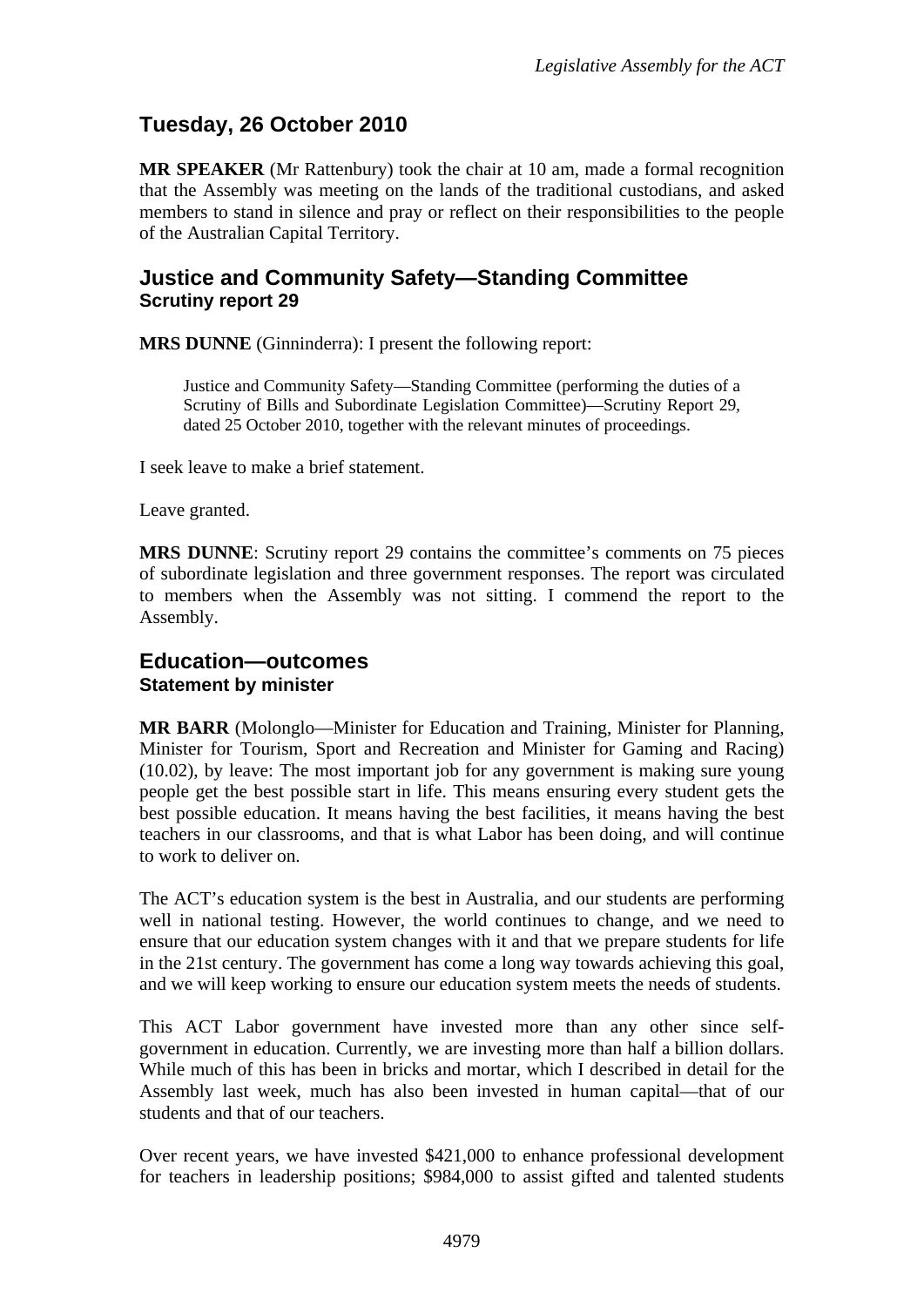through the in pursuit of excellence program; nearly \$700,000 to increase the number of Indigenous teachers and teachers assistants working in ACT public schools through 10 scholarships for year 11 and 12 students who wish to pursue a career in teaching; more than \$3 million to provide more support staff to assist students with English as a second language; \$200,000 over four years to improve language education in the ACT by building closer relationships with embassies and cultural institutions to support language delivery in our schools; and almost \$1.5 million to allow students to undertake industry-based training whilst remaining at school under the Australian school-based apprenticeships program; and we have also provided students at risk of dropping out with extra support through the SPICE program, which has received more than \$800,000 in additional funding.

Our investments in human capital in our schools continued in the most recent budget. This has included more than \$9 million for productivity places and skills, nearly \$4 million over four years to establish the ACT Quality Teacher Institute, \$1.6 million over four years to support students with a disability, \$1.1 million over four years in support of our earn or learn policy, \$600,000 over two years for the implementation of the school-based management review, and \$300,000 over four years to enhance swimming and survival skills in ACT schools.

We continue to invest in ICT, ensuring teachers and students have access to tools that are the basis of literacy in the 21st century. This has supported the rollout of the virtual learning environment. This system will give students added and remote access to features such as podcast lessons, homework requirements and video conferencing for language practice. Through the parent portal, it will also give parents and carers a convenient and effective way to further help their son or daughter succeed at school.

We have invested in pastoral care coordinators to help students through the challenges that can arise, to ensure, as far as possible, they do not derail their studies. These are all massive investments in the people in our schools.

Naturally, we are targeting investment and policy reform to help ensure the most important part of our education system is as effective as possible. In short, we are investing to support our teachers. We have placed an extra 70 teachers into our classrooms to further reduce student to teacher ratios that are already amongst the lowest in the country. We have hired literacy and numeracy coordinators to help our teachers better help those students struggling with reading, writing and maths. We are establishing new accomplished teacher and leading teacher classifications. These classifications will pave the way for career paths which encourage our top teachers to stay in the classroom.

We are investing to free up teachers so that they can spend less time on red tape and more time either in the classroom or preparing for the next day's lessons. We are giving principals more say over how they run their school—more say and clearer accountability. That is why we are moving away from staffing points to introduce real-world single-line budgeting in ACT schools.

Beyond this, we are fully engaging in the national education reforms being driven by the federal government. Because of this work that we have already done in developing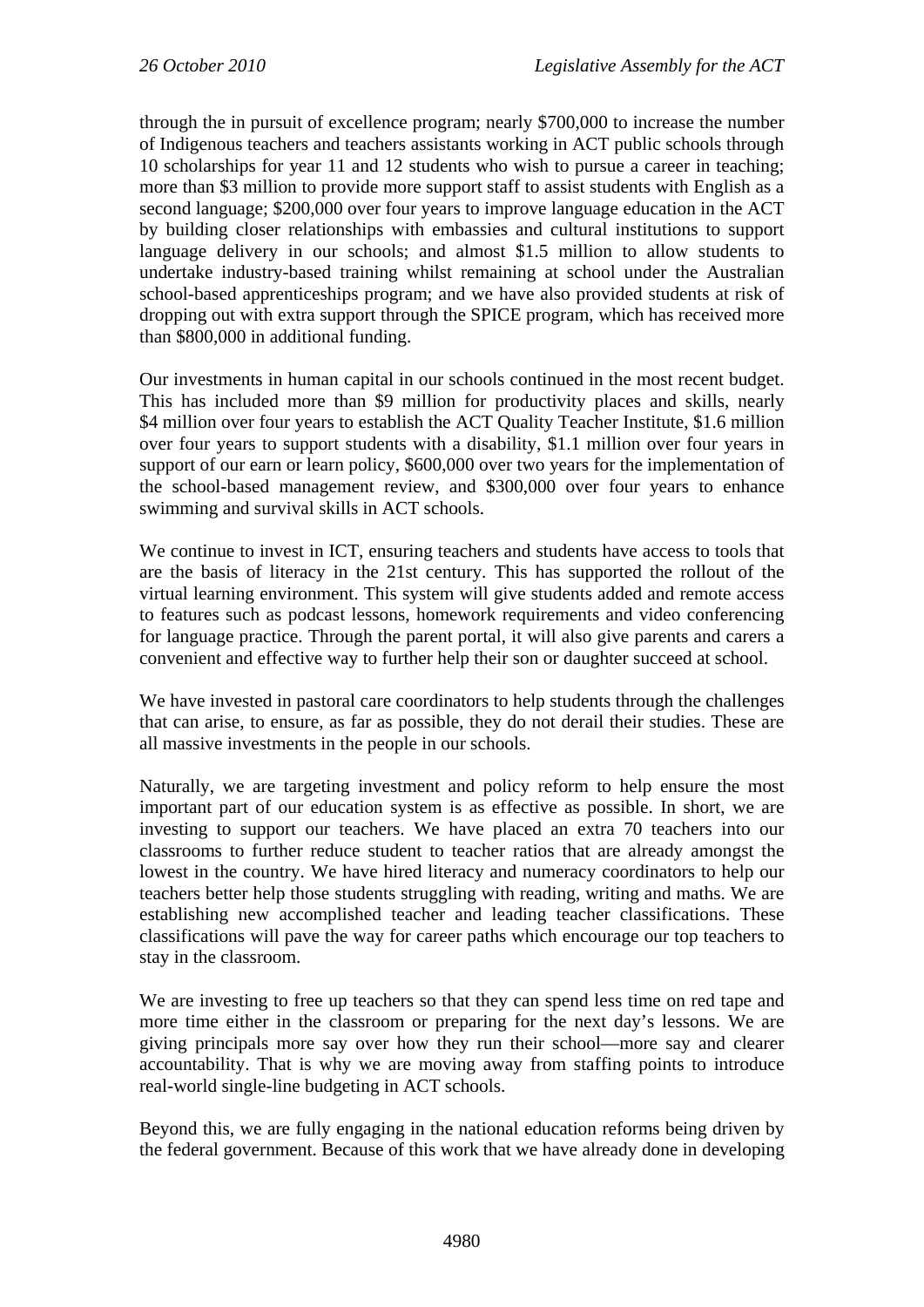our curriculum framework, every chance to learn, we are well placed to start rolling out the Australian curriculum next year.

As members would know, I am a strong supporter of the My School website, because it provides parents, students and teachers with the information they tell us they want. It helps make all of us involved in the education of young Canberrans more accountable.

There is a lot going on in ACT public schools, and there has been a lot of change. I acknowledge that some people have found this change hard. However, change has been worth it as students do outperform their counterparts in Australia, and we have seen for the first time in a decade enrolments in ACT public schools growing again. The successful reforms of 2006, and since, were hard, but they were necessary to achieve the strong education system that we have today. And whilst change will always be hard, it is a fact of life in education. We must constantly look at how we ensure we get the best outcome for our students with the limited resources that we have.

As I have outlined this morning, we have done a lot in education—investing in new facilities, more teachers and a new curriculum. This investment is paying dividends for students. But we need to keep improving our education system, and the best way to do this is to ensure we have the very best teachers in our classrooms.

Like all other jurisdictions around the country, we face challenges in attracting and keeping the best teachers. As we know from the weekend *Canberra Times*, the Australian Education Union are also concerned about this. They rightly point out that, after around four years, many teachers are likely to pack it in for other jobs. I do note their survey also revealed that as many as half of our teachers see themselves still teaching in a decade. Nevertheless, I share the union's concerns, because teacher quality is the key to a great education.

ACT public schools are still a great career option for the very best teachers. For example, it takes less time for a new teacher to get to the top of the pay scale in the ACT than it does in New South Wales and Victoria. Face-to-face teaching hours in the ACT are the lowest in the country, apart from primary schools in Western Australia. The number of teaching days in the ACT is less than in New South Wales and Victoria and the third lowest in the country. Besides these employment conditions, ACT teachers also work in the best equipped classrooms in the country.

But the problem remains that teaching is still not a profession that appeals to the best and brightest university students. And why is this? Pay is low compared to other professions because from the day you start work your pay increases are determined by the length of your service, not the quality of your teaching, and because over the years the status of the teaching profession has been allowed to decline.

There is no incentive for a young, keen teacher to stick it out in the public school system. Their friends doing law, commerce or economics earn good salaries from day one and they have the potential to earn more if they work hard and deliver results. Just as importantly, they get recognised for their hard work and achievements—a major motivator for anyone in their work.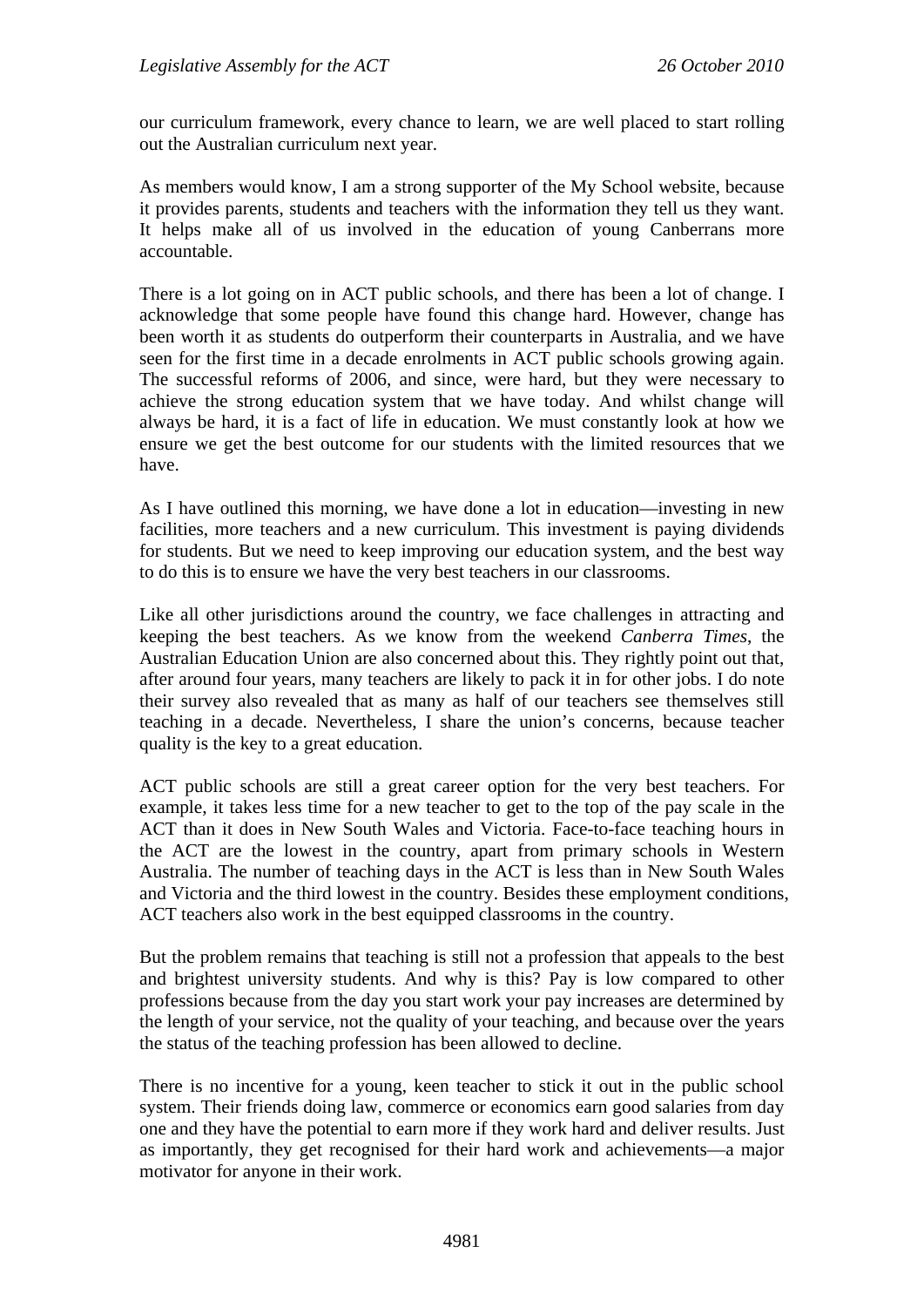For those who become a teacher, it is different. It does not matter how hard you work and it does not matter how well you help your students meet their potential; you get paid the same as every other teacher who started when you did. In fact, I understand it can take up to eight years for a graduate teacher to reach the top of the salary scale. And just as it was under the old Soviet system, there is no incentive to do anything more than simply turn up. There is no incentive to get better outcomes for the kids in your class—no incentive other than the pure dedication to the profession and the joy of helping to develop young minds. I am afraid that, in today's world, that is often just not enough.

The ACT invests about 30 per cent more per student than the national average. This has brought us the lowest average class sizes and a student-teacher ratio of just over 12 to one—well below every other government system in the country apart from the Northern Territory and significantly below ACT non-government schools. Yet a look at the My School website shows us we are not getting 30 per cent better outcomes. Why? Because we are not able to use the most important resource, teachers, as effectively as we could. We are not able to promote the best teachers sooner and we are not able to attract the best graduates because we cannot offer them a career path, pay and recognition that would make teaching a profession of choice again.

I am determined to change this. I am determined that in ACT public schools there will be an incentive for teachers who want to make a difference. I am determined that ACT public schools will attract and retain the very best teachers by recognising them sooner, promoting them faster and paying them more. I want to see our best classroom teachers paid six-figure salaries. I want to see them spending more time in front of classes rather than buried in paperwork. I want to see them move faster up the pay scale as a reward for their hard work, creativity and determination to get better results for their students. And I want our newest teachers facing a lighter load as they learn the craft, and being mentored by our best and brightest.

None of this comes cheap, but as I have already shown we are investing heavily in our schools. In my view, it is a matter of making sure the investment goes where it can make the most difference.

In summary, reform is essential. The next EBA cannot be business as usual. More flexibility is required. The government will be negotiating a new teaching staff enterprise agreement next year. We will be putting on the table an offer which takes ACT schooling and the teaching profession forward. I look forward to working with teachers, their union representatives and our school principals to ensure that ACT students get an even better education and that great teachers find their careers even more rewarding.

**Mr Doszpot**: Madam Assistant Speaker, I ask Minister Barr to move that his statement be noted.

**MADAM ASSISTANT SPEAKER** (Ms Le Couteur): Minister Barr, I believe you need to present it, and then it can be noted.

**MR BARR**: I present the following paper: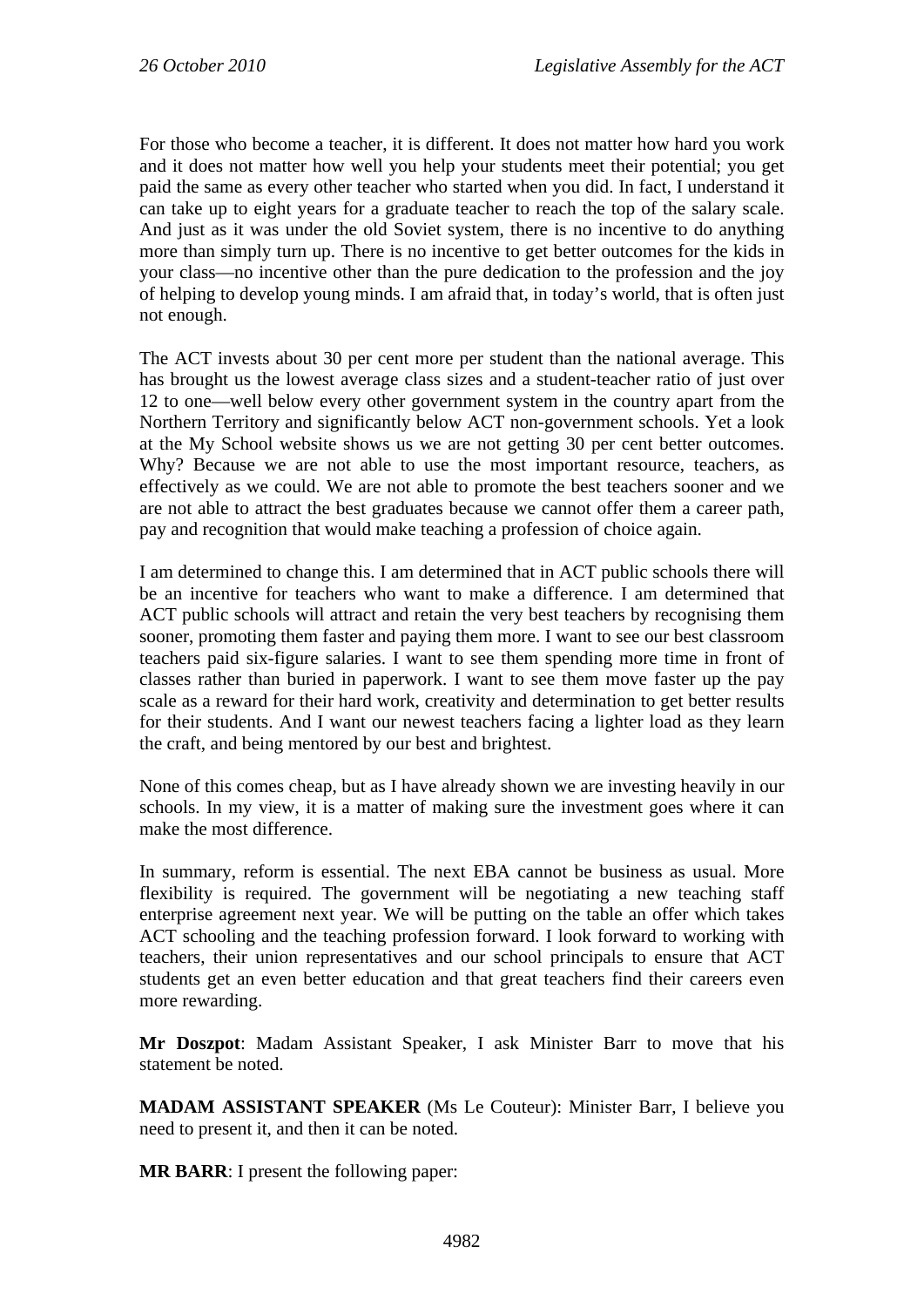Better careers for teachers, better outcomes for students—Copy of statement, dated 26 October 2010.

I move:

That the Assembly take note of the paper.

Debate (on motion by **Mr Doszpot**) adjourned to the next sitting.

## <span id="page-6-0"></span>**Climate Change and Greenhouse Gas Reduction Bill 2010**

[Cognate bill: Climate Change (Greenhouse Gas Emission Targets) Bill 2008 (No 2)]

Clause 7.

Debate resumed from 21 October 2010.

**MR RATTENBURY** (Molonglo) (10.15): I move amendment No 1 circulated in my name *[see schedule 2 at page 5086].*

This is the first of a series of amendments that I will be moving today. I would like to take this opportunity to comment generally on those amendments and then specifically this one. I would note, as I have flagged, that the Greens have suggested quite a number of amendments to the government. They have, I think, engaged very constructively and been amenable to many of the changes to the bill that we have proposed. I welcome those discussions we have had. I think that it has been very constructive and enlightening to go through that process of talking about some of those ideas.

I think that these amendments will make the bill a better bill. In that regard I agree with Mrs Dunne that the government's bill did have some omissions in it but I would have to disagree with her statement that the Greens do not care about those omissions. I realise perhaps that at the time she made those comments Mrs Dunne had not actually read our amendments. If she had, she might have realised that we have actually sought to remedy some of those, what she called, glaring omissions.

But we have sought to do it constructively and I believe that we have secured the support of the government for many of the amendments that we are tabling. Given Mrs Dunne's concern about such issues as accountability and reporting, an energy efficiency target, a renewable energy target set by the minister—not delegated—and accountability for the climate change council, I also imagine that if the government were not to support our amendments then Mrs Dunne and her colleagues will be. In fact, I hope that the Liberals will support some of our amendments that the government, as far as I am aware, are not so disposed to.

I mentioned last week that the bill put forward by Mr Seselja on behalf of the Liberal Party earlier in this term was clearly based on the South Australian legislation. As we have reinserted some of the mechanisms and language from that legislation similar to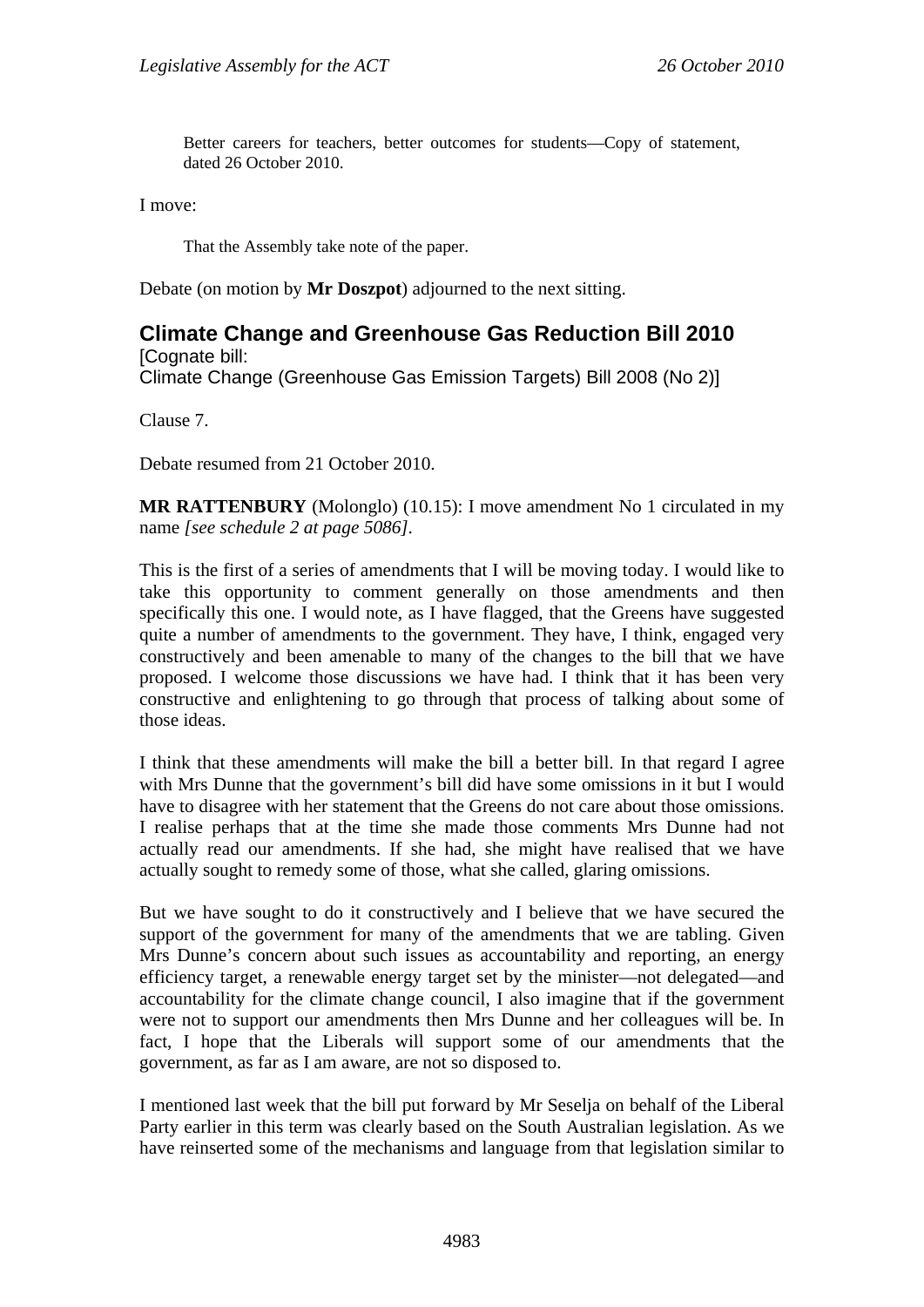some things found in the Liberal Party bill, I assume that there will be Liberal Party support for these amendments as we get to them.

It does raise the question of why the Canberra Liberals did not put the same series of amendments on the table themselves. If they had done the policy work on their own bill, they could so obviously see those glaring omissions. But that is okay because the Greens did make some of these changes that I think Mrs Dunne was alluding to, including reporting on the effectiveness of actions or initiatives taken by the government, inclusion of the requirement for the minister to make an energy efficiency target and setting the requirements for the minister, when setting the measurement methodology, to take into account Australian and international best practice.

I will speak more about each of those as we come to them but I just wanted to flag the general tenor of the amendments. There are quite a few of them but hopefully we can move through them quite quickly this morning.

With regard to my amendment No 1, this amendment provides the capacity for the minister to set additional targets under part 2 of the bill. We think that this would be a useful provision as it is likely that the government would want to set additional targets beyond 2020 and prior to the final target date of 2060 as a way of giving clearer policy direction at that time. I think that this is one of those things that are not a point of dispute. But by inserting this into the legislation we believe that it provides a more definitive opportunity for the government at a later date.

**MR SESELJA** (Molonglo—Leader of the Opposition) (10.19): I note the fairly combative tone that Mr Rattenbury has taken from the first moment today. I find that interesting. I would just address a couple of the points because he does seem to spend a lot of time focusing on us rather than on the government. The first point I make is that we will support sensible amendments and we will be supporting a number of the Greens' amendments. We have made our position clear in terms of the overall targets and we had quite a lengthy debate on that. We do not believe that overall this is the way to go. That said, we will seek to improve this bill and we have our own amendments to do that.

Mr Rattenbury's critique of us was that we had not put forward as many amendments as the Greens. I do not know whether Mr Rattenbury has noticed but this is a cognate debate. We actually have a whole piece of legislation that we put forward. So we have certainly put our position on the table very clearly. There are a number of the Greens' amendments that we will support. There are some which we will seek to improve. Hopefully, the Greens and/or the government will see the merit of the improvements that we offer to the Greens' amendments.

Our amendments largely will be about again ensuring that there is accountability and we will support reasonable accountability measures in relation to what the government does. We will also support reasonable improvements, some of which will be done through our own amendments, that are about particularly protecting people and ensuring that the government really does set out the costs of the action that it takes. That is the approach we will take and we will therefore be happy to support Mr Rattenbury's amendment.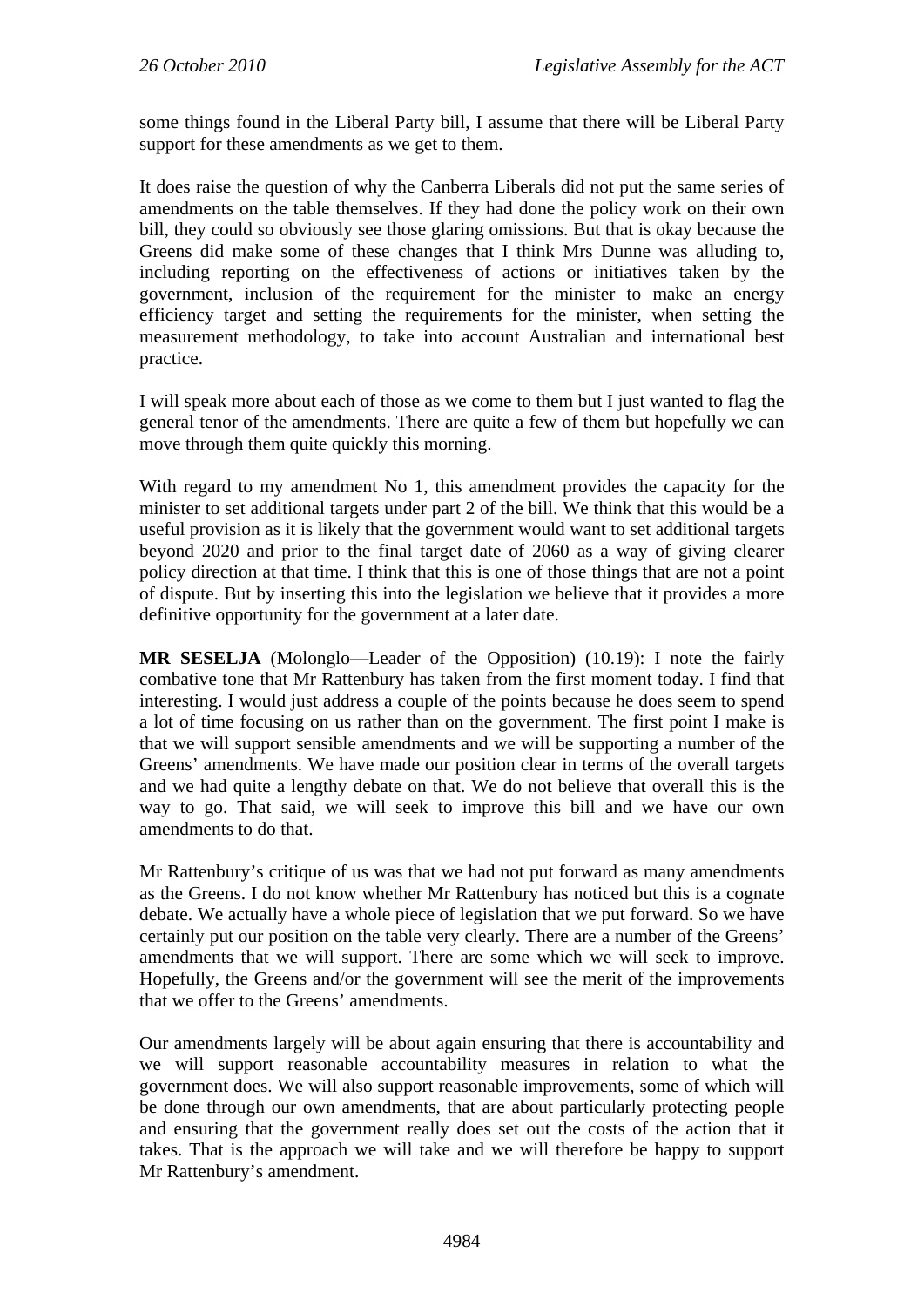**MR CORBELL** (Molonglo—Attorney-General, Minister for the Environment, Climate Change and Water, Minister for Energy and Minister for Police and Emergency Services) (10.21): The government will support this amendment. The amendment provides for the minister to determine additional interim targets if the minister believes that is necessary or appropriate. I think this adds a level of flexibility to the bill that the government would welcome the opportunity to have available to it. So the government will support the amendment.

Amendment agreed to.

Clause 7, as amended, agreed to.

Clause 8 agreed to.

Clause 9.

**MR RATTENBURY** (Molonglo) (10.22): I move amendment No 2 circulated in my name *[see schedule 2 at page 5086].*

This amendment just seeks to change the way in which the renewable energy target is set. It basically sets out that the minister "must determine" instead of "a regulation may prescribe". This ensures that the minister does determine a renewable energy target rather than leaving it up to the discretion of the minister.

We appreciate that the government's intent is to do this but we are building an act that must last us until at least 2060 by the nature of it. So it seems prudent to assume that a future minister may possibly not have the same commitment to this and being explicit seems a prudent way to proceed.

**MR SESELJA** (Molonglo—Leader of the Opposition) (10.23): I move an amendment to Mr Rattenbury's proposed amendment *[see schedule 3 at page 5093].*

There are a couple of things to say on this amendment. I think it is an improvement on the current wording, which says that a regulation may prescribe. I think it is important that we require the minister to do this. That said, we have taken a different approach in our bill, which is that we actually set the target out. I think that would be the better approach but that is clearly not going to get up. So I would think that this goes some of the way to improving it and we will therefore support it.

That said, my amendment to Mr Rattenbury's amendment is simply to put a time frame on that. We believe that six months after the commencement of the act is sufficient time for the government to set that target because if they do not do it within six months, we are getting in to the middle of 2011. I think that that is pushing it too far.

We believe that there should be a six-month time frame to keep the government accountable, and to ensure that they do set a target soon, given that the target is not in the act, as it would have been in ours. I would therefore commend my amendment to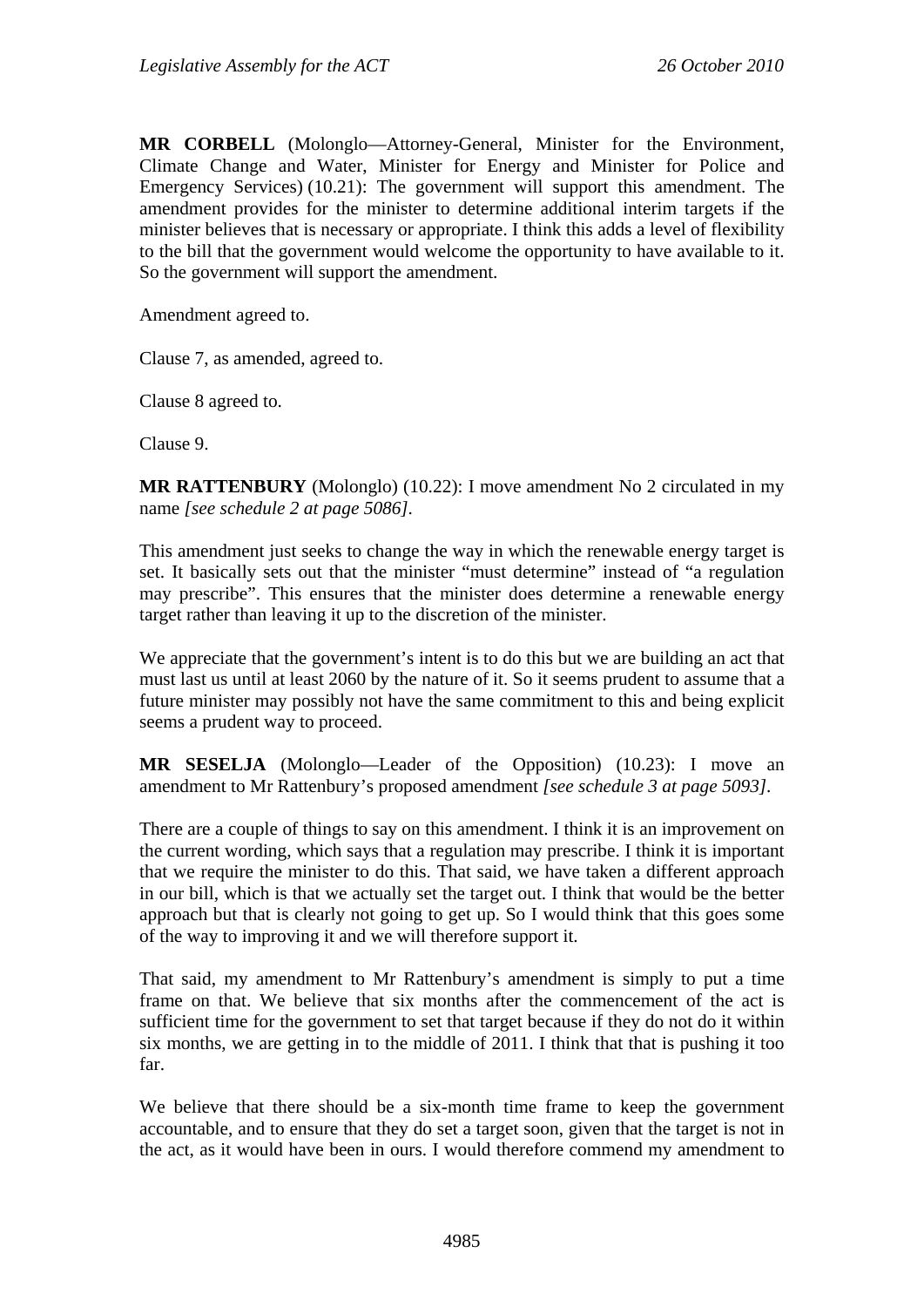the Assembly. I would also say that if our amendment is successful, we would be happy to support Mr Rattenbury's amendment.

**MR CORBELL** (Molonglo—Attorney-General, Minister for the Environment, Climate Change and Water, Minister for Energy and Minister for Police and Emergency Services) (10.24): The government's view is that the amendment proposed by Mr Seselja is too restrictive. The government would prefer not to be bound by a particular time frame in relation to that. It has always been the intention of the government to establish a renewable energy target and that is why the government is prepared to support the amendment proposed by Mr Rattenbury.

But the amendment proposed by Mr Seselja is, in our view, restrictive. It may be the fact that other policy development requires the establishment of a renewable energy target at a date beyond six months, obviously during this term, but beyond the six-month period. There may be other factors or policy considerations that come into play and in those circumstances we do not believe we should be locked into that particular time frame.

Whilst the government accepts the proposal to mandate the establishment of a renewable energy target through Mr Rattenbury's amendment, we do not agree to the time frame proposed by the opposition.

**MR RATTENBURY** (Molonglo) (10.25): We will be supporting Mr Seselja's amendment. I have heard what the attorney has said but I think that this has been in the pipe for a long time. We have been waiting a long time for an energy policy and I think that having a specific and accountable time frame will provide some focus here.

I think it is interesting that we have not seen a similar amendment on the energy efficiency target. I am not sure what the thinking is there—what the difference is between the two. It may well be that an energy efficiency target is a bit more complex. They are certainly less common as far as I am aware. It may take a little more time to work that one out. Probably there is merit in having some difference there. But we will be supporting Mr Seselja's amendment.

**Mr Seselja's** amendment agreed to.

**Mr Rattenbury's** amendment, as amended, agreed to.

**MR RATTENBURY** (Molonglo) (10.26): I move amendment No 3 circulated in my name *[see schedule 2 at page 5086].*

This is a very simple and essentially consequential amendment of the amendment just agreed to. I think it is self-explanatory in that sense.

**MR SESELJA** (Molonglo—Leader of the Opposition) (10.27): We will support the amendment.

Amendment agreed to.

Clause 9, as amended, agreed to.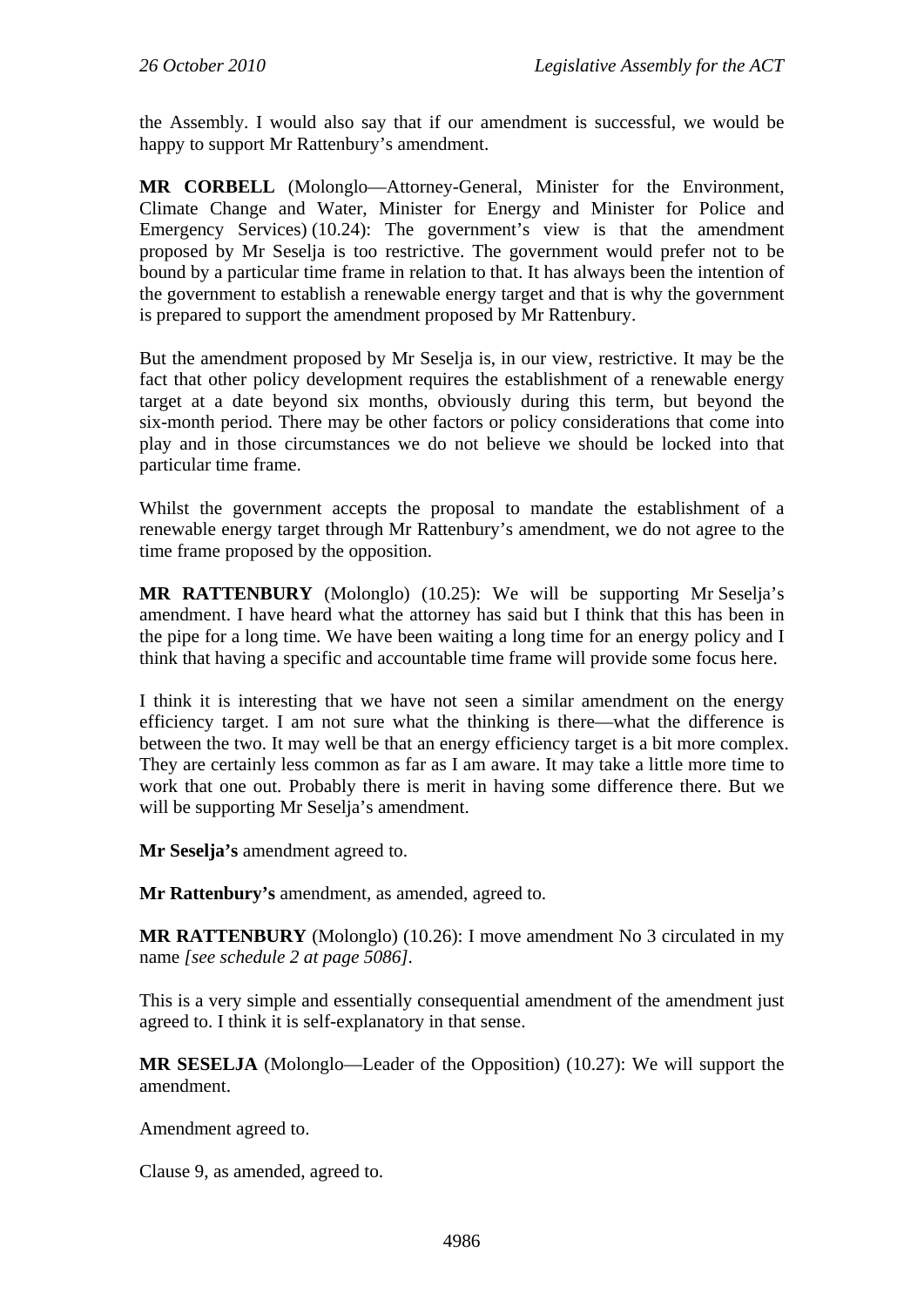Proposed new clause 9A.

**MR RATTENBURY** (Molonglo) (10.27): I move amendment No 4 circulated in my name which inserts a new clause 9A *[see schedule 2 at page 5086].*

This provision seeks to insert that the minister must determine an energy efficiency target. As I flagged, it is a new provision. As has been discussed at some length both in this debate and on previous occasions, energy efficiency will be the main plank of the government's response to climate change.

Again, as has been discussed here before, it is clearly the most cost-effective measure to tackle climate change, but also one that delivers a range of benefits beyond the obvious reduction in greenhouse gas emissions in terms of the social health and wellbeing benefits delivered by many energy efficiency measures as well as, in a commercial sense, the economic savings and improvement of the bottom line for many businesses and commercial operations.

The Greens think it is appropriate that an energy efficiency target is articulated by the government. This can be done through other mechanisms and the Greens understand that the government is looking at specific legislation that will set energy efficiency standards for electricity retailers.

But this bill today is about defining the major policy parameters for climate change action. Much as the renewable energy target would be defined here, we think that there is merit in including an energy efficiency target in the legislation. I think the nature of this bill is to set a policy direction. We believe in that context that spelling out (a) that we want an energy efficiency target and (b) that the minister should determine one adds to that sense of roundness in the bill. It does not lead to the potential interpretation of an unbalanced approach in tackling the very challenging issue of reducing our emissions. I commend the amendment to the Assembly.

**MR CORBELL** (Molonglo—Attorney-General, Minister for the Environment, Climate Change and Water, Minister for Energy and Minister for Police and Emergency Services) (10.30): The government will not be supporting this amendment. The purpose of the additional prescriptive target for energy efficiency is not clear. The proposed energy efficiency target is a crude target on the use of energy from electricity.

In fact, it is not a measure of energy efficiency—that is, the amount of energy required to provide products and services. Greenhouse gas emissions as electricity can be generated from renewables as well as from fossil fuels. This target fails to take account of that. Per person targets on electricity use in the government's view are counterproductive. They are counterproductive because they ignore where the energy comes from and the role of renewable energy in electricity generation. It also ignores fuel switching to electricity, because this can have a positive impact on reducing greenhouse gas emissions, for example, through renewable energy in the use of electric vehicles. It also ignores the flexibility needed in the government's policy responses in reducing emissions from other sectors—for example, from transport and waste.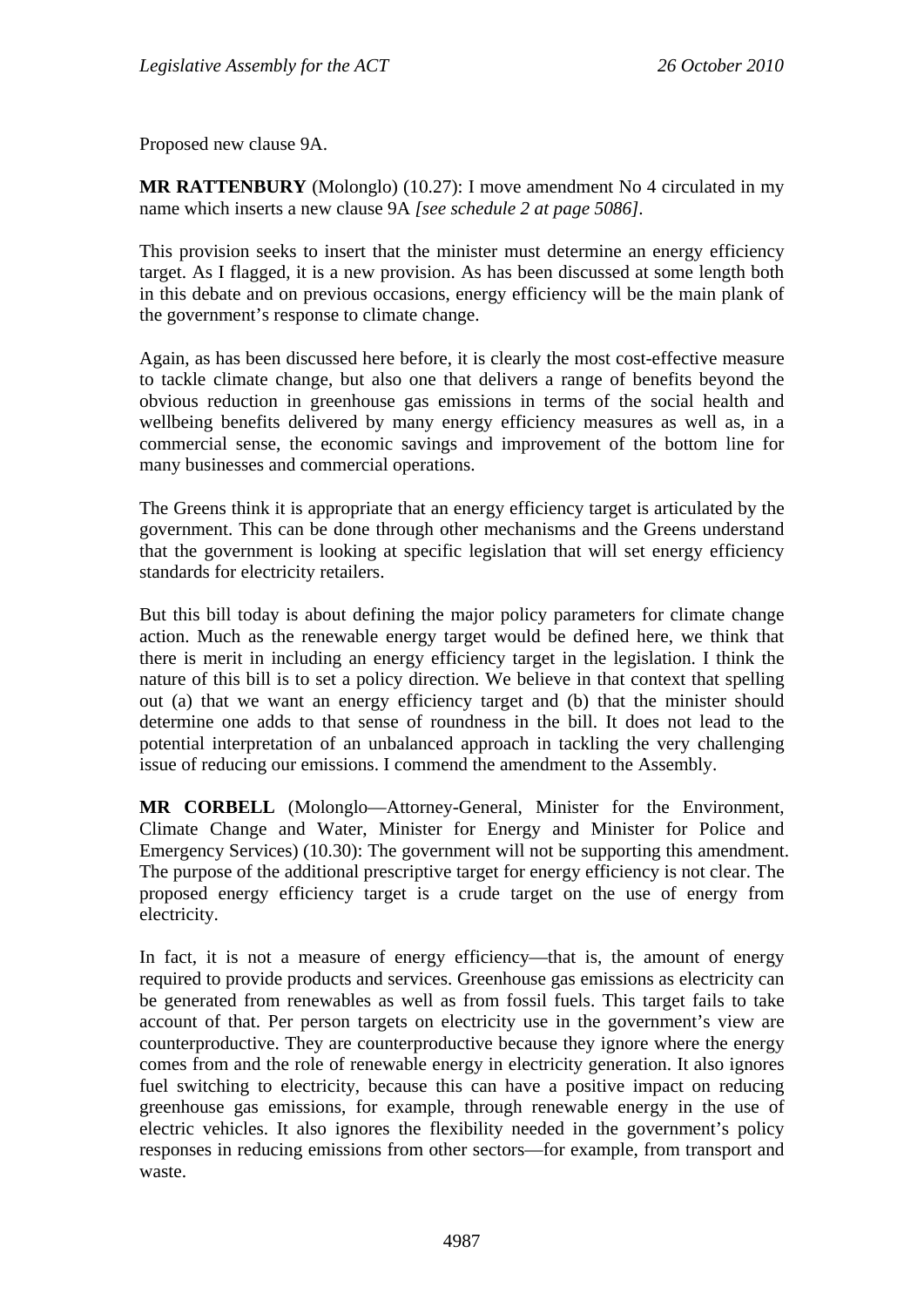The government's per capita emissions target provides individuals with a benchmark whilst being consistent with the other targets and objectives of the bill. We have serious concerns about the proposal for an energy efficiency target in the way that is proposed by Mr Rattenbury. Primarily, the reason for concern is that it basically sets a maximum amount of electricity use that someone is allowed or someone should be aiming towards achieving but takes no regard of the fuel source. It does not have regard, for example, to renewable energy use; it does not have regard to the ability to achieve energy efficiency in other sectors, such as in transporting waste, which would not be properly taken account of in a per person figure. For those reasons, the government will not support this amendment.

**MR SESELJA** (Molonglo—Leader of the Opposition) (10.31): The Liberal Party will be supporting this amendment. We have a slightly different clause in the bill which is being debated cognately. Clause 7 has related targets under the act, and one of them is to reduce by 31 December 2020 the per capita use of electricity in the ACT by at least 25 per cent.

I think there are a couple of points to make here. Firstly, energy efficiency is critical. If we are fair dinkum about getting anywhere near targets, energy efficiency will be a significant part of that. Secondly, I think it is reasonable to actually have some of our language—though not necessarily all of our language—in this area around per capita. We cannot simply ignore the fact that there is population growth forecast and that that brings with it greater challenges than if the population was going backwards—

**MADAM ASSISTANT SPEAKER** (Ms Le Couteur): Mr Seselja, one moment—in fact, many moments. Members, there has been a temporary failure of the technical equipment. The Assembly will suspend until the ringing of the bells while we wait for this to be fixed.

**MR SESELJA**: That was gold, Madam Assistant Speaker. Are you telling me my comments are not on the record?

**MADAM ASSISTANT SPEAKER**: I am sorry, members. The chair will be resumed when the bells are rung.

*At 10.33 am, the sitting was suspended until the ringing of the bells.* 

*The bells having been rung, Madam Assistant Speaker Le Couteur resumed the chair at 10.43 am.* 

**MADAM ASSISTANT SPEAKER** (Ms Le Couteur): Members, there has been a temporary failure of the technical equipment. A temporary solution is in operation. The proceedings are being recorded, but there is no sound reinforcement and no sound reticulation. Therefore, I ask the member with the call to speak up and all other members to remain silent. Until the problem is rectified, proceedings in the chamber will not be broadcast, but the *Hansard* record will be available. Mr Seselja, you were interrupted. I suggest you start from the beginning, because I think that your words of wisdom may have been lost for posterity.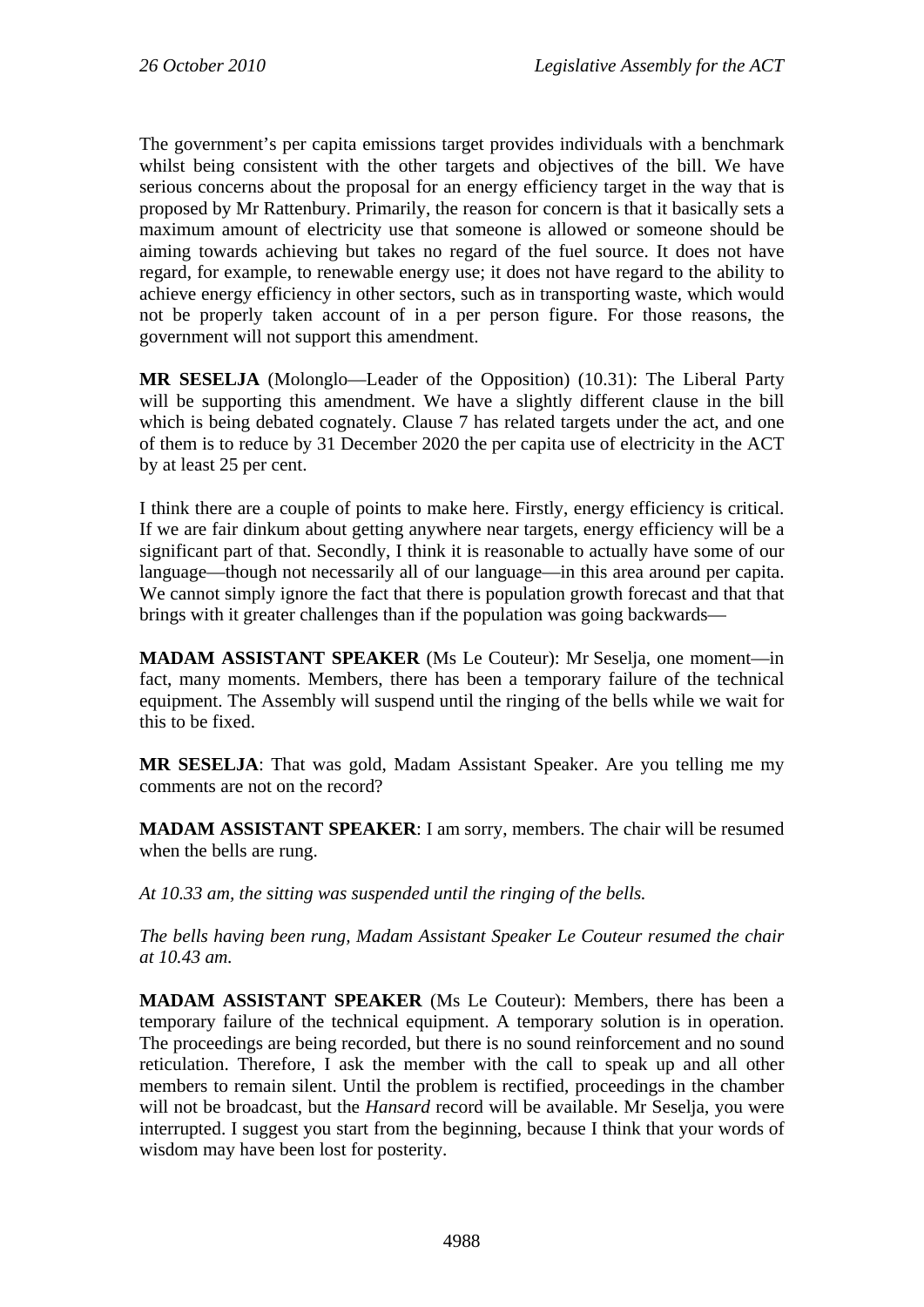**MR SESELJA** (Molonglo—Leader of the Opposition) (10.43): Thank you, Madam Assistant Speaker. We certainly would not want that. I am pleased that I have to speak up because Mr Hargreaves often criticises the volume with which I speak, so I am happy to put a bit of oomph into it this time for him. We will be supporting the Greens' amendment for a couple of reasons. As I pointed out, we have a related target in the bill that we are debating cognately here. Clause 7(a) and (b) has related targets. Subclause (a) is a proportion of renewable electricity and (b) is to reduce by 31 December 2020 the per capita use of electricity in the ACT by at least 25 per cent to a per capita use of electricity in the ACT that is equal to or less than 75 per cent of 1990 levels.

So we do agree that energy efficiency is very important in terms of meeting targets. It is one of the most cost-effective ways and it is one of the most sensible ways. It is the way that I think is most readily embraced by the community, because they see a direct benefit in terms of their financial situation straightaway if it is done right. So there are a number of reasons for having a focus on energy efficiency targets.

It is worth making the point that, whilst we certainly do not have it for all of the discussions we have in terms of targets, I think it is reasonable that we take into account the per capita. We cannot simply ignore the fact that the population is growing, and that brings with it different challenges in terms of reducing emissions. All of those extra people need to get around. All of those people need to heat their homes in winter and cool their homes in summer, so that does provide greater challenges. I think the per capita is important. I think that energy efficiency is important. As I said, it is something that is outlined in our legislation. It sets a specific target and, therefore, we have no problem with supporting this amendment.

**MR RATTENBURY** (Molonglo) (10.45): I rise to speak briefly to again clarify some of the details of this amendment in light of Mr Corbell's comments. He particularly made reference to the source of energy, and I want to clarify that the amendment specifically states:

The Minister must determine targets for the per person use of electricity (other than electricity generated from renewable energy sources) in the ACT.

I think the point Mr Corbell was making was correct in the sense that, obviously, renewable energy should not be included in that, if that is where the source is coming from. That is a point that we had picked up from an earlier discussion with Mr Corbell's office and adjusted the language of this specific amendment accordingly. I think that that point is covered, and I just wanted to clarify that for the purposes of the debate.

**MR CORBELL** (Molonglo—Attorney-General, Minister for the Environment, Climate Change and Water, Minister for Energy and Minister for Police and Emergency Services) (10.46): Just to clarify, the government recognises and agrees strongly that energy efficiency will play a vital role in achieving our greenhouse gas reductions. However, the mechanism proposed by the Greens in terms of reporting in the legislation is one we believe is a very crude mechanism for the reasons that I have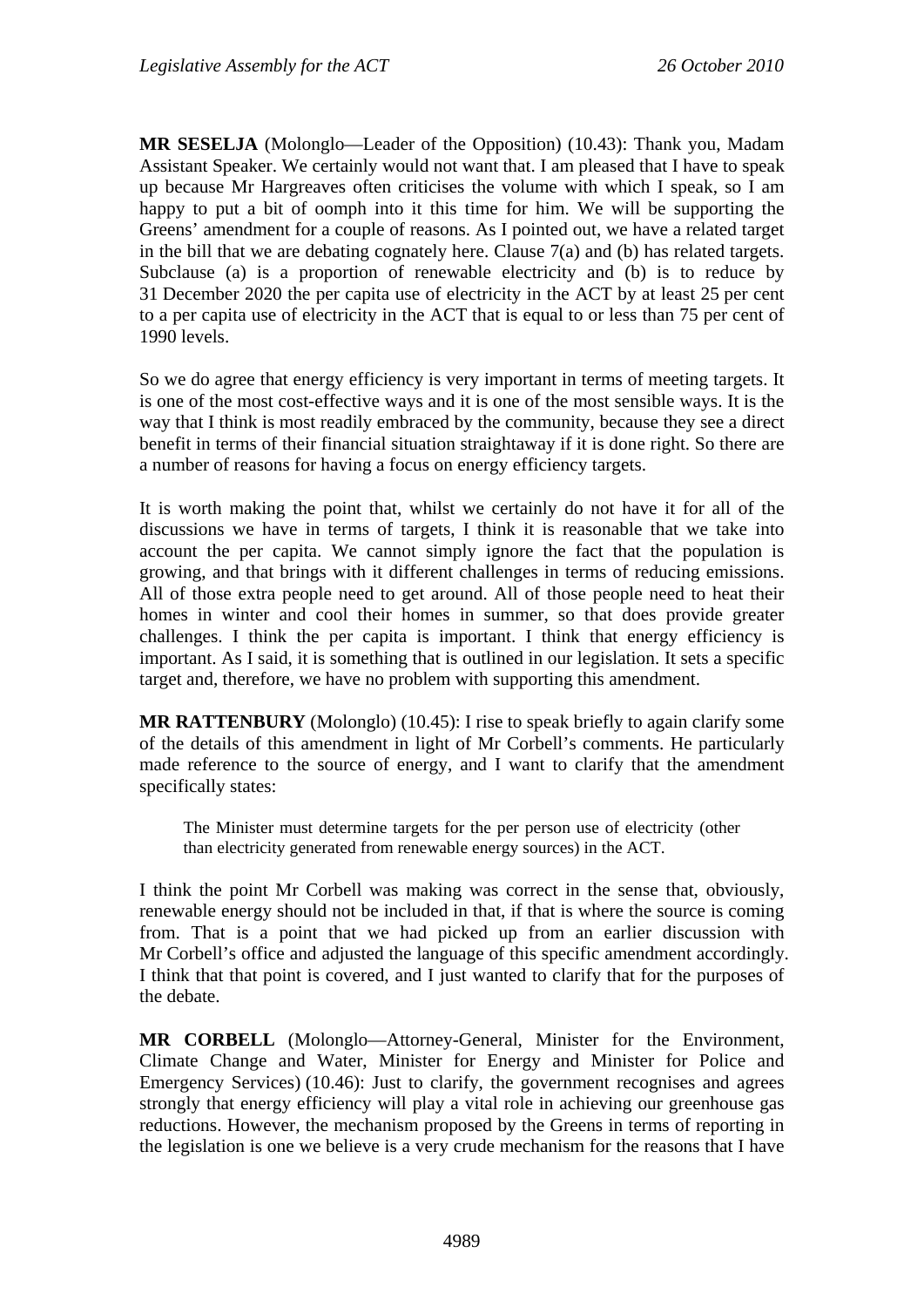outlined and also, I would emphasise, because it takes account of how you can achieve emissions reductions in other sectors, in particular, transport and waste.

Those are issues that we believe should be flexible in their application. This target will basically determine a particular amount of per person use of electricity in the territory, and it will not have regard to the other factors in other sectors. Because of that, we do not feel that we can support it. I note that a majority of members do agree with it, but I put on the record the government's concerns about the use of such methodology and such a target.

Proposed new clause 9A agreed to.

Clause 10.

**MR RATTENBURY** (Molonglo) (10.48): I move amendment No 5 circulated in my name *[see schedule 2 at page 5087]*.

This amendment adds two things that the minister must take into account when making a determination on the method of counting. Firstly, the minister must specifically seek and have regard to the advice of an independent entity in setting the methodology for the counting of emissions. Secondly, the minister must ensure consistency with the best national and international practices in relation to measuring greenhouse gas emissions.

I know that these two suggestions were taken from the South Australian legislation. As a sensible addition, that would ensure some accountability on the minister. The Greens considered that it might be better to get the independent entity to just determine the methodology without having the input of the minister at all. But it seemed a better option to ensure that there is some ministerial involvement and a level of ministerial responsibility in this process.

I think it would be fair to say that it is quite possible the government might have taken this approach, but, as I have flagged in some earlier comments, I think it is valuable to be explicit about the Assembly's expectations on the minister and also to set a standard for future years where we may be in a different period and where the minister may take a different approach. We think this amendment provides good guidance to the minister on how to undertake the task. I commend the amendment to the Assembly.

**MR CORBELL** (Molonglo—Attorney-General, Minister for the Environment, Climate Change and Water, Minister for Energy and Minister for Police and Emergency Services) (10.49): It, indeed, was always the government's intention to approach the issue of the reporting and auditing arrangements in this manner, and the government certainly has no objection to this amendment. It concurs with the approach the government had always intended to take.

**MR SESELJA** (Molonglo—Leader of the Opposition) (10.50): We will be supporting the amendment.

Amendment agreed to.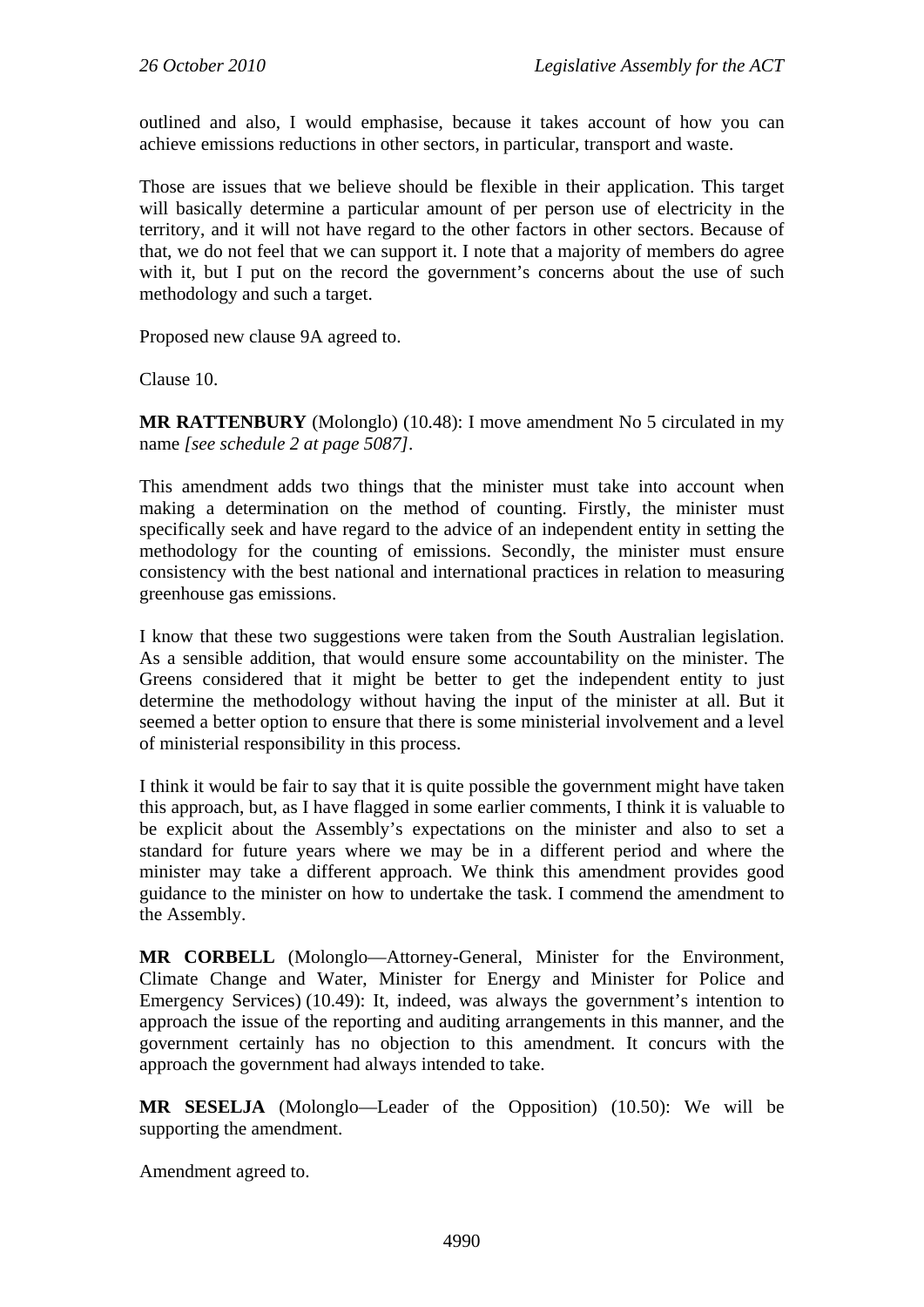Clause 10, as amended, agreed to.

Proposed new clause 10A.

**MR RATTENBURY** (Molonglo) (10.50): I move amendment No 6 circulated in my name, which inserts a new clause 10A *[see schedule 2 at page 5087]*.

This clause refers to emissions offsets outside the ACT. The Greens believe this is an important new provision. As the rest of this section sets targets for how the overall target will be achieved, this, too, gives important policy guidance under the legislation in regard to offsets.

The government has not yet released its proposed offsets policy, nor has it articulated what component of the emissions reductions can be achieved through offsets. The Greens think it is important that the ACT does not rely on offsetting our emissions outside the ACT, but that if we are to do this then the government must be accountable for it and the intention should be clearly stated.

I guess what we are trying to ensure, again, is that there is an explicit debate on just how much of our emissions we will seek to offset outside the territory. I think there will also be a very considerable debate about what those offsets might be. That is not for this legislation, but I am sure that it is a debate that will ensue.

Obviously, these offsets do not come for free. It is a necessity that we have a debate about the quantum and the appropriateness of pursuing offsets outside the ACT. In giving the minister the opportunity to determine a maximum amount of emissions that may contribute to achieving any target, that provides an opportunity and an explicit moment when this Assembly and the community can consider whether that amount is appropriate in the light of where we are up to in pursuing our targets.

**MR SESELJA** (Molonglo—Leader of the Opposition) (10.52): The Liberal Party will not be supporting this amendment for a number of reasons. We believe that the artificial limiting of offsets outside the ACT does not stand up to scrutiny in terms of the overall policy aims or what we should be doing—that is, to find the best solutions and the most cost-effective ways of reducing emissions. I certainly will not support a provision which could potentially see Canberrans being forced to pay more for emissions offsets than they would otherwise have to because there is an artificial restriction on where those offsets can be purchased. I just do not see that this makes any sense.

If there is a legitimate emission to be purchased outside the ACT, whether it is in Australia or elsewhere, and that leads to actions being taken elsewhere which otherwise would not have been taken—the simplest one is the planting of trees—if a lot of trees are planted as a result of the purchase of an offset by the government of the ACT and we can do that cheaply, then we are contributing to the reduction of emissions, but we are looking to get the best price possible for the reduction of those emissions.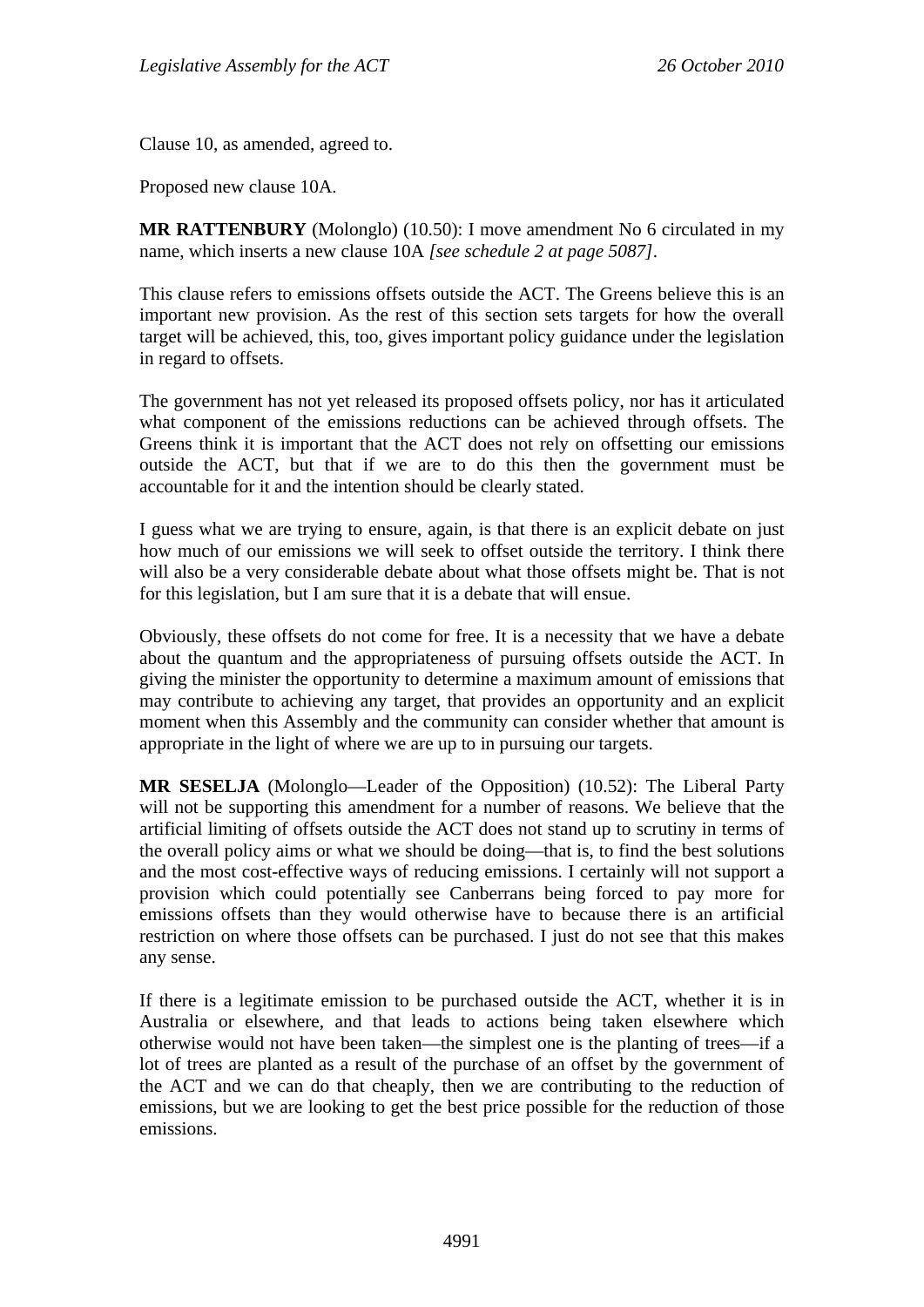I strongly object to the notion that we should put a limit on that so that we cannot necessarily find the most cost-effective ways. Apparently, there are good ways of cutting emissions and bad ways of cutting emissions. We should be looking at what is effective and how much it costs. We should not be taking anything other than a pragmatic approach to this, and I think it undermines the argument that is put forward most prominently by the Greens. We know this is a global problem. The idea that we would draw a line around the ACT and say, "Offsets in the ACT, good; offsets outside the ACT, bad," does not stand up to scrutiny. I do not think that that is logical.

My concern, and the reason we will not be supporting this, is that any sort of cap like this potentially leads to the government not having maximum flexibility to look for the best cost and, therefore, Canberrans paying more than they otherwise would have to. We very strongly oppose this new clause for those reasons. It does not make sense, and it potentially will impose added burdens on the people of the ACT for absolutely zero environmental benefit.

**MR CORBELL** (Molonglo—Attorney-General, Minister for the Environment, Climate Change and Water, Minister for Energy and Minister for Police and Emergency Services) (10.55): The government will not be supporting this amendment either. A carbon offsets policy for the territory is currently under preparation, and it is appropriate to note that some offsets outside the ACT could have very significant regional benefits. Why would we rule out the provision of such benefits simply because they were beyond the geographical border of the territory?

A limit on offsets ignores the net benefit to the ACT of mitigation options, and we believe that having this requirement for a maximum amount of emissions offsets places the government in a very difficult situation and limits the capacity of the territory to explore all possible options, including appropriately audited and accountable offsets, to address our emissions profile. The government will not support this amendment.

**MR RATTENBURY** (Molonglo) (10.56): I am concerned by the tenor that this debate has taken. I think that it is quite clear from the way the amendment is framed that this is an option—the minister may determine the maximum amount of emissions. It is quite different from the previous targets we have talked about where it has been a requirement upon the minister to set a renewable energy target and an energy efficiency target. The amendment does not seek to set a quantum now on the amount of offsets that are available. I think that is something that we can determine down the line.

At the same time, the suggestion that we can somehow go for almost a limitless amount of offsets outside the ACT is concerning on two levels. One is that the whole point is that we should be taking action here in the ACT. I am not suggesting that there are not some available offsets, but, as a policy decision, we may want to make a choice to set a policy standard that we only want 10 per cent of our reductions to come from offsets. That may be a policy decision we want to make because that is the sort of impetus that is required to shift transformation here in the ACT. From that point of view, there is value in having the ability to cap offsets so that we do not just, essentially, carbon pardon our way out of our target.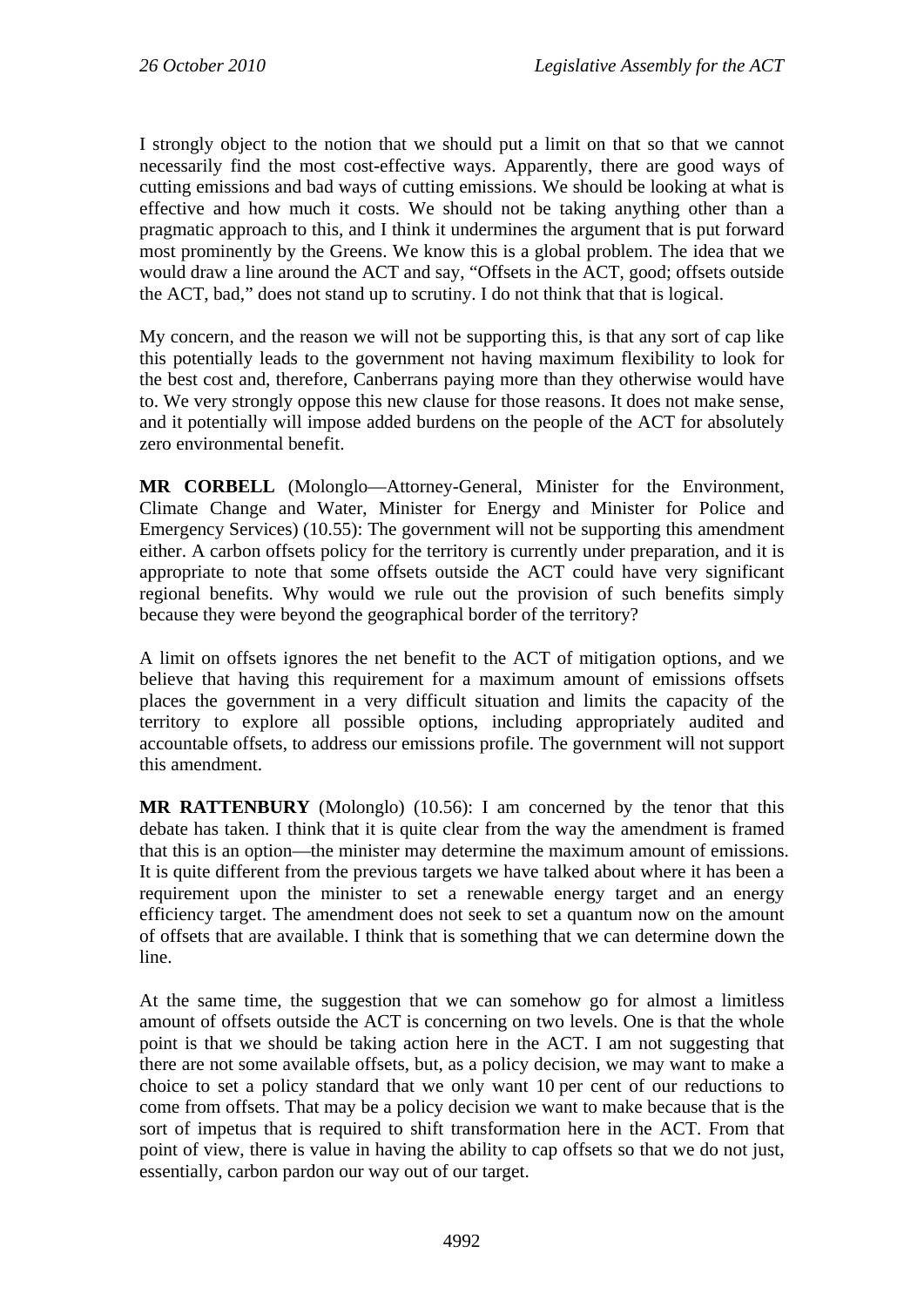The other consideration is that there are real issues around offsets. I think that these issues have declined in recent years as the rules and accountability around offsets have improved but, nonetheless, there are real issues. Mr Seselja mentioned tree planting. There are issues around the permanency of the offsets that come from tree planting. These issues have been well thrashed out in many fora, but all it takes is one decent bushfire and your carbon offsets are back in the atmosphere fairly quickly.

There have certainly been issues of accounting in places such as Papua New Guinea and Indonesia around double counting of offsets and the potential logging of areas that have been counted as the carbon offset on some previous occasions. There have certainly been some notorious cases of what might best be described as dodgy offsetting practices. Those are the sorts of issues—the permanency, the accounting, let alone the costs of the offsets and whether in fact a bit more ingenuity driven here in the ACT might be better than pursuing an offset, and it is shame that we will not have this opportunity somewhere down the line for the minister to have this kind of option available to him. The fact that it is not in this legislation—as it appears is going to be the case—does not preclude a future minister from setting this, but I commend this amendment to the Assembly.

Proposed new clause 10A negatived.

Clause 11.

MR RATTENBURY (Molonglo) (10.59), by leave: I move amendments Nos 7 to 9 circulated in my name together *[see schedule 2 at page 5087]*.

These amendments relate to the independent entity and the way that it reports to the minister. The reporting period is defined further down at the end of this part and is defined as meaning two years after the end of the financial year. The reason for these amendments is to ensure that the report is delivered in a reasonable time frame. However, the reality is that the reporting for the ACT on any one financial year is delayed due to the reporting that is required to be included from the national greenhouse gas inventory.

The Australian government have a requirement under their United Nations Framework Convention on Climate Change commitments to report national accounting figures to the UNFCCC by 15 April for each financial year for the two years earlier—that is, for the 2007-08 year, the reporting is due by April 2010. The latest date that the Australian government can submit these figures without being in breach of their reporting obligations under the UNFCCC is 30 May. These amendments are a method by which we can be sure that the Australian government have completed their annual reporting and allow sufficient time for the ACT to complete their own annual reports.

This package of amendments does, however, also ensure that the Assembly and the community can have confidence about when annual reporting will be completed under the act. I note that some of the real detail, particularly amendment No 9, deals with issues around the Assembly not sitting. We picked these words up from Mr Seselja's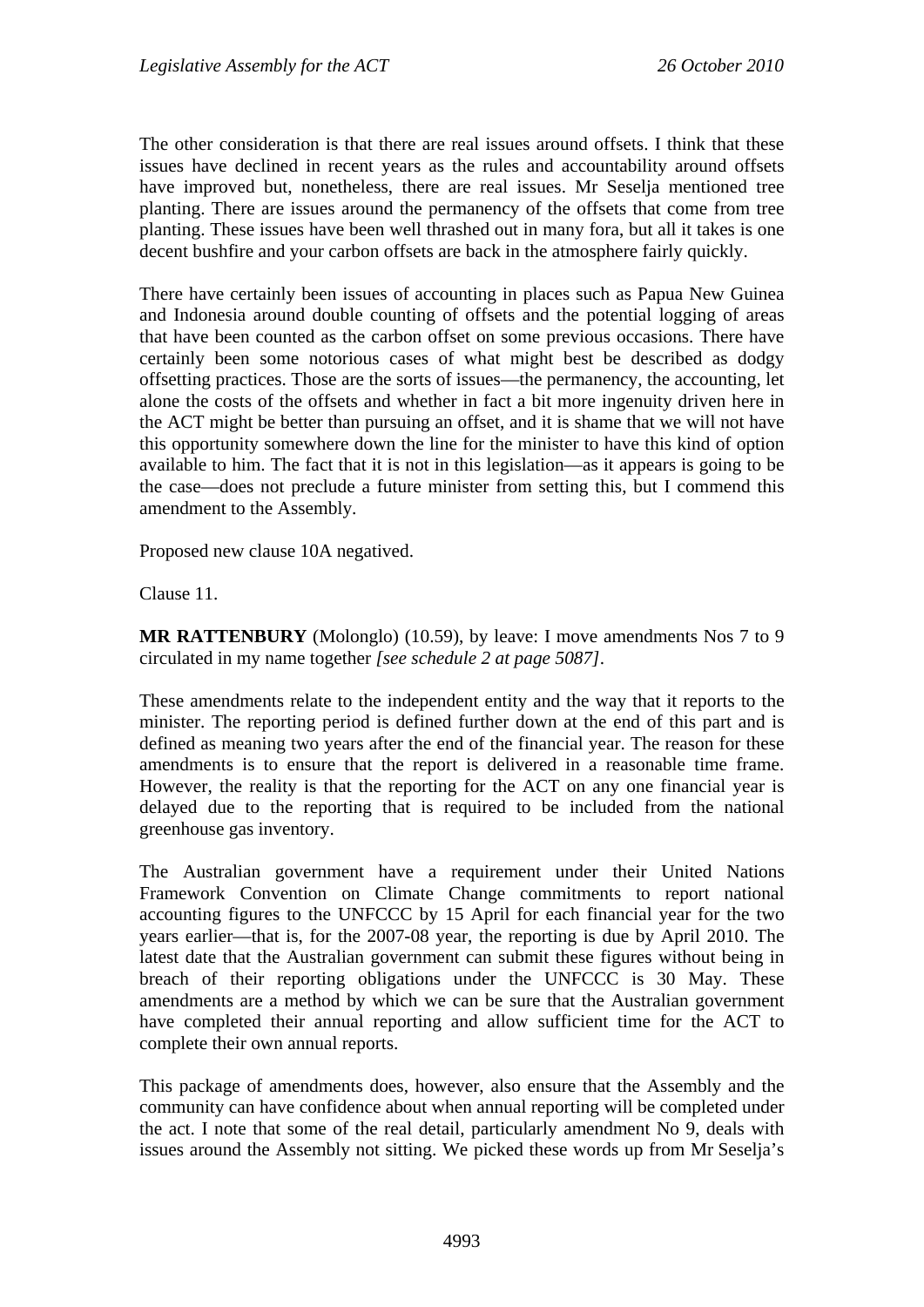advertising bill, if I recall the drafting correctly, to simply provide the mechanism so that reports can be available to members outside sitting periods. I commend these essentially technical but important amendments to the Assembly.

**MR CORBELL** (Molonglo—Attorney-General, Minister for the Environment, Climate Change and Water, Minister for Energy and Minister for Police and Emergency Services) (11.02): The government will be supporting these amendments. These amendments recognise that there are some time frames that the independent entity will need to have regard to—in particular, the release of national greenhouse gas emissions accounts and the time frames associated with those. So the government will support these amendments.

Amendments agreed to.

Clause 11, as amended, agreed to.

Proposed new clause 11A.

**MR RATTENBURY** (Molonglo) (11.03): I move amendment No 10 circulated in my name to insert new clause 11A *[see schedule 2 at page 5088]*.

This amendment inserts a new provision that requires a statement to be made by the minister if the targets are not met. The intention of this amendment is to create a process by which the minister formally responds to the annual reporting figures on behalf of the government, including a statement of why the target was not met and what the government's intention is in regard to taking action or changing policy direction to make up any shortfall in emissions savings.

In some ways this is a self-explanatory provision, but we believe that there is an important step here: if the targets are not being met, the minister does come into this place and make a statement as to why that is so—why the government believes it has struggled to meet the target, where it believes the shortcomings in current policy settings are and where it proposes to go in order to address those shortcomings.

This is particularly important when we are dealing with what are essentially long-term targets. To have an ability along the way for the minister to come in and address where we are up to is important in terms of the fact that this bill simply sets that policy direction. There are no punitive measures in this bill; there is no mechanism like an emissions trading scheme. This is about policy direction. There is value in having the minister come in and make that explanation of where the executive sees that we are up to in achieving the targets that the Assembly has set. I commend the amendment to the Assembly.

**MR SESELJA** (Molonglo—Leader of the Opposition) (11.04): I move an amendment to Mr Rattenbury's proposed new clause 11A *[see schedule 4 at page 5093]*.

The amendment that I am moving would simply add to Mr Rattenbury's amendment to ensure that, where a minister does come back and give an account of what is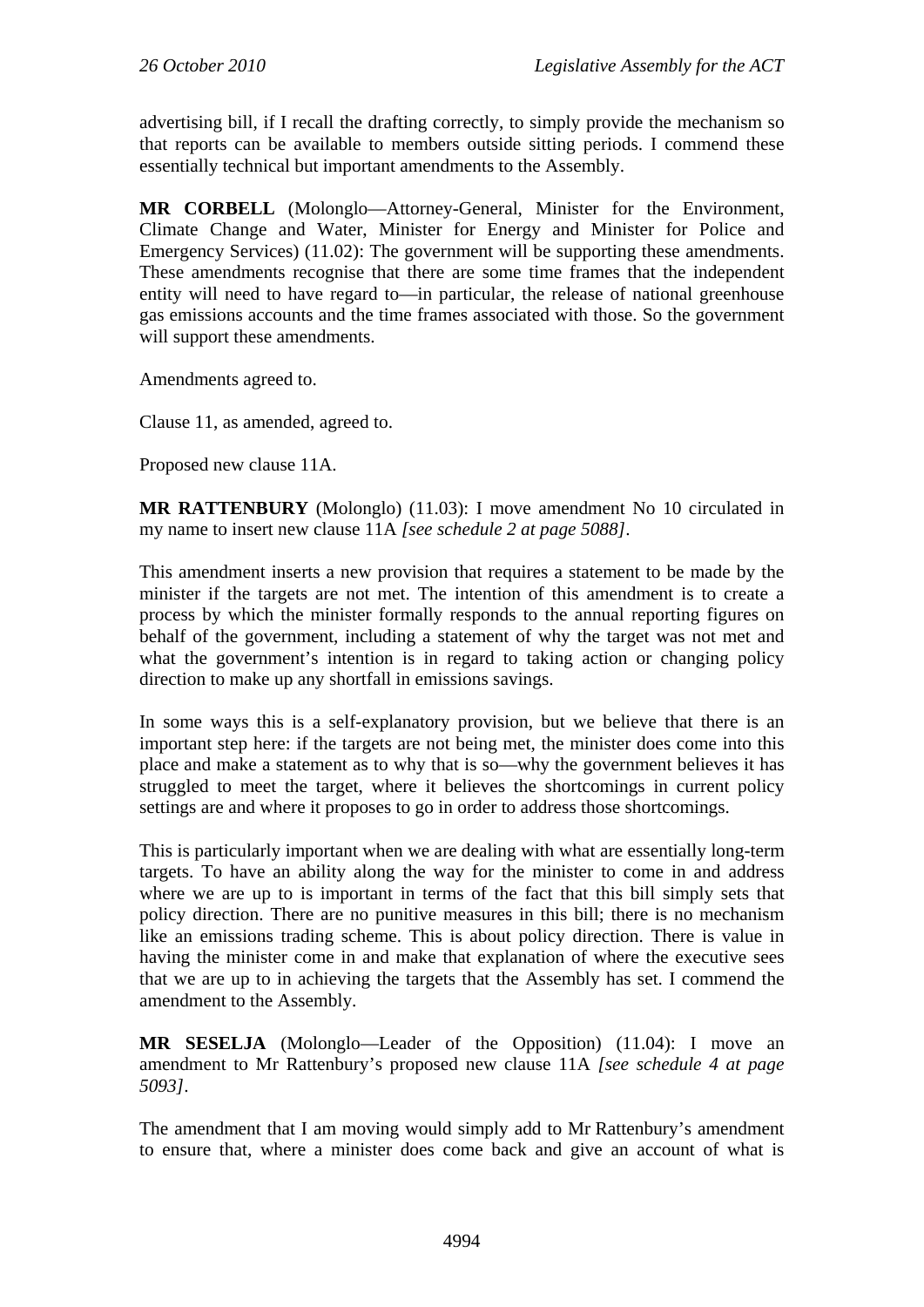happening and what action will be taken, we will also have the minister setting out what the government believes the costs of any action that will be taken will be for households and businesses. This is important—that with any action that is taken, the government is up front and clear about what the costs are so that the community have the opportunity to judge it on its merits, to consider the environmental benefits versus the cost that they will bear. That is reasonable for all manner of government policies, but it is particularly important here, in taking measures to reduce emissions, that we always consider the costs on households and businesses.

There is no doubt that cost-of-living issues are increasingly important to Canberrans. Despite a strong economy in the ACT and nationally, we know that there are significant cost pressures. We have seen costs rise in all manner of areas. We know that many families, even those on reasonable incomes, are struggling to make ends meet. This is an accountability measure that we believe very strongly in. We believe that ministers and governments should have to set it out. They should be up-front; they should not try to sneak costs in. They should tell the community what their actions will cost.

**MR CORBELL**: (Molonglo—Attorney-General, Minister for the Environment, Climate Change and Water, Minister for Energy and Minister for Police and Emergency Services) (11.06): The government will be supporting Mr Rattenbury's amendment. It does provide a reasonable framework for the government to explain why certain targets have or have not been met and what the circumstances surrounding those factors are.

In relation to Mr Seselja's amendment to Mr Rattenbury's amendment, the government does not agree with and will not support it. The reason for that is that a range of measures will obviously need to be deployed to achieve target outcomes the targets set out in this legislation. Some of those will involve the use of resources through the budget, and there is ample opportunity for the Assembly to scrutinise the cost and benefits of those measures through those mechanisms. Others will occur through legislative provisions, and equally there is ample opportunity for the Assembly to conduct appropriate scrutiny on the costs and benefits of those measures.

So we do not believe that this is required in legislation. Indeed, the minister's statement is not necessarily going to deal with each and every specific policy measure or response required to achieve a particular outcome. That would be dealt with through broader mechanisms of the budget or specific pieces of legislation that come before this place. In those circumstances, there is a wide range of opportunities available to non-government members to scrutinise those proposals, to put the ruler over them and to ask questions about costs and benefits. We believe that that is where that action should occur.

**MR RATTENBURY** (Molonglo) (11.08): The Greens will not be supporting Mr Seselja's amendment. We believe that, particularly if you look at part (b) of the proposed amendment, this provision is about reporting the broad outcomes; it is about directions. This is a debate we will have with regard to a couple of Mr Seselja's amendments this morning, but the purpose of this bill, broadly speaking, is to set a policy direction. It is not a mechanism; it does not set out the detailed policy programs.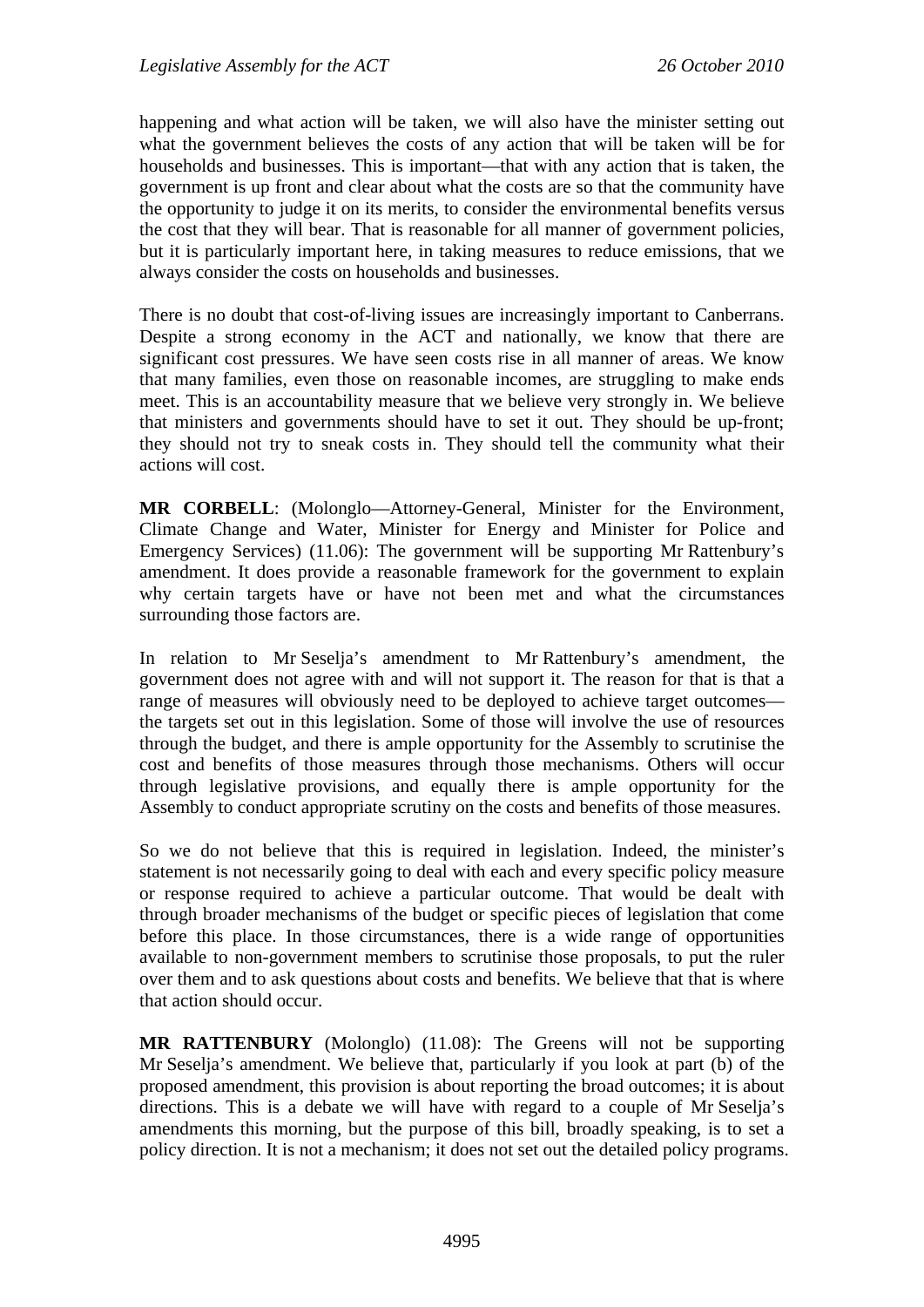Any sort of cost-benefit analysis needs to be done on specific initiatives rather than on a broad statement about where the government is going or what it is planning to do. Those specific initiatives will be debated at different times. With regard to making such a statement in this sort of context, I think it is not the appropriate place to be specifically debating issues about the financial impacts of particular provisions or particular initiatives. As I say, I think that later in the debate we will come back to this with regard to some of the other amendments Mr Seselja is proposing.

**MR SESELJA** (Molonglo—Leader of the Opposition) (11.09): We are again seeing, from the failure of the government and the Greens to support this amendment, the lack of regard that is had to the cost implications of many of these policies. We simply cannot proceed on the basis of whatever it takes; we have to take a cautious and prudent approach. That should involve being open and up front with the community about what the costs of these measures will be.

Mr Rattenbury's comments in response undermine the strength of what 11A, his original amendment, is meant to do. Mr Rattenbury is suggesting in his statement that it is simply a broad outline. But  $11A(2)(b)$  ensures that the minister sets out what action will be taken to meet any subsequent target, including how the action will differ from any action that was taken for the target that was not met. Is Mr Rattenbury now suggesting that that is just going to be broad-brush stuff rather than an opportunity for us to actually hear at that moment what are some of the measures that are going to be taken? I think that undermines the credibility of the original amendment.

Not supporting the simple amendment that would keep this minister accountable and require the minister to tell the community the costs of the actions his government is proposing to take again shows the disdain of the Greens and the Labor Party in relation to the cost implications of these policies. We cannot proceed blindly following a target, pretending that there are no costs, hoping that no-one notices or suggesting that any cost is reasonable because that is all that is left.

In line with our earlier amendments, the legislation we have put forward and the position we have taken, we believe that, in taking action to reduce emissions, the costs on households and businesses should always be paramount.

We see parallels with the approach taken by the federal government on the Murray-Darling. There is this situation where you can pretend that you will consider the health of the river and the environment without considering the economic and social impacts of any actions that are taken. You cannot and you should not. The government have had to very quickly back down federally from what they were pursuing there.

Likewise, with our targets we cannot simply ignore the consequences. We cannot ignore the financial consequences; we cannot ignore the other consequences of these actions. We should, in an open, honest and mature way, say, "These are the proposed environmental benefits and these are the likely costs." If we do not, the government, in doing that, is seeking to hoodwink the community and hide the true cost of this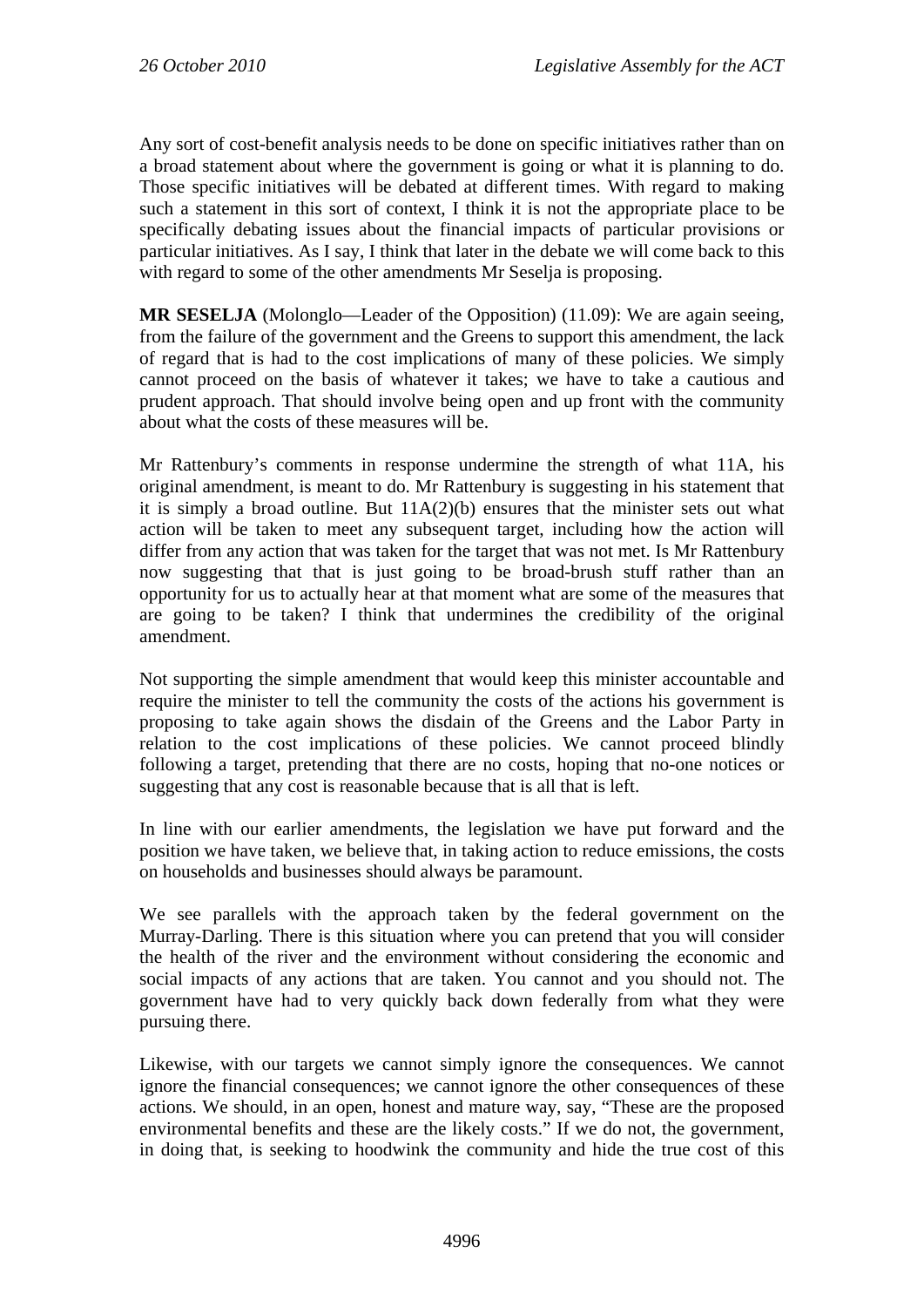action. If the government believes in the cost benefit of the environment environmental benefits and the economic costs—it should have no problem whatsoever with making this information public as part of this statement.

**MR CORBELL** (Molonglo—Attorney-General, Minister for the Environment, Climate Change and Water, Minister for Energy and Minister for Police and Emergency Services) (11.13): This is not about avoiding scrutiny of those costs; it is about at what point that occurs. This statement is, by necessity, a broad-brush statement. To underpin that, I draw the opposition's attention to proposed clause 11A(2), which requires that the minister must, within six sitting days after receiving the ICRC report, present the statement to the Assembly setting out why the target was not met and what action will be taken. That is, by necessity, a broad-brush response, because the minister has only six sitting days to prepare it. I am sure that Mr Seselja and the opposition would want a much more detailed proposal about the cost and benefit of a range of measures to be put to the Assembly. If he seriously thinks that the government can do it within six sitting days of receiving the ICRC report, he is just plain wrong.

The appropriate place for the scrutiny in terms of cost and benefit is in the proposals that come forward through the budget process, where they can be subjected to detailed scrutiny through the estimates process and through this place during the budget debate itself. Or, if it is a legislative response in the debate that occurs on specific bills with specific proposals, that again can occur in this place. That is where that scrutiny and that assessment of the cost and benefit should occur. And the government agrees that that is where it should occur.

To suggest that it should occur at this point fails to have regard to the time frames that are set out in this proposed new clause and the fact that it would simply be impossible for the government to provide a detailed cost-benefit analysis within six sitting days of receiving a report from the ICRC in relation to a performance against certain targets. That is the reason the government does not agree to Mr Seselja's amendment.

**MRS DUNNE** (Ginninderra) (11.15): The approach of the government and the Greens on this is a very disappointing one and goes to highlight the concerns that the Canberra Liberals have about some of the aspects of this legislation. This is an "all care and no-responsibility" sort of bill. What will happen is that measures will be brought forward in the context that has been created as a result of the passage of this legislation. This legislation does not create a mechanism whereby the people of the ACT are informed about the impact of that legislation.

We all know—we all agree; we have signed on to the fact—that this will be expensive for the people of the ACT. What Mr Seselja's amendment does is require that, step by step, phase by phase, as the individual components of that expense become known, they are reported, through the Assembly, to the people of the ACT, so that step by step, phase by phase, the people of the ACT know what impact that is going to have on their bottom lines, on their hip pockets.

It is not sufficient to say that this will be covered in the budget. The budget is a multitude of initiatives, and it takes a very long time for all of those to become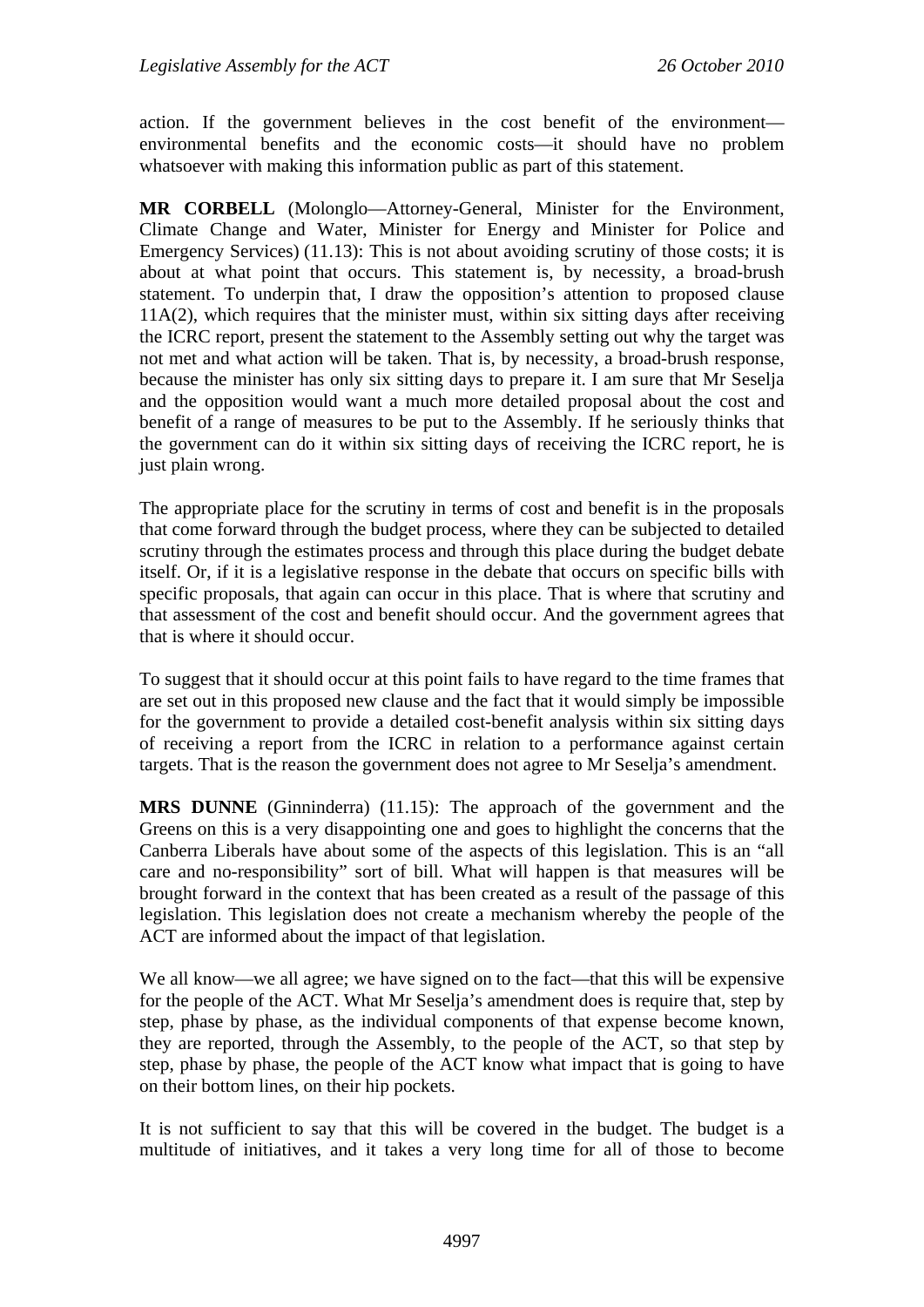apparent. When the budget comes down, usually on the first Tuesday in May, it is not clear to all of the members of this place, let alone all of the members of the community, what the implications of that will be in particular areas and what are the hidden nasties. And there are always hidden nasties in the budget; it does not matter what side of government produces them.

What Mr Seselja's amendment does is create a clear point of transparency. "This is an initiative which has been brought about by the passage of this climate change legislation; this is what it will cost, and this is how it will impact on the community"—that is what Mr Seselja's amendment calls for and that is why we will really strongly support that level of transparency. The people of the ACT deserve to know how much this will cost and they deserve to be part of the ongoing conversation about how we will implement this very expensive policy.

**MR RATTENBURY** (Molonglo) (11.17): I just want to pick up on the last few comments Mrs Dunne was making. I do agree with her that the Canberra community does need to know and debate what the costs of this are going to be. My observation here is simply that I do not think this is the appropriate place in this legislation to insert this point. I note that Mr Seselja will be moving a number of amendments in which he seeks to address the issue of costs throughout the legislation, and we will debate each of those as we come to them, but this is simply not the place; this is a place about policy directions, about government intentions.

Mr Corbell makes a good point that, given that the requirement here is for the minister to report within six sitting days of the ICRC report, any cost-benefit analysis would lack credibility because there simply would not be the time frame to prepare it with the kind of substance that, frankly, we would want to see in this place.

You will note that I just used the words "cost-benefit analysis". I am struck by the fact that all of these amendments that have been put forward by Mr Seselja, if I remember correctly, talk only about the costs. There is never—never—any reference to benefits. I find it amazing that, in even raising this issue, the Liberal Party are talking only about the costs and show no interest in having an assessment of the benefits. There will be benefits. I have spoken of this before, and this is the underlying flaw in this argument. They have no understanding of the costs of climate change. There are costs of climate change as well; there are costs in taking action to ameliorate climate change, to seek to mitigate climate change, but there are also costs of climate change. And there are also benefits; there are opportunities in the changes that we will make.

The fact that there seems to be no interest in moving away from the dirty fuel economy and moving to a clean, greener economy is of concern. I do not know if this demonstrates bias on the issue and an underlying issue on the ideology of climate change or something else. But if we are going to have a serious debate about costs, we need to have a debate about costs and benefits—not just the costs. We do need to be mindful of costs.

Just because the Liberal Party stands up here and says that the Greens and the government do not care about the costs does not make it true. In our commentary we have been absolutely explicit that we must be mindful of the costs, particularly for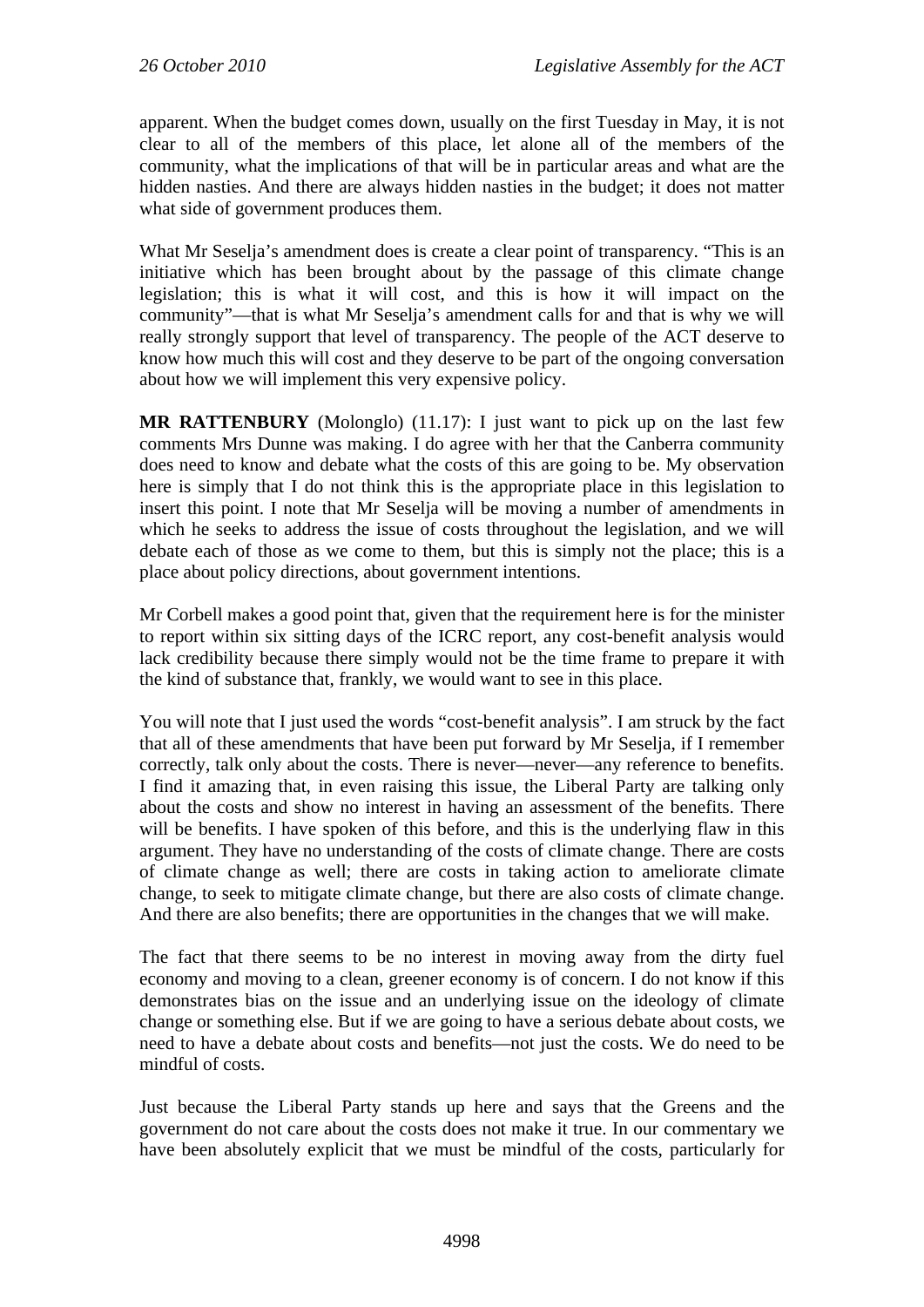those who are most vulnerable to the cost increases. But we have to be realistic about how we can do that—where it is best done and where is the best place in the legislation to put it. At this point, we will not be supporting this suggested amendment because we do not believe that this is the right part of the legislation to address this issue.

Question put:

That **Mr Seselja's** amendment be agreed to.

The Assembly voted—

Ayes 5 Noes 9

- Mr Doszpot Mr Seselja Mr Barr Ms Hunter Mrs Dunne Mr Smyth Ms Bresnan Ms Le Couteur Mr Hanson Mr Corbell Ms Porter
	- Ms Gallagher Mr Rattenbury Mr Hargreaves

Question so resolved in the negative.

Proposed new clause 11A agreed to.

Clause 12.

**MR RATTENBURY** (Molonglo) (11.24): I move amendment No 11 circulated in my name *[see schedule 2 at page 5089]*.

This amendment adds some principles that we think the minister should have to take into account while undertaking his or her statutory functions. They cover a number of points as set out in the amendment. The first is the application of the intergenerational equity principle. In some ways, this may seem superfluous or even obvious in the context of this bill. After all, if we paid no regard to intergenerational equity then we would not be here today having this debate. But I think it is useful to insert this intent as it enshrines that principle into law so that there is, in fact, no doubt about the point.

"Have regard to how measures to address climate change may affect people who are socially and financially disadvantaged" is paragraph (b) of this amendment. It is important we state this up front, and the Greens have inserted this into the bill in two places. We propose to do so both here and in the composition of the climate change council, as we must be mindful that as we introduce policy measures there are some in our community who will bear a disproportionate burden of those policy measures. There are people in our community already who are suffering energy poverty and we must keep a close eye on them to ensure that they are not driven further into energy poverty and that they are the priority of policies to improve energy efficiency, because it is these people who are least able to make the adjustments as various policies start to have an impact.

The third point, paragraph (c) of my amendment, relates to "consultation and engagement with the community". We believe that this must sit at the heart of this bill,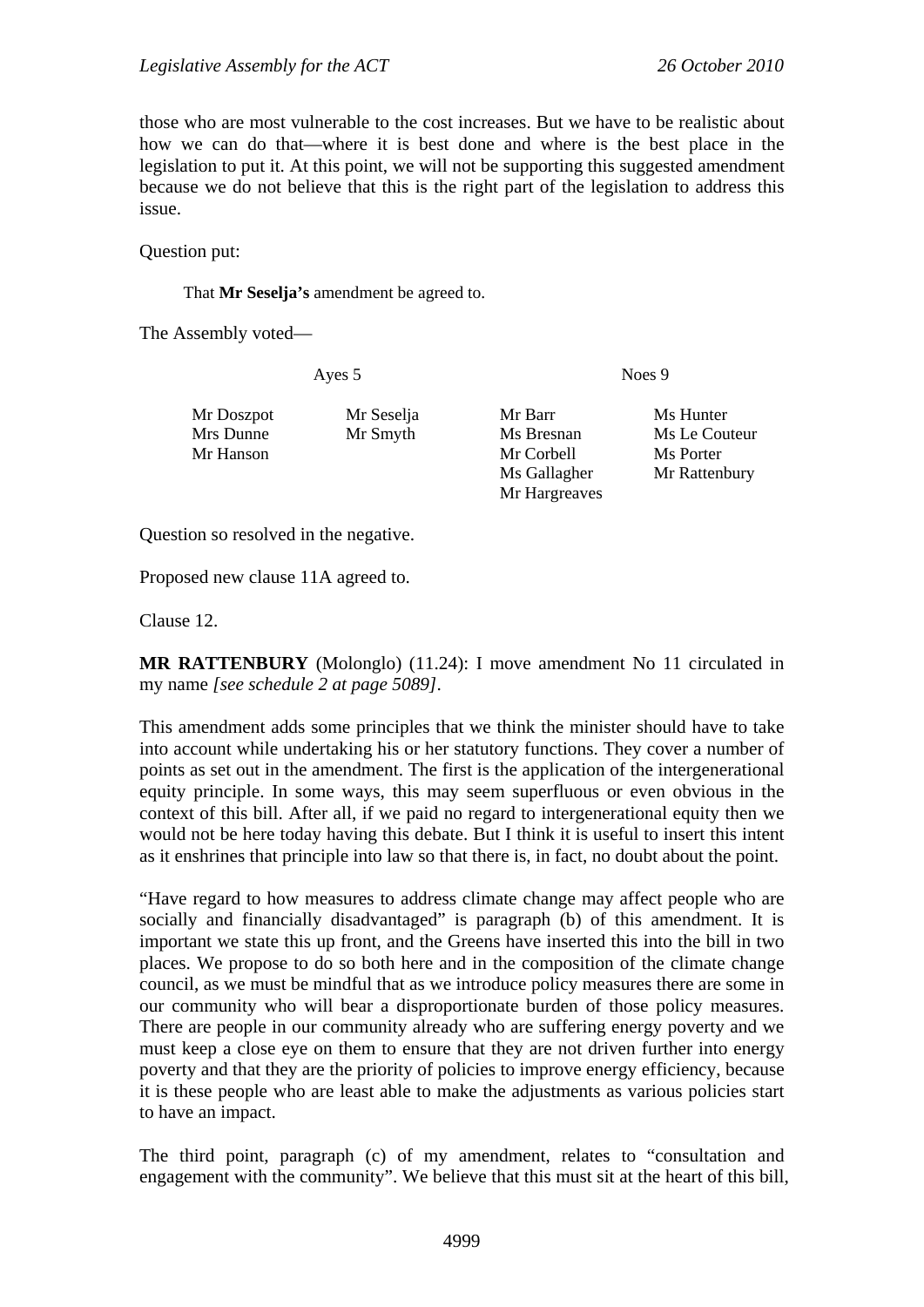which is why we have included the third provision for the minister to ensure community engagement is undertaken as he or she carries out his or her functions under the act. As we have again discussed to some extent, these are going to involve some small changes and some, at times, large changes in the way we go about our lives in the ACT community. We need to make sure that we have the best input from those in our community, best expertise and best experience, but we also need to ensure that, as government leads on occasion, the community understands why the directions are being taken as they are and has a clear understanding of exactly how those changes are going to be implemented because, if we do not, then the community will be left behind and that will undermine the effectiveness of the policies that are being pursued.

**MR SESELJA** (Molonglo—Leader of the Opposition) (11.27): I move an amendment to Mr Rattenbury's amendment *[see schedule 5 at page 5094]*.

We think that the Greens' amendment is a reasonable one but we believe we can improve on it with this amendment. What this amendment would do is take account of the broader costs. Again, we need to be careful not to fall into this trap. What the amendment I am moving would do is ensure that regard is had to how measures to address climate change are likely to cost households and businesses and how much measures to address climate change are likely to cost households and businesses in the ACT, particularly those suffering financial hardship.

So I think we need to do two things here. And I think it is true of most policy areas. We need to always have particular regard to vulnerable groups in our community, whether they be pensioners, low income earners, the unemployed, the disabled or those who find it very difficult to get by on a daily basis. Any compassionate government need to have them at the forefront of their mind in their policy making.

What this amendment would do is acknowledge that they are not the only groups that we need to have regard to. So whilst there should be a particular focus on disadvantaged groups, we believe that there are many families who will not ever, under any ACT government scheme, qualify for assistance and who should be considered by the government in making these policies.

That is the principle that we are stating. And that is to say that a family with three children on \$65,000 to \$75,000 a year, for instance, as we know, are not wealthy. They are not by any stretch wealthy. They face serious cost pressures in the ACT. We know that the likelihood is that government programs to assist disadvantaged groups and low income earners will not touch these groups. So we are saying, "Yes, put a particular focus on disadvantaged groups in our community, that is as it should be, that is what the government should be doing in all its policies," but it cannot ignore the broader impact on the rest of the community and on businesses.

We are agreeing that there should be that particular focus but we are saying: "Go further. Do not ignore the mass of Canberrans who are certainly not rich and who do it tough on a regular basis, and consider them. Simply consider them in framing these policies." That does not mean you have to give them a handout but it does mean that you should always have at the forefront of your mind the cost impacts on families,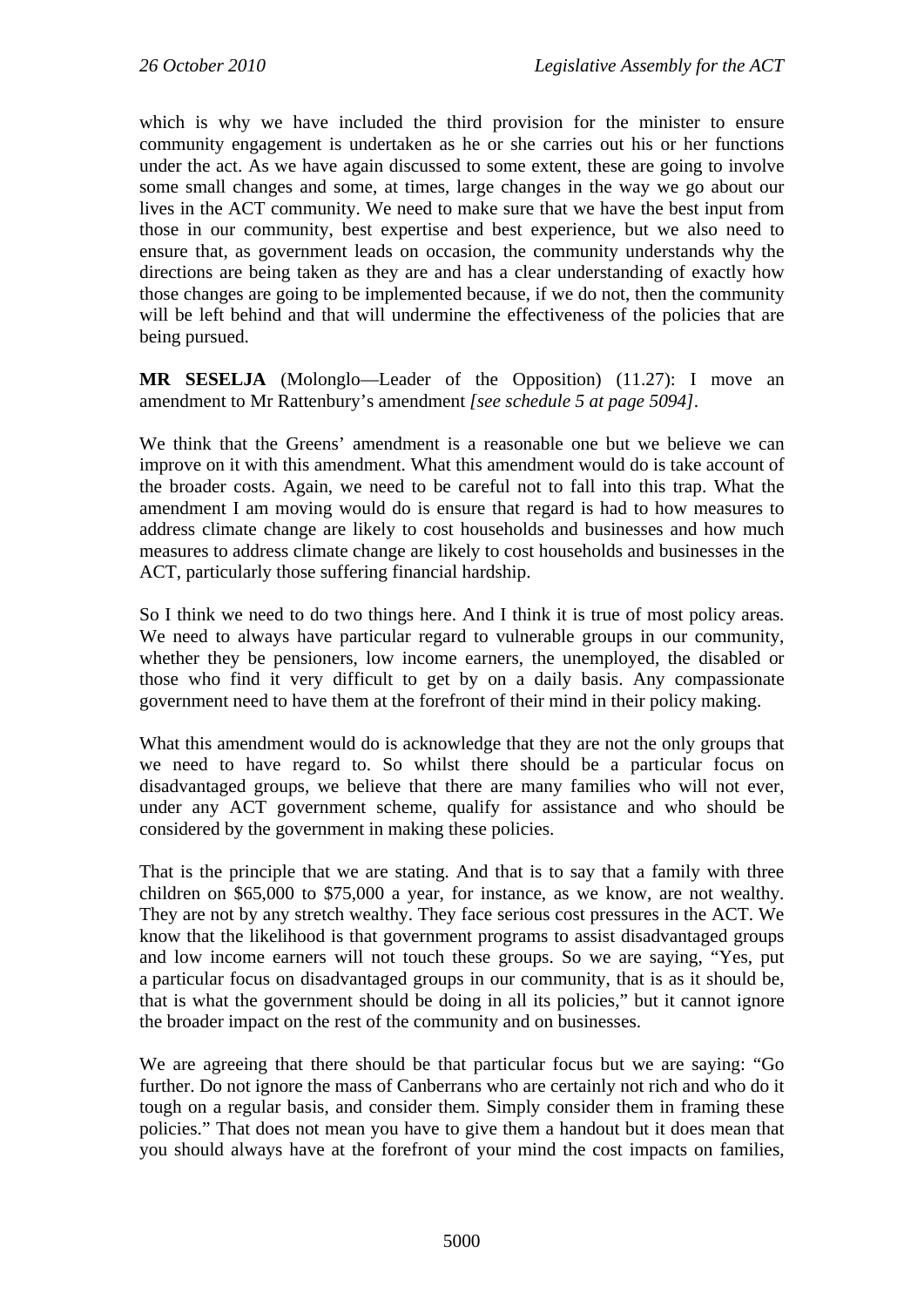whether that be particularly those disadvantaged groups in our community but also many other Canberrans who often get forgotten.

**MR CORBELL** (Molonglo—Attorney-General, Minister for the Environment, Climate Change and Water, Minister for Energy and Minister for Police and Emergency Services) (11.30): The government will be supporting the amendment moved by Mr Rattenbury. This amendment deals with the issue of having regard to a range of principles and broad considerations that, naturally and inevitably, inform good public policies. So the government has no objection to those proposals.

We consider the amendment moved by Mr Seselja to be superfluous. It is dealt with already in (1A)(b). It has regard to people facing social or financial disadvantage, regardless of their circumstances. Obviously, if there is a large family with a person on an average income, they can face energy stress, they can face utility stress—there is no doubt about that—and they can face financial disadvantage as a result. So these circumstances are adequately captured, in our view, in point (b) of Mr Rattenbury's amendment, and we see no need to add to it in the way proposed by Mr Seselja.

**MR RATTENBURY** (Molonglo) (11.31): The Greens will not be supporting Mr Seselja's amendment. I think that Minister Corbell has just covered the points I wished to make. We believe that the overall costs will be considered consistently as we move through these policy initiatives. The point here is to draw out the potentially disproportionate impact on particular groups in our society. We need to have special regard to them.

Of course, any government will have regard to the overall costs. I do not think that is the dispute here. But there are those who are at risk of being disproportionately affected, and that is what we are seeking to particularly cover in this amendment. It is important to maintain that emphasis, we believe, so that future governments and future Assemblies remain mindful of that point in particular.

**MR SESELJA** (Molonglo—Leader of the Opposition) (11.32): I think the word "superfluous" used by the minister is an interesting one. Again, we are hearing this disdain for families. Again, we are hearing that the concerns of middle income families in Canberra are somehow superfluous. We disagree with that. We disagree wholeheartedly, and that is why we believe this amendment should be supported.

It is a fact of life that thousands of Canberra families, many of whom will never fall into the technical definition of "disadvantaged", "low income" or "vulnerable" or however the government chooses to frame it, do face serious pressures as a result of all sorts of cost pressures. A government which imposes additional cost burdens should always be mindful of them.

I find it extraordinary, again, that the Labor Party and the Greens would object to an amendment which would simply ensure that the minister had regard. Are they saying that the minister will not be having regard? That is the message. It has come through in a number of the things that we have debated that the Labor Party and the Greens are not having regard to the overall cost impacts. They are not having regard, particularly, to those who apparently are considered superfluous, which is the tens of thousands of middle income families in Canberra who, we know, do it tough.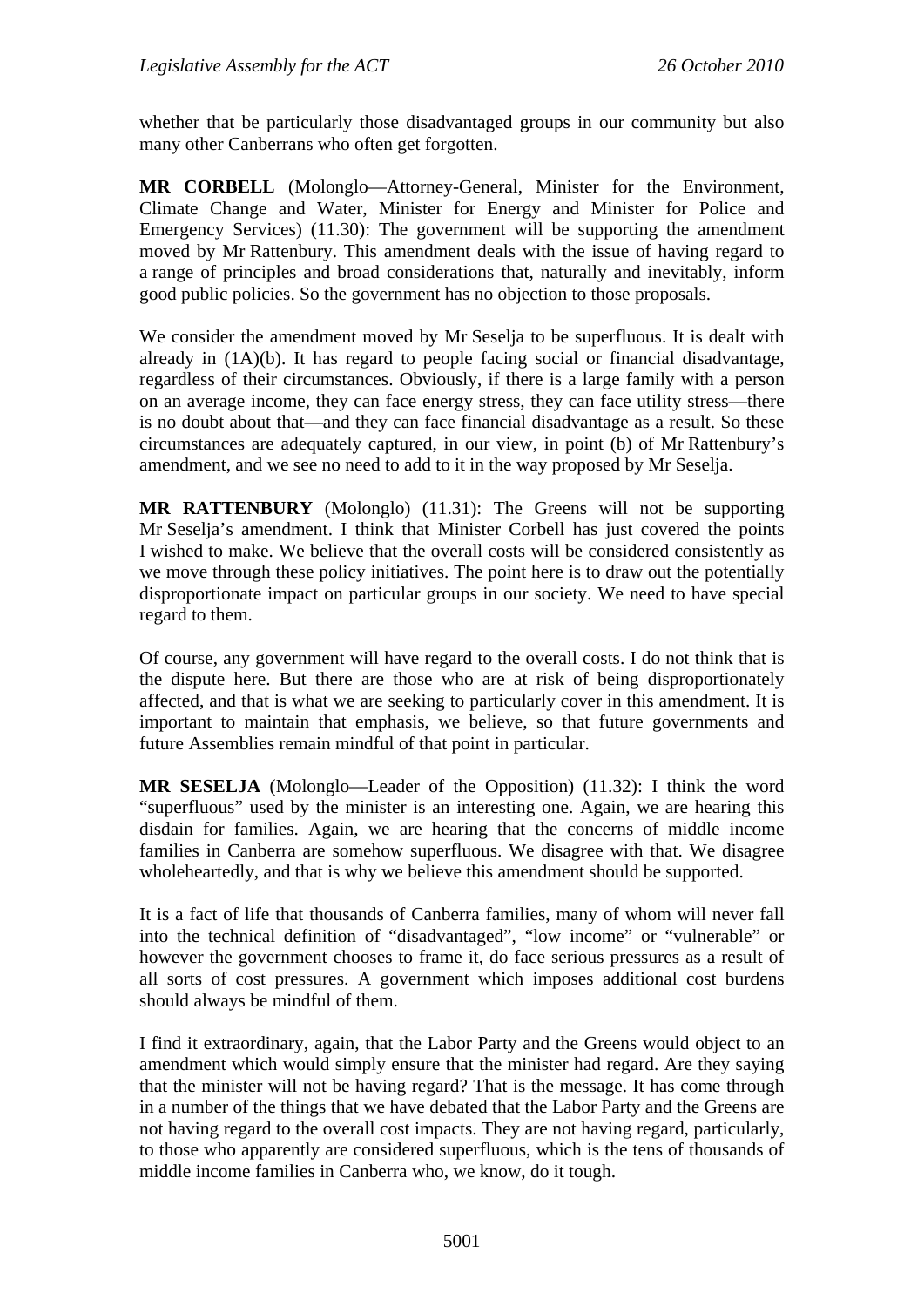In the end, whether they are businesses or whether they are middle income families, a government should always be having regard to the costs. Any tax, any cost burden, any impost that is placed, whether it is on a low income earner, a middle income earner or even a high income earner, should be considered carefully by the government. Governments should always be looking to keep cost burdens on the entire community down, as I said earlier, with a particular focus on those who struggle the most.

So I do find it disappointing that the Labor Party and the Greens will not support this. I would have thought it was quite a sensible amendment, simply to ensure the minister would have regard to these costs. The Labor Party and the Greens will now be voting to not have regard to these families.

Question put:

That **Mr Seselja's** amendment be agreed to.

The Assembly voted—

| Ayes 5                  |                        | Noes 9                |                            |  |
|-------------------------|------------------------|-----------------------|----------------------------|--|
| Mr Doszpot<br>Mrs Dunne | Mr Seselja<br>Mr Smyth | Mr Barr<br>Ms Bresnan | Ms Hunter<br>Ms Le Couteur |  |
| Mr Hanson               |                        | Mr Corbell            | Ms Porter                  |  |
|                         |                        | Ms Gallagher          | Mr Rattenbury              |  |
|                         |                        | Mr Hargreaves         |                            |  |

Question so resolved in the negative.

**Mr Rattenbury's** amendment agreed to.

**MR ASSISTANT SPEAKER** (Mr Hargreaves): The question now is that clause 12, as amended, be agreed to.

**MR RATTENBURY** (Molonglo) (11.38), by leave: I move amendments Nos 12 and 13 circulated in my name together *[see schedule 2 at page 5089]*.

Amendment No 13 simply inserts a definition of the intergenerational equity principle. This is for, of course, the sake of completeness in the act.

Amendment No 12 is, we believe, a drafting improvement. I guess I was struck by this clause when I first read it. The minister must try to do something. It did cause me to delve into a bit of pop culture and bring a quote to this place from that great Jedi knight philosopher, Yoda, in which he simply said: "Do or do not. There is no trying." That is really the extent or the purpose of the Greens' amendment—to improve the language and perhaps pick up that philosophy.

Amendments agreed to.

Clause 12, as amended, agreed to.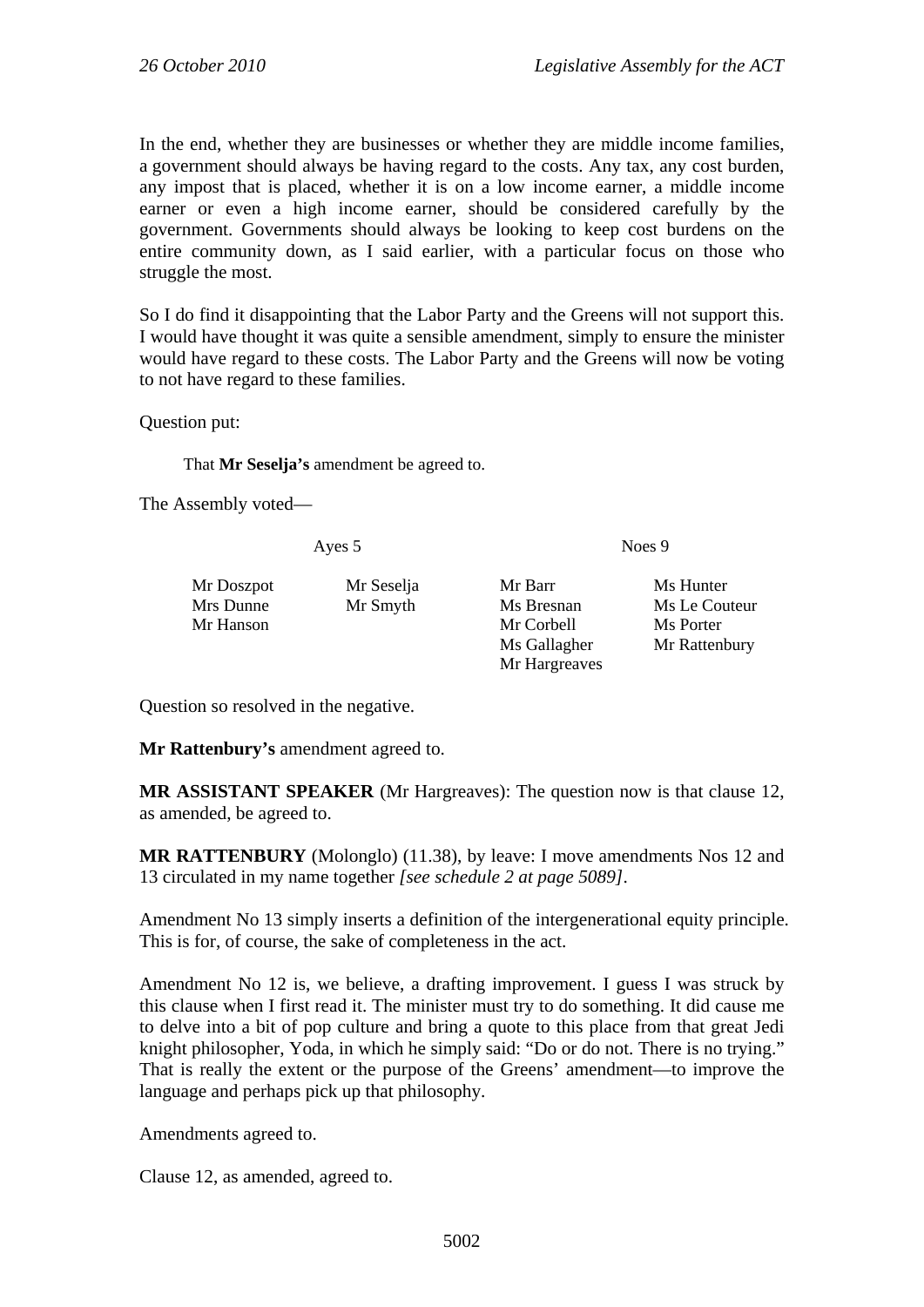Clause 13.

**MR RATTENBURY** (Molonglo) (11.40), by leave: I move amendments Nos 14 and 15 *[see schedule 2 at page 5089]* and amendment No 1 on the yellow sheet circulated in my name together *[see schedule 6 at page 5094]*.

These amendments address issues around the annual reporting by the minister. Amendment No 14 requires the minister to report on effectiveness of actions. A report that merely lists the actions that any government has undertaken is not helpful and, some could argue, is meaningless. What is important is how effective those measures have been: have they achieved emission reductions, were they cost effective, what were the other benefits? These are the sorts of questions that this place and the community want to be able to draw answers from when it comes to the minister's report.

The government have discussed that they will undertake cost-benefit analyses on abatement options. I think this is a very worthwhile idea as it is not always apparent at first glance whether something is effective and efficient and what are the outcomes it might achieve.

Amendment No 15 removes the definition of the government agency and moves it into the dictionary. That scene, we will obviously come back to later.

The amendment on the yellow sheet, I think, comes back to some of the discussion we have been having already this morning around the issue of cost-benefit analysis and does seek or require that the government present "the findings of a cost-benefit analysis of any government policies or programs implemented to meet the targets mentioned in part 2 during the financial year". I think we have been at some cross-purposes this morning. Nonetheless, I think most people in this place would accept the government will and must undertake cost-benefit analyses and it seems entirely appropriate that they be provided to the Assembly at the time of the annual report.

This is information that the Assembly should have access to. The government, if it has done the work, should provide that information. And that will provide us a basis on which to have further debate and really answer those questions around whether measures have been cost effective, whether they have been the best option and the like. So I commend the amendments to the Assembly.

**MR CORBELL** (Molonglo—Attorney-General, Minister for the Environment, Climate Change and Water, Minister for Energy and Minister for Police and Emergency Services) (11.42): The government will support these amendments. These amendments provide for a reasonable level of reporting in relation to actions undertaken by the minister or the government in relation to the reduction of greenhouse gas emissions. They also have regard to the need for a proper assessment of cost benefit where that has occurred and, where that has occurred, for the government to make it available to the Assembly through the minister's annual report. So the government will be supporting those amendments.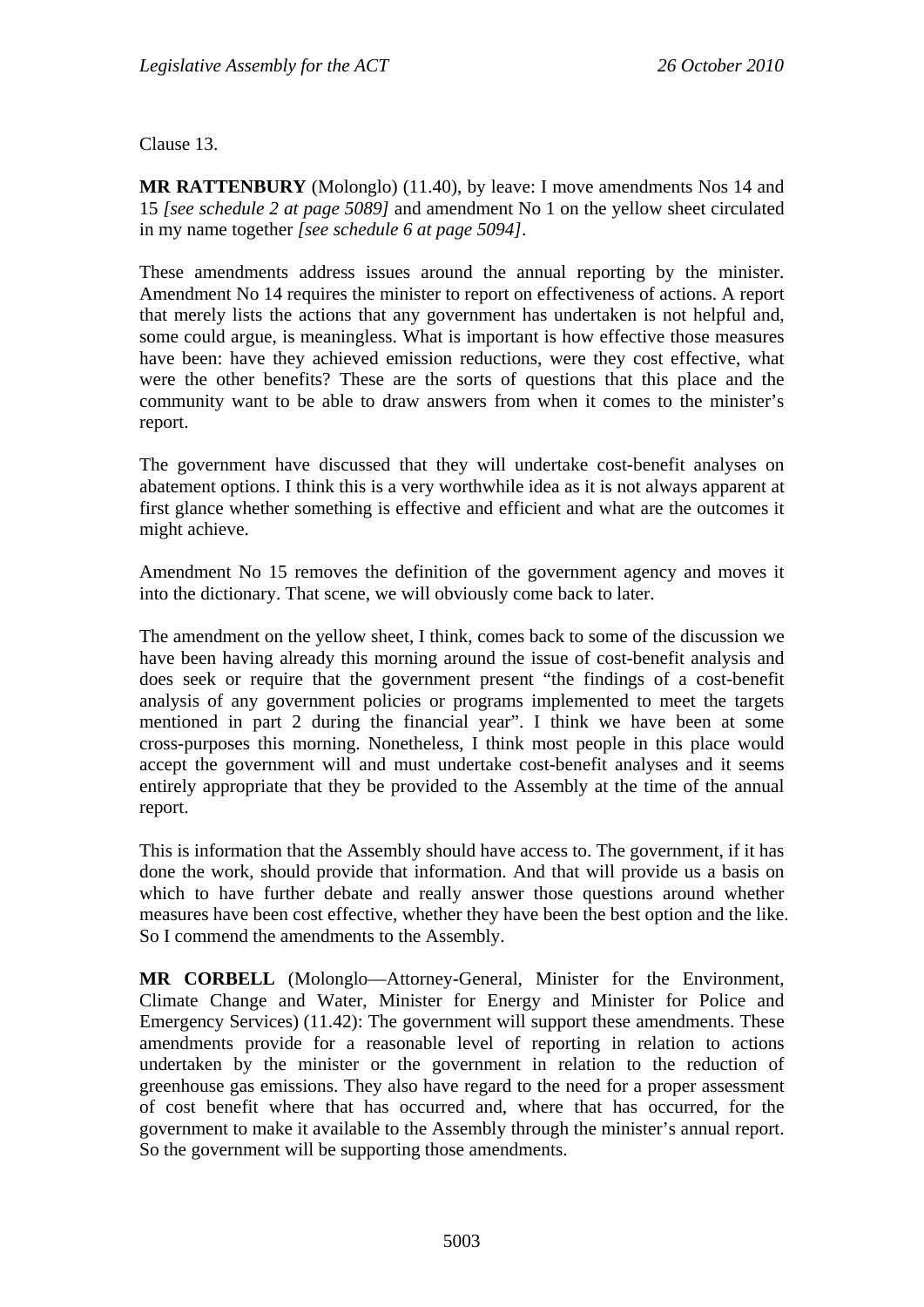Amendments agreed to.

Clause 13, as amended, agreed to.

Clauses 14 to 16, by leave, taken together and agreed to.

Proposed new clause 16A.

**MR RATTENBURY** (Molonglo) (11.43): I move amendment No 16 circulated in my name, which inserts a new clause 16A *[see schedule 2 at page 5090]*.

An important aspect of accountability that the government seemed to have overlooked in the drafting of this bill was how the climate change council would interact with the government and the Assembly. This amendment fleshes out a process for that accountability, including the requirement for a financial report from the council that must go to the minister and the requirement of the minister to respond to any advice or recommendations made by the council.

The provision requires the council to provide the report to the minister within three months of the end of the financial year and the minister to table the annual report within 21 days or circulate it via the Speaker if the Assembly is not sitting, following the same procedure as was outlined for the targets report. I commend the amendment to the Assembly.

Proposed new clause 16A agreed to.

Clause 17.

**MR SESELJA** (Molonglo—Leader of the Opposition) (11.45): I move the amendment circulated in my name on the green sheet *[see schedule 7 at page 5094].* 

This would simply change the number of members on the climate change council from nine to 10. It is needed in order to facilitate a further amendment which I will be moving later.

**MR CORBELL** (Molonglo—Attorney-General, Minister for the Environment, Climate Change and Water, Minister for Energy and Minister for Police and Emergency Services) (11.45): The government will not be supporting this amendment simply because, for practical purposes, it is desirable to have an odd number of members on the council to prevent any deadlock. We hope, of course, as always, that these fora operate by consensus but, in the event that there is disagreement amongst members, we would not want to see a deadlock, which is certainly feasible if you have an even number. Therefore, the government does not agree to the change.

**MR RATTENBURY** (Molonglo) (11.46): The Greens will not be supporting this amendment. In addition to the comments that the minister has just made, we have not seen a clear case for increasing the number. We will come to this in a moment and I will speak to Mr Seselja's further amendments. We believe that the council has a sufficient number of members in its current proposed format.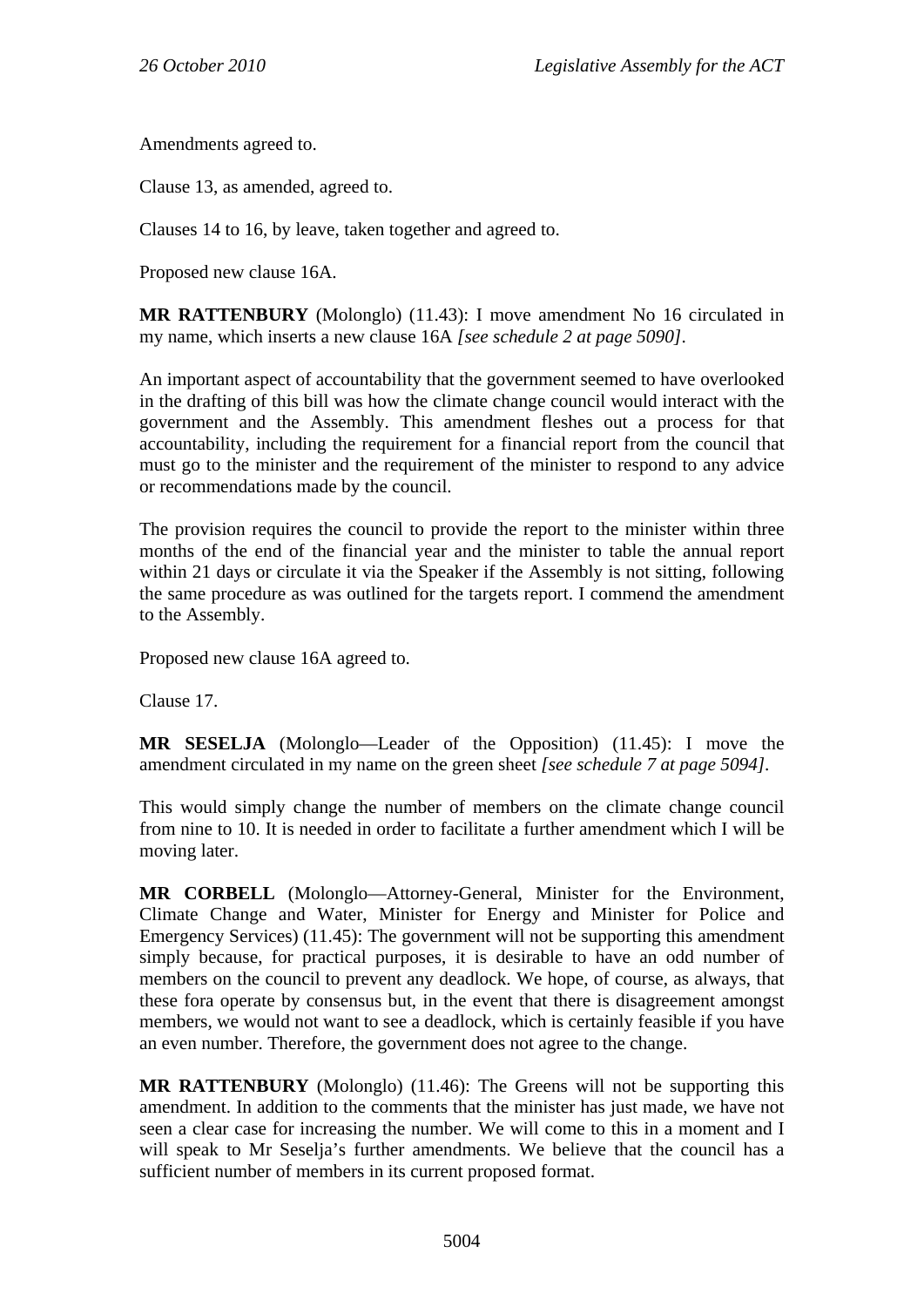Amendment negatived.

**MR RATTENBURY** (Molonglo) (11.47), by leave: I move amendments Nos 17 and 18 circulated in my name together *[see schedule 2 at page 5091]*.

The first of these amendments seeks to omit "must try to" and substitute "must, to the greatest extent practicable". I will not repeat my pop culture references there. The second of these amendments relates to the composition of members of the council and seeks to change "the environment" to "climate change". I think this reflects more accurately the topic matter the council will be discussing and provides a clearer focus in the membership the council would ideally be composed of.

**MR SESELJA** (Molonglo—Leader of the Opposition) (11.47): I understand that the amendments will be passed so I have not moved to split them. I have no problem with amendment No 17 as a fix. However, I do not support amendment No 18. Having someone from the community in relation to the environment is quite reasonable. Climate change science is represented separately. Instead of narrowing the point, it broadens the point and says that those who have concerns about the environment have something to say. Indeed they will be looking, as everyone does, at the impact of climate change on the environment. We believe that the current wording is sufficient and, in fact, it is better than what the Greens are proposing. I understand that the amendments will be passed so I will not move to split them. I will just put that on the record.

**MR CORBELL** (Molonglo—Attorney-General, Minister for the Environment, Climate Change and Water, Minister for Energy and Minister for Police and Emergency Services) (11.49): The government will be supporting both of these amendments. It is a moot point, I think, in many respects, as to the interests of climate change or the environment. The fact is that climate change science and climate change as a subject are so broad that I think the issues that Mr Seselja is appropriately concerned about, and indeed the government is concerned about, are properly encompassed by this change. The government will support the amendments.

Amendments agreed to.

**MR CORBELL** (Molonglo—Attorney-General, Minister for the Environment, Climate Change and Water, Minister for Energy and Minister for Police and Emergency Services) (11.49): Pursuant to standing order 182A, I seek leave to move my amendment No 1, which is minor and technical in nature.

Leave granted.

**MR CORBELL**: I move amendment No 1 circulated in my name *[see schedule 8 at page 5095]*.

This change simply provides a change of language. It provides for a person to represent disadvantaged groups in the community in the context of the climate change council. I think it is important, given previous discussions during the in-detail stage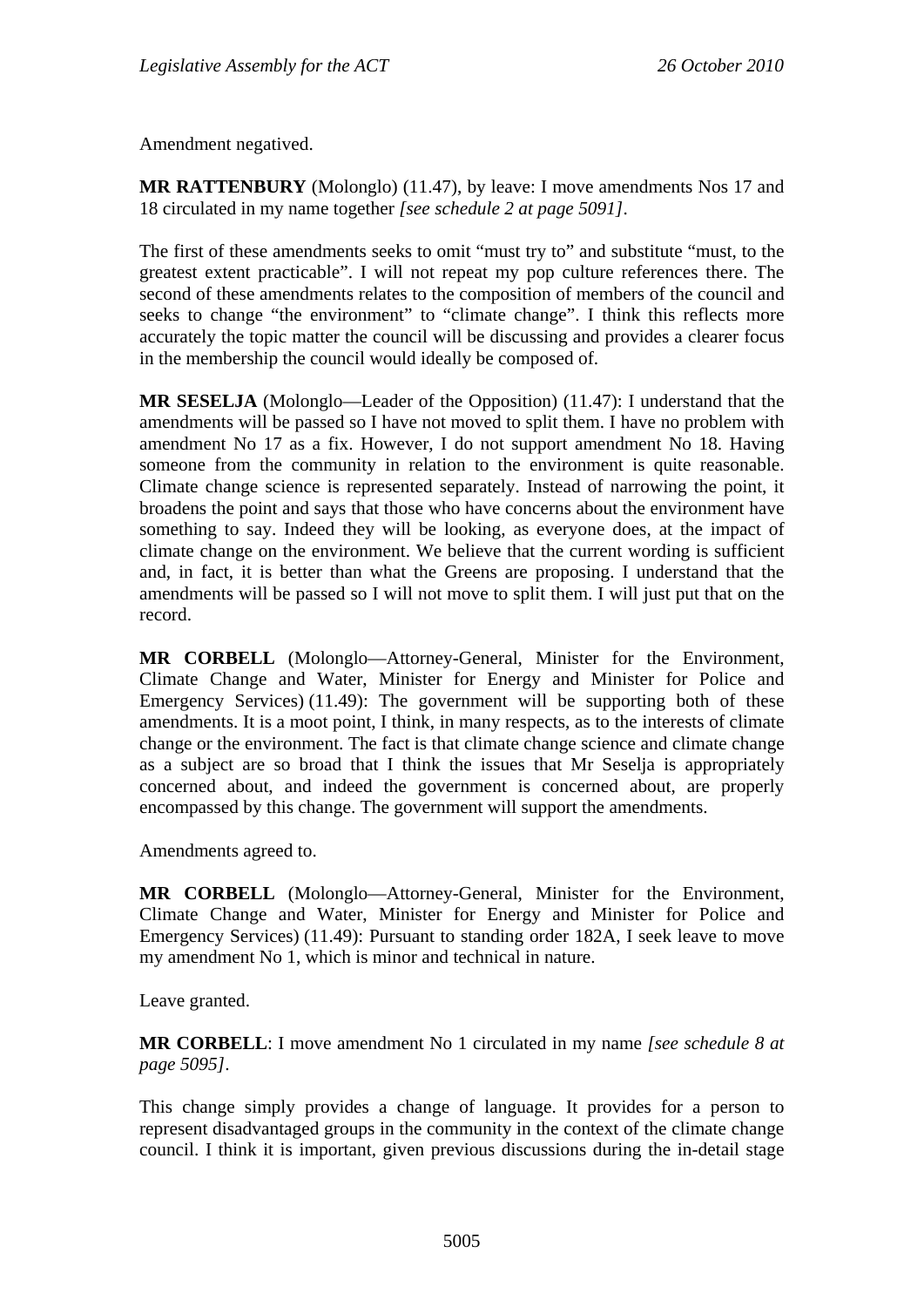this morning, that we have the ability to have someone from the social sector who has an understanding of the sector and is able to represent the interests of people who are disadvantaged, whether financially, socially, physically or otherwise. I think this is a broad-ranging amendment designed to capture anyone who faces disadvantage and to have their views represented in the climate change council. It is an important change and I commend it to the Assembly.

**MR SESELJA** (Molonglo—Leader of the Opposition) (11.51): I move an amendment to Mr Corbell's proposed amendment *[see schedule 9 at page 5095]*.

This amendment would simply take account of the fact that we ensure that lower and middle income families are represented. We believe that is reasonable. We believe that it will be all-encompassing and will also cover the disadvantaged groups which Mr Corbell refers to. It will actually go broader than what is being suggested. I commend the amendment to the Assembly.

**MR CORBELL** (Molonglo—Attorney-General, Minister for the Environment, Climate Change and Water, Minister for Energy and Minister for Police and Emergency Services) (11.51): The government does not agree to Mr Seselja's amendment, again for the reasons that we have put forward. This is actually a narrowing of the representation of people facing disadvantage. People can face disadvantage for a whole range of reasons. They can face disadvantage because they have a large family and face large energy and water costs. They can face disadvantage because they have an illness, for example, and they need to use a large amount of electricity because of support or other issues associated with their illness. Disadvantage can occur in a whole range of ways. We believe that for that reason it is best encapsulated in the terms proposed in my amendment and not in those proposed by Mr Seselja.

**MR RATTENBURY** (Molonglo) (11.52): The Greens will not be supporting Mr Seselja's amendment. It is a slightly confusing point of debate here because my next amendment, No 19, picks up both this matter and Mr Corbell's matter. In my amendment No 19 we refer to a person to represent people who are socially or financially disadvantaged. This picks up on the point that Mr Seselja's amendment seems to make as well.

As I have touched on earlier today, we believe that climate change disproportionately affects particular groups in our society. In this legislation we want to be absolutely explicit about the fact that these are the people we are seeking to consider and that we have a particular emphasis on those people. I can perhaps best explain this by using an example. If electricity prices go up then those who are living at home, perhaps due to unemployment or because they have a disability, are likely to spend more on staying warm at home than those who have an office to go to. The opposite might be true in the summer period with cooling.

While it is true that young parents from a middle income bracket might also find themselves at home, particularly when looking after young children in those early years, the difference between those two families is that those in low income brackets do not have the money to cover the extra bill and do not have another breadwinner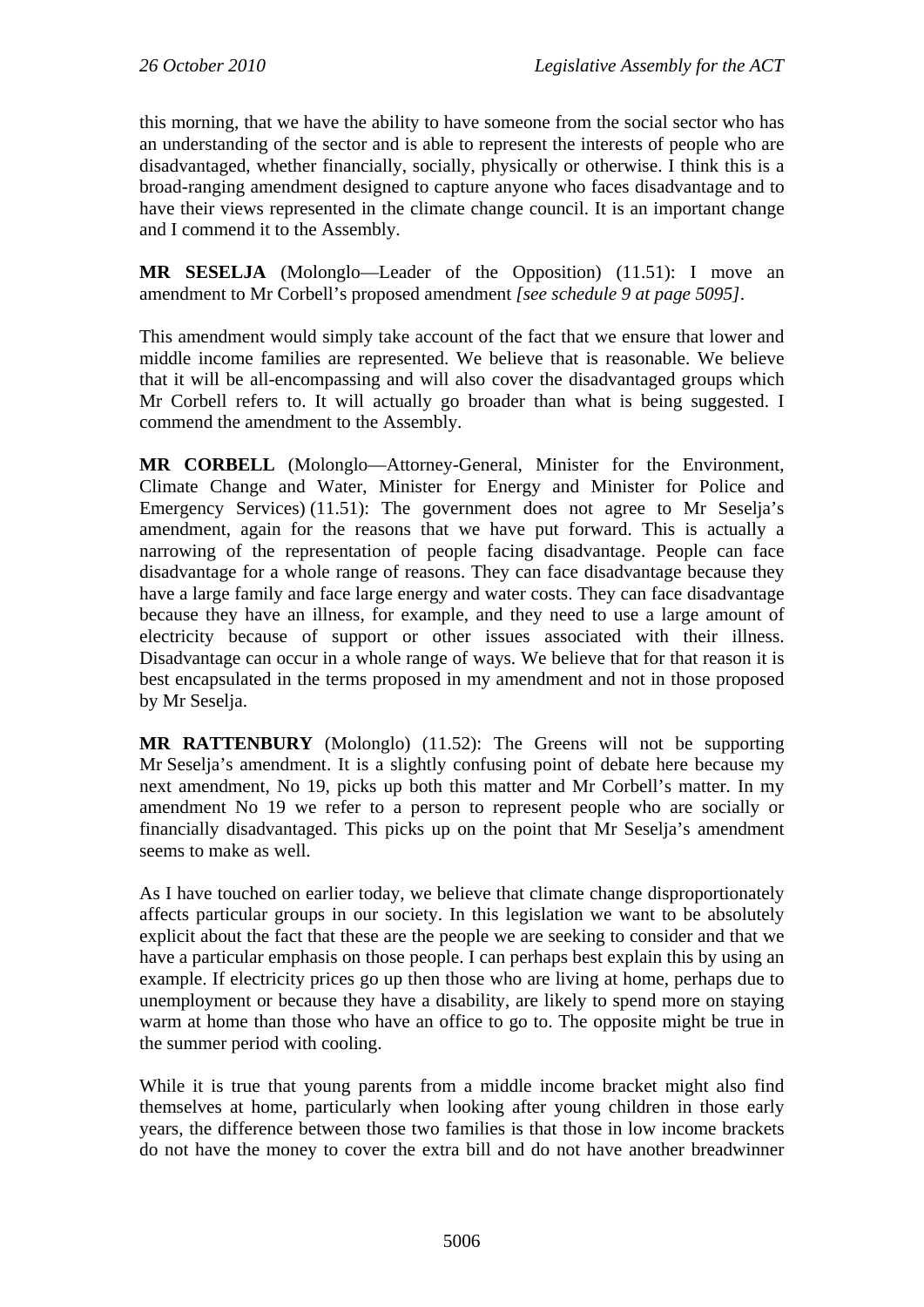who is earning that second income and perhaps they do not live in a well-insulated home.

They incur the same or perhaps even greater costs than the middle income family, but they have less capacity to adapt or mitigate the costs than those who are in the middle income bracket. This is not an argument to ignore middle income Canberrans in this debate. It is simply an argument to place special focus on those who are most disadvantaged in our community. That is simply the point that we are trying to make here.

Regarding the language that we have picked up in my amendment No 19, which we will come to shortly, we rang ACTCOSS and had a conversation about what was the best way to frame this amendment. That also points to the fact that we will not be supporting Mr Corbell's amendment. We will be moving something subsequently in a moment. Hopefully, the work we have done when speaking with ACTCOSS defines what is considered to be the most appropriate language, or the best description for what we are trying to achieve here, and it will be supported by members of the chamber.

**Mr Seselja's** amendment negatived.

**Mr Corbell's** amendment agreed to.

**MR ASSISTANT SPEAKER** (Mr Hargreaves): The question is that clause 17, as amended, be agreed to. Before you start, Mr Seselja, I notice that, quite correctly, you have been addressing your remarks to the chair. Given that we have a technical difficulty, could I ask you to raise your voice just a tad, although that may cause you some mirth.

**MR SESELJA** (Molonglo—Leader of the Opposition) (11.56): I have been going nice and quiet for you, Mr Hargreaves, but I will do my best. I will do my best to lift the volume. I move amendment No 2 circulated in my name *[see schedule 1 at page 5085]*.

Amendment No 2, I think, would significantly improve the climate change council. It would have the areas that play the biggest part in emissions at the moment represented on the council. I found it was an extraordinary omission in this legislation. It was a demonstration that the work had simply not been done by Mr Corbell—given that around 70 per cent of our emissions come from stationary energy and given that around 20 per cent come from transport, we would not specifically have representatives of those sectors on this council. That is a major omission from the government and I think it is important that we correct it through this amendment.

This amendment will ensure that we have a person to represent the housing sector, a person to represent the transport sector and a person to represent retail electricity suppliers. If you are fair dinkum about this, you will go to the source—you will go to where the emissions are. We know the housing sector is important. If we are to deal with energy efficiency in the ACT, it is critical that we get energy efficiency right in the housing sector. Electricity would be covered, transport would be covered and the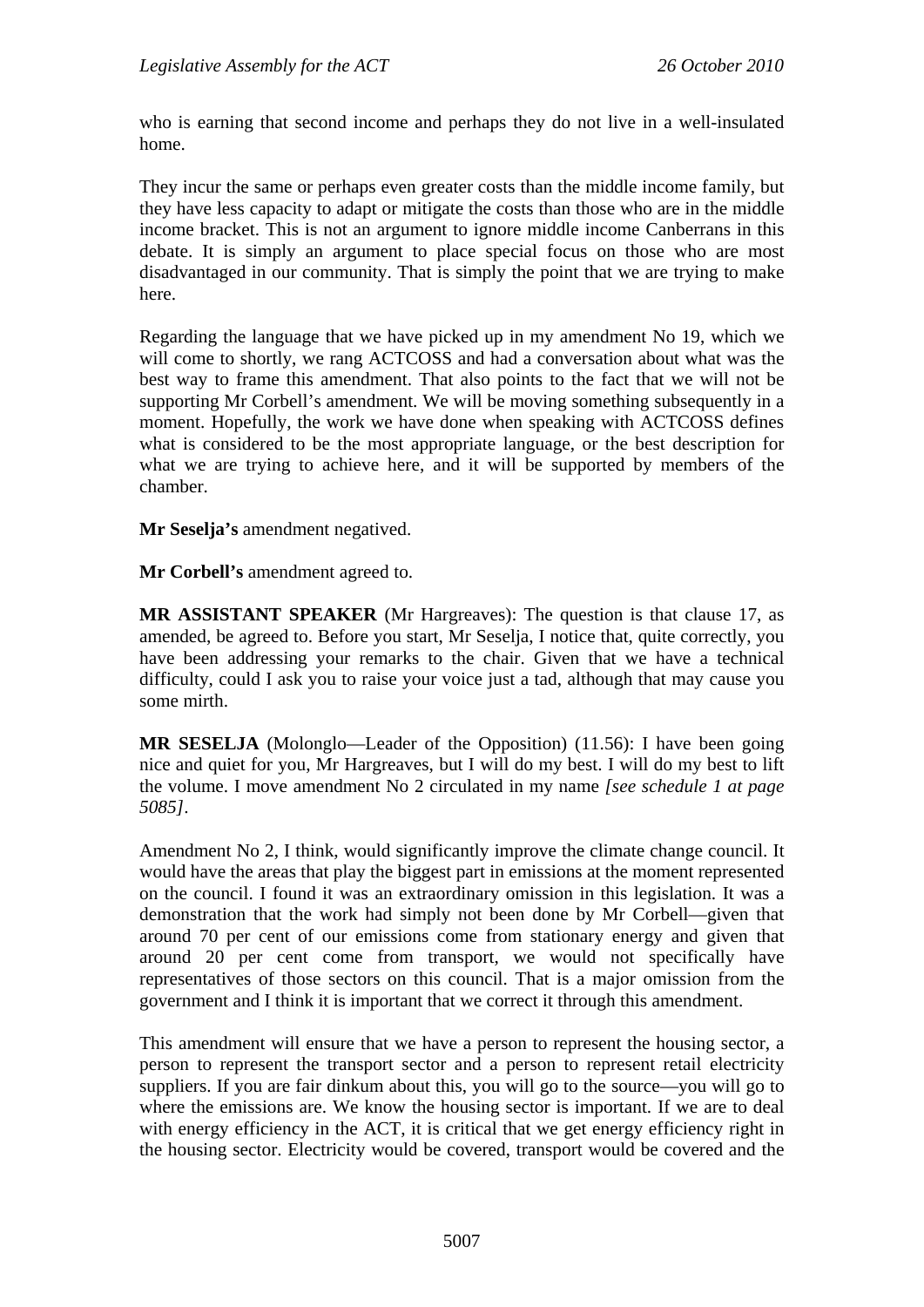housing sector would be covered. We see them as critical players. The facts say that they are the critical players. They should therefore be on the council.

I note that the Greens, in foreshadowing their amendment, have taken the approach that they would not in any way negotiate on this. I think that is disappointing. Presumably they have done some deal with the government where the government will back their amendment. They certainly have not attempted to negotiate with us on this in any way. I commend my amendment. I think it is a significant improvement on what is being put forward by Mr Corbell.

**MR CORBELL** (Molonglo—Attorney-General, Minister for the Environment, Climate Change and Water, Minister for Energy and Minister for Police and Emergency Services) (11.58): The government does not agree with Mr Seselja's amendment and it will not support it. The reason for that is that, in relation to the proposal from the Liberal Party to include a person to represent the transport sector and a person to represent the housing sector, the government's bill already makes provision for a person to represent the built environment. Obviously, the built environment includes housing, transport and all those elements of city construction, city activity, that are appropriately reflected. It is unnecessary. Mr Seselja is providing a level of specificity that is not required and which is appropriately captured through the provision of someone to represent the built environment.

The other point I would make is that the bill makes provision for at least five and not more than nine members to be appointed to the council by the minister. Only six persons are specified as having to have particular interests represented. Only six areas of specific interest have to be represented in those appointments and those are listed in (i) to (vi). That would still leave three members that the minister could appoint effectively as members at large without having to represent particular interests or come from particular backgrounds.

That would allow for other interests or particular perspectives that the minister determined as being necessary to be represented. But it also ignores the fact that it could very well be the case that people who are appointed to the council may be able to represent more than one of these particular elements already. For example, someone who represents the built environment may also be someone who represents the interests of business because they come from, say, a successful architecture firm or a successful construction company here in the territory.

Equally, someone who represents climate change science may also be someone with environmental management skills and, therefore, those two criteria would be met. It is not uncommon to find people appointed to government bodies who bring more than one particular area of expertise in terms of requirements to provide for certain perspectives to be represented in an act. The government does not agree with the limiting in the way proposed by the Liberal Party.

In relation to retail electricity suppliers, why is it just retail electricity suppliers? Why is it not generators? Why is it not renewable energy generators, for example? Why is it not other players in the electricity space? Why is it just retail electricity suppliers? It is a narrow approach, one that we believe is unnecessary and one that is best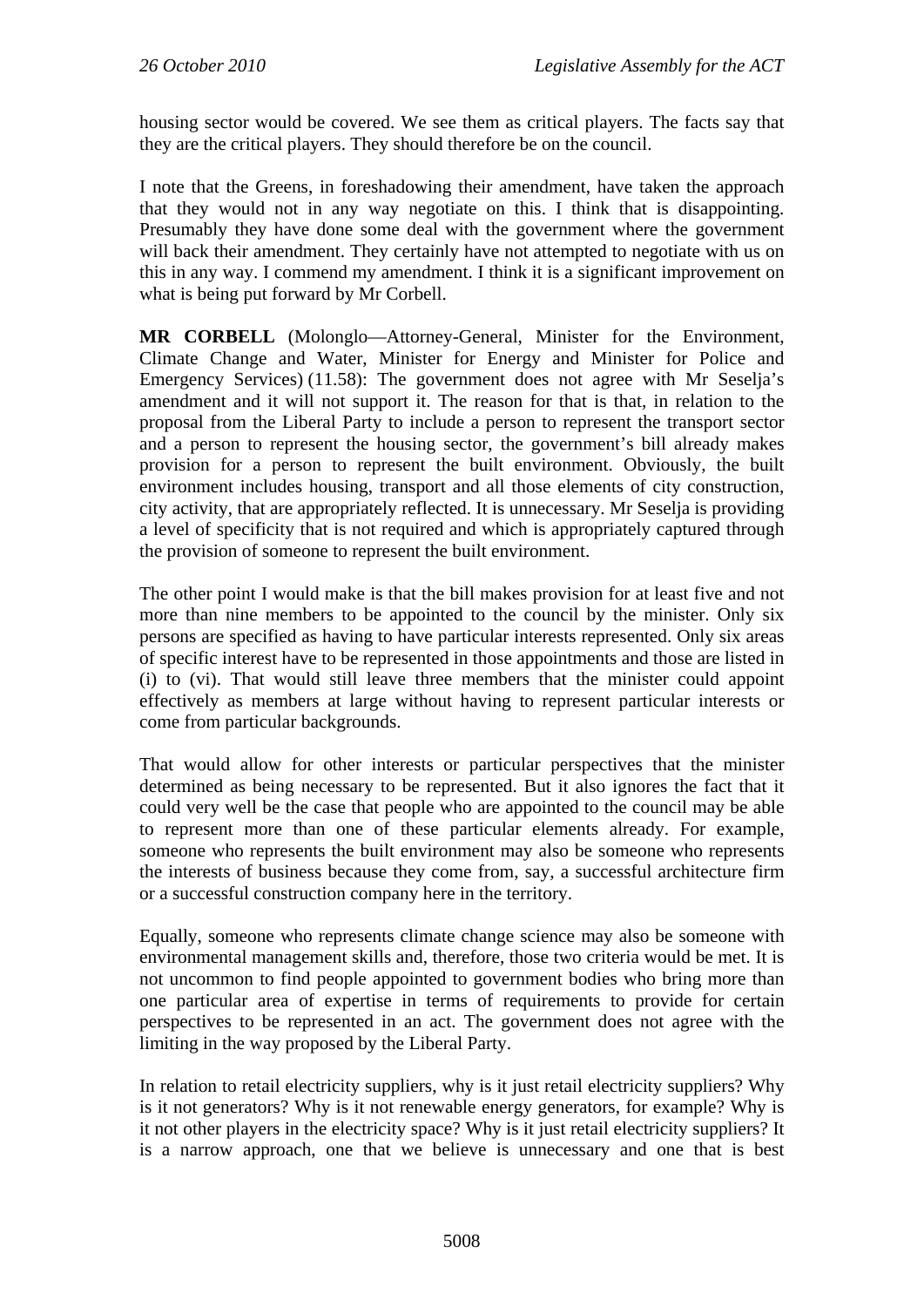addressed through having a set of criteria that is as broad as possible around certain interests being represented. The government does not agree with the amendment and will not be supporting it.

**MR RATTENBURY** (Molonglo) (12.02): The Greens will not be supporting Mr Seselja's amendment, although, in some senses, the amendment I am about to propose is not entirely different. I guess the difference lies in the fact that we are seeking to bring expertise rather than interests. It may be a subtle thing, but Mr Seselja's amendment is very much framed in terms of a person representing the housing sector, for example, or a person representing the transport sector. We have framed it in terms of a person representing transport planning or an energy specialist.

I guess it is a subtle difference, but it is trying to pick up that we want this knowledge and expertise on the council. We do not necessarily want people coming along to bat for their corner. That is, I guess, the subtle difference here. The Greens do not disagree with the direction in which Mr Seselja is going, but we would like to suggest a slightly different framing to give the minister greater flexibility when it comes to the appointments that he or she will need to make to the council.

Question put:

That **Mr Seselja's** amendment No 2 be agreed to.

The Assembly voted—

Ayes 5 Noes 9

| Mr Doszpot | Mr Seselja | Mr Barr       | Ms Hunter     |
|------------|------------|---------------|---------------|
| Mrs Dunne  | Mr Smyth   | Ms Bresnan    | Ms Le Couteur |
| Mr Hanson  |            | Mr Corbell    | Ms Porter     |
|            |            | Ms Gallagher  | Mr Rattenbury |
|            |            | Mr Hargreaves |               |

Question so resolved in the negative.

Amendment negatived.

**MADAM ASSISTANT SPEAKER** (Ms Le Couteur): The question now is that clause 17, as amended, be agreed to.

**MR RATTENBURY** (Molonglo) (12.07): I move amendment No 19 circulated in my name *[see schedule 2 at page 5091]*.

This amendment continues to address the same provision we have just been talking about. It omits clause 17(2)(b)(vi) and substitutes some further areas of expertise as outlined in the amendment. I do note that we have already passed Mr Corbell's amendment,  $17(2)(b)(ii)$ , and I think we may end up with some duplication here, so I seek some guidance as to whether I also explicitly need to indicate that we are overriding Mr Corbell's previous amendment here, because it will result in some duplication if we do not address the point.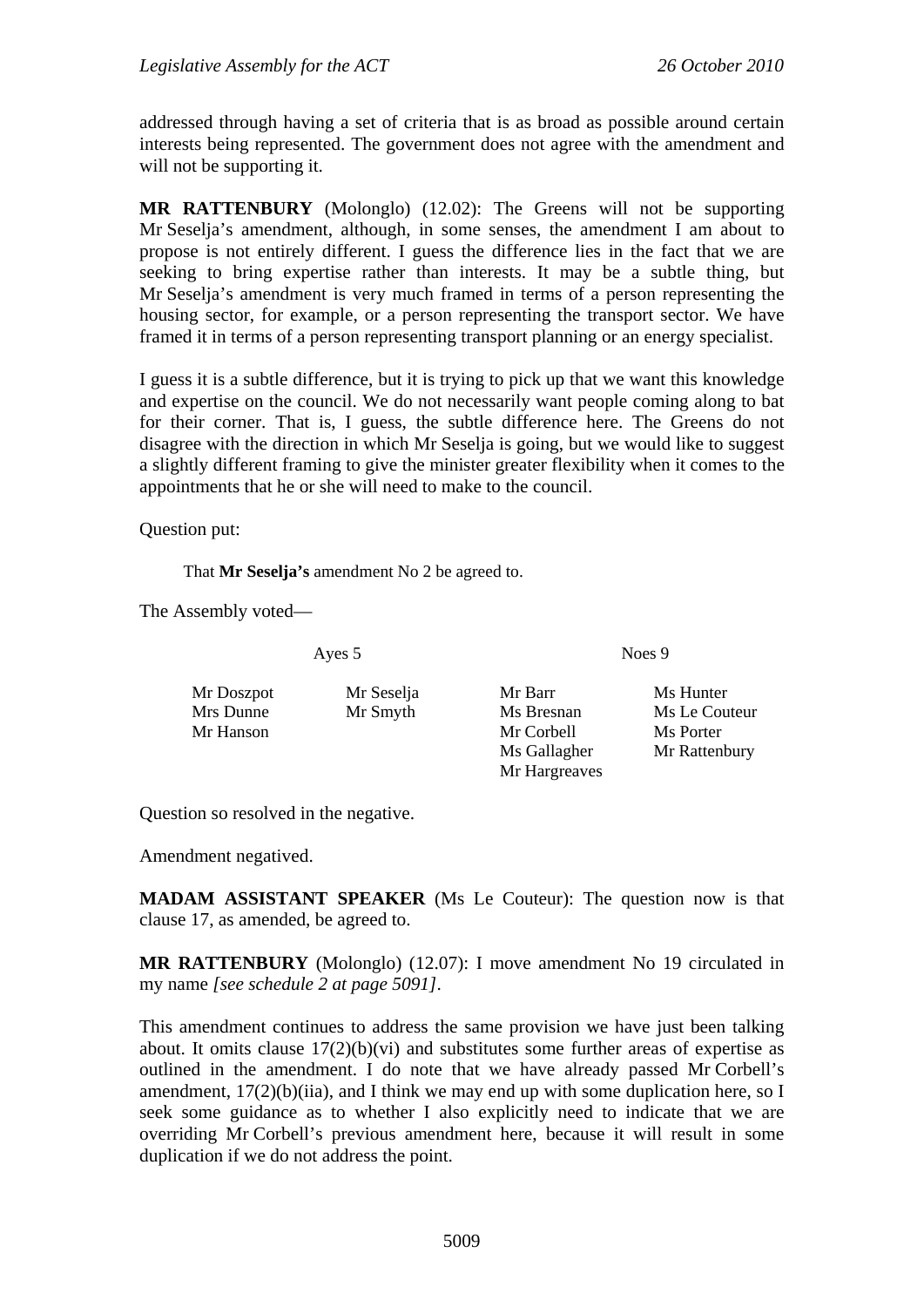**MADAM ASSISTANT SPEAKER**: Maybe you should deliver your speech and we will confer on this issue.

**MR RATTENBURY**: And we can have a think about that. I will outline the purposes of my amendment. The first, as we have touched on already in debating Mr Seselja's amendment, to some extent, provides for a person to represent transport planning. As we know, this represents around 23 per cent of emissions currently in the ACT, and it is an important part of the transition to a clean energy city that we bring in the expertise to help tackle that sector of our emissions. Whether that is moving to improve public transport or the electrification of our transport system, there is a range of possible initiatives here on which the council can advise the minister. It is obviously a challenging area but it is important that that expertise is represented on the council.

We have discussed a person to represent those who are financially or socially disadvantaged, and I will not rehash that point. The third proposal is for an energy specialist. Somebody who has an understanding of energy and energy systems is going to be crucial to offering sensible policy advice to government on reducing emissions and someone who understands technologies and policies that can drive the uptake of renewable energy. That sort of expertise is what we have in mind here.

I think this is quite different from a person to represent retail electricity suppliers, who have a very particular and perhaps self-interested position. Somebody who can provide that broader expertise on how energy markets work, what drives investment uptake in the renewable energy sector—these are the sort of issues that the government will need advice on and which the council, I think, can usefully advise the government on.

That is the purpose of this amendment. The other one is that we brought back reference to a public employee. That is simply in order to ensure that that point is not dropped off at the end of the list. I commend the amendment to the Assembly.

**MADAM ASSISTANT SPEAKER**: My understanding is that if the Assembly grants leave for you to move your amendment then all will be okay.

**MR RATTENBURY** (Molonglo) (12.11), by leave: I move the following amendment to clause 17, as amended:

Omit new clause 17 (2) (b) (iia) (Mr Corbell's amendment No 1).

**MADAM ASSISTANT SPEAKER**: The question now is that Mr Rattenbury's amendment No 19, as amended, be agreed to.

**MR CORBELL** (Molonglo—Attorney-General, Minister for the Environment, Climate Change and Water, Minister for Energy and Minister for Police and Emergency Services) (12.12): The government are not going to die in a ditch about how you define disadvantage or hardship. Our view is that it is adequately defined in the amendment that I moved earlier this morning—"disadvantaged groups in the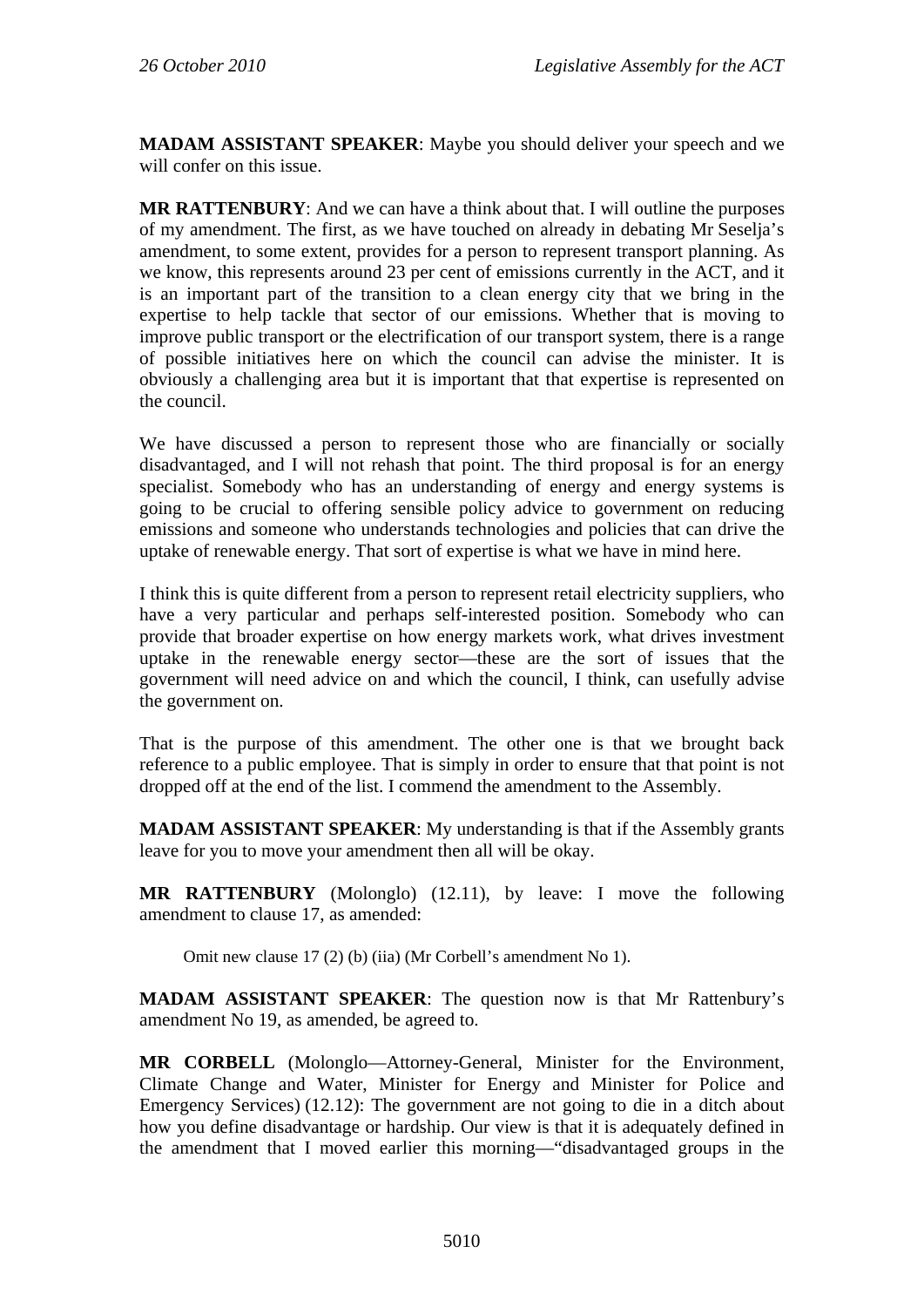community". However, if the view is that it is better reflected in "people suffering social or financial hardship", so be it. I am not going to have an argument about how we define that given the relative closeness of the two terms.

In relation to the other provisions, and with respect to a person to represent transport planning, again, the government's view is that this is generally covered by built environment considerations. But, equally, I am not going to disagree if we add to that further. In relation to an energy specialist, I think this perhaps more appropriately captures the types of interest that should be represented without trying to specify a particular sector that is being represented.

Amendment, as amended, agreed to.

Clause 17, as amended, agreed to.

Clause 18.

**MR RATTENBURY** (Molonglo) (12.13): I move amendment No 20 circulated in my name *[see schedule 2 at page 5091]*.

This amendment simply seeks to prevent the public employee represented on the climate council from being the chair of the council. I think this is self-explanatory. I do not believe it is controversial. I think this was probably the intent. It is certainly consistent with other discussions we have had in this chamber—for example, regarding the board of the Exhibition Park Corporation and other matters where I think it is common practice—that when we are putting some sort of representative or community council or board together the government representative on that board is not the chair.

Amendment agreed to.

Clause 18, as amended, agreed to.

Clause 19 agreed to.

Part 5 (incorporating clause 20).

**MR RATTENBURY** (Molonglo) (12.15): I move amendment No 21 circulated in my name *[see schedule 2 at page 5092]*.

This amendment relates to the part of the bill that addresses sector agreements. In paragraph (1) the amendment simply seeks to tidy up the language around the strategies listed. We have had some discussions with the government on this and I believe that this is agreed. It makes the intent just a little clearer.

In paragraph (2) the amendment seeks to include a requirement for sector agreements to have review and reporting requirements. It seems prudent, as these sector agreements will be voluntary, that there should be a degree of accountability. We do not want to put an onerous burden on any of these that sign up for these agreements,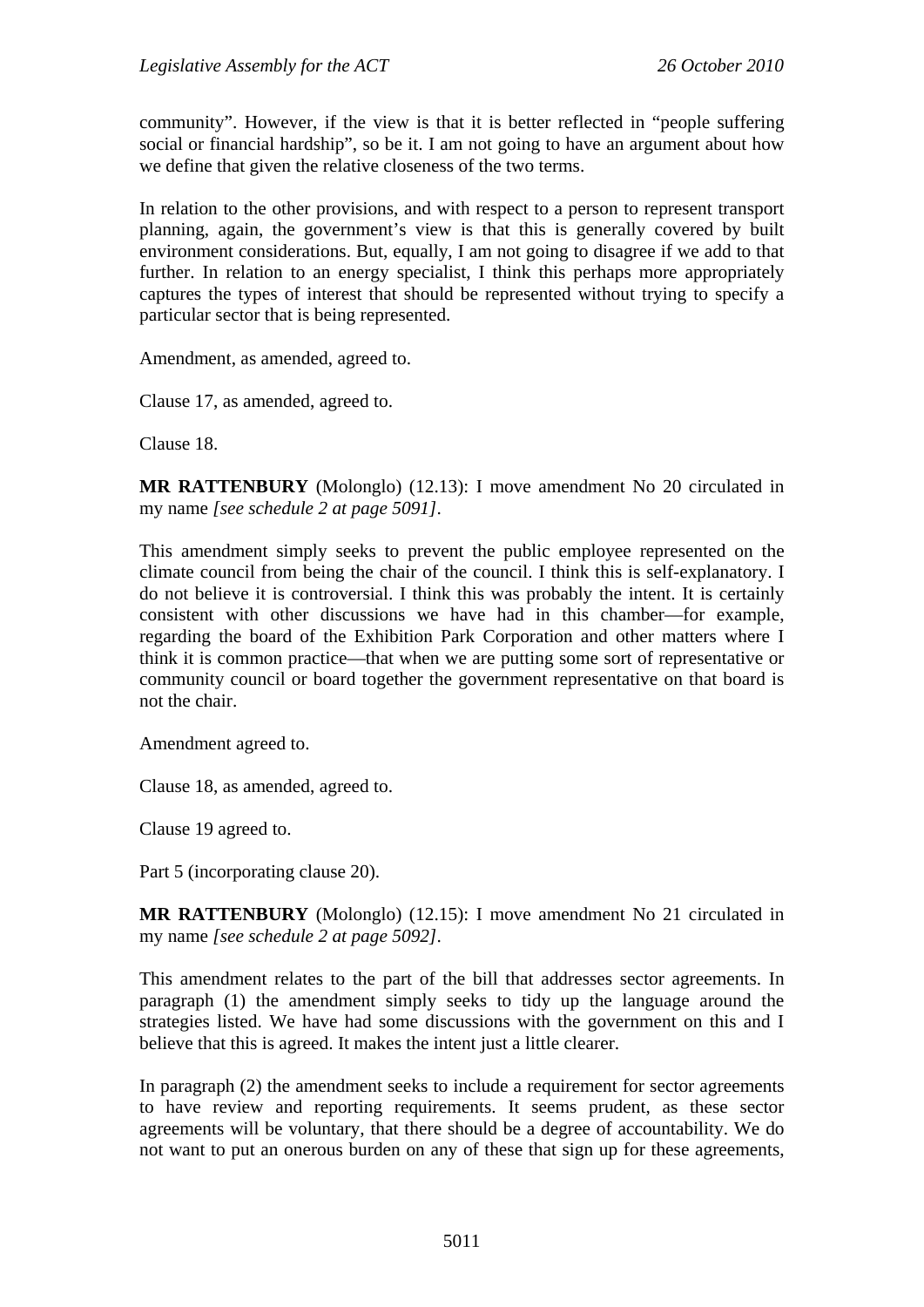but at the same time we do not want to encourage companies or organisations to use sector agreements simply as a form of greenwash or perhaps to become complacent in their delivery and that there is a level of scrutiny of those commitments.

We believe it is appropriate that the government at least try and build in some accountability and that there be an opportunity for the effectiveness of those agreements to be examined. I think this will be important in terms of also learning, perhaps from earlier agreements, about things that have worked or perhaps in some unfortunate cases not worked so well, despite the best intentions.

**MR CORBELL** (Molonglo—Attorney-General, Minister for the Environment, Climate Change and Water, Minister for Energy and Minister for Police and Emergency Services) (12.16): The government supports this amendment. I welcome the consideration that Mr Rattenbury has given to the feedback that I and my department gave him in relation to his earlier version of this amendment, which was a very onerous provision and one that I think could have acted as a disincentive certainly for private sector organisations and sectors to sign up to a sector agreement. So I am pleased that those issues have been taken on board and I thank him for that.

There is still one issue of concern and reservation for the government in this amendment—that is, the requirement for the entity to review and report on the operation of the agreement. We want the private sector to engage in the emissions reduction task and we want them to be willing to sign up to sector agreements, but we do not want an onerous level of bureaucracy to be associated with that effort.

The provision for the entity to review and report on the operation of the agreement is, to my mind, a provision that could act as a disincentive to sign up to a sector agreement and could act contrary to the intention of the provision, which is to encourage cooperation from different entities and different sectors.

I simply put that on the record. The government is not going to oppose this provision but I do have some reservations about the potential impact of that clause. If that clause does result in sectors or entities not being willing to enter into sector agreements then I do reserve the right to come back to the Assembly and seek an amendment because I do not want a provision that acts as a disincentive to industry signing up to sector agreements. If this proves to be such an obstacle, I would want to try and address that issue. But we will see how it goes. I hope I am proven wrong but I simply place that reservation on the record.

**MR SESELJA** (Molonglo—Leader of the Opposition) (12.19): The Liberal Party will not be supporting this amendment. I am not really clear on what the government's position is on this. They appear to be taking a sort of wishy-washy approach whereby they are putting their concerns on the record but they are voting for the amendment. The minister clearly has not thought this through because he does not seem sure about what he actually wants.

I think the point that the minister made is correct: it will act as a disincentive. The last thing we want in terms of voluntary agreements is to put in place a situation where entities are discouraged from actually doing it. I think there is a very strong likelihood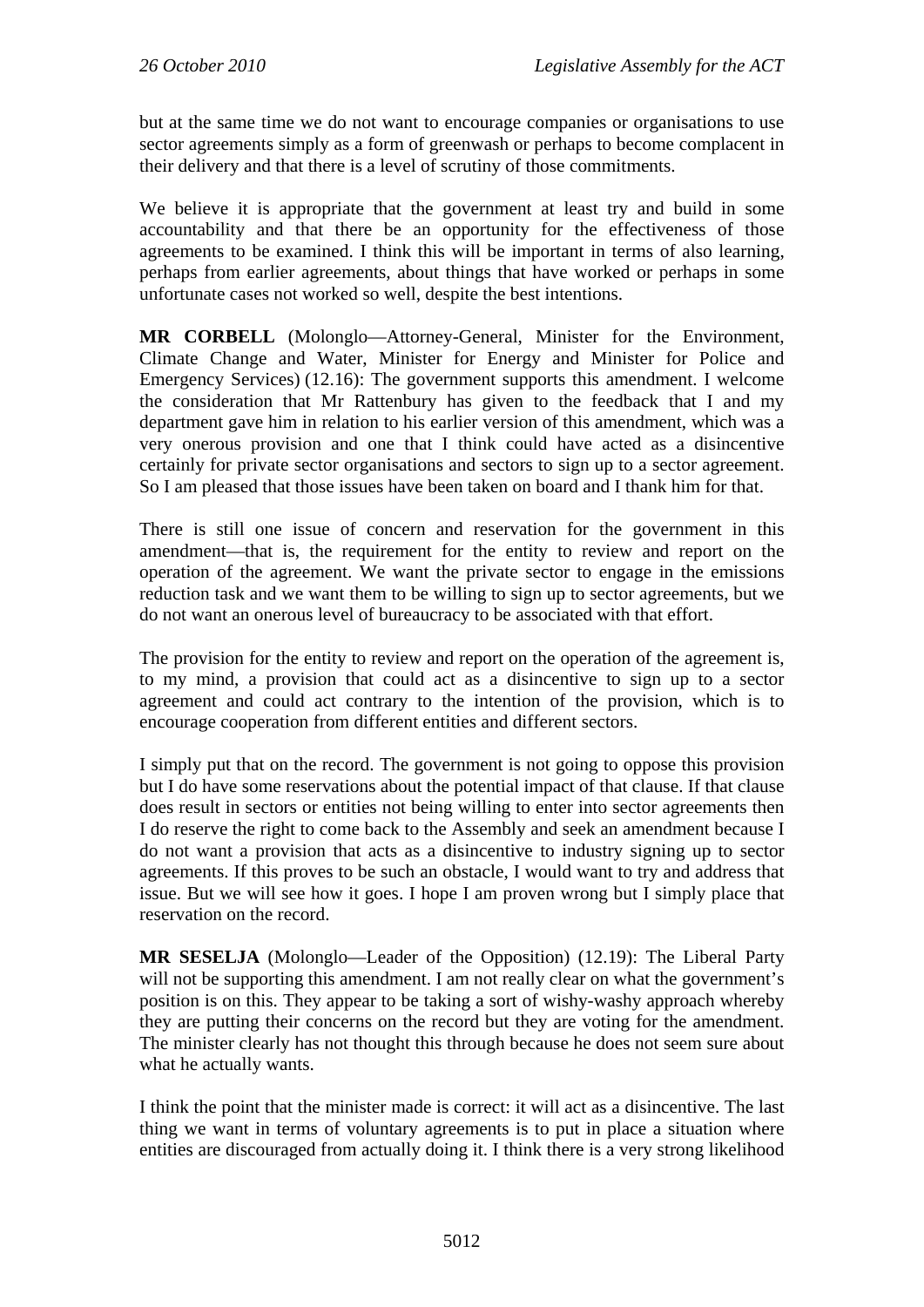that that will happen. And we know why. Mr Rattenbury touched on it when he talked about greenwashing and the like. We have a situation now where the ANZ bank, I think it was, won an international award for its environmental credentials, so it has been targeted by environmental groups because, in their opinion, it is not perfect enough and, like all banks, it funds coal-fired power stations, which, of course no-one is proposing that we need to get rid of overnight. I do not know that anyone in this chamber is. So a group like the ANZ bank is being targeted when they have gone out of their way to build their environment credentials and they have been recognised for that. And because in the opinion of certain environmental activists they are not pure enough, they are not perfect enough, they are now being targeted, and in quite a vicious way, which, again, is completely counterproductive.

The next bank or the next large corporation that looks at this issue will say: "Why would we bother taking those environmental steps? Why would we bother making those environmental improvements if, once we do, we will be held to the standard of having to be perfect and, if we are not, we will be condemned, criticised and have a campaign launched against us?"

I think that is the kind of thing we are likely to see, and that is what is being alluded to, I think, by Mr Rattenbury. So let us be clear: that is what happens. And I think it is counterproductive because it will lead corporations, in that case, to step back from these issues. In the case of the amendment we are debating today, it will simply make it less likely that we have these types of sector agreements. For that reason we will not be supporting this amendment.

**MR RATTENBURY** (Molonglo) (12.21): I will speak briefly in regard to the comments that have just been made. I heard what the minister said and I think he does raise a point. We certainly have no desire to discourage participation by private sector entities in whatever form they take but I do not see this as being a significant burden. Frankly, my experience of most in the private sector is that they are fairly rigorous in analysing the efficacy of their own programs. I think those who would be perhaps scared off by provisions such as this are the ones who would be in this for greenwashing. And we know it takes place; it does happen. But those companies who are doing the right thing, who are rigorous in their own work—and many of them are—will see no burden in this and will actually be quite keen to test the efficacy of their programs. I trust that this will not be seen as a barrier.

But I take the minister's comments on board. Certainly, if we do find that he is proven to be correct—I note his observation about hoping not to be—we would be open to entertaining a discussion. But a little bit of reporting is never a bad thing, in my mind.

Question put:

That **Mr Rattenbury's** amendment be agreed to.

The Assembly voted—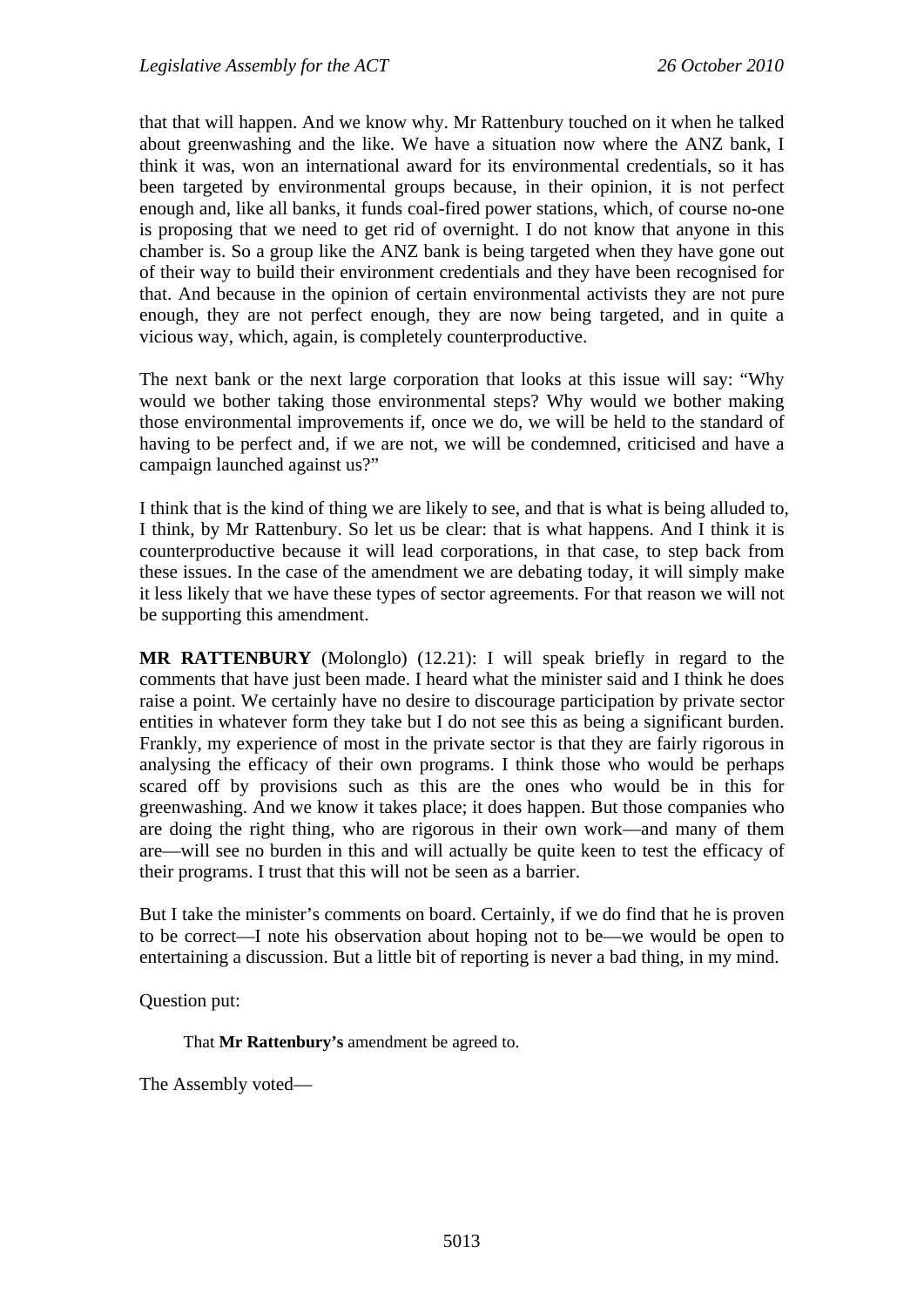Ayes 9 Noes 5

| Mr Barr       | Ms Hunter     |
|---------------|---------------|
| Ms Bresnan    | Ms Le Couteur |
| Mr Corbell    | Ms Porter     |
| Ms Gallagher  | Mr Rattenbury |
| Mr Hargreaves |               |

Mr Doszpot Mr Seselja eur Mrs Dunne Mr Smyth Mr Hanson

Question so resolved in the affirmative.

Amendment agreed to.

*Debate interrupted in accordance with standing order 74 and the resumption of the debate made an order of the day for a later hour.* 

### **Sitting suspended from 12.26 to 2 pm.**

### **Questions without notice Canberra BusinessPoint—services**

**MR SESELJA**: My question is to the Deputy Chief Minister and Acting Minister for Business and Economic Development. Minister, Canberra BusinessPoint is a business advisory and mentoring service that the ACT government provides to smaller businesses in the ACT. This service has been an important source of advice and assistance for people considering establishing a business and for businesses that are in the early stages of development. Minister, has the contract for the delivery of Canberra BusinessPoint services expired and, if so, what decision has been made to continue the delivery of these services?

**MS GALLAGHER**: I might take some further advice on it. I did see a brief which I believe is about this same program in the last week. If the Leader of the Opposition will allow me to get some further information about that and provide it to the Assembly, I think I should be able to do that in question time.

**MR SPEAKER**: Mr Seselja, a supplementary question?

**MR SESELJA**: Thank you. Minister, you may, when you come back or now, advise us: is it correct that Canberra BusinessPoint is currently only accepting telephone calls and is not making any arrangements for counselling or similar face-to-face meetings? If so, what is the reason for the reduction in the services provided by the program?

**MS GALLAGHER**: I will wait for that further advice. I just do not have all of the detail in my head, but I think I can provide you with that information.

**MR SMYTH**: A supplementary, Mr Speaker.

**MR SPEAKER**: Yes, Mr Smyth.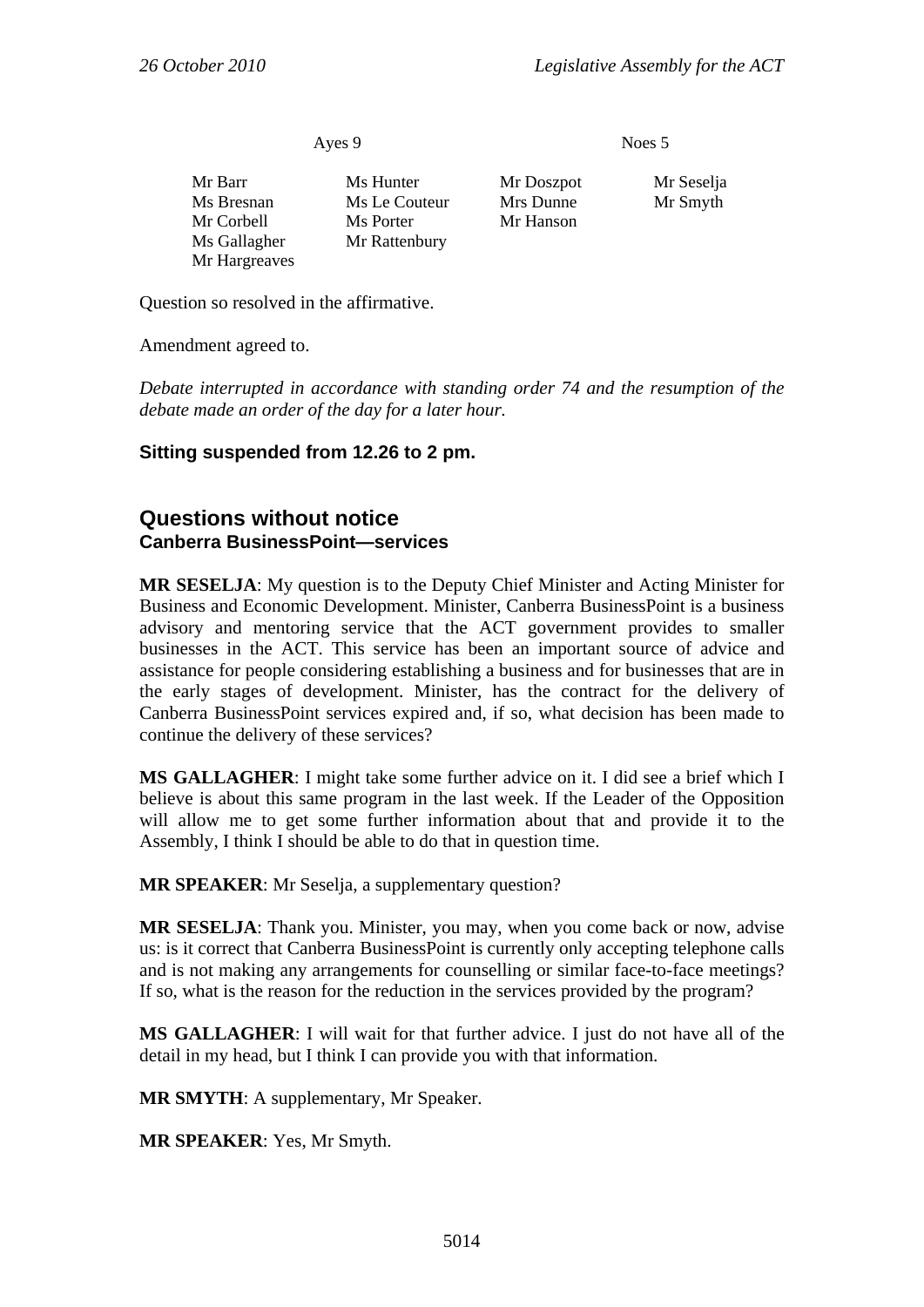**MR SMYTH**: Thank you. While you are taking that on notice, I would like to find out, minister, what evaluation has been undertaken of the effectiveness of the Canberra BusinessPoint program and what has been the outcome of that evaluation.

**MS GALLAGHER**: I will take that one on notice too.

**MR SPEAKER**: A further supplementary, Mr Smyth?

**MR SMYTH**: Because she has not got much to do. Treasurer, perhaps then, as a second supplementary, when will Canberra BusinessPoint recommence providing a complete range of services to the ACT business community?

**MR SPEAKER**: Are you taking that one on notice as well, Treasurer?

**Mr Smyth**: No. She has found her brief. She might be able to give us an answer.

**MS GALLAGHER**: I am just looking to see whether there is a date. I will take that on notice, in the interests of time and a comprehensive answer.

### **Education—NAPLAN testing**

**MS HUNTER**: My question is to the minister for education and concerns the NAPLAN test results and participation of ACT Aboriginal and Torres Strait Islander students. Minister, in the 2009 report released last Friday by COAG, it indicated the ACT has the largest gap for year 7 reading between Indigenous and non-Indigenous students. Given the attention by the Assembly through its inquiry this year and the department's Aboriginal and Torres Strait Islander strategic plan on closing the achievement gap, why are we lagging behind other states and the Northern Territory?

**MR BARR**: I thank Ms Hunter for the question. I think Ms Hunter would be aware, as other members would, that we need to have some caution in relation to the data on Aboriginal and Torres Strait Islander students within ACT schools because of the size of the cohort. In the reporting of NAPLAN data, there is a margin of error and that margin of error clearly demonstrates that the range of possible performance for those Indigenous students in the ACT, whilst below that of non-Indigenous students, is still better than for Indigenous students in all other areas of the country. But the government does acknowledge that there still is a gap in performance. We have invested heavily to address that gap and the NAPLAN data does provide some further information to schools and to individual classroom teachers to assist in working with those Indigenous students who are not either achieving national benchmarks or whose performance can be improved with additional support.

The availability of those additional resources, through a series of budget initiatives going back to 2007-08, has been important in improving the performance of Indigenous students in the ACT. We have, of course, released a new program and a new strategic plan for Indigenous students, working with the Indigenous Elected Body and the Indigenous Education Advisory Council on ways to better engage Indigenous students with schooling, with their education. Later this year, in partnership with the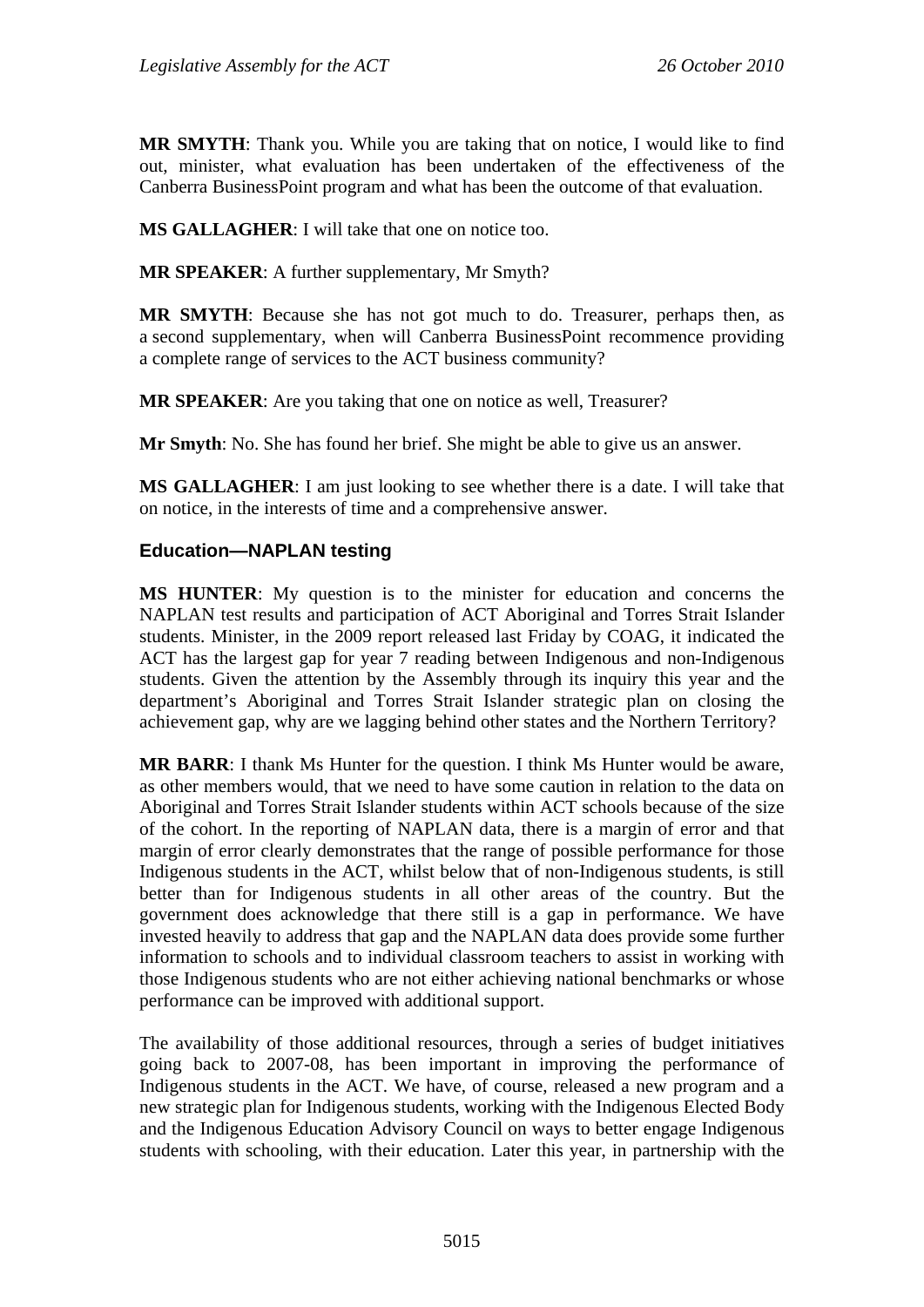Indigenous Education Advisory Council, I will be hosting a forum to involve Indigenous communities and sporting organisations to further explore how engagement with sport can enhance engagement with schooling.

We know from considerable research in this country, in this city and, indeed, around the world that engagement in extracurricular activities, in things like sport and the performing arts and in other areas of a rich and diverse school curriculum, can improve literacy and numeracy outcomes considerably. We know that that evidence is there. We are now able to target our assistance and change the way we deliver our services to improve outcomes—

**Mr Hanson**: Why cut the six literacy and numeracy positions?

**MR BARR**: because not everything is working at the moment. And when things are not working, intelligent people look at why and seek to make changes. They do not just throw cheap slogans across the chamber—

**Mr Hanson**: This is about an enhancement, is it? It's not about an efficiency dividend?

**MR BARR**: like our Hansonites over here.

**MS HUNTER**: A supplementary, Mr Speaker.

**MR SPEAKER**: Yes, Ms Hunter.

**MS HUNTER**: Minister, given the report indicates the year 7 and year 5 Aboriginal and Torres Strait Islander student participation rate was below that of their non-Indigenous classmates or on the decline, why is this and what is being done to address the participation rates?

**MR BARR**: Again, I want to sound a note of caution because, given the small cohort, one or two students not participating dramatically changes the percentages as reported in NAPLAN. Having said that, of course we want to see more students, both Indigenous and non-Indigenous, engaging in the NAPLAN process. It is an important diagnostic tool for teachers. We are, of course, analysing the data from the 2010 NAPLAN testing. For the first time it gives us a measure of progress because the students who were tested in 2010 were also tested in 2008. So we are able to see that measure of progress from year 3 to year 5, from year 5 to year 7 and from year 7 to year 9.

This is the first time the education system has had this level of data available to it. It is the first time that schools or classroom teachers have had this level of data. We can work with schools to appropriately interpret this data and identify those individual students. In a jurisdiction of our size, when working with those students—and classroom teachers working with those students—when working with parents and when working as an education community, we can make a difference, and the government is determined to do so.

**MR HANSON**: A supplementary, Mr Speaker?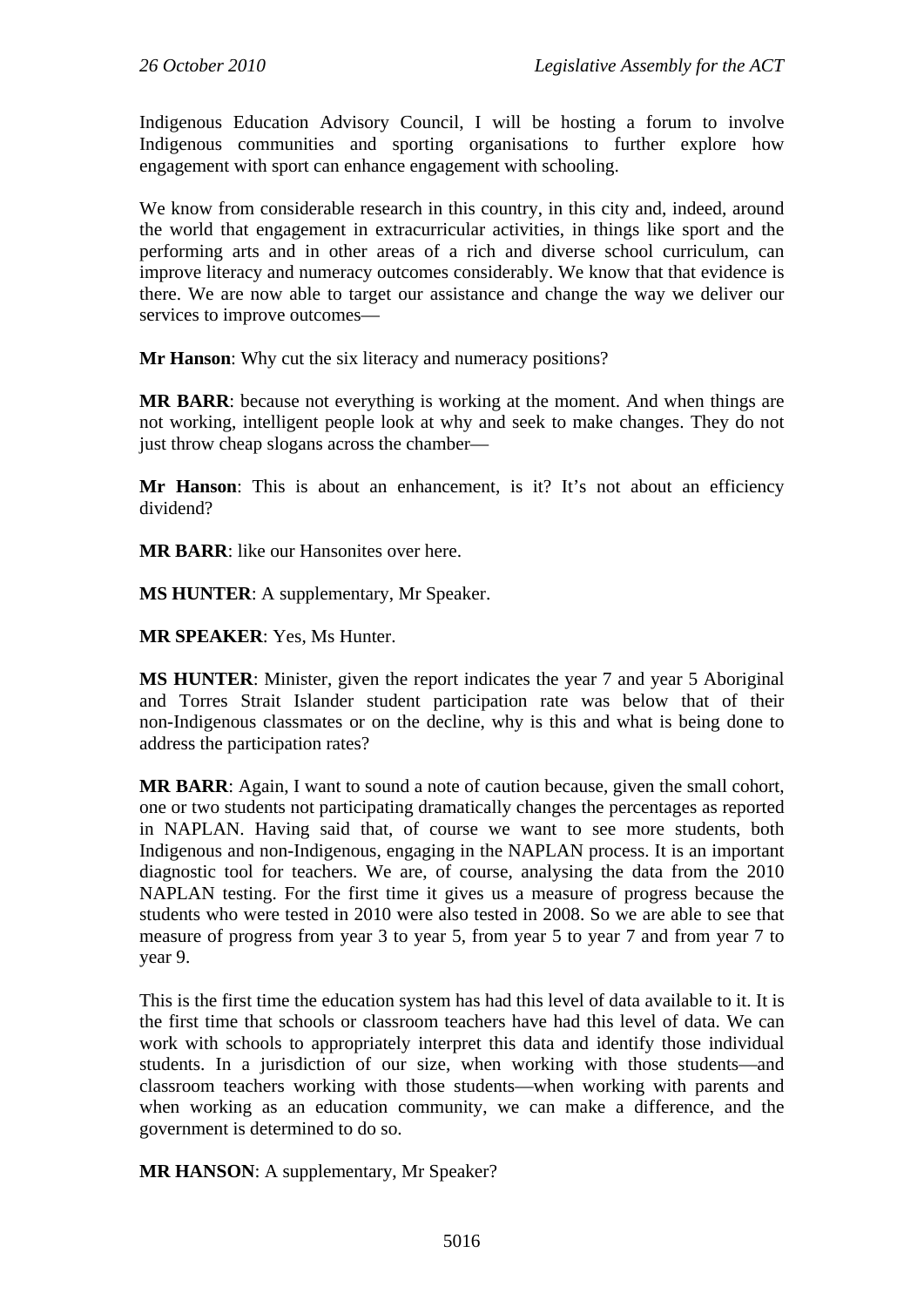### **MR SPEAKER**: Yes, Mr Hanson.

**MR HANSON**: Minister, why are you considering cutting the six positions dedicated to Indigenous literacy and numeracy as part of the debt efficiency dividend cuts?

**MR BARR**: As I indicated last week, the department is reorganising the way it delivers services to schools, and that has meant a series of changes in the way that that particular unit is constructed. That unit has more responsibilities than just Indigenous education. It supports a range of other support services and activities within the ACT Department of Education and Training.

As I said last week, the government is seeking efficiency dividends from all ACT government agencies. Education is not exempt from that; nor should it be. The department must continue to strive to deliver its services more efficiently to schools, by reorganising the way it does things, to reflect the fact that some programs have not been as successful as we would have hoped.

Some of that is evident in the NAPLAN data. We are changing the way we deliver services. The test of whether this is an improvement and will improve outcomes will be seen in future NAPLAN data.

**MS BRESNAN**: Mr Speaker, a supplementary?

**MR SPEAKER**: Yes, Ms Bresnan.

**MS BRESNAN**: Thank you, Mr Speaker. How do Aboriginal and Torres Strait Islander students rate against the 90 per cent year 12 achievement goal for the ACT as quoted in the COAG report?

**MR BARR**: I do not have that level of detail in front of me at the moment. It would not surprise me if Indigenous students were not at that 90 per cent retention rate. Overall, as a jurisdiction, the ACT performs better than all other states and territories, and as a jurisdiction our Indigenous students perform better than Indigenous students in all other states and territories. But that does not mean that the gap has been eliminated, as I have said in response to an earlier question from Ms Hunter.

This is one of the areas that we will be focusing on as part of the youth compact, the transitions and attainments program, that we are in a national partnership with the commonwealth government on. Funding has been provided to the territory, and we have provided our own resources as well, in order to address just these issues. Will it happen in one year? No, it will not. It will take time to bridge this gap.

We have probably had a century of effort in this area. A lot of it has been well intentioned, but it has not always worked. Focusing on programs and activities and getting outcomes is what we need to do now. That means having an evidence base. We have got for the first time, through the My School website and through the NAPLAN data, publicly available information so that questions like this can be asked and so that there is accountability, at a ministerial level but also at an education system and school level, to ensure that outcomes can be improved.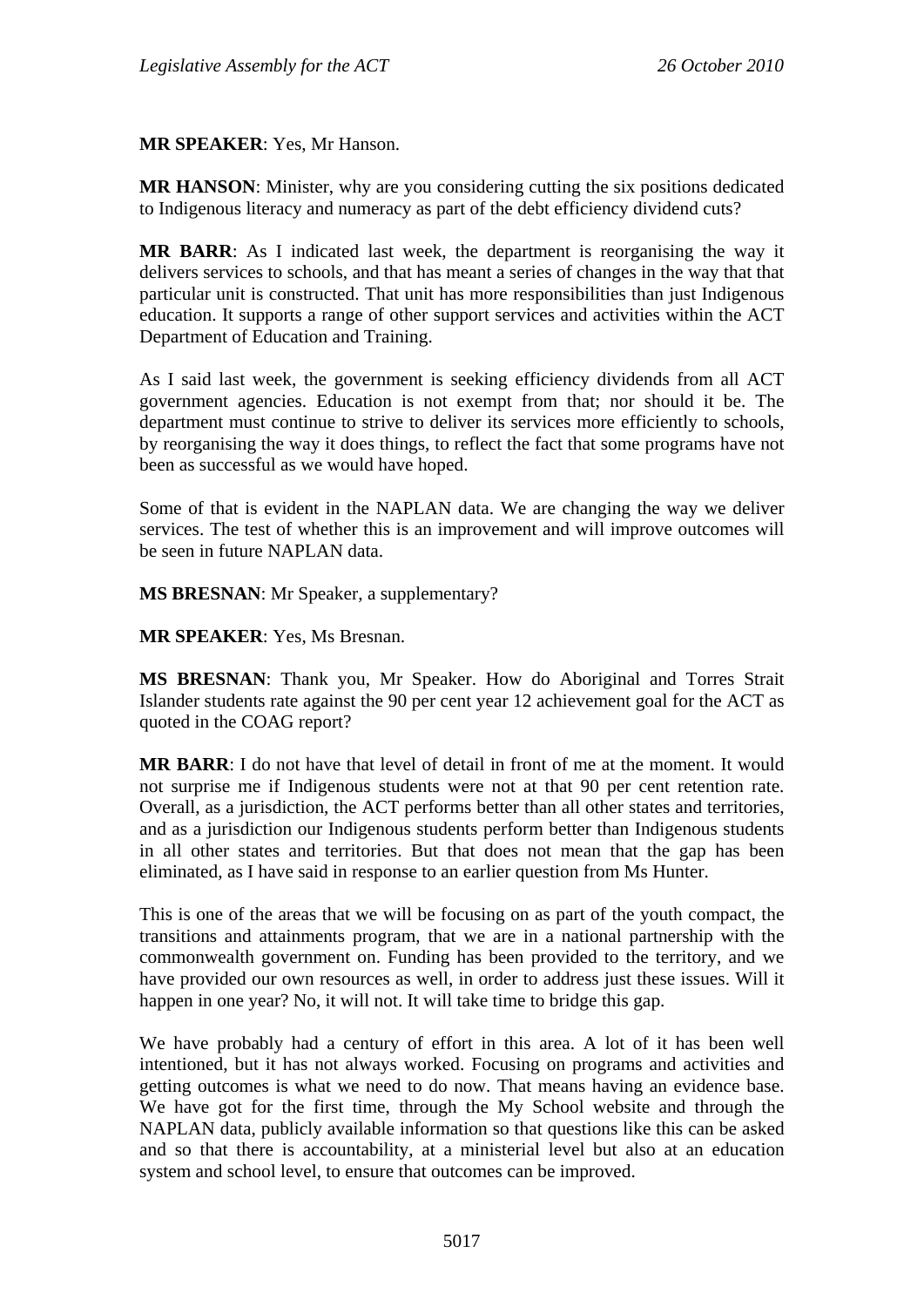# **Visitors**

**MR SPEAKER**: Before we proceed with further questions, members, for your information we are joined in the public gallery today by year 9 students from Burgmann Anglican college. I welcome you to the Assembly today.

## **Questions without notice Economy—performance**

**MS PORTER**: My question is to the Treasurer. With the recovery in the global and national economies continuing, can the Treasurer advise the Assembly on the state of the ACT economy?

**MS GALLAGHER**: I thank Ms Porter for the question. It does give me great pleasure to update the Assembly today on the performance of the ACT economy over the last 12 months. All of us in this place would support the extra super effort that has been demonstrated by our economy, far exceeding all the forecasts, I think, from all the commentators and, indeed, our own Treasury.

The latest report by CommSec, the *State of the states*, the third consecutive quarter where they have rated the ACT alongside WA as the strongest performing economy in the country, clearly demonstrates, I believe, that the decisions that both the federal government and the ACT government took 18 months ago to invest in our local economy, to provide extra support when private investment was diminishing, were the right decisions to take. This has been, I think, demonstrated through the results not only in the *State of the states* but also by Access Economics and, indeed, our own results under the national accounts, where we can see, from state final demand figures for the last full year, the economy actually grew by 7.8 per cent, which, again, far exceeds anybody's expectations.

We can also see the low unemployment rate in the ACT, down to three per cent, and the strongly performing housing market which is very much underpinning the recovery of our economy, alongside that very significant public investment. If you do drill down into those national account figures, you can see that public investment increased significantly in 2009-10, by 42.8 per cent.

Obviously, the commonwealth government was a very significant contributor to this but I think we have got our own record to stand on, with the final capital works spend for the 2009-10 year for the ACT government coming in at \$580 million, which demonstrates, whilst we are a small government, our ability to provide stability when it was needed the most.

So I think these results are figures to celebrate in terms of the performance of our own economy. It has far exceeded anyone's expectations and, I think, is due to a range of different efforts, both public and private, to support jobs and provide investment into our local economy when the global and national economies were under such pressure.

**MR SPEAKER**: A supplementary, Ms Porter?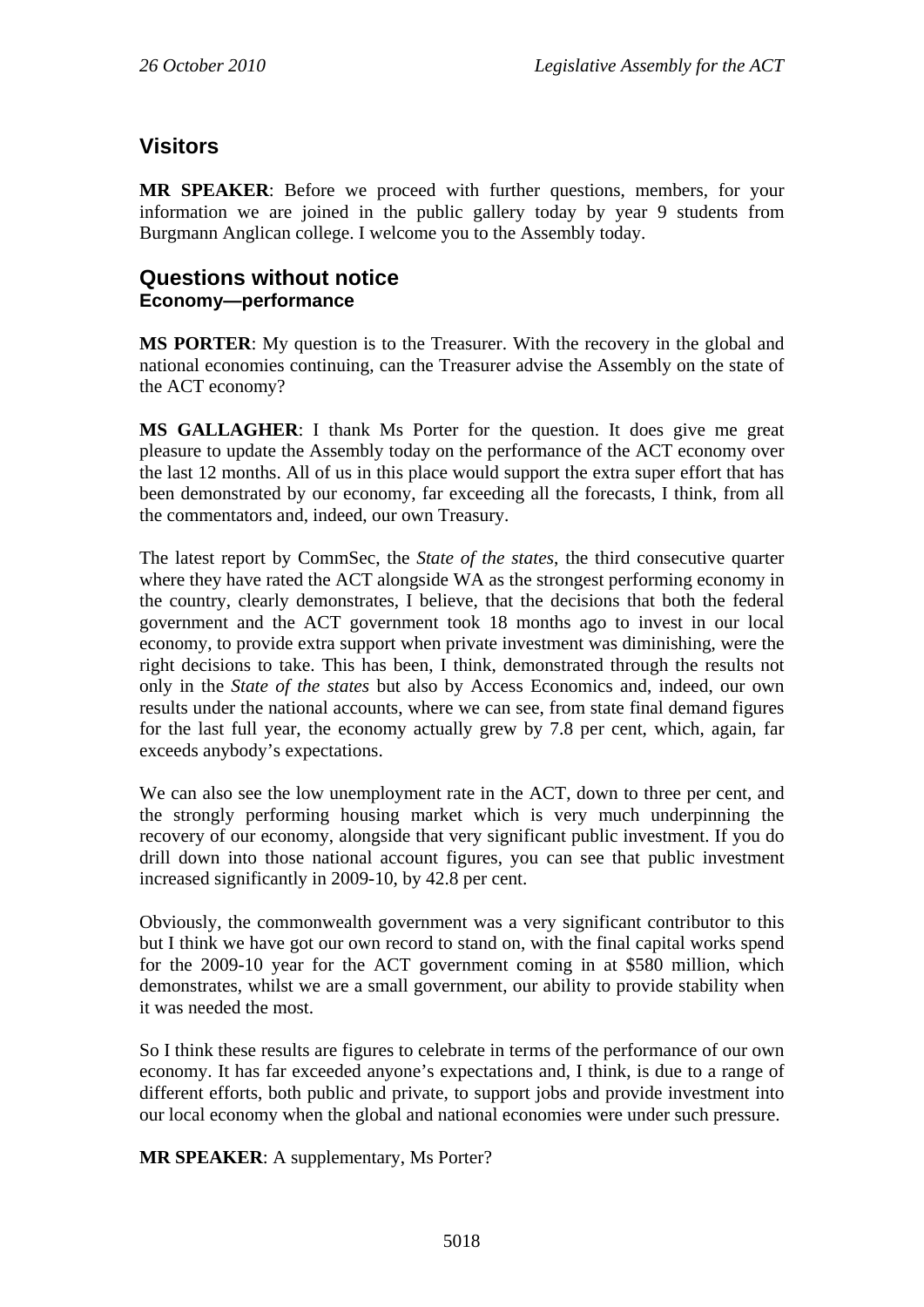**MS PORTER**: Thank you, Mr Speaker. Treasurer, you mentioned the housing market. Can you advise the Assembly of the state of the ACT housing market?

**MS GALLAGHER**: The housing market certainly is borne out in the CommSec report. The housing market in the ACT showed incredible resilience through the economic downturn. This was supported by the federal government's first homeowner boost initiative, alongside a low interest rate environment and against solid population growth. Our population growth in the last quarter has reached a 30-year high. This is driving demand for housing, and we can see that in the figures.

In the June quarter, dwelling commencements in the ACT rose to the highest level in nearly 18 years, with 1,302 commencements. The ACT recorded the largest quarterly and annual growth of jurisdictions, with increases in the order of 66.6 per cent and 62.9 per cent respectively, compared to increases of 0.8 per cent and 25 per cent. Building approvals in the ACT grew by 35.6 per cent year on year, compared to an increase of 29.3 per cent nationally. Year on year, to August 2010, the value of individual investor commitments in the ACT was up 25.8 per cent, the largest increase in the country.

**Mr Hanson**: How did retail go, Katy? Are you going to get to that?

**MS GALLAGHER**: Trend residential building approvals decreased in August 2010—I have a feeling I might be getting to retail soon—for the third consecutive month. It remains significantly above the five-year monthly level. So while we are seeing a very strong housing market here in the ACT, and there are no signs of that changing, I think there are risks to our economy. The single biggest risk remains the federal government's decisions and how they play out in terms of recovering their own budget.

**MR HARGREAVES**: A supplementary, Mr Speaker.

**MR SPEAKER**: Yes, Mr Hargreaves.

**MR HARGREAVES**: Thank you very much, Mr Speaker. Recognising that it is difficult following along from the dusky Mae West in question time, I would also like to ask the Treasurer if she could possibly give us a commentary on the state of the ACT labour market at the moment.

**MS GALLAGHER**: I think all members of the Assembly would welcome the unemployment rate, which looks to have peaked at 3.7 per cent in the December 2009 quarter, which is in line with Treasury estimates. Now we have seen several consecutive monthly declines in our unemployment rate. We have the lowest unemployment rate in the country at three per cent. This does come with some challenges, of course. When you have unemployment reaching three per cent, and indeed if it goes any lower, the pressure comes on for skills. But this is the 10th consecutive month where trend employment in the ACT is higher than its level a year ago. Also, for the 12 consecutive months, trend full-time employment is higher than the level a year ago.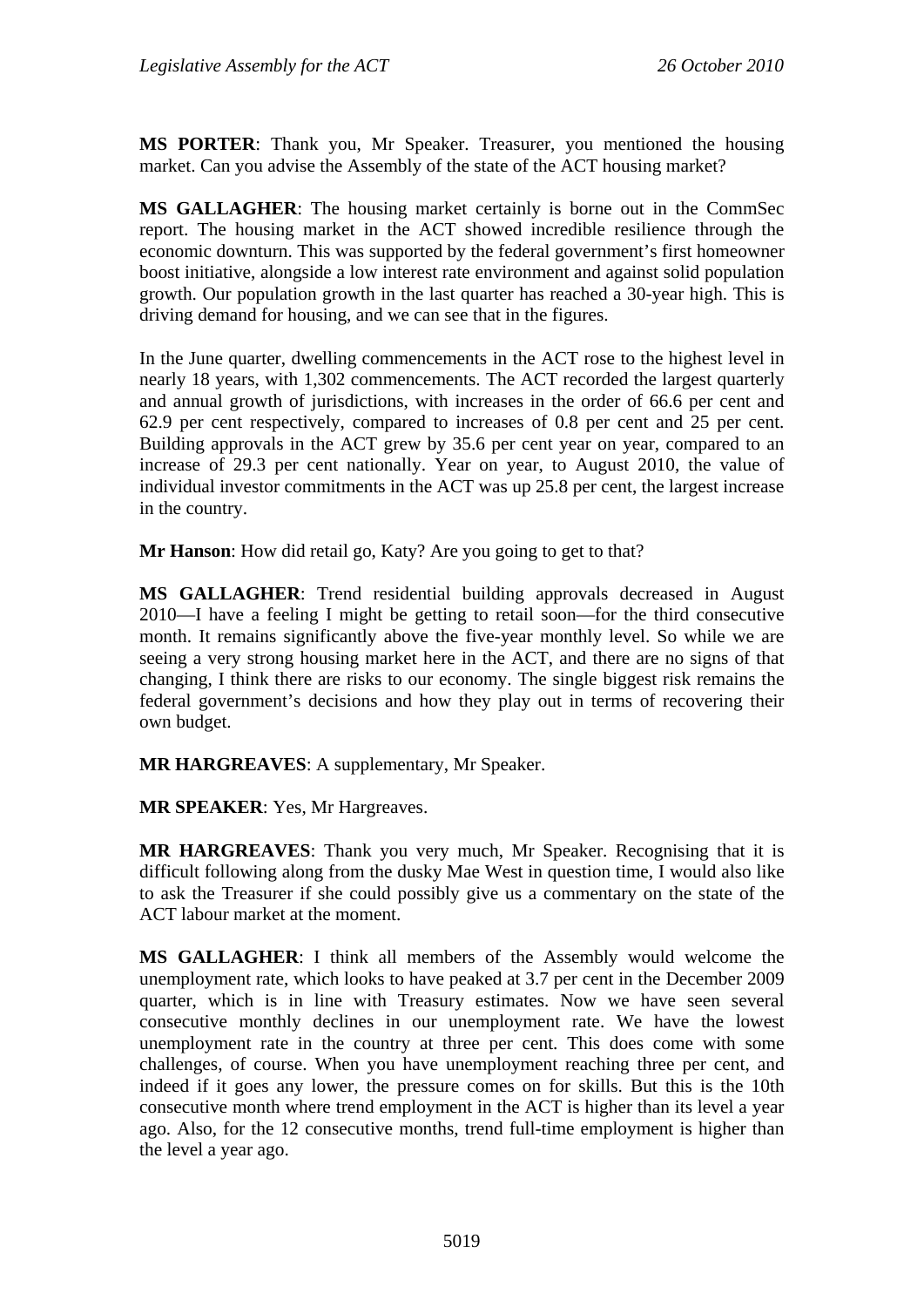We have high participation rates. I think we are the second highest in the country, with a participation rate of over 70 per cent, which is way above the national average. I think, again, the ACT government and the ACT Assembly did have a role to play in stabilising and supporting the economy. We took the decision to recover our budget in a slower fashion than those opposite would have done had they been in power. We have put increased investment into our own capital spend to increase the productive capacity of the economy to provide stability and to provide jobs—a \$580 million spend last year. When the pressure came on the economy and industry looked to the government for support and assistance, we provided that support and assistance.

*Opposition members interjecting—* 

**MS GALLAGHER**: Whilst I certainly will not stand here and take credit for all the good times in the economy, unlike all the responsibility those opposite would have me take when there is pressure or bad times, what I will say is that we had a role to play and we played it. *(Time expired.)*

**MR SMYTH**: A supplementary.

**MR SPEAKER**: Yes, Mr Smyth.

**MR SMYTH**: Thank you, Mr Speaker. Treasurer, given the good state of the economy, why are Canberrans being subjected to declining services and higher costs under your government, as well as facing the prospects of higher taxation from your government when we get the tax review?

**MS GALLAGHER**: I disagree with the question entirely. I think what we have seen is the shadow treasurer stumbling around, trying to find some bad news to put on these economic results. He is the first one out; when the national accounts come out and they show a decline in one figure on page 103, he is the first to have a media release out.

**Mr Seselja**: On a point of order, the answer has to be directly relevant. Mr Smyth was asking why, given the state of the economy, the budget is in a shambles and we are facing higher taxes and services are not being delivered.

**MS GALLAGHER**: I am getting there, Mr Speaker.

**MR SPEAKER**: Yes, there is no point of order at this stage.

**MS GALLAGHER**: I am just drawing to the Assembly's attention the excitement Mr Smyth feels when there is bad news and that, when the good news comes, he has to go somewhere else.

**Mr Smyth**: No, that is not true and you know it. I give credit where credit is due.

**MS GALLAGHER**: You do occasionally, Mr Smyth.

**MR SPEAKER**: Order! The question, Treasurer.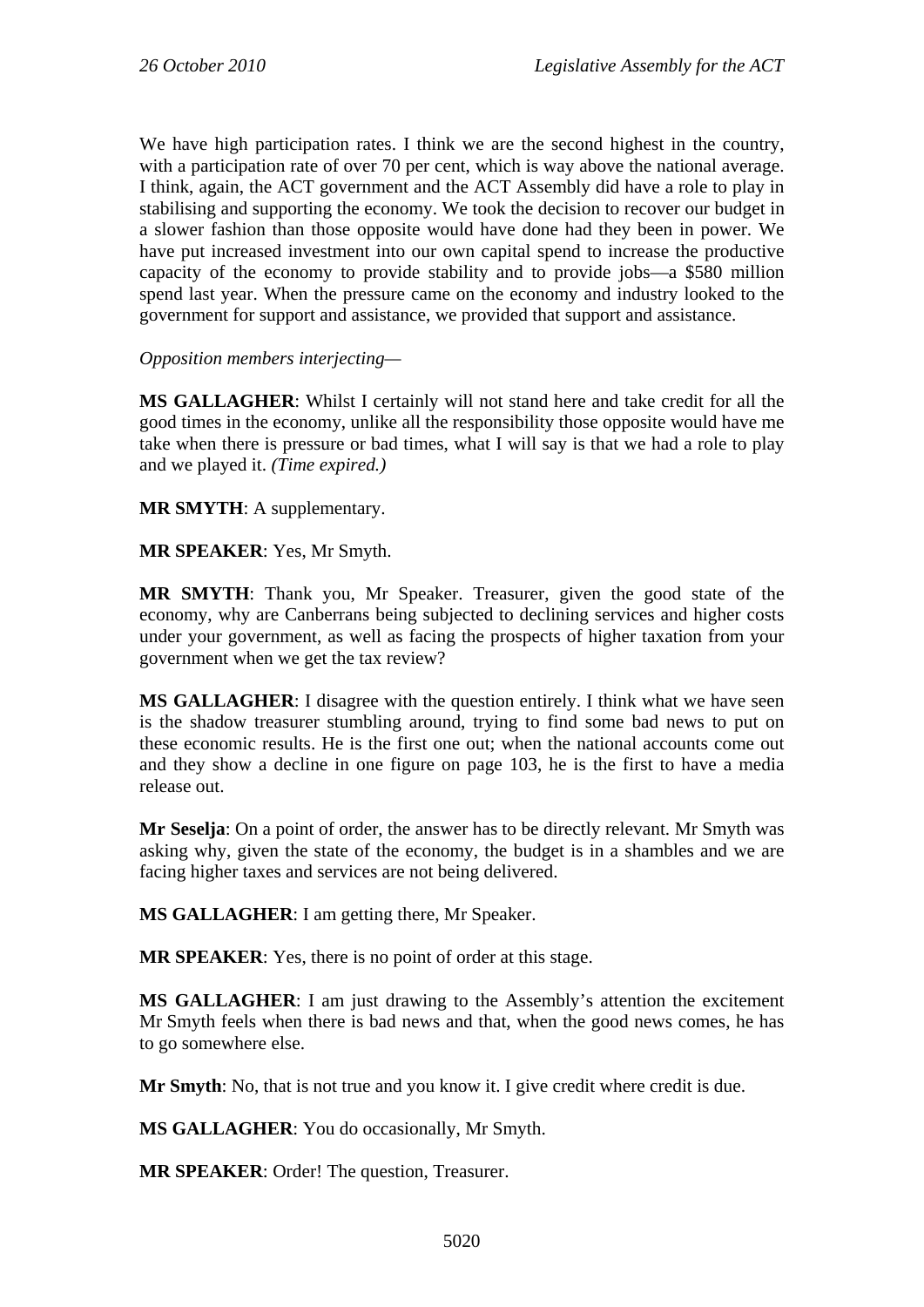**MS GALLAGHER**: I disagree with the question. We are providing a higher level of government services in every single area of government service delivery. There has been an increase of over 180 new hospital beds into the hospital system after a very significant decline. We have increased our elective surgery output by 2½ thousand operations a year. It is not fair to say that government is providing less services to people And when you have a look at our taxation effort and our revenue raising effort, you will see that over the last 10 years, on a per capita measure, the increase in taxation across the ACT has been very, very light—about 75c a day. In terms of the increase in services that we have provided to the community over the last 10 years, when you look at what your mob did in the commonwealth when they were in power—*(Time expired.)*

### **Industrial relations—work safety reform**

**MS BRESNAN**: My question is to the Minister for Industrial Relations and is in regard to the national harmonisation of occupational health and safety laws. Minister, the ACT Director of Public Prosecutions website cites a decision of the UK Court of Appeal which says that the right to private prosecution "remains a valuable constitutional safeguard against inertia or partiality on the part of the authority". Given that the national harmonisation OH&S laws propose to erode the right to private prosecution for breaches of OH&S legislation, does the ACT government agree to this erosion? If yes, why does the government agree?

**MS GALLAGHER**: The ACT has the capacity, through access to common law, for third-party prosecutions. We have fought the argument around the table. We have made the decision to be part of a national scheme. I do not think that there have actually been any third-party prosecutions here in the ACT, even though the right has existed for some time. We fought this fight round the table; we did not win the support of our colleagues. We do believe that a national OH&S system—and I presume those opposite believe in it too—is the right way forward for providing consistency and balancing the rights of workers with the needs of employers for certainty and stability. Our union colleagues know that we fought that fight. We lost it, but our signature on that deal holds firm. And there is an avenue through common law to access private prosecutions. So there is another avenue for that and we were not successful with prosecuting the argument amongst our colleagues.

#### **MR SPEAKER**: Ms Bresnan, a supplementary?

**MS BRESNAN**: Thank you, Mr Speaker. Minister, given that you have claimed that there may be some provisions to privately prosecute under common law, can the government guarantee that unions and individuals will have the same ability to pursue breaches of OH&S law after harmonisation?

**MS GALLAGHER**: In terms of third-party prosecutions there is that existing capacity. As far as I am aware, we have not had any third-party prosecutions in the history of the ACT.

### **MS HUNTER**: A supplementary?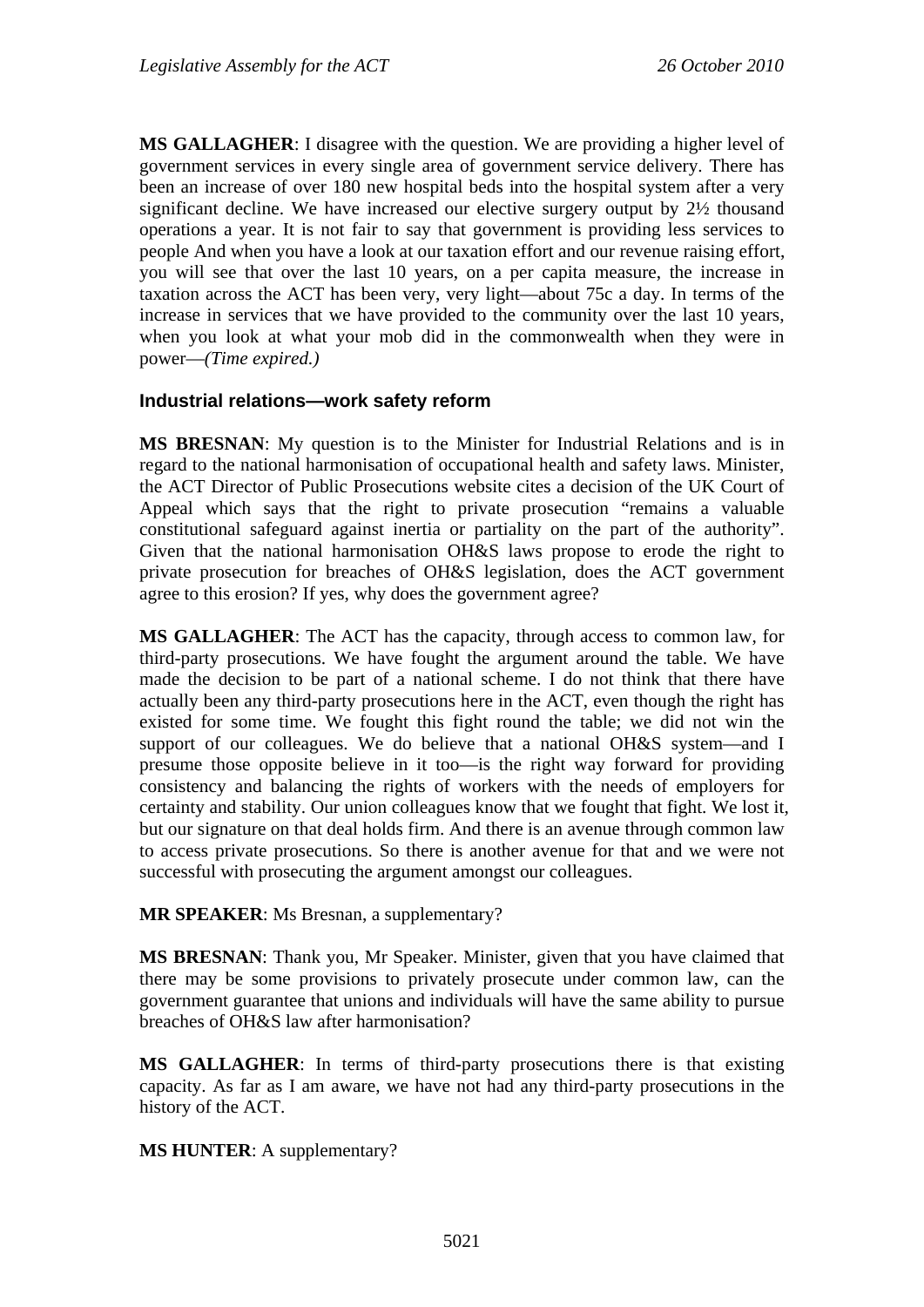**MR SPEAKER**: Yes, Ms Hunter.

**MS HUNTER**: Minister, why would retaining private prosecutions as they currently exist be inconsistent with clause 5.1.8 of the intergovernmental agreement on OHS reform that allows for additional provisions to be passed by individual jurisdictions?

**MS GALLAGHER**: Unusually, I do not have subsection 5.1 point whatever in front of me. This work has been ongoing for the past 18 months—I think it was under Minister Hargreaves, when he was industrial relations minister—to prosecute these arguments.

We have signed up to the national harmonised scheme. There is capacity, for example, in our asbestos regulation where we are looking to use that part of the IGA to ensure that we do not see a diminution of existing protections. But I think the fact that we have access through common law for third party prosecutions provides for unions and/or workers to pursue those claims.

Where we think there will be a diminution in third party prosecutions—we have not had any prosecutions—there is an existing capacity through common law and we do not need to use that part of the IGA. But, for example, with asbestos regulation, we do believe that, if we adopted the national scheme, we would see a diminution, and we are seeking to access that part of the IGA to provide those protections.

**MS LE COUTEUR**: A supplementary, Mr Speaker.

**MR SPEAKER**: Yes, Ms Le Couteur.

**MS LE COUTEUR**: Minister, what guarantees can the government give that in the event of breaches of OH&S legislation in the ACT all prosecutions of breaches will take place promptly, competently and impartially?

#### **MS GALLAGHER**: Competently and?

**Ms Le Couteur**: Impartially—promptly, competently and impartially.

**MS GALLAGHER**: I am not sure where that question comes from, whether—

**Mrs Dunne**: On a point of order, Mr Speaker, I would just seek your direction on whether or not the comments made by Ms Le Couteur might be considered a slur on the judiciary. That would be contrary to the standing orders.

**MR SPEAKER**: I certainly did not hear that in the comments, Mrs Dunne, but one moment.

**Mrs Dunne**: Ms Le Couteur used terms like "prosecuting" and progressing matters "competently and impartially", and she used some other words. I think it is sailing close to the wind.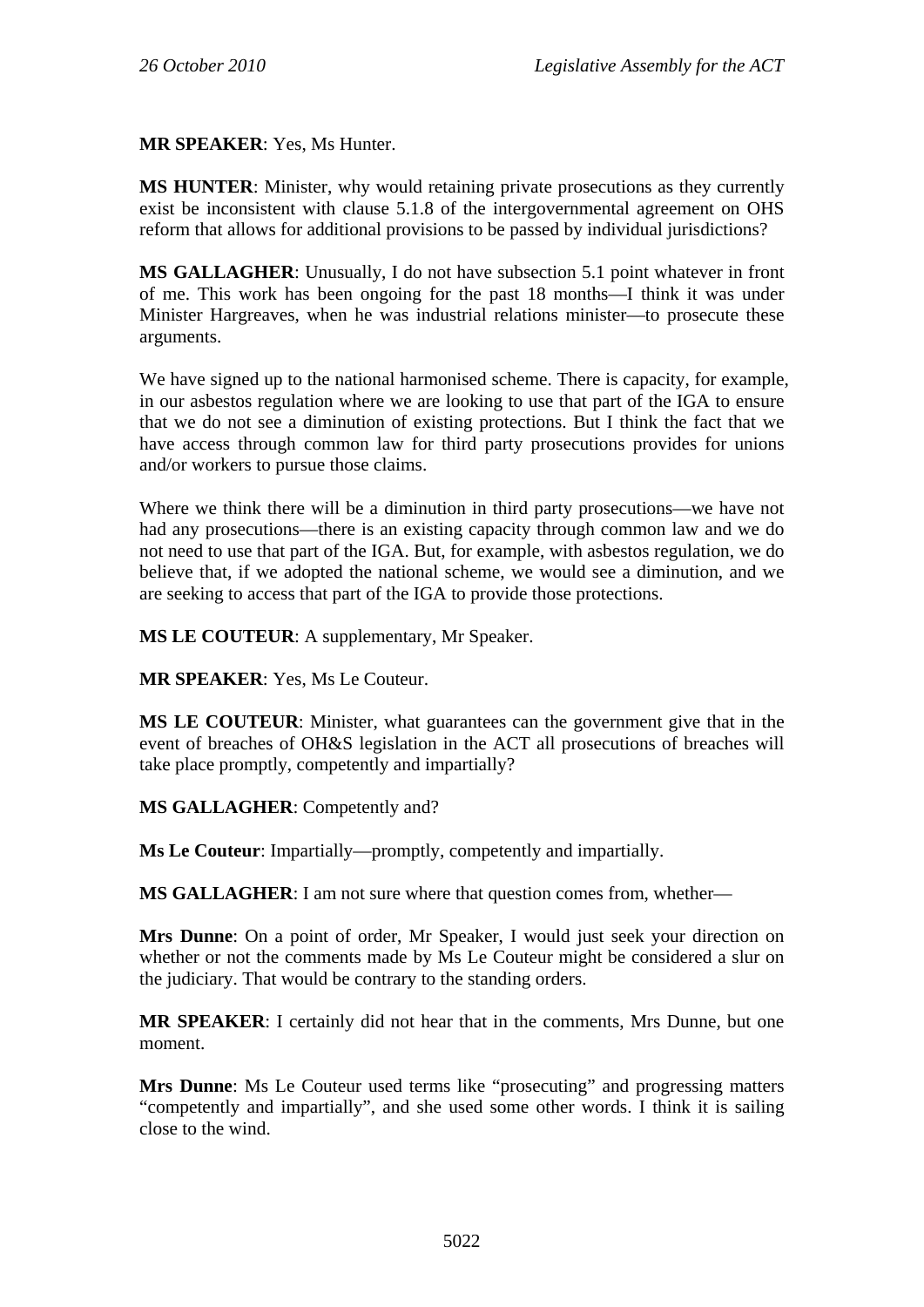**MR SPEAKER**: Mrs Dunne, there is no point of order. I think Ms Le Couteur may have sailed close to the wind, but I certainly did not hear that intent in her question. I do remind members of the standing order that—

*Members interjecting—* 

**MR SPEAKER**: Thank you, members. I do remind members of the practices of the house with regard to commentary on the judiciary.

**Mr Hargreaves**: On a point of order, Mr Speaker. Could I ask whether or not the question from Ms Le Couteur was actually asking for an opinion from the Acting Chief Minister, because that is out of order too.

**MR SPEAKER**: Ms Le Couteur, it might be helpful if you could repeat your question. Stop the clocks, thank you.

**MS LE COUTEUR**: Certainly, Mr Speaker. What I said was: minister, what guarantees can the government give that in the event of breaches of OH&S legislation in the ACT all prosecutions of breaches will take place promptly, competently and impartially?

**MR SPEAKER**: Mr Hargreaves, I do not believe that it was seeking an expression of opinion either. Ms Gallagher, you have the floor.

**MS GALLAGHER**: Thank you, Mr Speaker. The government is in furious agreement with the opposition on this matter. We would have complete faith in the DPP and the judiciary to deal with prosecutions impartially and efficiently.

### **Superannuation—liabilities**

**MR SMYTH**: My question is to the Treasurer. Treasurer, in the 2010 ACT budget, you estimated that the liabilities of the superannuation provision account would be funded to the extent of 52 per cent of its liabilities as at 30 June 2010. Treasurer, why were the liabilities of the superannuation provision account funded to the extent of only 44 per cent as at 30 June 2010?

**MS GALLAGHER**: I am just having a look at superannuation in terms of our forecast in the budget.

**Mr Smyth**: Page 223, budget paper 3.

**MS GALLAGHER**: I have got it on page 215, Mr Smyth. Maybe we mentioned it twice. I will take some further advice on this; I am not sure where the figure that you have got is funded to—48 per cent, did you say, or 44?

**Mr Smyth**: I can read you the quote. It says that the Treasury will therefore have an unfunded liability position of \$1.9 billion, or an estimated funded percentage of 52 per cent, at the commencement of the year.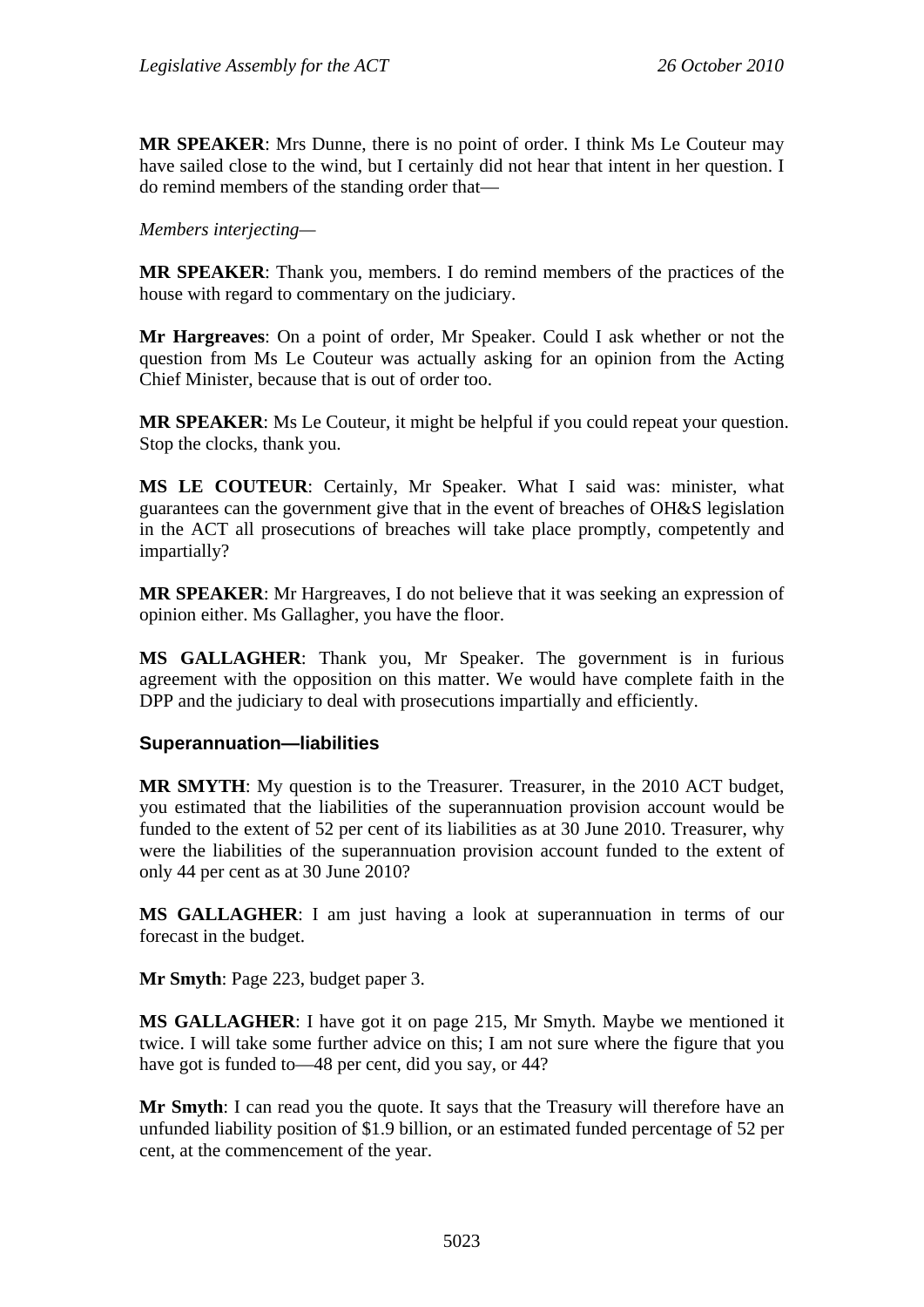**MS GALLAGHER**: I will take some further advice on that, Mr Speaker, but the performance of the superannuation fund, and increases and decreases, has been largely due to the performance of the financial markets.

**MR SPEAKER**: Mr Smyth, a supplementary?

**MR SMYTH**: Thank you, Mr Speaker. Treasurer, why has the funding of the superannuation liability declined since the 2009-10 budget?

**MS GALLAGHER**: I just want to check the figures that Mr Smyth is using in terms of comparing, and I will provide that advice back to the Assembly.

**MR SPEAKER**: A supplementary, Mrs Dunne?

**MRS DUNNE**: A supplementary question, Mr Speaker. Treasurer, was the \$320 million in the provision account for superannuation in the budget a real amount or was it just one of your guesses?

**MS GALLAGHER**: It was a real amount.

**MRS DUNNE**: A supplementary question, Mr Speaker?

**MR SPEAKER**: Yes, Mrs Dunne.

**MRS DUNNE**: Treasurer, what strategies do you have for implementing an increase of funding of the liabilities in the superannuation provision account?

**MS GALLAGHER**: The government does this as part of its annual budget process. We have also had a review done around the superannuation provisions and our liabilities. We make adjustments to that based on our budget decisions. This occurs every year. We are taking some extra advice on that in terms of the impact of the GFC on our superannuation liabilities and in terms of meeting the target that we have set ourselves. So this is something that we do every year. That advice will be provided to cabinet shortly.

### **Hospitals—north Canberra**

**MR HANSON**: My question is to the Minister for Health. Minister, on Tuesday, 19 October you said on ABC's 666 radio program that you were currently considering the option of building a new hospital in the north of Canberra and mentioned Gungahlin and the University of Canberra as possible locations. Given the failure of your negotiations with the Little Company of Mary to date with regard to Calvary hospital and the \$77 million of taxpayers' funds that were nearly squandered by you during this failed deal, what confidence can you provide to the people of Canberra that you can manage the complexity of such a plan as to build a new hospital on time, on budget and on scope?

**MS GALLAGHER**: The commitment I make to the Canberra community I make every four years and I get judged on it. I have to say that every time I have been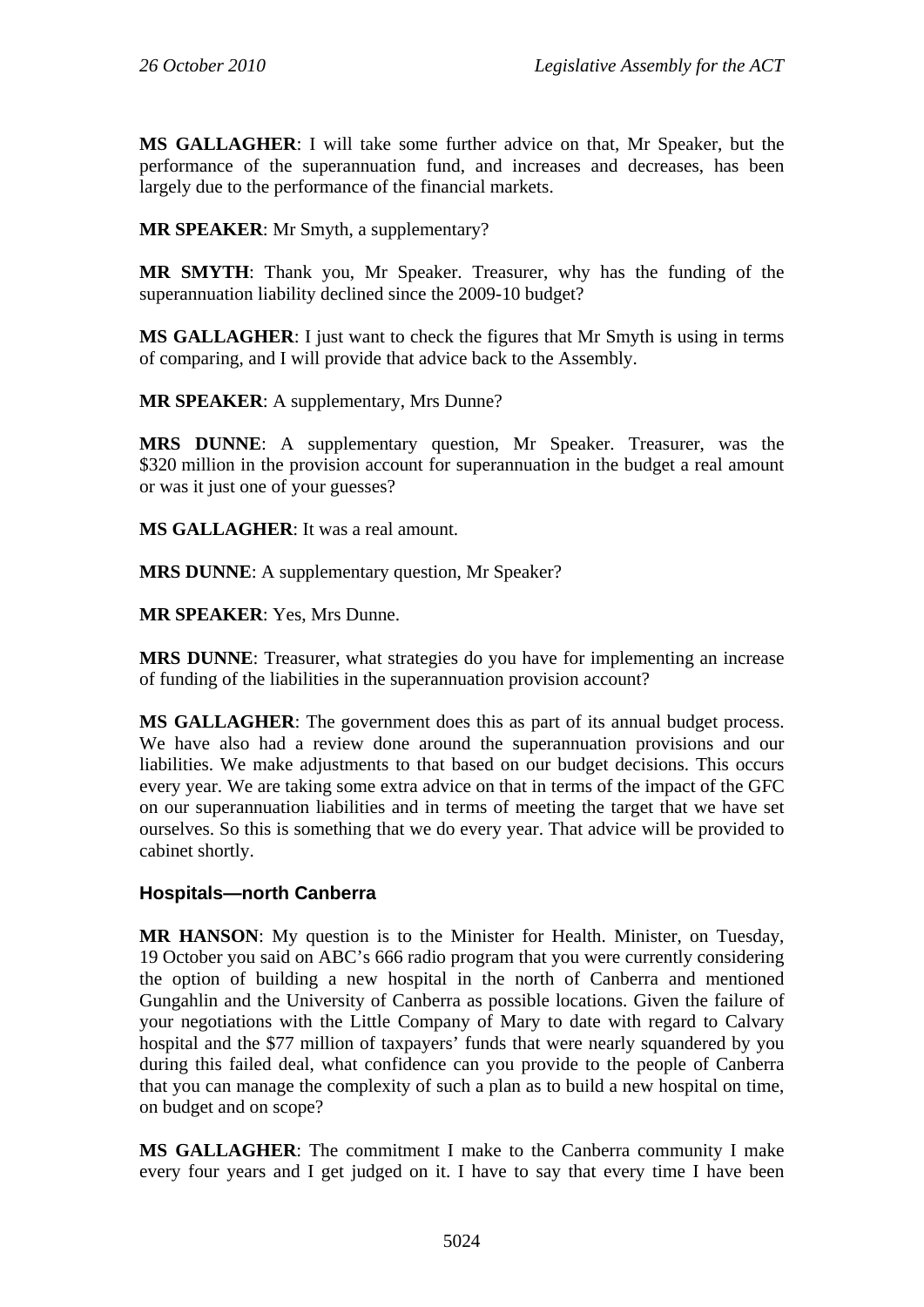judged on my performance in this place I have done okay, Mr Hanson, and I intend on keeping it that way. I am judged on my performance. I am satisfied with how I perform and indeed with the community's feedback around my performance. I think the community understands how complex issues of provision of health services are. These are not easy issues and they are compounded by the fact that 30 per cent of our public hospital system is managed by a non-government provider and that we do need to invest significant amounts of capital on the north side of Canberra. I think the community expects me to take the time, do the work and understand all the issues before we take such a significant decision.

The government have been, over the past two years, updating our population projections for our health demands. I have to say that when we started the CADP work back in 2006, we did not predict our population at the time. The population forecasts were under what they have been. So we are updating all our data and there is a real question to be answered around whether or not the city can support three hospitals. We are going through the detail of that work. The government will make a decision about that in due time when all the information is before it.

**MR SPEAKER**: A supplementary, Mr Hanson?

**MR HANSON**: Minister, in this view, you stated that a new 400-bed acute hospital is one of the options that you are considering. Minister, what would be the approximate cost of the 400-bed hospital, and would this amount fit within the current plans for CADP?

**MS GALLAGHER**: When the plan around the CADP was originally identified, we said this plan was in excess of a billion dollars. It is still a plan in excess of a billion dollars. We are doing the final work around the extent of that program, including a longer term projection based on some of the changes under the national health and hospital funding arrangements and, indeed, some of the new service delivery arrangements. So we are doing a very significant piece of work at the moment.

**Mr Smyth**: So, 1.2, 1.4, 1.6 billion?

**MR SPEAKER**: Order! Supplementaries will be quiet.

**MS GALLAGHER**: In terms of the cost of a third hospital, it depends entirely on decisions that we make for Calvary and decisions that we make potentially for a new hospital. I did not say that was what we were pursuing. It is dependent on the decisions you would take around how your hospital system is structured. For example, if you build a bigger hospital on the north side of Canberra, you perhaps do not have to build as much capacity at Canberra Hospital as we have forecast.

They are some of the decisions that are yet to be taken.

**Mr Hanson**: On a point of order, I ask the minister to be relevant. I have asked for the approximate cost of a 400-bed hospital that she is discussing. And I would ask her to address the question.

**MR SPEAKER**: Minister, do you have—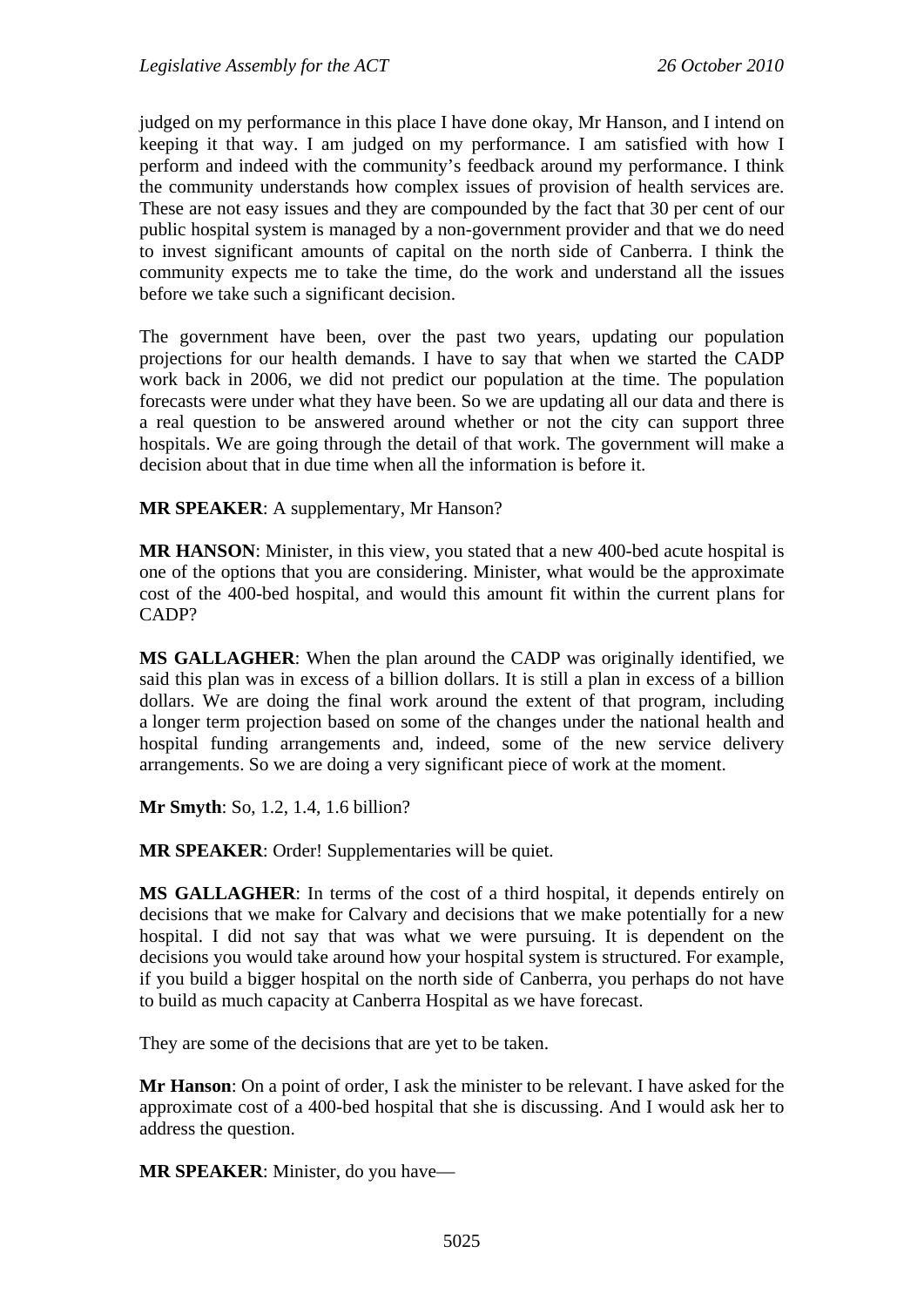**MS GALLAGHER**: I am trying to explain that it depends entirely on the type of hospital you build. A 400-bed hospital, which is half sub-acute beds, for example, will be entirely different to a hospital that is 400 acute care beds, with a very large intensive care unit. So it depends entirely on the decisions you take around what sort of hospital you want to build. And we have not done the final figures on that, nor have we taken any of the final decisions.

**MS BRESNAN**: A supplementary.

**MR SPEAKER**: Yes, Ms Bresnan.

**MS BRESNAN**: Thank you, Mr Speaker. Minister, in relation to the third hospital, will the government also consider enhanced primary care services or centres, which is a view which has been put forward by the Health Care Consumers Association of the ACT?

**MS GALLAGHER**: Yes, indeed, that is part of the work. On the north side, work will shortly commence on the Belconnen enhanced community health centre, which is going to be a very large primary care centre established, with consulting rooms, allied health capacity and provision of some services which are currently provided in the hospital. So that will certainly impact, as will the construction of the Gungahlin community health centre. So very much what we are trying to do here is have a hospital system that interacts with and relates to the primary care system. And all of those decisions depend on the final construction of that system. For example, a Phillip enhanced community health centre similar to a Belconnen one will mean that you will not have to build up Canberra Hospital as much. All of this work is currently underway and is feeding into the government's decision making around how we structure our health system and what is the best way to deliver health services to the community within the framework that we are operating in, which is a two-hospital town, and one hospital that is owned and operated by somebody else.

**MRS DUNNE**: A supplementary question, Mr Speaker?

**MR SPEAKER**: Yes, Mrs Dunne.

**MRS DUNNE**: Minister, when do you estimate that you will make a decision about hospitals in north Canberra, given that you have indicated that all decisions about hospitals need to be made in the next five months to allow decisions to be incorporated into the budget?

**MS GALLAGHER**: That sounds like a pretty reasonable time frame to me.

### **Environment—building materials**

**MS LE COUTEUR**: My question is to the minister for planning and development and concerns the use of building materials in ACT buildings. Minister, as you know, building materials such as adhesives, insulation and timber contain different degrees of toxic materials that can be harmful to human health. Building materials also vary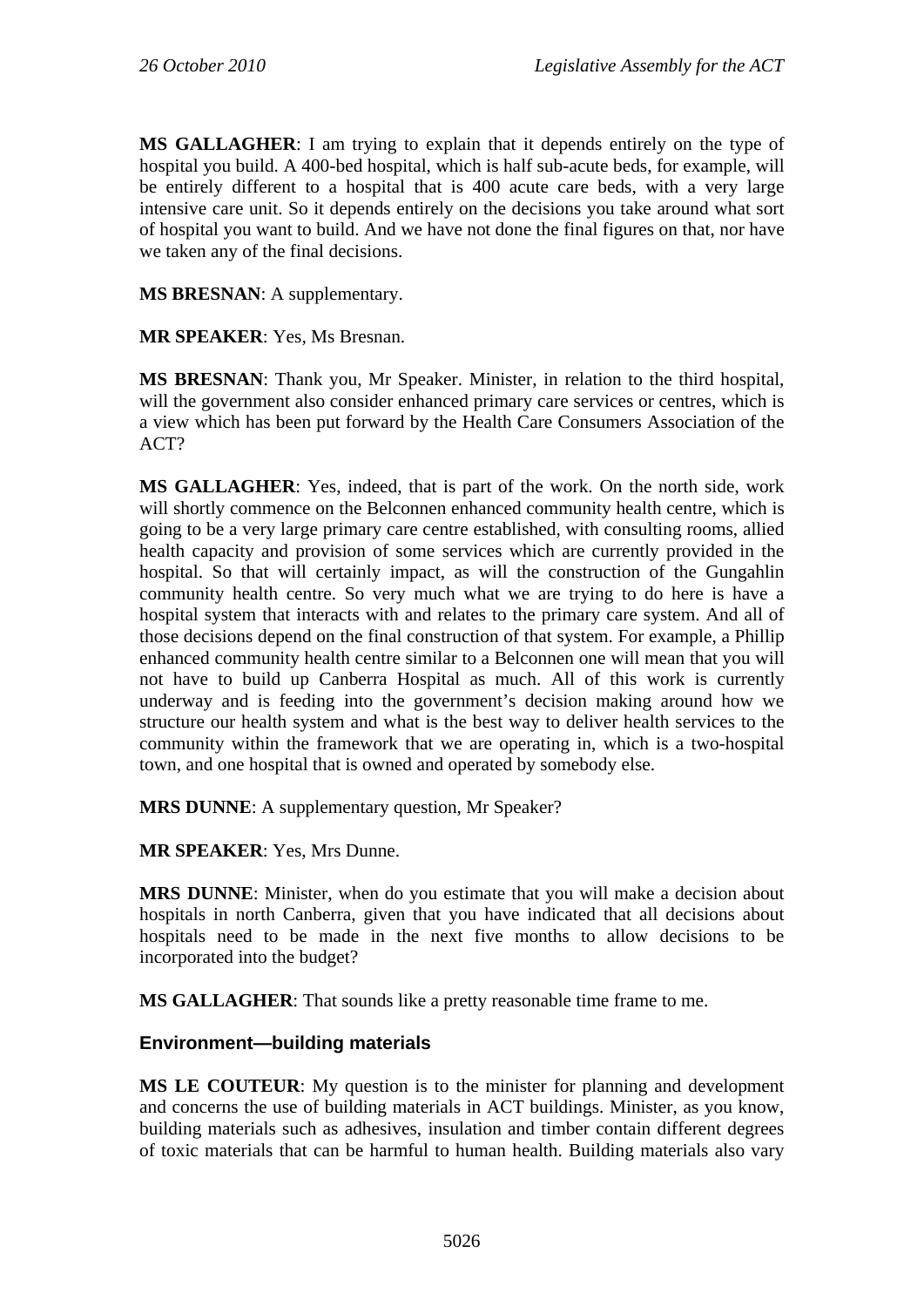greatly in their environmental performance. What requirements are there in the ACT to ensure that toxic and environmentally damaging materials are minimised in all new buildings and renovations, and do these differ from any general federal requirements?

**MR BARR**: ACT buildings are subject to Building Code of Australia regulations, and of course all of the relevant health and other considerations that are regulated through other agencies. I am not aware of any significant difference in the ACT from other jurisdictions; this would fit under a national regulation. If I am advised otherwise, I will inform the Assembly.

**MR SPEAKER**: Ms Le Couteur, a supplementary question?

**MS LE COUTEUR**: Thank you, Mr Speaker. Minister, are there consistent ACT standards to ensure that toxic building materials, such as those that contain volatile organic compounds, are minimised in all ACT school buildings, including private schools?

**MR BARR**: In relation to ACT public school buildings, I know this has been an issue that has been raised in the last five years or so, ever since I have been minister. I am certainly aware that the department of education, in the construction of ACT public schools, seeks to minimise or eliminate the use of such materials. I certainly recall, in my speech last week to the Assembly on school capital works, reporting on just this issue. Private schools would be another matter, and I would imagine it would be entirely in the hands of either the Catholic education office or the independent school as to the nature of materials that they use, provided that it is consistent with all of the national and local regulations that are in place for the construction of school buildings.

**MS BRESNAN**: A supplementary, Mr Speaker.

**MR SPEAKER**: Yes, Ms Bresnan.

**MS BRESNAN**: Thank you, Mr Speaker. Minister, are there ACT standards that require the use of sustainable building materials in new buildings and renovations, including materials that contain recycled content, are recyclable or are sustainably sourced?

**MR BARR**: I understand that there are some organisations that are lobbying for such standards to be in place and the Greens are amongst those organisations. I know that about seven or eight years ago, so prior to my time in this place, there was some commitment given in a piece of legislation that some work in this area would be undertaken. I do not know that there was ever a time frame put on that work. This is, in fact, the second time that the Greens have raised this or similar matters with me. I understand that the ACT Planning and Land Authority are investigating the matter, but I do not believe that there has been any action at this point.

**MS HUNTER**: A supplementary question, Mr Speaker?

**MR SPEAKER**: Yes, Ms Hunter.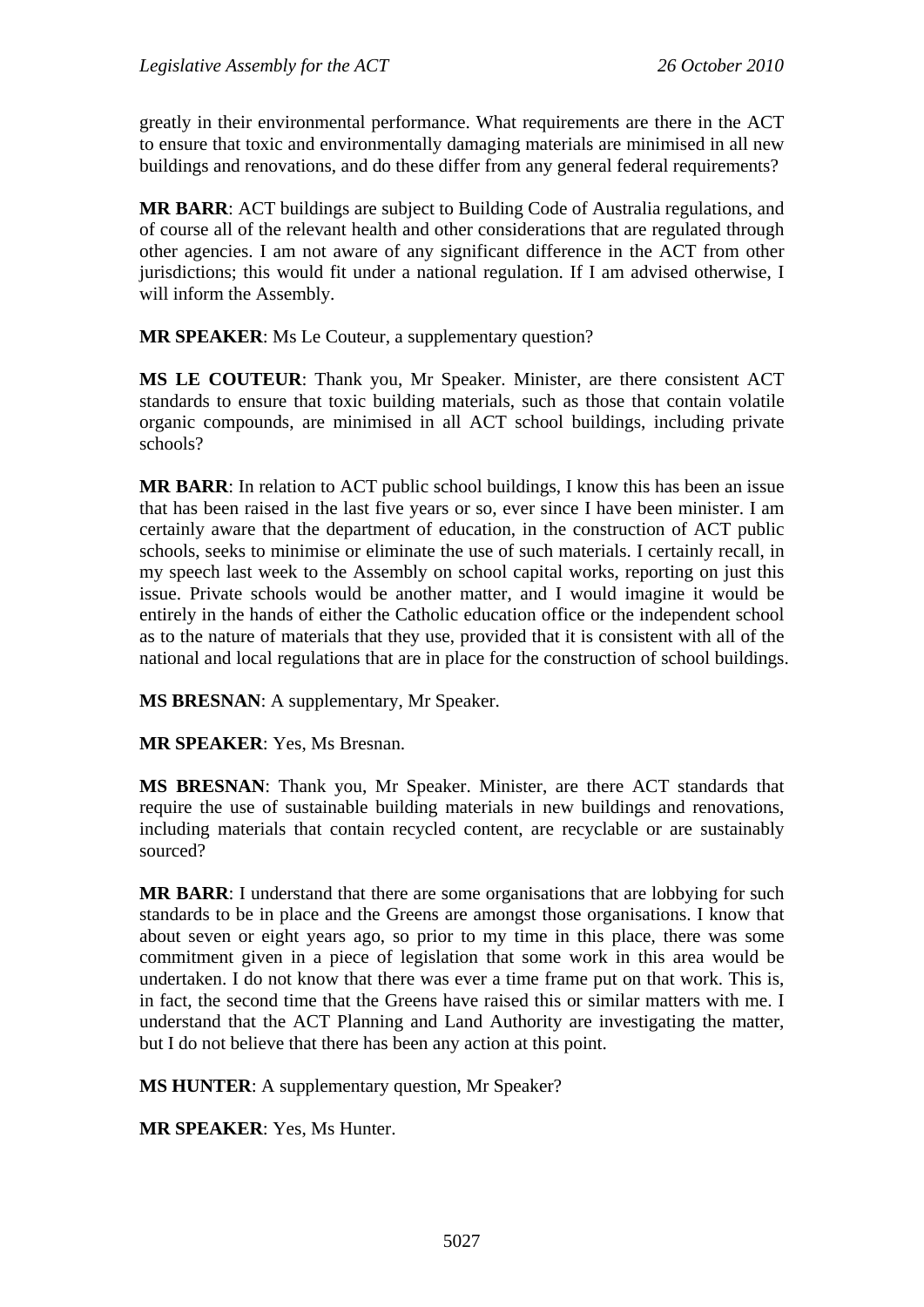**MS HUNTER**: Thank you. Minister, can you tell the Assembly whether the requirements governing the use of toxic and environmentally friendly materials in ACT buildings and ACT schools represent international best practice in health, safety and sustainability?

**MR BARR**: That is a very technical question. I would have to go and have a look at all of those. It would not surprise members that that level of detail around the different natures and what one might interpret as international best practice might be something that is contested. I will have to seek some advice on a question of that technicality and that detail.

### **Education—disability funding**

**MR DOSZPOT**: My question is to the Minister for Education and Training. The recent state of our schools survey by the AEU conclusively showed that "additional support for students with disabilities and behavioural issues" was a factor considered by ACT teachers to assist in student outcomes. And this has been a recurring consideration over the last few years. Minister, was it responsible for your department to look for cuts in the areas of support for disabled students prior to looking for cuts to the departmental car fleet?

**MR BARR**: There are a number of statements in Mr Doszpot's question that are just outright distortions of the process that the department undertook. Mr Doszpot should know better than to come into this place and make statements like that which have no basis in fact. If Mr Doszpot actually understood the processes that the department went through, and if he had any understanding of the number of positions that are available within central office in each of those areas, he would recognise that it would not be possible to achieve a one per cent efficiency dividend by only looking at the areas that Mr Doszpot has identified. There simply are not enough staff in those areas to achieve this. Mr Doszpot has conveniently, in a number of his statements in this place, sought to suggest that you could achieve an efficiency dividend of one per cent in the central office without looking at any positions at all that were outside corporate and human services.

The department looked extensively across all of the services that it provides, with one important proviso—that school budgets would be quarantined from the efficiency dividend. The impact of that is that, in effect, a one per cent efficiency dividend for the Department of Education and Training, taken across the totality of the department's work, equates to a seven per cent efficiency dividend within central office once school budgets are quarantined. The overwhelming majority of expense within the Department of Education and Training occurs within schools. Central office is a very small component of that, about 500 staff out of 4½ thousand—4,610, to be precise. So the budget papers were clear. When we voted for the budget for the Department of Education and Training back in June, the number of positions would be reduced from 4,645 to 4,610. Through that process, the department has consulted widely and has finalised its position in relation to the efficiency dividend and it is now being processed.

**MR SPEAKER**: A supplementary, Mr Doszpot?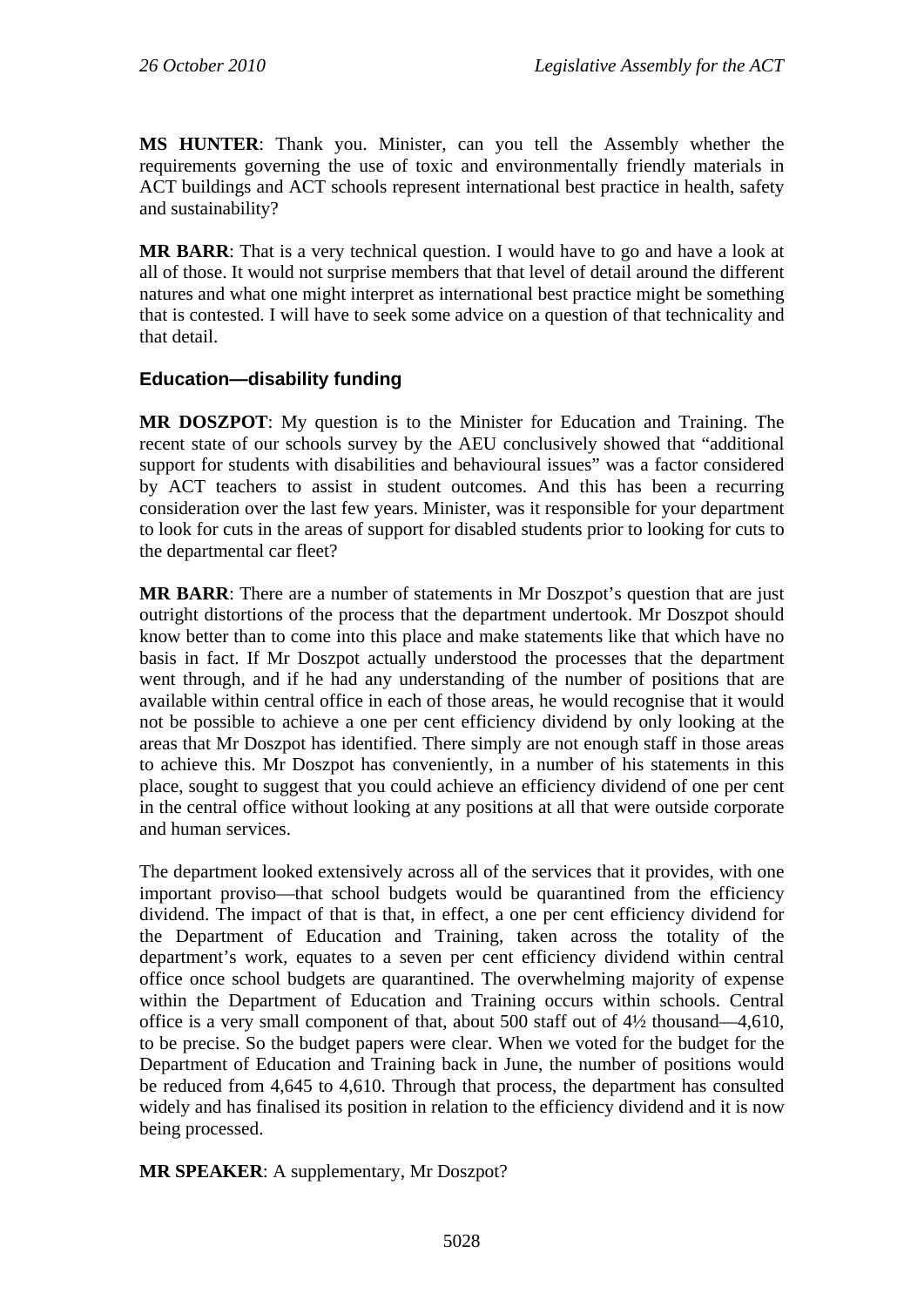**MR DOSZPOT**: Thank you, Mr Speaker. I find the minister's—

#### **MR SPEAKER**: Mr Doszpot!

**MR DOSZPOT**: Minister, where does support for disability rank amongst the areas targeted for efficiency dividend cuts?

**MR BARR**: Incorporating improved services to schools, assisting students with a disability, is an important part of the central office role within the Department of Education and Training. It is also important that a range of other services are delivered by central office. There is not a ranking, and I will not be playing "rule in or rule out" or ranking games with the opposition. The department has to ensure that within its available resources, which were increased by nearly \$60 million in the last budget, it delivers on all of its output classes and all of its performance requirements.

The department will make the decisions given the available resources it has, which were increased in the last budget, with a particular emphasis on literacy and numeracy outcomes and additional support in a variety of areas that I outlined to members this morning. It is important that the department delivers for all students. I am not in the business of ranking one area of central office's performance or responsibilities over another. If the opposition were mature, which they clearly are not, they would recognise the diversity of tasks that the Department of Education and Training is required to perform for the people of the Australian Capital Territory.

*Opposition members interjecting—* 

**MR BARR**: We can have the usual array of catcalling and all of that from those opposite, but nothing detracts from the fact that when it came to actually voting for a budget at all for the Department of Education and Training those opposite said they wanted no resources at all allocated to education and training in the territory. That is their voting record for two budgets in a row.

*Opposition members interjecting—* 

**MR SPEAKER**: Order! Mr Smyth has a supplementary.

**MR SMYTH**: Minister, when will the details of the changed funding arrangements be provided and how will DET staff in the schools community be advised of the changes?

**MR BARR**: That information has been on the department's website for a number of days.

**MR SPEAKER**: Mr Smyth, a supplementary question?

**MR SMYTH**: Thank you, Mr Speaker. Minister, what studies have been carried out and what evidence can be provided to justify decisions on the recent cuts?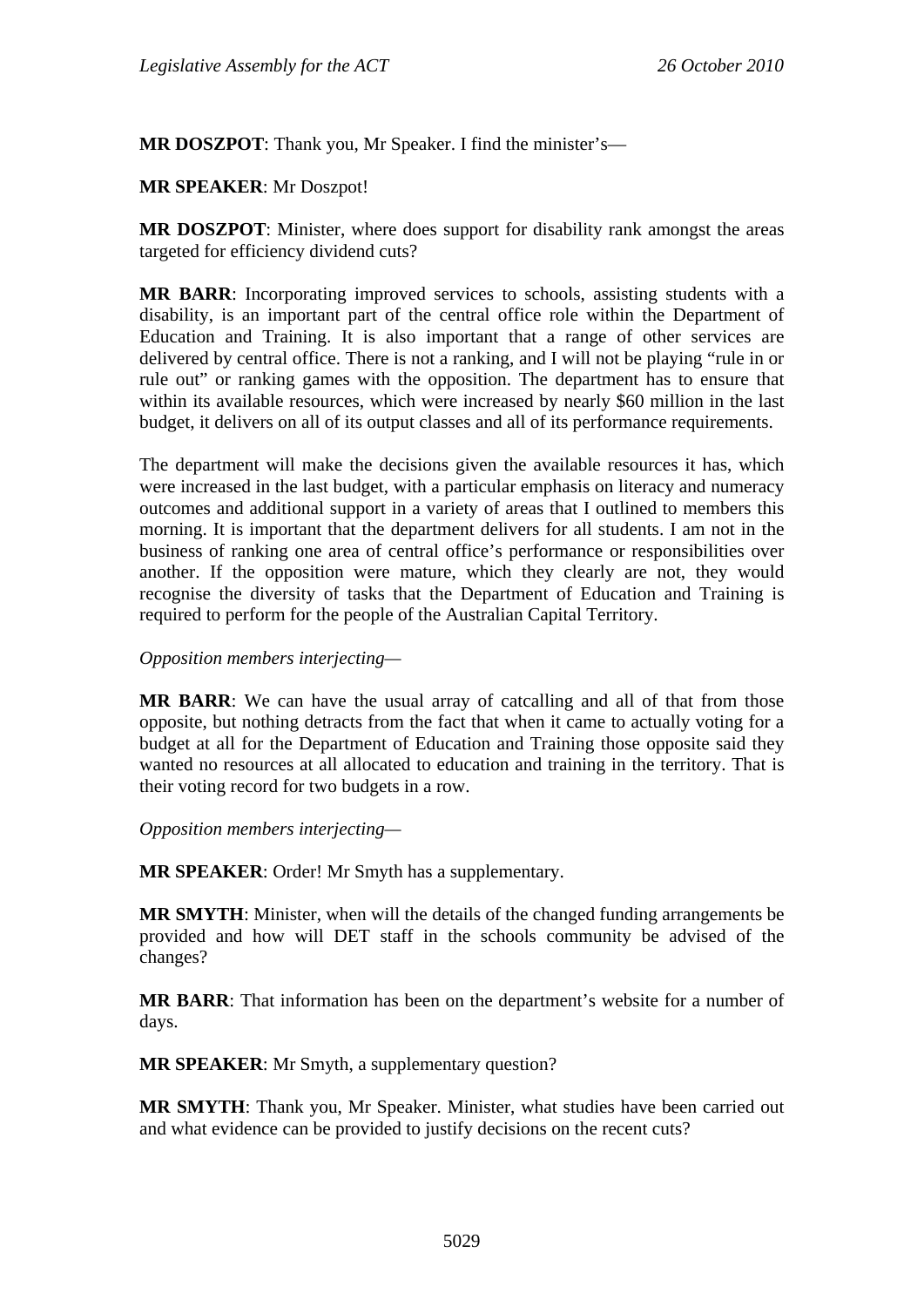**MR BARR**: The process that the department went through involved consultation with staff members to determine a range of proposals that were put forward for consultation. That consultation ran for three weeks. As a result of that, changes were made. The process has now been finalised and the department is implementing its efficiency dividend in accordance with its enterprise agreements and in accordance with the requirements that this Assembly has placed on the department by way of its annual budget allocation.

### **Education—disability funding**

**MR COE**: My question is to the Minister for Education and Training. Minister, the government intends to cut the post school options classroom teacher position with service to be provided by the House With No Steps and the Inclusion Support Centre. Minister, what role will the House With No Steps play in providing post-school options support to students with disabilities?

**MR BARR**: In fact, the government, through a more recent budget initiative, has in fact enhanced the support for post-school options for career transitions and has in fact placed additional staff in each secondary college in the ACT. Next year, when Gungahlin college opens, an additional position will be available there. Rather than delivering the services centrally, they have been delivered within each ACT college, where the students are. That is a more effective way to deliver the services.

**MR SPEAKER**: Mr Coe, a supplementary question?

**MR COE**: Yes, Mr Speaker. Minister, the inclusion support program supports teachers and staff. How will this directly support students with disabilities in their post-school options?

**MR BARR**: Through the range of services provided by the department, both in schools and supported through that central office team, a range of services are provided. There is also work in conjunction with the Department of Disability, Housing and Community Services, most particularly now looking at those post-school options because we recognise that staying in school for ever is not the best outcome for those students and it is important that there is a variety of support services available for them.

The question, of course, in terms of government service delivery, is whether that is most effectively delivered by the education department or through Disability ACT. It is important that there is seamless service delivery. And from the client's perspective it matters not whether it is the department of education or the department of disability that is providing the services. What the client wants is to ensure that those services are provided and what the taxpayer wants is to ensure that those services are provided efficiently.

**MR SPEAKER**: A supplementary, Mr Doszpot?

**MR DOSZPOT**: Thank you, Mr Speaker. Minister, what role will the House With No Steps play in providing these post-school options?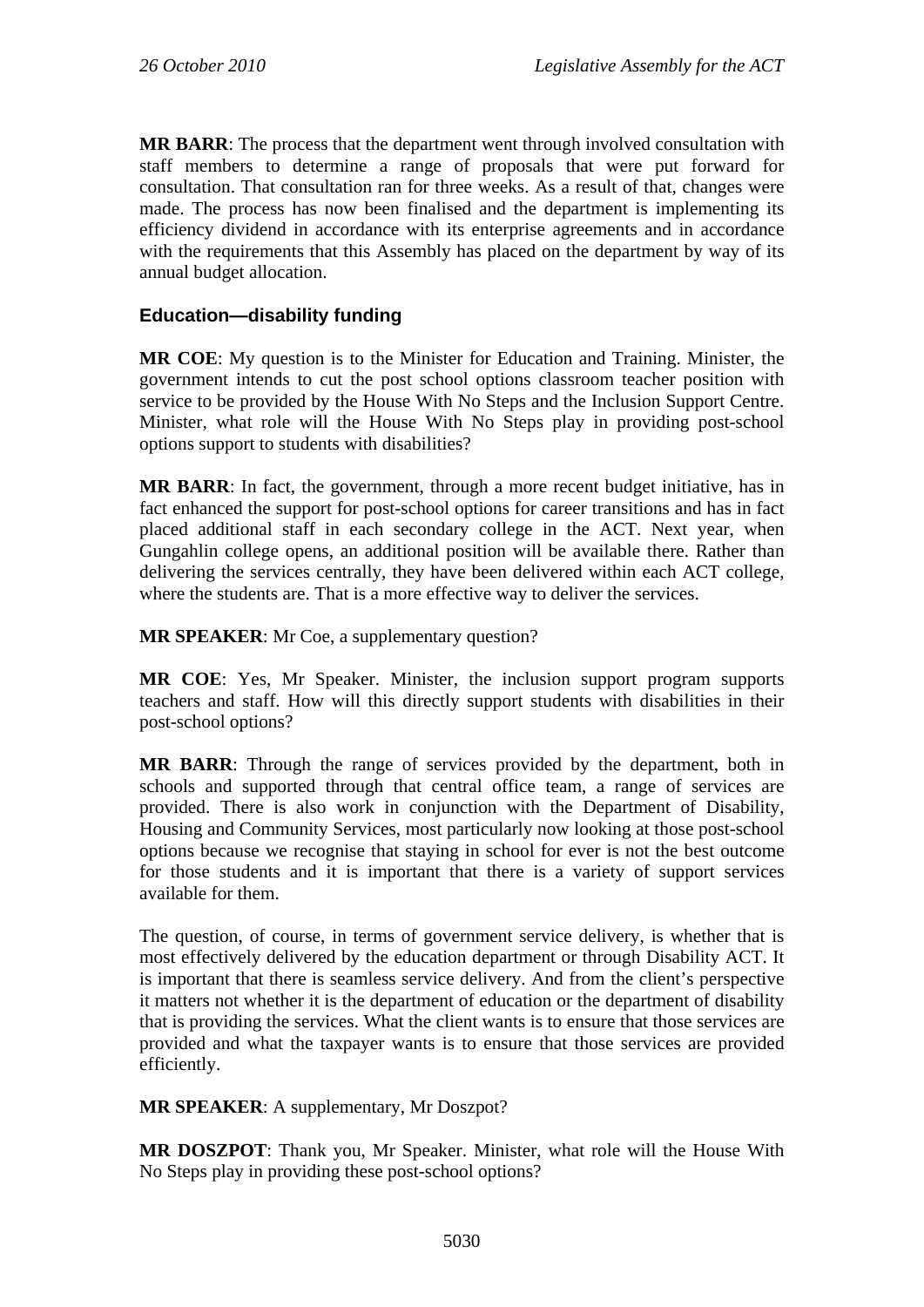**MR BARR**: That is a matter that the department will negotiate with the House With No Steps. It is not a matter that I will be determining.

**MR SPEAKER**: A supplementary question, Mr Doszpot?

**MR DOSZPOT**: Yes, Mr Speaker. Minister, have you consulted the families that will be affected by this change in service delivery?

**MR BARR**: The government certainly has. I had the opportunity to meet with some parents over the weekend. I took the opportunity also to provide a further briefing for a number of associations in relation to the ongoing operation of support services by the Department of Education and Training. It is important to recognise that through the consultation process a variety of views were put forward and the government, through the Department of Education and Training, listened to those views. I think Mr Seselja read out a particular letter from a constituent imploring the government to consider that particular view. The government did. Outcomes have changed and that is a good thing.

### **Liquor licence fees**

**MRS DUNNE:** My question is to the Attorney-General. The Office of Regulatory Services has today sent a generic letter to liquor licensees and permit holders advising them that the new fees and regulations are available for viewing on the Office of Regulatory Services website. I seek leave to table a copy of the letter from the Office of Regulatory Services.

Leave granted.

**MRS DUNNE**: I table the following paper:

Liquor fees and regulations—Copy of form letter to licensees/permit holders from the Commissioner for Fair Trading.

No fee schedule was attached to this letter. Apart from a general statement about the structure of the fees schedule, the letter provided no form of guide as to how the new fees would work, nor did it offer any assistance to licensees and permit holders should they require any. Attorney, given the radical changes your government has made to the ACT's liquor licensing laws and licence and permit fees, why was ORS less than helpful in the information that it provided to licensees and permit holders today?

**MR CORBELL**: I will need to review the substance of the letter that Mrs Dunne refers to. I have not seen a copy of that correspondence, and I will review that before providing further answers to her question.

**MRS DUNNE**: A supplementary question, Mr Speaker?

**MR SPEAKER**: Yes, Mrs Dunne.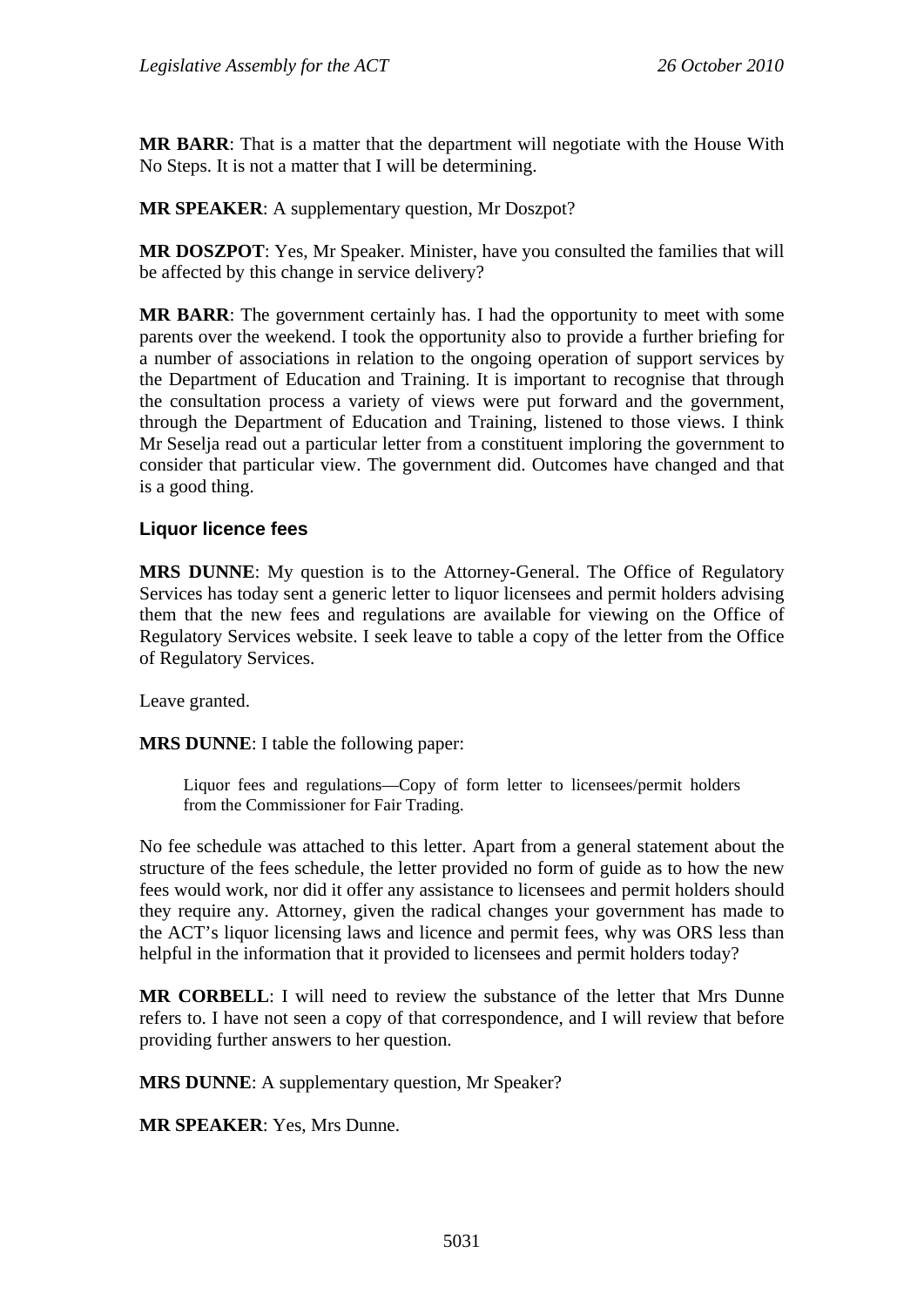**MRS DUNNE**: Attorney, what contingency plans does the government have to deal with any errors in the licensing renewal application process that may arise either from the licensees or through the bureaucracy so as not to jeopardise the continuity of businesses who currently hold licences?

**MR CORBELL:** My department has been working closely with the liquor licensees to advise them of the proposed changes that are outlined in the new liquor licensing legislation. In particular, my department has held a number of business information sessions and has written to all liquor licensees indicating to them that changes are occurring that will affect them in relation to their licence renewals or new applications.

Industry information sessions have been held. In addition, my department has been providing further advice to individual liquor licensees that are seeking further clarification and assistance. So I am confident that my department is doing everything it can to provide information to liquor licensees about their new obligations under the new legislation.

**MR SMYTH**: Mr Speaker, a supplementary question?

**MR SPEAKER**: Yes, Mr Smyth.

**MR SMYTH**: Attorney, how do you expect licensees to comply with the renewal requirements when you could not get your act together sufficiently to make the fee schedule and regulations available when the principal act was debated in the Assembly and when you continue to make changes to the legislation?

**MR CORBELL**: It is normal to make regulations and other determinations after the legislation is passed. That is the case on this occasion also.

**MR SMYTH**: A supplementary, Mr Speaker.

**MR SPEAKER**: Yes, Mr Smyth.

**MR SMYTH**: Thank you, Mr Speaker. Attorney, how does your fee schedule compare with the New South Wales government's fee schedule for liquor licensing charges?

**MR CORBELL**: It is difficult to compare New South Wales and the ACT because New South Wales does not have a risk-based licensing scheme. The more appropriate comparison is with fee structures in place in Queensland and Victoria, the other two jurisdictions that do have a risk-based licensing regime. Whilst there are some differences between the schemes and the different payments required in Victoria and Queensland compared to the ACT, the fees are broadly comparable with other risk-based licensing regimes. A comparison with New South Wales is not a fair or reasonable comparison because they do not have a risk-based licensing approach.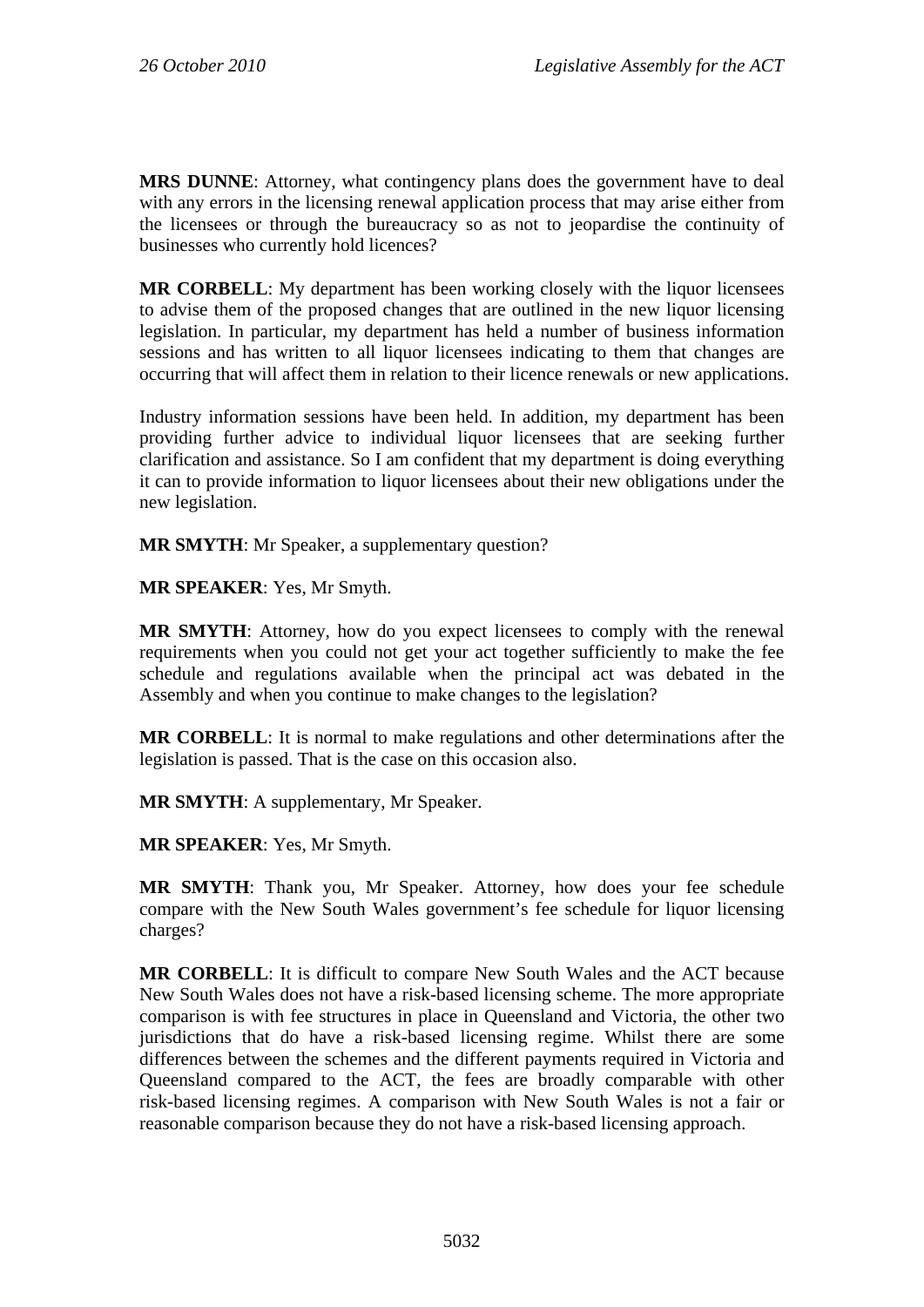### **Bushfires—preparation**

**MR HARGREAVES**: My question is to the Minister for Police and Emergency Services. Minister, could you please inform the Assembly of the steps the government is taking to ensure that Canberrans are prepared for the upcoming bushfire season?

**MR CORBELL**: I thank Mr Hargreaves for the question. The ACT government is working to make sure that Canberrans are aware of their obligations and what steps they need to take to keep themselves and their families safe in the lead-up to the coming bushfire season. Even though we have been blessed with a great amount of rainfall during the spring period, and the city is looking very green and pretty damp at the moment, it is important to remind Canberrans that, with the return of summer and the hot, dry conditions, the increased grass growth, in particular, that we have seen around the city will dry out, and that will present new fire risks for our city, particularly if rainfall does ease off as we head over December and into January.

For that reason, the government has launched its new information campaign to remind Canberrans of the steps they need to take to keep themselves, their families and their homes safe during the bushfire season. This is focused on the key message of prepare, act, survive. It involves a range of advertisements through radio, print and television to remind Canberrans of what steps they can and should take to protect themselves and their families. Daily messages will include advice on how you can look at issues and risks in your garden; how a bushfire affects people; developing your bushfire survival plan; developing plans for you, your family and friends for your home; understanding the fire danger rating; what you do dependent on what the fire danger rating is; and bushfire alert levels and making sure that Canberrans understand what the bushfire alert levels mean.

This campaign is a comprehensive campaign. It is very important that we remind Canberrans that now is not the time to be complacent; now is not the time to think that everything is going to be all right for this bushfire season. We do face increased bushfire risk as the fuel loads around the territory dry up, particularly fast running grass fires where the opportunity to provide a warning could be very limited because of the particular risks that grass fires present.

For that reason, it is very important that Canberrans are well prepared. This is a joint responsibility on the part of the government and private citizens to make sure that they are well prepared. I would encourage all Canberrans to have regard to and heed the advice being sent out in the campaign over the next week and to take the opportunity to go to the ESA website, to look closely at the bushfire survival plan, to download a copy, to talk about it with your family and friends—to make sure you are well prepared for the coming bushfire season.

**MR SPEAKER**: A supplementary, Mr Hargreaves?

**MR HARGREAVES**: Minister, would you please advise the Assembly on the government's progress in implementing the 2009-10 and 2010-11 bushfire operational plans and their importance for fire preparedness in the ACT?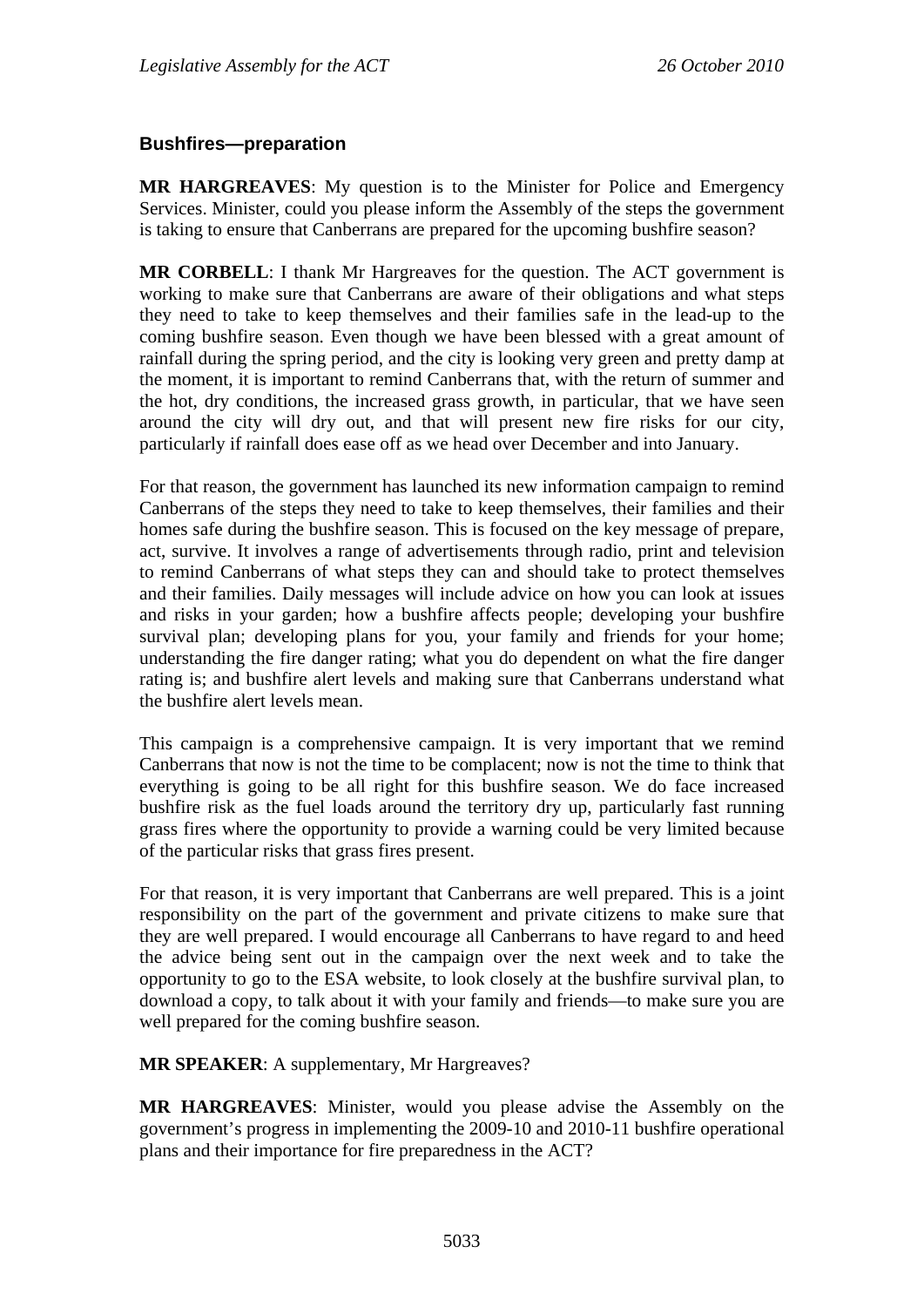**MR CORBELL**: Yes. Significant progress has been made on implementing the bushfire operational plans for the territory, those that are the responsibility of Territory and Municipal Services as the land manager in the territory. I am very pleased to report to the Assembly that the key activity of fuel management for the 2009-2010 bushfire operational plan was identified as 99 per cent complete and there has been very positive feedback from both the ESA and the ACT Bushfire Council as to the adequacy of that fuel management progress.

Just to give an indication of the scope of the exercise, during that period there were 4,532 hectares of grazing undertaken, 3,423 hectares of prescribed burning, 465 hectares of physical removal and 6,506 hectares of slashing and mowing. In addition to these works, over 411 kilometres of fire trails across the ACT have received routine maintenance, 55 kilometres were upgraded to a higher standard and 14 kilometres of trails were constructed in the Namadgi national park.

In the 2010-11 plan, there are 49 prescribed burns identified, covering 4½ thousand hectares. In addition, there are 13 further burns that will be passed on to the Rural Fire Service and volunteer brigades, covering an additional 399 hectares. Many of these burns have not yet been able to be commenced because of the very green and wet conditions but it is planned that these will commence once those fuels dry out a little and a burn is able to be conducted this year.

We are undertaking a very significant amount of fuel management and hazard reduction. It is an important responsibility and obligation on the part of the territory to do so. I think, from those figures, you can see it is a very comprehensive task.

**MR SPEAKER**: Ms Porter, a supplementary?

**MS PORTER**: Thank you, Mr Speaker. Minister, how important is it that Canberrans prepare for the bushfire season?

**MR CORBELL**: It is very important that Canberrans themselves prepare for the bushfire season. We do not want people to be complacent. We know that a well-prepared home and garden in particular can significantly ameliorate the risk associated with fire approaching near a householder's property. That is why we are sending out this campaign over the next week, reminding Canberrans that now is a great time to do it. Things are still wet and green so do not leave it till the last minute. Do not leave it until you see flame or smell smoke. That is far too late. Be well prepared. Reduce the risk in your garden. Reduce the risk around your home and talk to your family about your bushfire survival plan so you are clear about what you will do in the event of a fire. That way you are in the best position to protect yourself and your family, and indeed your property.

**MR SMYTH**: A supplementary, Mr Speaker.

**MR SPEAKER**: Yes, Mr Smyth.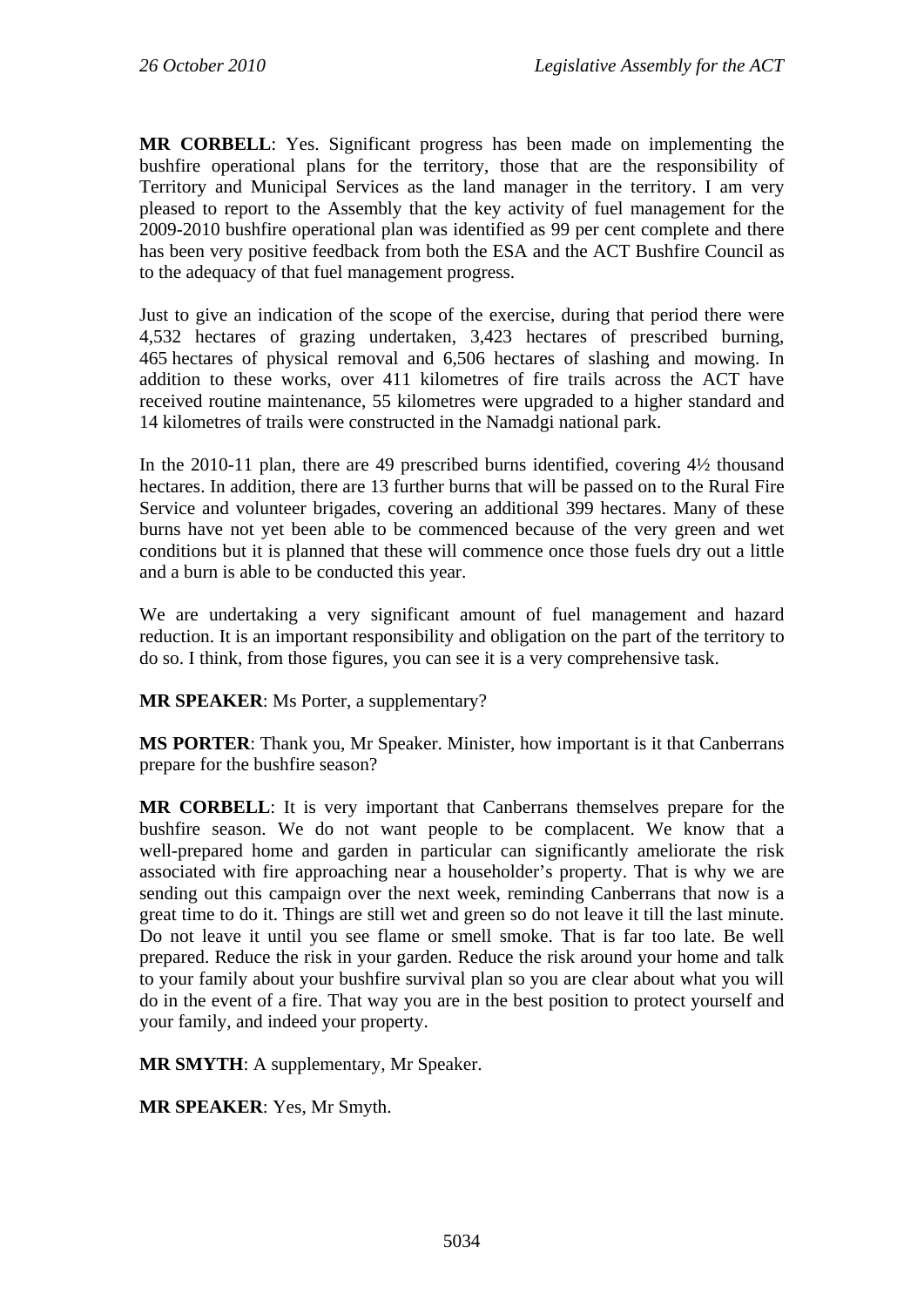**MR SMYTH**: Thank you, Mr Speaker. Minister, in preparation for the fire season, when will the new Emergency Services headquarters at Fairbairn be officially opened and when will the communications centre be operational at Fairbairn?

**Mr Hargreaves**: On a point of order, Mr Speaker, the question and supplementaries were all about the bushfire season and bushfire preparedness. It has got nothing to do with the ESA and its headquarters.

**MR SPEAKER**: There is no point of order, Mr Hargreaves. The preparedness of the ESA is clearly a part of the general preparedness for the season.

**MR CORBELL**: In relation to the comcen, we are currently undertaking what is known as dual-site operations—that is, the comcen is operating at both Fairbairn and at Curtin on a dual-site basis so that we have redundancy as we make the transition to Curtin. That process will be ongoing until the ESA is satisfied that dual-site operations are no longer required, at which point we will switch solely to the new comcen at Curtin. In relation to an official opening, there has been some discussion about a date for an official opening, but that is yet to be finalised and will only be finalised when all elements of the ESA headquarters are operational.

**Ms Gallagher**: I ask that all further questions be placed on the notice paper.

### **Supplementary answers to questions without notice Bimberi Youth Justice Centre—reoffenders Canberra BusinessPoint—services**

**MS GALLAGHER**: I have a couple of matters from question time. One is from question time last week, when I undertook to respond to Ms Bresnan around whether anyone under the age of 18 had exited an acute mental health facility to unsupported accommodation.

We have gone back over the past year and 11 consumers under the age of 18 have been admitted to an in-patient facility in the ACT. These did include the paediatric unit, the psychiatric services unit and ward 2N. Of those 11 consumers, none were homeless on admission and none were discharged into unsupported accommodation.

In relation to the Leader of the Opposition's question around BusinessPoint, I did find some information about that, which I think will help. The contract with Deloitte Growth Solutions did expire on 30 June. They have been contracted under a short-term contract to provide key aspects of the current service during the transition period.

A request for proposal was sent out for the contract. Eight proposals were received, two of which were for the delivery of module 1, which is intending early stage business support and module 2, for growth oriented business. Eight proposals were received. Two were received which were only around delivering module 1. Four short-listed tenderers have been interviewed on 22 June. Negotiations with the preferred tenderers—I do not think those have been made public—have commenced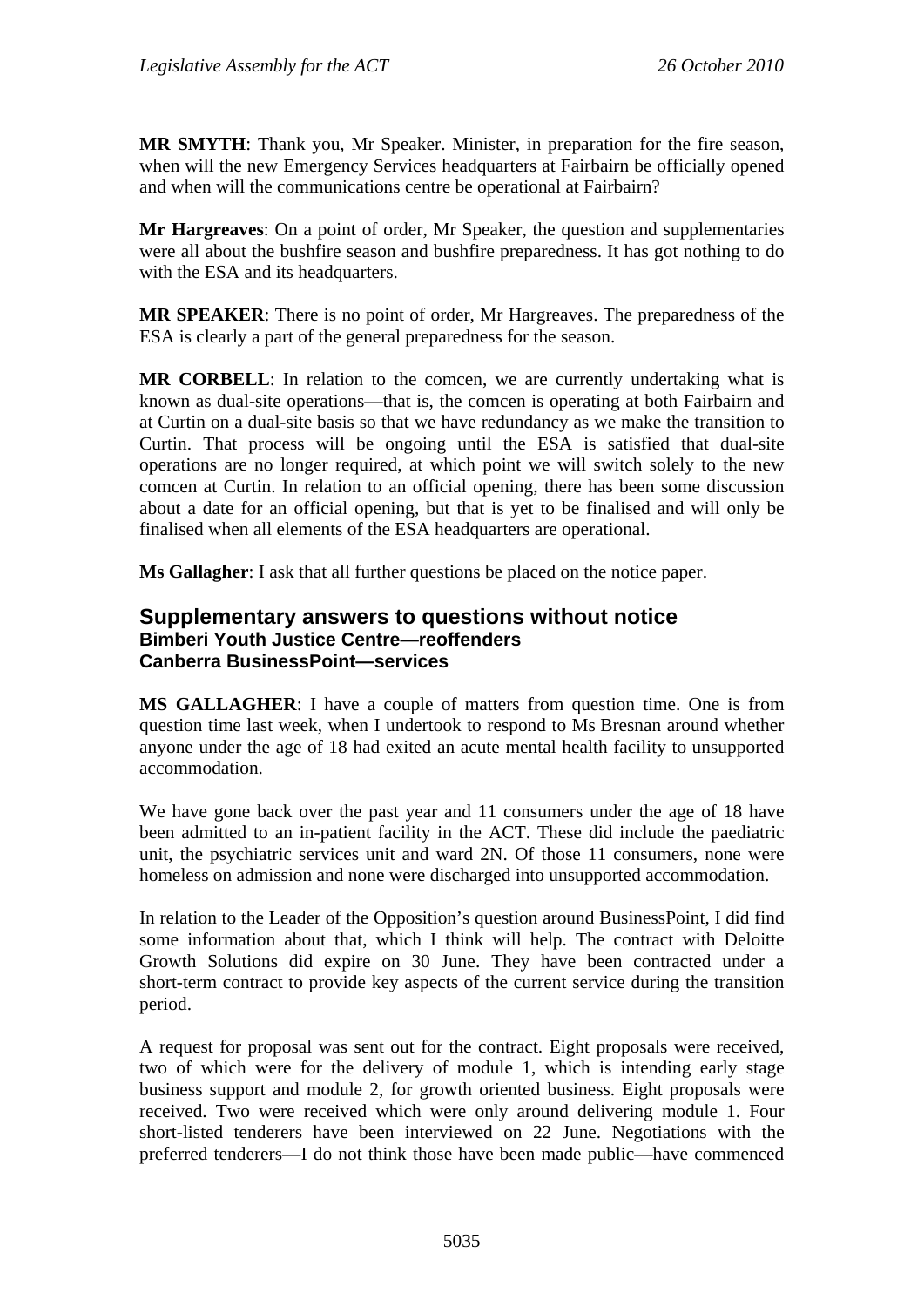and are expected to be completed by the end of October. The timetable points to the start of new arrangements in November 2010.

In relation to Mr Smyth's question, the current program was externally reviewed in late 2009. I am advised that it provided a generally positive picture of the current service and its use by the business community. However, it did highlight some potential areas of improvement, the need for greater collaboration with other service providers, options for more strategic use of online content and syndicated commonwealth information, greater stakeholder participation in the program governance, and a stronger emphasis on one-to-one services and mentoring support.

The review has not been made public as it contained extensive content from stakeholder interviews which was provided in confidence to the reviewers. However, we are able to provide a precis of the review if the shadow treasurer is interested. I take that nod as a yes.

### **Mr Smyth**: Yes, please.

**MS GALLAGHER**: In relation to my answer around the superannuation question, it was the performance of the financial markets which had been performing strongly when the budget was being finalised but between mid-April and the end of the financial year the market corrected, resulting in a loss of gross earnings falling in the last six weeks of the financial year.

### **Energy—feed-in tariff**

**MR CORBELL**: In question time last week, Mr Smyth asked me what is the cost for each tonne of greenhouse gas saving under the ACT government's feed-in tariff scheme. In response to the question, I can advise that fossil fuel based competitors to renewable energy enjoy a competitive advantage over renewable generation through both the exclusion of environmental remediation costs associated with their emissions and the fact that much of the monopoly infrastructure now in private hands was initially created from public moneys and transferred on advantageous terms.

Renewable energy generation in the territory offers advantages over and above simple emissions reductions. These benefits include increased diversity of supply. Total energy dependence on a single source makes the territory vulnerable to disruptions in the supply grid. Distributed energy reduces that risk.

With our alternative supply sources the territory will remain a price taker in the national market that is susceptible to volatile pricing movements. There is also the opportunity to grow new jobs as part of an emerging new clean economy. In relation to the costs per tonne of emissions averted, it is approximately \$390.

# **Papers**

**Mr Corbell** presented the following papers:

Territory Records Amendment Bill 2010—Revised explanatory statement.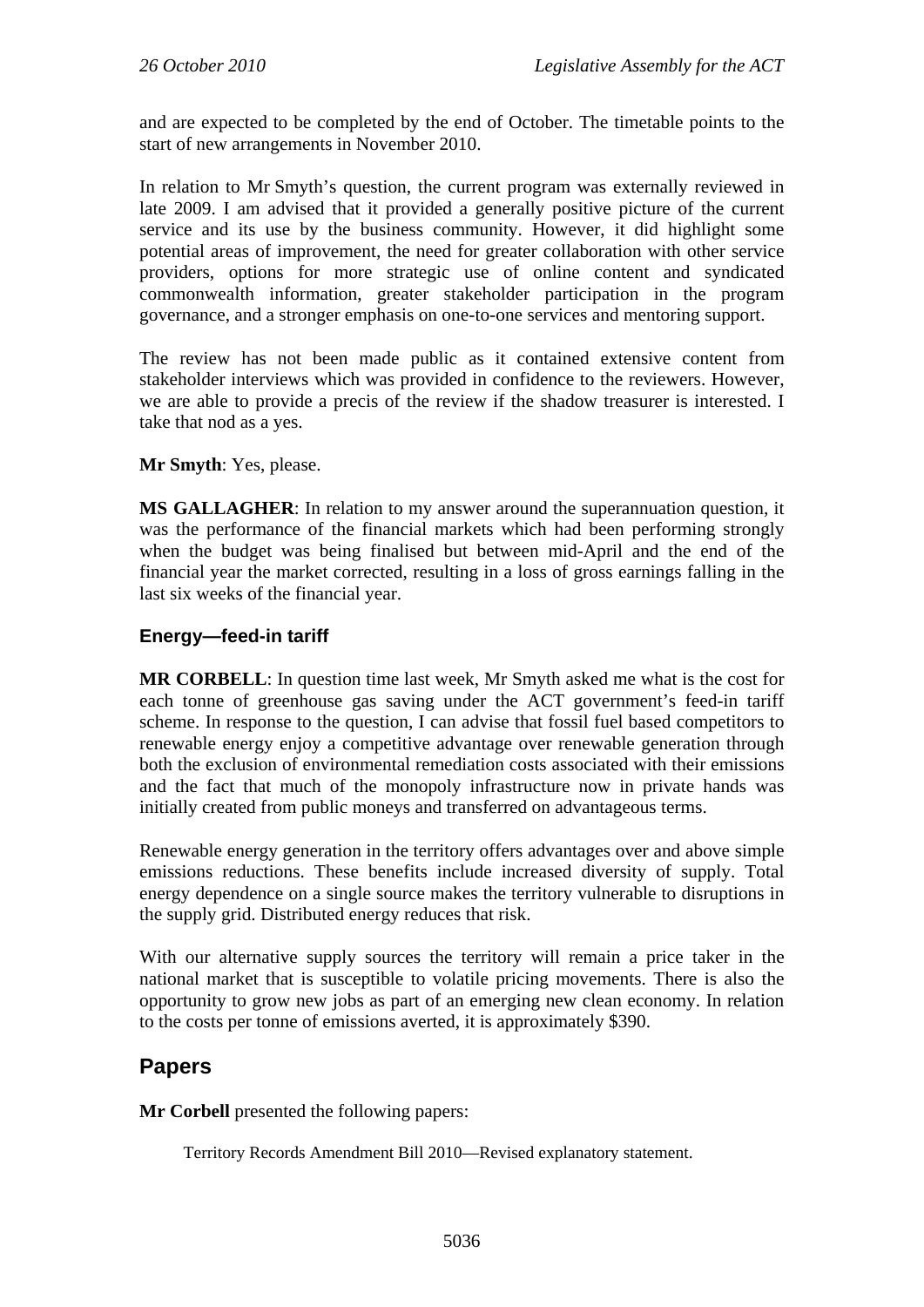Civil Law (Wrongs) Act, pursuant to section 205—General reporting requirements of insurers.

Legislation Act, pursuant to section 64—Liquor Act—Liquor (Fees) Amendment Determination 2010 (No 1)—Disallowable Instrument DI2010-276, including its explanatory statement (LR, 25 October 2010).

#### **Subordinate legislation (including explanatory statements unless otherwise stated)**

Legislation Act, pursuant to section 64—

Building Act—Building (ACT Appendix to the Building Code—2010 edition) Determination 2010—Disallowable Instrument DI2010-263 (LR, 18 October 2010).

Electoral Act—Electoral Commission (Member) Appointment 2010— Disallowable Instrument DI2010-271 (LR, 15 October 2010).

Health Practitioner Regulation National Law (ACT) Act—Health Practitioner Regulation National Law (ACT) (Transitional Provisions) Regulation 2010 (No 2)—Subordinate Law SL2010-39 (LR, 11 October 2010).

Independent Competition and Regulatory Commission Act—Independent Competition and Regulatory Commission (Investigation into the ACT Racing Industry) Terms of Reference Determination 2010 (No 1)—Disallowable Instrument DI2010-269 (LR, 18 October 2010).

Surveyors Act—Surveyors (Surveyor-General) Practice Directions 2010 (No 2)—Disallowable Instrument DI2010-267 (LR, 5 October 2010).

Utilities Act—Utilities (Electricity Feed-in Code) Determination 2010 (No 1)—Disallowable Instrument DI2010-268 (LR, 14 October 2010).

### **Defence—veterans Discussion of matter of public importance**

**MR SPEAKER**: I have received letters from Ms Bresnan, Mr Coe, Mr Doszpot, Mrs Dunne, Mr Hanson, Mr Hargreaves, Ms Hunter, Ms Le Couteur, Ms Porter and Mr Smyth proposing that matters of public importance be submitted to the Assembly. In accordance with standing order 79, I have determined that the matter proposed by Mr Coe be submitted to the Assembly, namely:

The importance of Defence Force veterans to the ACT community.

**MR COE** (Ginninderra) (3.13): Our Defence Force veterans do play a very important role across the ACT community. It really is a pleasure to stand here today in this place to put on the record the opposition's support for veterans and the sterling role they have played in their professional life and their role that they continue to play post retirement, post service in the community.

Of course, the ACT opposition recognises quite formally the role that veterans play in our community. That is evidenced by the fact that we do have a shadow minister for veterans' affairs. We put on the record that we believe this is a very important part of our community. It is a part of our community that we think deserves the attention and deserves the respect that having an appropriate shadow minister does indeed give.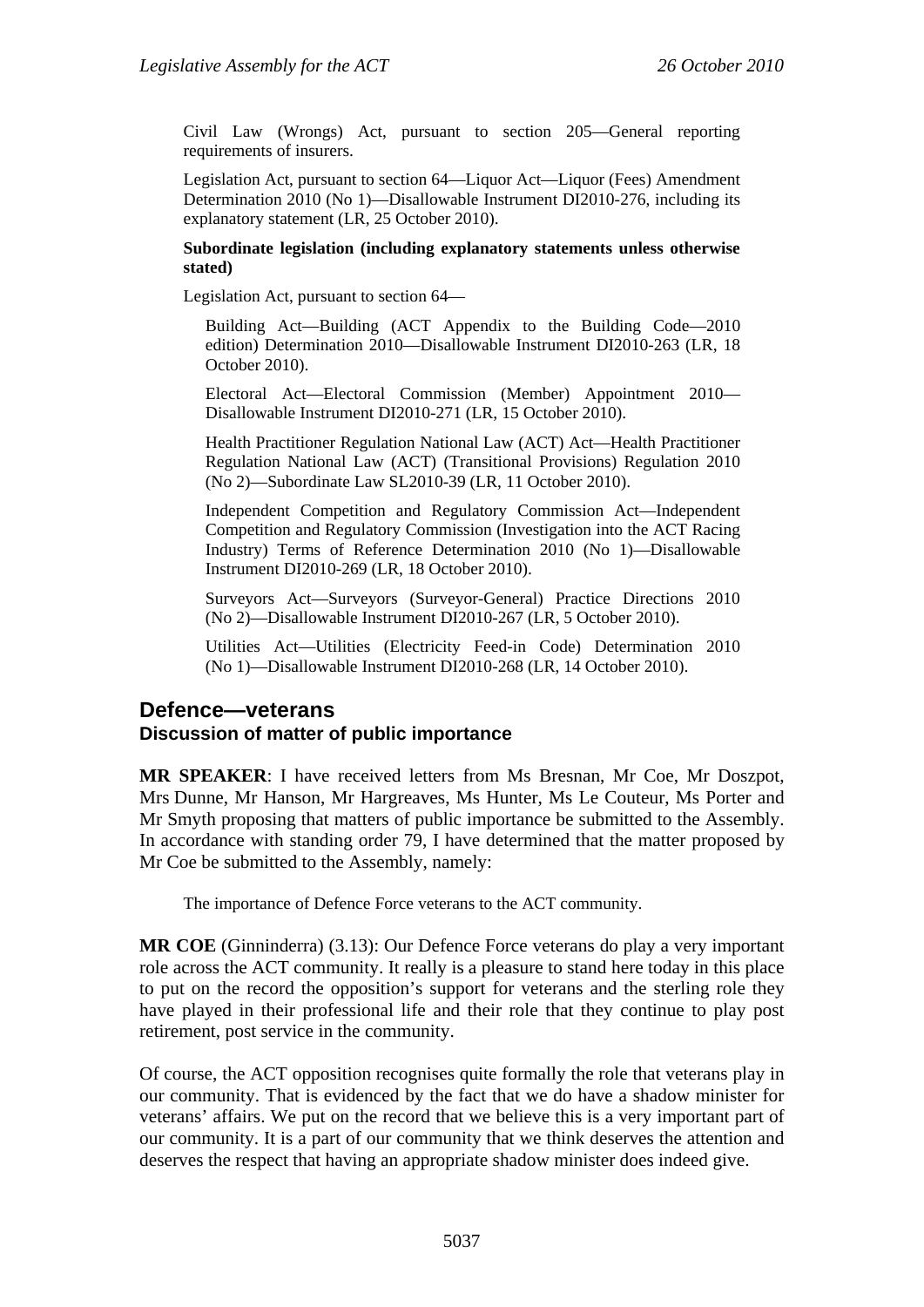I would like also to put on the record my thanks for the great work that Jeremy Hanson is doing as the shadow minister for veterans' affairs. He is, of course, a veteran of conflicts himself and he has served Australia in the Army for a number of years. He, of course, has a great insight into the role that veterans play and also the needs that they have post retirement in living in and around the ACT.

As many of you would know, prior to my being elected to this place I was actually the national research adviser at the national headquarters of the Returned and Services League of Australia. The RSL is an organisation I have tremendous respect for and one that I was truly honoured to work for for a period of time. As I have done in this place before, and as I inevitably will do again, I would like to put on the record my support for the national secretary of the RSL, Mr Derek Robson AM, and also the then national president of the RSL, Major-General Bill Crews AO. While I was at the RSL, I took a great deal of experience from them. I am very grateful for the opportunities that they gave me whilst I was there.

The motto of the RSL is "the price of liberty is eternal vigilance". This is something that is as true today as it was back in 1916 when the RSL was formed. We do have to be vigilant that we are doing the right thing in conflicts but also in supporting those post conflict as well.

I believe that all Australia, including the federal government and each of the territory and state governments, do have a contract with service men and women that we should be fulfilling post retirement. When we talk about benefits and we talk about entitlements for our ex-service men and women, let us be very clear about the fact that they went into a contract with our country. It is our country's responsibility to honour that contract and to give what is rightfully theirs through entitlements, through protection and through ongoing benefits in exchange for the wonderful contribution that they have made to our country.

They put their lives on the line and they put their family's lives on the line as well to make Australia the country it is. To that end, we as the Australian Capital Territory Assembly but also parliaments across Australia need to make sure we have the right legislative environment in place and also the right culture in place to be able to deliver these services.

There are many organisations in the ACT which support the veteran community and different communities within the ACT. They are all in the kindred organisation committee of veteran affairs. I will read into *Hansard* the list of those organisations. They are the Australian Army training team in Vietnam, the ACT Returned and Services League, ACT Totally and Permanently Incapacitated Association, the ACT Totally and Permanently Incapacitated Wives Association, Defence Force Welfare Association, the Korea and South-East Asia Forces Association, Legacy, the National Servicemen and Combined Force Association, the Naval Association of Australia (ACT section), Partners and Veterans Association, the ACT Royal Australian Air Force Association, the Royal Navy Association, the Veterans Assistance and Advisory Office, the Vietnam Veterans Association, Vietnam Veterans Federation, the War Widows Guild and the Women's Royal Australian Naval Service Association ACT.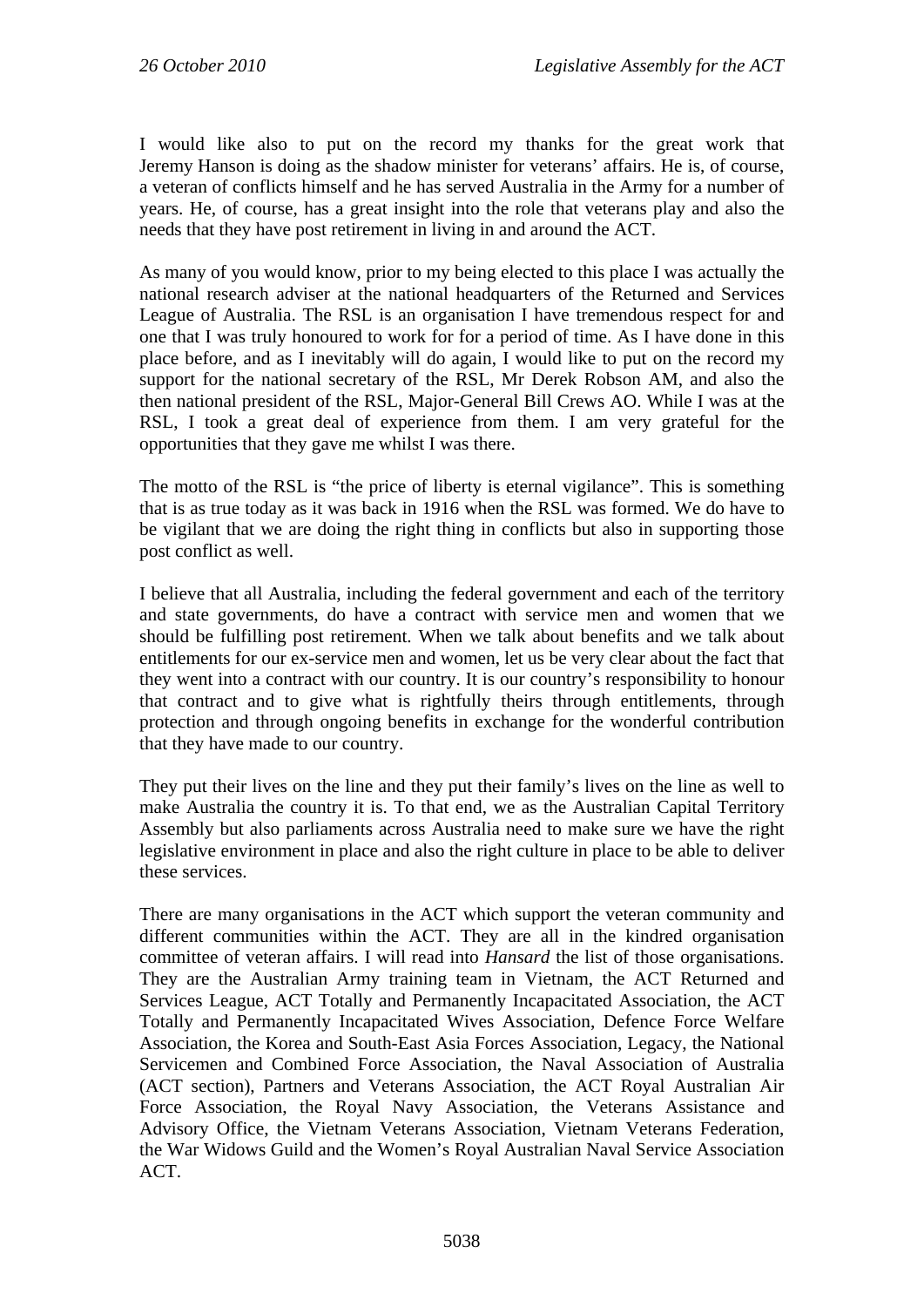Those organisations all play a different role but there is also much that does actually unite them. What does unite them is the fact that they are all in support of the men and women that have served Australia and their families so very well. These organisations often run on a shoestring budget. They run, by and large, on the back of volunteers and they do so extremely well.

These people were extremely selfless in service and they are extremely selfless post service as well. I think that when you meet men and women from these organisations and you actually deal with them in a professional or in a social capacity, you realise just how much sense of duty they actually have. You realise just how committed they are to our community and how committed they are to seeing Australia continue to be a prosperous country that enjoys freedom.

A couple of organisations that I want to make particular mention of, as I have done before in this place, are some sub-branches of the RSL. They are based in my electorate of Ginninderra. They are the Belconnen sub-branch, which is ably led by its president, Air Vice Marshal Mac Weller AM, and secretary, Mr Dennis Wilkes. I also mention the Gungahlin sub-branch, which is to the north of my electorate, including the suburb of Nicholls, of course. That is ably led by its president, Mrs Christine Coulthard OAM, with the secretary being Rod Bennett. Both of those sub-branches are particularly active, I am very well aware, and they do some superb work.

I would also like to put on the record my commendation of the work done by the Vietnam Veterans Association and Vietnam Veterans Federation ACT. They have got their headquarters in Page. They do some superb work with a group of service men and women that were so very poorly treated by this country for such a long time.

I think that what so many Vietnam veterans had to endure post-service is a national disgrace. I am glad that successive Australian governments have sought to rectify this. There is, of course, still a lot of damage that has been done as a result of that treatment but I am glad that organisations such as the Vietnam veterans and veterans federation are able to provide that much necessary support to the veterans and to their families. They have got their headquarters in Page in the ACT in my electorate of Ginninderra. They do some fantastic work out of that office.

It is important to note that the role of a serviceman or a servicewoman is not one that people enter lightly. It is one that truly is a life changing experience. I certainly did see that in my time working at the RSL. It is no surprise that after service, after retirement, that same commitment to serving our country remains. The role that retired personnel play across our community is really quite amazing. They certainly do punch above their weight. I would think that they are very well represented—in fact, probably over-represented—in the many charities and community groups that we have across Canberra, whether it be Rotary, Lions, Apex or church communities.

Regardless of the community group, it is so often the case that it is veterans who have that underlying commitment to service and commitment to making Australia a better place. They actually carry out very prominent roles in these organisations. Again, it is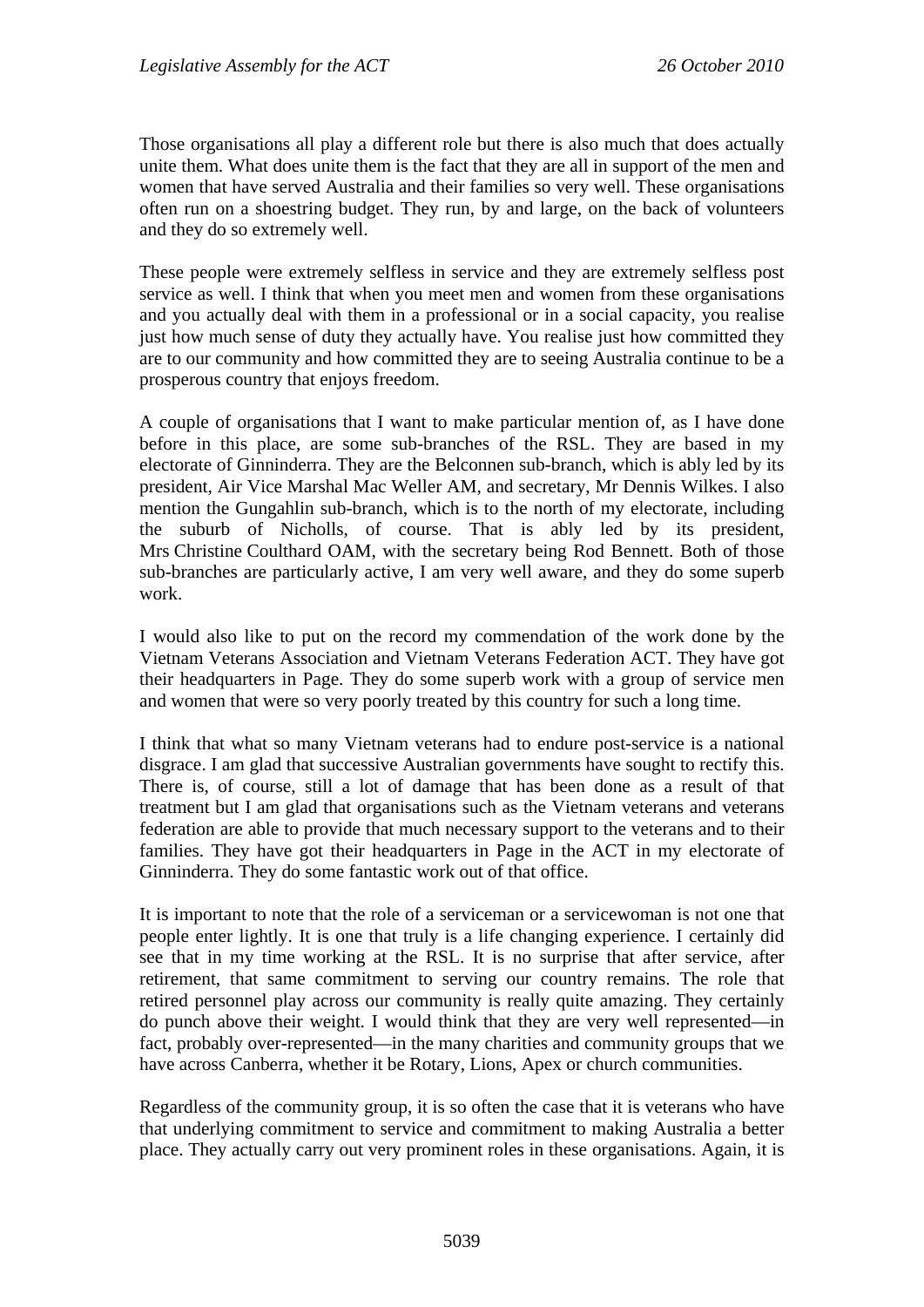a significant sacrifice that they make but one that I think Australia should be very grateful for in terms of their ongoing commitment to our community.

There are also tangible things that the ACT can do to support veterans. In addition to making sure that we accurately record and teach the history of our conflicts and our times of peace, we also need to make sure that we are supporting our veterans on a lot of tangible things such as health care, access to transport, housing support, counselling services—whatever it may be.

Australia does have a fantastic repatriation system. That does not mean that there is not still work to be done and it does not mean that we can relax. As I said at the beginning of my speech, the price of liberty is eternal vigilance. We in the ACT must remain vigilant to ensure that the needs of veterans are ably met by all government agencies and also by the broader community as well. We need to make sure that the ACT community does foster a culture whereby we are truly grateful to those that have served our country through the armed services and through supporting men and women in the armed forces, especially the families.

I do very much believe that Defence Force veterans play a very important role in the ACT community and I am very pleased to be able to acknowledge that fact here today.

**MS GALLAGHER** (Molonglo—Deputy Chief Minister, Treasurer, Minister for Health and Minister for Industrial Relations) (3.24): I would like to thank Mr Coe for raising this matter of public importance and also acknowledge his success in getting the matter of public importance today—an usual victory for you, Mr Coe.

This government recognises the contribution made by our veterans. They and their families have placed the wellbeing of this nation ahead of their own, and for this we, as a nation and as a community, express our gratitude.

While the ACT has some very important initiatives in place for veterans, it is important to keep in mind that the responsibility for veterans matters rests with the commonwealth. Many of our veterans are in need of, and are entitled to, support; and the commonwealth is able to offer coordinated support for veterans and their dependants. The mission of the Department of Veterans' Affairs is to support those who serve or have served in defence of our nation and commemorate their service and sacrifice.

The Department of Veterans' Affairs administers nearly half a billion dollars worth of payments every year for Australian veterans and has a departmental staffing of over 2,000 staff located across Australia. They take a holistic approach to the care of veterans and their families. This involves not only medical care and pensions but also education, compensation, mental health services, support services and memorials and commemorations.

Their clients include veterans, war widows and widowers, serving members and former Defence Force members and their families and eligible members of the Australian Federal Police who have served overseas. DVA will continue to deliver services to the ex-service community while implementing the government's commitments and initiatives.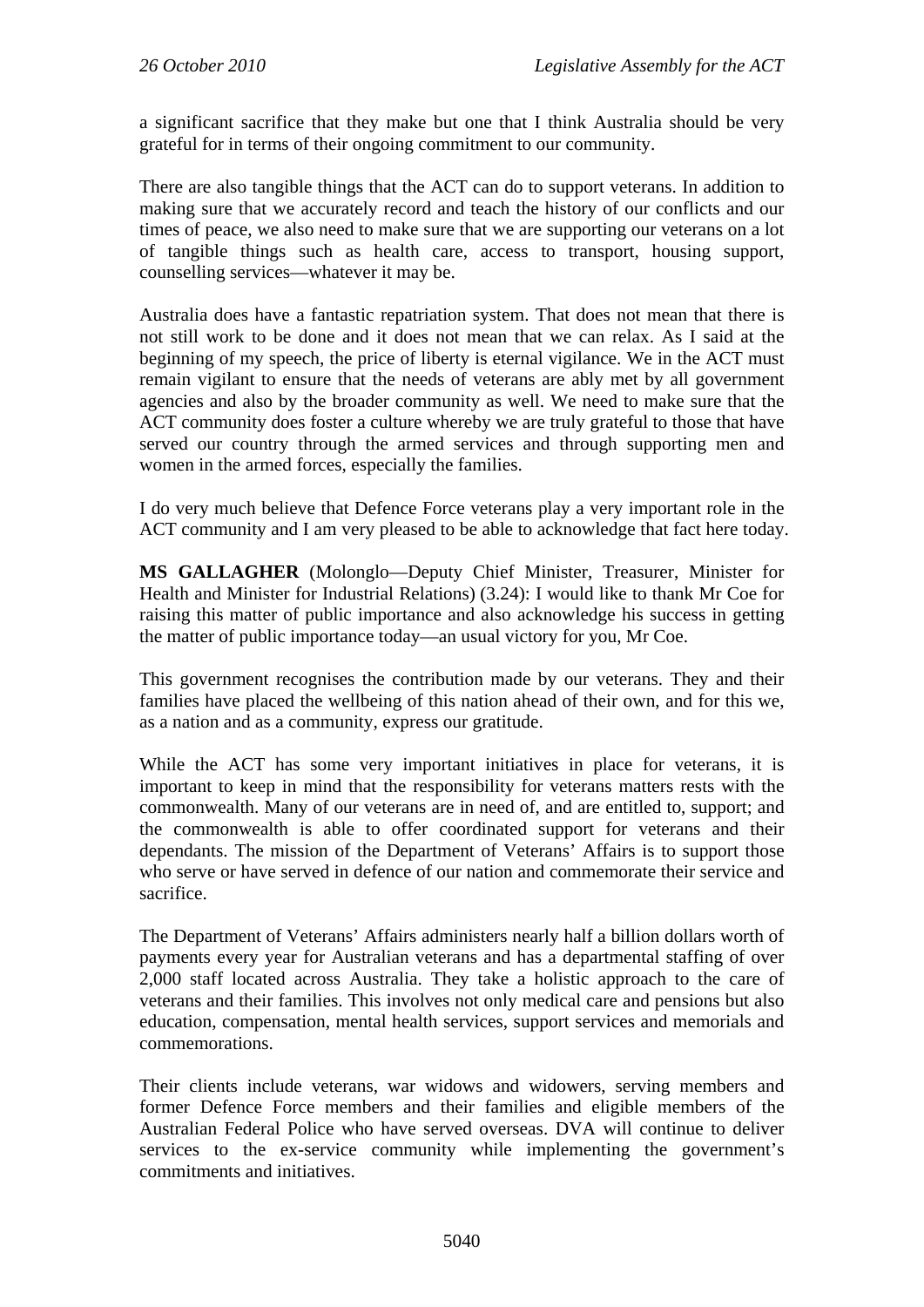Given the importance of veterans matters to this government, the Chief Minister takes primary carriage of the oversight of matters relating to veterans. In the current Chief Minister's term, he has been honoured to take part in a number of significant ACT initiatives that recognise our veterans and their importance to the ACT community.

The battle of Lone Pine was launched by the 1st Brigade AIF on 6 August 1915. It lasted for four days and resulted in more than 2,000 Australian and more than 5,000 Turkish casualties. Seven Australians were awarded the Victoria Cross for their deeds over the course of those four bloody days. It has a very important place in Australian military history.

In recognition of this, on 4 September 2008, on the 93rd anniversary of the battle of Lone Pine ridge at Gallipoli, a most significant planting was held at the arboretum. Attended by the Chief Minister and the Prime Minister, as well as the Turkish ambassador and the President of the RSL, 17 Lone Pine seedlings donated by the Turkish embassy were planted at the arboretum. They were grown from seed of the commemorative "Lone Pine" planted in 1934 at the Australian War Memorial. The planting of these trees recognised the contribution made by these heroes of our past and they will have their own track worn to their base by Australians who want to stand there and reflect for a moment on what occurred so long ago in another place. They will be a lasting tribute to our veterans' sacrifice. The ACT is proud to recognise our veterans in such a tangible way.

In a little over two weeks, the Chief Minister will be hosting another event at the Canberra International Arboretum. On 12 November, the Chief Minister, along with members of the RSL and kindred organisations, will meet at the arboretum to participate in the planting of a forest of Lone Pine trees. This is planned to be located close to the initial ceremonial site of the Lone Pine plantings and is expected to involve the planting of over 200 trees, again a fitting tribute to our nation's veterans.

On 10 August 2006, the ACT Chief Minister dedicated the ACT memorial as a place for contemplation, reflection, awareness, commemoration, gatherings and ceremony. The ACT memorial honours men and women who have had association with the ACT and who served in conflicts, peace-making missions and related service throughout the world, some of whom made the supreme sacrifice.

The memorial has two parts: the physical memorial, located opposite Civic Square on London Circuit, and the ACT memorial website, containing the database of names and information about people honoured by the memorial. The ACT memorial was designed by Canberra artist Matthew Harding, incorporating representations of the world and the overarching goal of peace, and provides a quiet place for remembrance and contemplation. In dedicating the ACT memorial, the Chief Minister, Jon Stanhope, said:

… the ACT Memorial, commissioned by the Government, redressed a long neglect.

While the national capital is a city replete with memorials, there has never been a memorial to those of our fellow Canberrans who have served and sacrificed so much for their country and their community …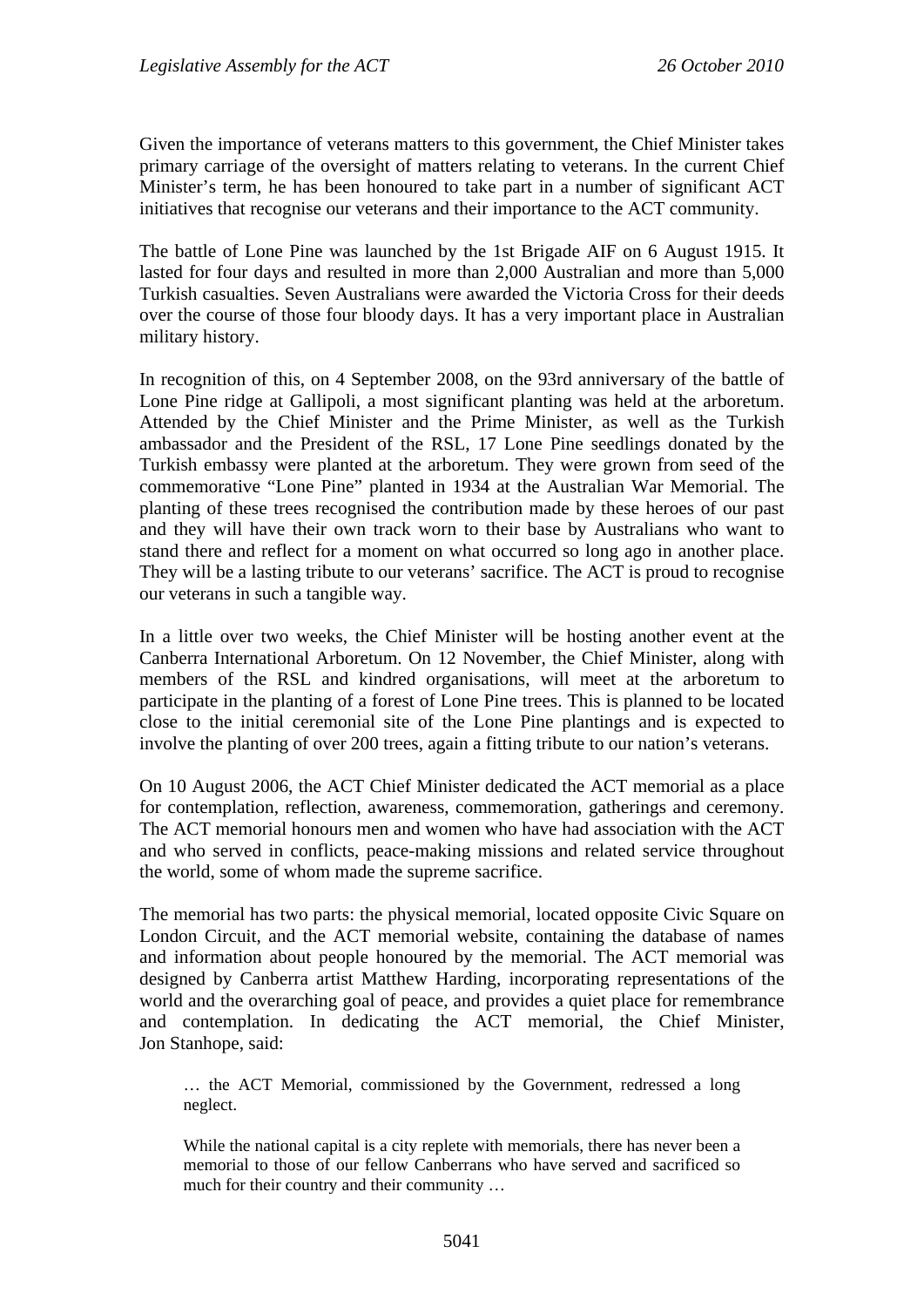Just last month, the Chief Minister unveiled 18 new plaques at the ACT honour walk located near the ACT memorial. Among those honoured was war veteran Corporal Ernest Albert Corey. Corporal Corey holds the distinction of being the only soldier from the former British Empire to be awarded the military medal with three bars for acts of great bravery as a stretcher bearer during World War I. He is remembered for his gallantry, courage and skill. On returning in 1919, Corporal Corey moved to Canberra and worked in a number of jobs helping to develop the nation's fledgling capital. Corey fought in World War II with the 2nd Garrison Battalion. He was buried with full military honours in the Woden cemetery in 1972. Corey Place in the suburb of Gowrie is named after him.

In fact, the ACT has a great number of street names which honour Canberra's armed services personnel. You can have a look at ACTPLA's website, which lists the street names of the ACT. A search this morning provided a total of 209 streets or places that are named in honour of Canberra's armed services.

On 16 March 2007, the Chief Minister dedicated the first memorial to officially recognise the service of Canberra's naval veterans. The anchor memorial is located in Eddison Park, Woden. The ACT government contributed \$5,000 towards the anchor memorial. Speaking at the unveiling of the anchor memorial ceremony, the Chief Minister said:

… the memorial honours the men and women of Canberra and the surrounding region who have served in the Australian Navy.

In 2005, the government joined with the Department of Veterans' Affairs and the Australian Defence Force to present three days of commemorative events in Canberra to mark the 60th anniversary of the end of World War II in the Pacific. We allocated \$100,000 in the budget to support the commemoration. Highlights included a reception at Parliament House, an air show over Lake Burley Griffin and a commemorative service at the Australian War Memorial on VP Day, Monday, 15 August. The government was pleased to support the staging of the salute to veterans on Sunday, 14 August, featuring displays in the air and on the water by the Air Force, Army and Navy, at which World War II veterans were guests of honour.

In my own portfolio, the Canberra Hospital, our major tertiary public hospital, has a dedicated veterans liaison officer to help veterans, ex-service men and women, war widows and their families when they attend the hospital. The officer is employed to assist with a wide range of specialist services, and provides liaison with the Department of Veterans' Affairs and the commonwealth if it is needed. The Canberra Hospital has a veterans lounge for the exclusive use of veterans. The lounge, which is wheelchair accessible, offers veterans a television and video system, a selection of daily newspapers, a small library, a phone for local calls, a computer with access to the internet and tea and coffee-making facilities.

Every year at the Canberra Hospital, staff and patients remember Anzac Day—I have been lucky to attend that ceremony over the years—with a service at the veterans garden located just outside the veterans lounge. Each year, the Anzac commemoration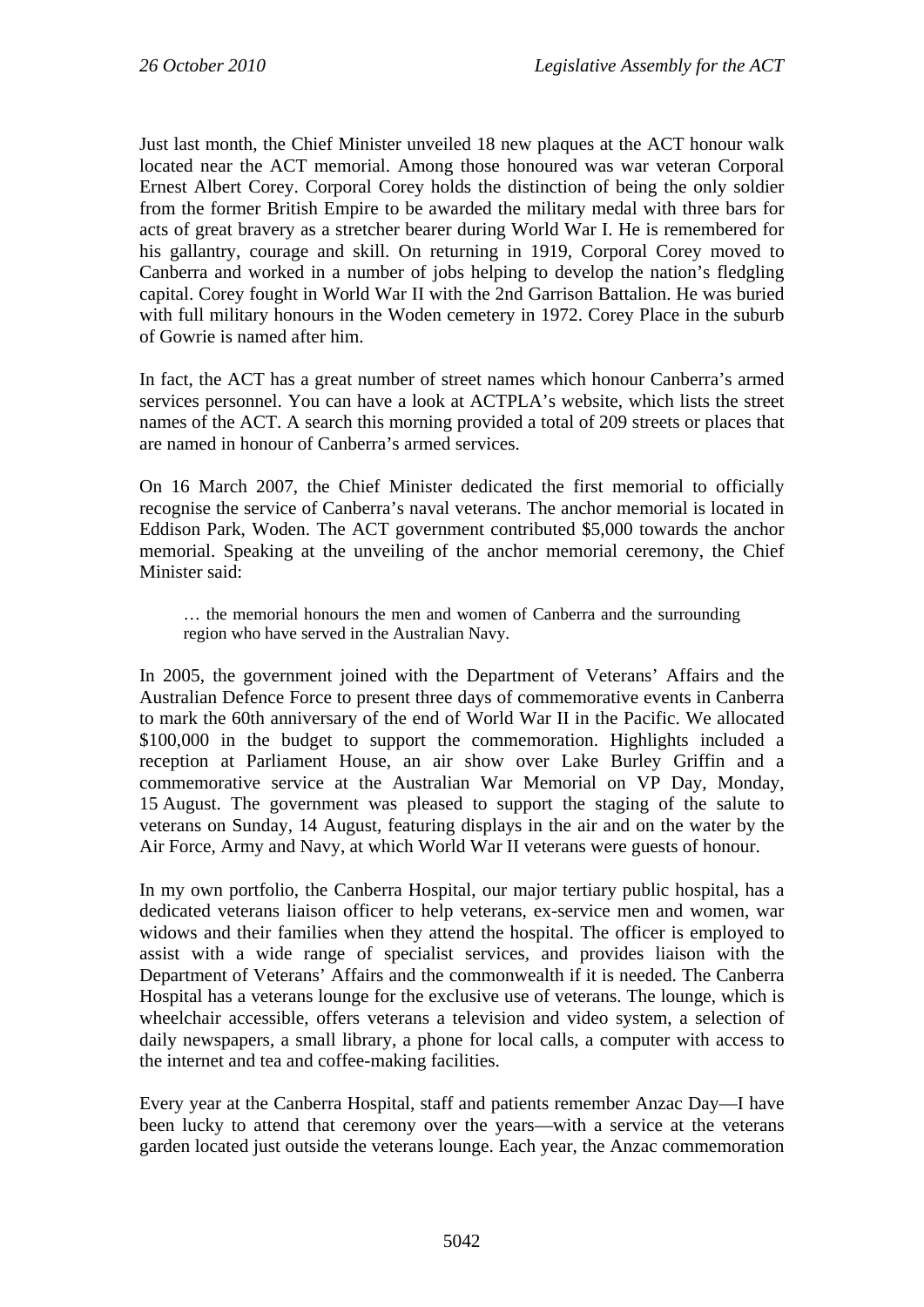is organised by the Woden Valley RSL and a group of Vietnam Veterans Federation members called the Dark and Stormies. This commemoration allows hospital veterans to commemorate the special day, and is always followed by fantastic Anzac cookies made by the women's auxiliary.

In conclusion, this government value and recognise the contribution made by veterans to the community. I have outlined a few of the initiatives where we have sought to appropriately recognise them in a very public way. We are committed to working with the commonwealth to ensure that Canberra's veterans receive all the support and recognition so deserving of these honoured members of our community. I again thank Mr Coe for bringing this matter of public importance to the Assembly today.

**MS LE COUTEUR** (Molonglo) (3.33): I rise to speak very briefly about a particular group of veterans which I particularly identify with. Of course, given my age, it is Vietnam veterans. My colleague Ms Bresnan will also speak about veterans issues more broadly.

Vietnam was the war of my generation. I was in the moratorium marches. My point is that it was a very important symbolic and defining war for the generation that I am part of. Whatever side you were on at the time, the point is that that was where the young men of my generation went. A lot of them did not go there willingly; there was conscription in those days. But they all came home after what could only be described as very traumatic experiences—I will not go through those—and they all came home affected. It was particularly affecting, given the controversy about the war, that when they came home they were not welcomed back to Australia in many cases.

I think that we have reached the stage now where we may or may not agree about whether the Vietnam War was a good thing but we can all agree that the Vietnam vets were people who now deserve our support 100 or 150 per cent. That is what the Vietnam vets association is doing. Because my parents live in Ginninderra nursing home, next to their premises, I go past them every week. I have had the pleasure of having lunch with them, and they are a great organisation. As I said, they are my age. They are supporting the men my age. They are supporting their partners—quite a number of my friends' partners are supported by Vietnam vets—and they are supporting their whole families.

It is a really great place to go. It has got a really good garden. People who have not had the privilege of visiting it will not appreciate it, because you see the tin sheds from the outside, but if you do get a chance to have lunch there, I strongly suggest that you do. It is a good lunch, and it is a great garden. When you go in, you will find that they have got lots of facilities. They have got a really well-equipped carpentry workshop, which my father would have given his eyeteeth for when he was younger. They have got a metalworking workshop, again something that my father would have given his eyeteeth for. They have even got a decent kitchen—a more than decent kitchen. And they are planning to become more environmentally sustainable. They are putting in water tanks and, if they can get funding from the government, they will be putting in some PVs.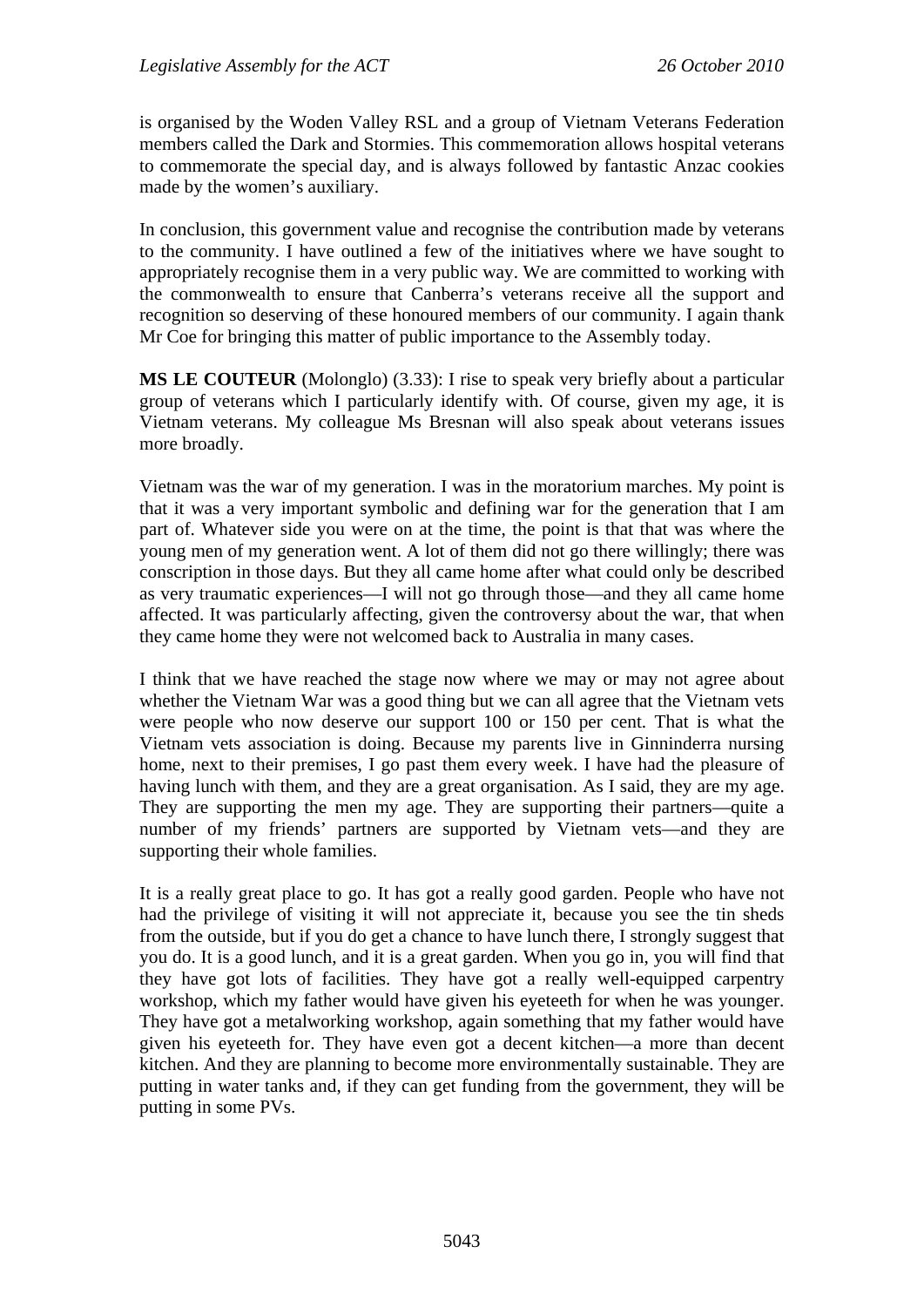Apart from what they do in the facilities there, one of the most important things they do is advocacy for the Vietnam vets—advocacy with the veterans' affairs department in particular, but also advocacy with Centrelink and other agencies. As well as the issues they have as a result of being Vietnam vets, they are all reaching a stage where they are getting a bit older and some of them are needing greater or lesser amounts of support.

In conclusion, I would say that, while one of the Greens' principles is non-violence, and I and many people have issues about war in general; we all have an obligation to support the people who have been involved in it in support of Australia upon their return. As Mr Coe mentioned, there is a large list of organisations which are playing an important part in the community in supporting our vets. I particularly mention the Vietnam vets. As I said, in terms of veterans, they are my lot of veterans, you could say. But they all are a very important part of our community, and it is really good that there are so many community associations that they are part of and that support them and us.

**MR HANSON** (Molonglo) (3.38): I would like to thank Mr Coe for bringing this important matter before the Assembly today, and I also thank Ms Gallagher and Ms Le Couteur for their words; I think they are good ones. It is important that we recognise the role of veterans in our community for many reasons, not the least of which is the significant proportion of veterans that we have here in the ACT compared to any other state or territory. We have the biggest proportion per capita of veterans here as part of our community. There are about 5,000 serving Defence Force members here in Canberra, and the estimates I have is that there are about 13,000 ex-service personnel here. Of course, you have to add to that their families. So a significant number of veterans are here, and they are a big part of our community. They do play a big role—I am sure the Treasurer would appreciate this—simply in economic terms when it comes to serving soldiers, but also the veterans play a big role in every element of our community. They are there in the fabric of our community.

It is important to recognise the unique role that veterans play, and I was reminded of this just on the weekend when I attended the 60th anniversary of the commencement of hostilities in Korea. Korea is described as the forgotten war. It was a war in which almost 350 soldiers, sailors and airmen were killed. The majority were from the Army and from the 3rd Battalion, the Royal Australian Regiment, my old battalion. It was a pretty horrific war. It was fought in very difficult conditions, often freezing cold, against a determined and, in some cases, overwhelming adversary. It was great to be out there on the weekend and meet some of the veterans and hear their stories and see some of the veterans' organisations there. In this case it was the Korea and South East Asia Forces Association of Australia, with people like Jan Properjohn, Barry Morgan, Colin Khan and Christine Coultard out there supporting our veterans.

I got to meet Keith Paine VC, who won his VC in Vietnam. He is well known for that, but he also served in Korea. I heard some amazing stories. There was an ex-Army infantryman—either infantry or signals—who was a motorbike despatch rider and who laid a wreath. He had actually been shot off his motorbike in the battle of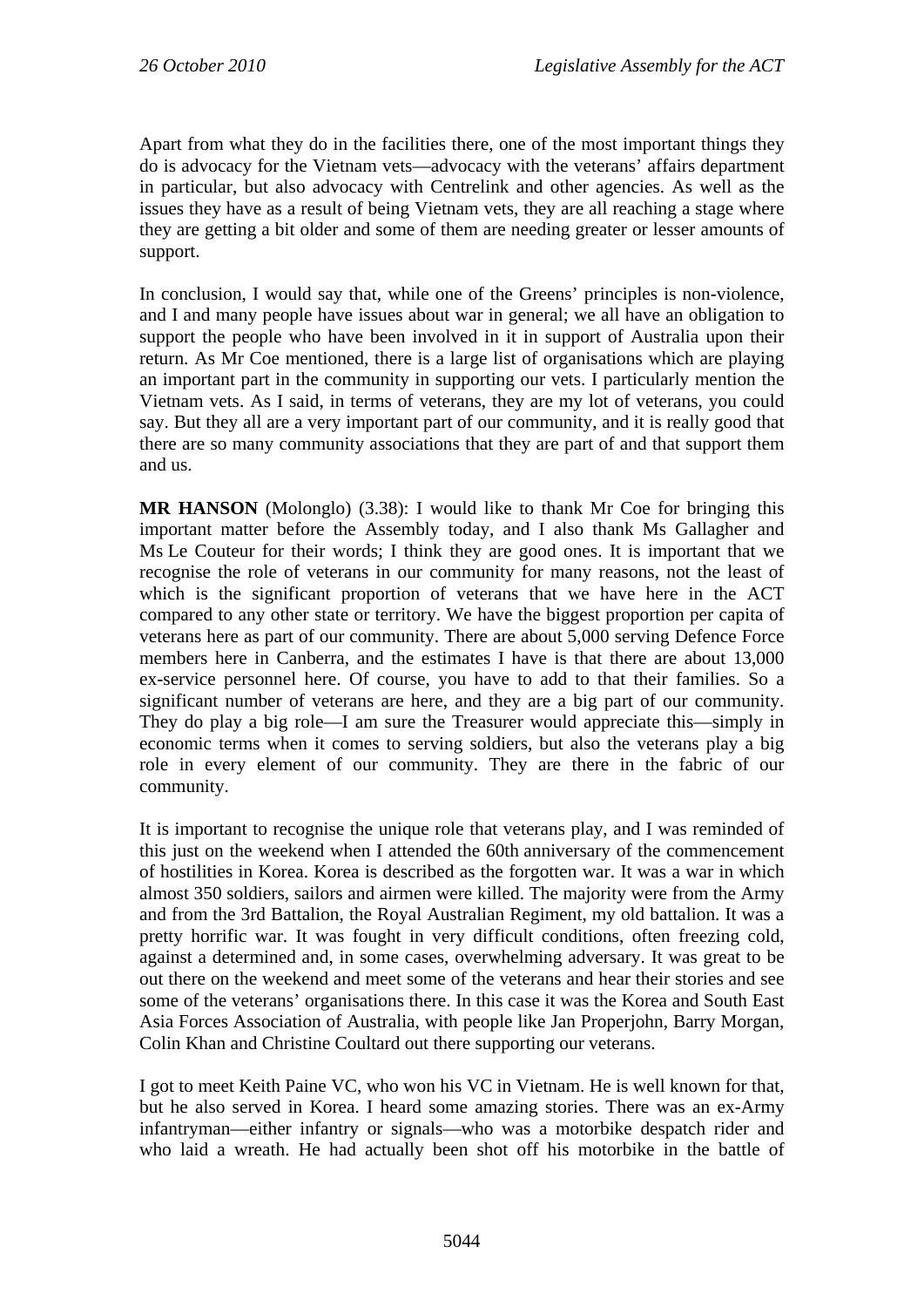Kapyong, and then was captured by the Chinese and held as a prisoner of war. There was an ex-fighter pilot there who laid a wreath and who had led and been part of the first mission into North Korea as part of 77 Squadron. There was an amazing array of veterans, and it was great to see the community support for them.

Of course, we have Remembrance Day coming up next month when we will see all the organisations out there, and it will be an opportunity for us to purchase poppies and remember. That dates back to wars many years ago, but we should also bear in mind that there are many members of our community and their families and their friends right here and right now who are involved in struggles that are occurring in Afghanistan. We have now had 21 deaths in that conflict. This year 56 soldiers have been wounded, and it is 156 wounded to date. In fact, there were four wounded last week from the special forces task group—that was only announced yesterday including three who were shot. I would like to mention that a good friend of mine was shot in 2007. Thankfully he was only wounded, but it is the sort of measure of the men and women that we have got over there that, although he was shot, he remained on duty and completed a four-month tour. It was the first patrol that he went out on that he was shot on, and he recovered in the field of operations and continued on with his tour.

While we are talking about Afghanistan, I would like to commend the contributions made in the federal parliament by the members there, in particular, led by the Prime Minister and the Leader of the Opposition. I have read both their speeches; they are both very good speeches. Many others also stood up to recognise the role that our armed services are playing in the important conflict in Afghanistan.

Some of the issues affecting veterans—there are no World War I veterans left, but there are World War II veterans and those through to the current day—include issues of physical harm that they have experienced and disability but also the mental anguish. There are many people that are coming back from conflicts—I think Vietnam is probably the conflict we recall most when this issue comes to mind, but it is equally relevant for those who have served in more recent conflicts, as well as World War II—with some terrible mental trauma.

A lot of our veterans are obviously ageing. Many of our World War II veterans are well into their 90s, and our Vietnam veterans are also getting on in years. There was a motion that was discussed in this place last year that was brought before the house about pensions of our Defence Force members. It is an important point to make that our service personnel do not have their pensions indexed in the same way that politicians or other members of the community do. So the DFRDB is linked to CPI. I know that Ms Bresnan made some comment about that, and I was a bit disappointed, I have to say, that the Greens did not take that on as an issue during the federal campaign. I will continue to urge all members to advocate their federal colleagues to make sure that our Defence Force veterans do not face inequality. Many of them are just on a single income and have been seeing their income in real terms diminish over the years.

As Mr Coe said, there are many organisations in the ACT who are doing an amazing amount of work. He named a few, and I will just make sure I go through the list as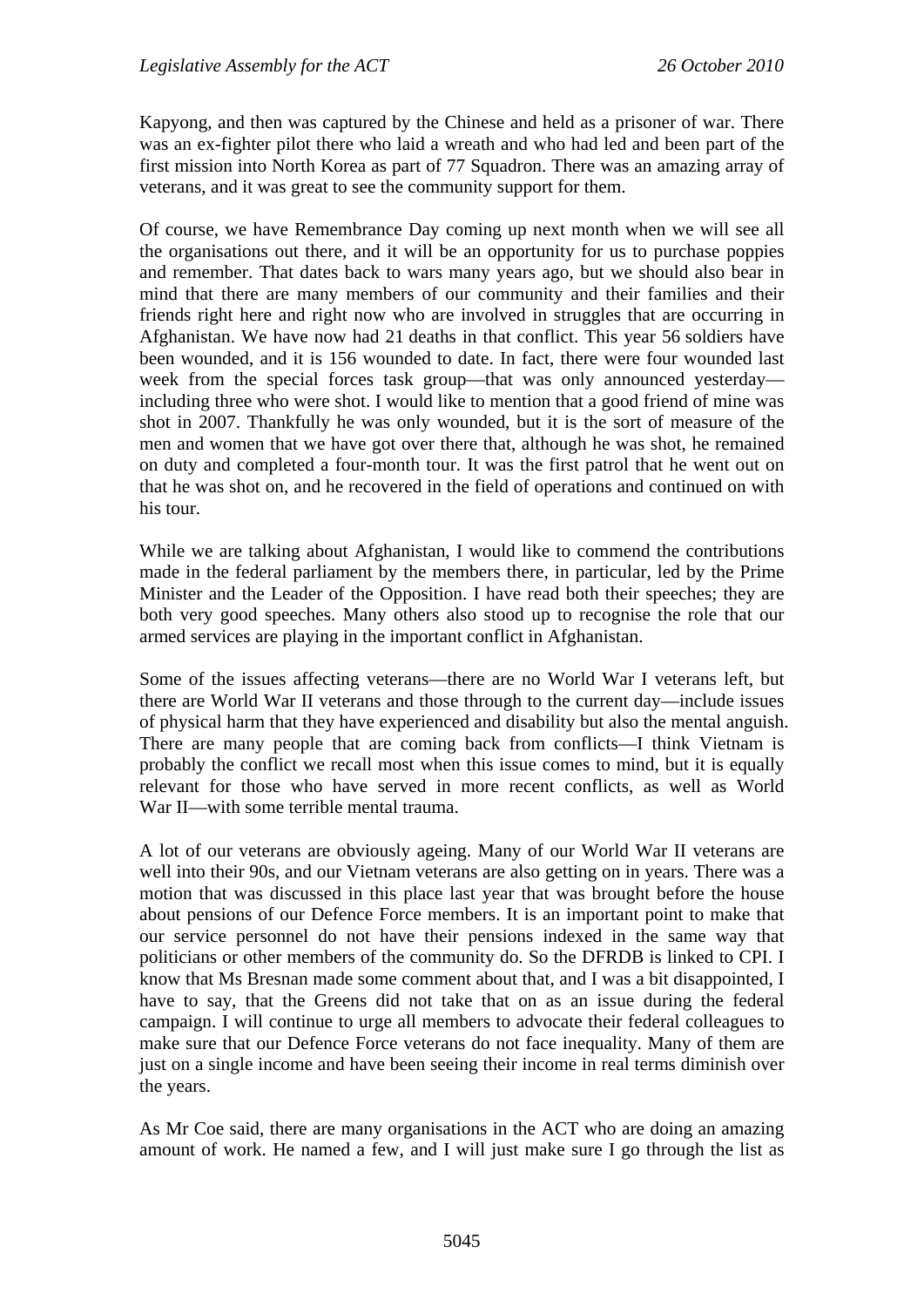well—the Defence Widows Support Group, National Servicemen's Association of the ACT—I would just like to recognise the president, Bob Hand, and the secretary, Bob Fletcher, whom I have met a number of times—Canberra Ex-Service Women's Association, ACT TPI Wives Association, RAAF Association—I recognise Peter McDermott—Naval Association of Australia—I recognise Peter Cooke Russell—Royal Australian Signals Association, Royal Australian Regiment Association, of which I am a member—I would like to recognise Fred Pfitzner— Australian Army Training Team Vietnam Association who allow me to march with them on Anzac Day—I would like to recognise their president, John Jackson, and a couple of their members Ian Gollings and Simon Hearder—WRANS Association ACT—Keryn Northrope, and we were out at her memorial the previous weekend— HMAS Sydney, Escorts and Vietnam Logistic Support Veterans Association—I thank them for allowing me to attend one of their meetings—Legacy, of which I am a member, the RSL—I am a member of the Woden Valley sub-branch—Australian Federation of Totally and Permanently Incapacitated Ex Servicemen and Women, Defence Force Welfare Association—I note their president, David Jamison, and also their executive director, Les Bierkiewicz, who I see quite regularly—Malaya and Borneo Veterans Association of Australia, War Widows Guild of Australia, Kindred Organisations Committee—Pat McCabe I would like to especially acknowledge— Vietnam Veterans Association of Australia—Pete Ryan, I know, is a tireless advocate for veterans' rights—and also the Vietnam Veterans Federation Association of Australia, which has been mentioned by Mr Coe, and also by Ms Le Couteur. Certainly it is worth going for a visit out there to Page to see what they are doing there on behalf of veterans. It is a fantastic facility, and the comradeship is remarkable. I recommend if you are going that you go on the ladies' Tuesday, where they will cook you lunch. I assure you that it is a pretty good feed, and they will insist that you have a taste of everything—dessert as well—which I did, and went back for seconds.

**Mr Coe**: Your sense of duty.

**MR HANSON**: Yes, as a sense of duty, Mr Coe, indeed. But all of the organisations—Legacy, RSL and so on—are doing an amazing job for our veterans. I think it is great that we can take the time in the Assembly here to recognise the unique nature of military service and what we are doing.

I recognise that the government are taking some initiatives towards supporting veterans in the community. I acknowledge those, but I think that it is appropriate that we have a minister for veterans' affairs. We have ministers for other groups in our community—for example, women and multicultural affairs. They are the sorts of groups that we can look at and ask why we do not have a minister for veterans' affairs. I certainly think it is appropriate that the government actually come to the table on this one. There has certainly been a call from members of the community for it, including some sections of the RSL.

**MR HARGREAVES** (Brindabella) (3.48): I wanted to address a couple of different facets of this MPI. I thank Mr Coe very much for putting it into the Assembly, and I want to also thank colleagues for the sentiments that they have expressed. To have a healthy society, it has to have its heroes, and its heroes are not just people who have done well in their chosen profession; they are the people who have actually put out an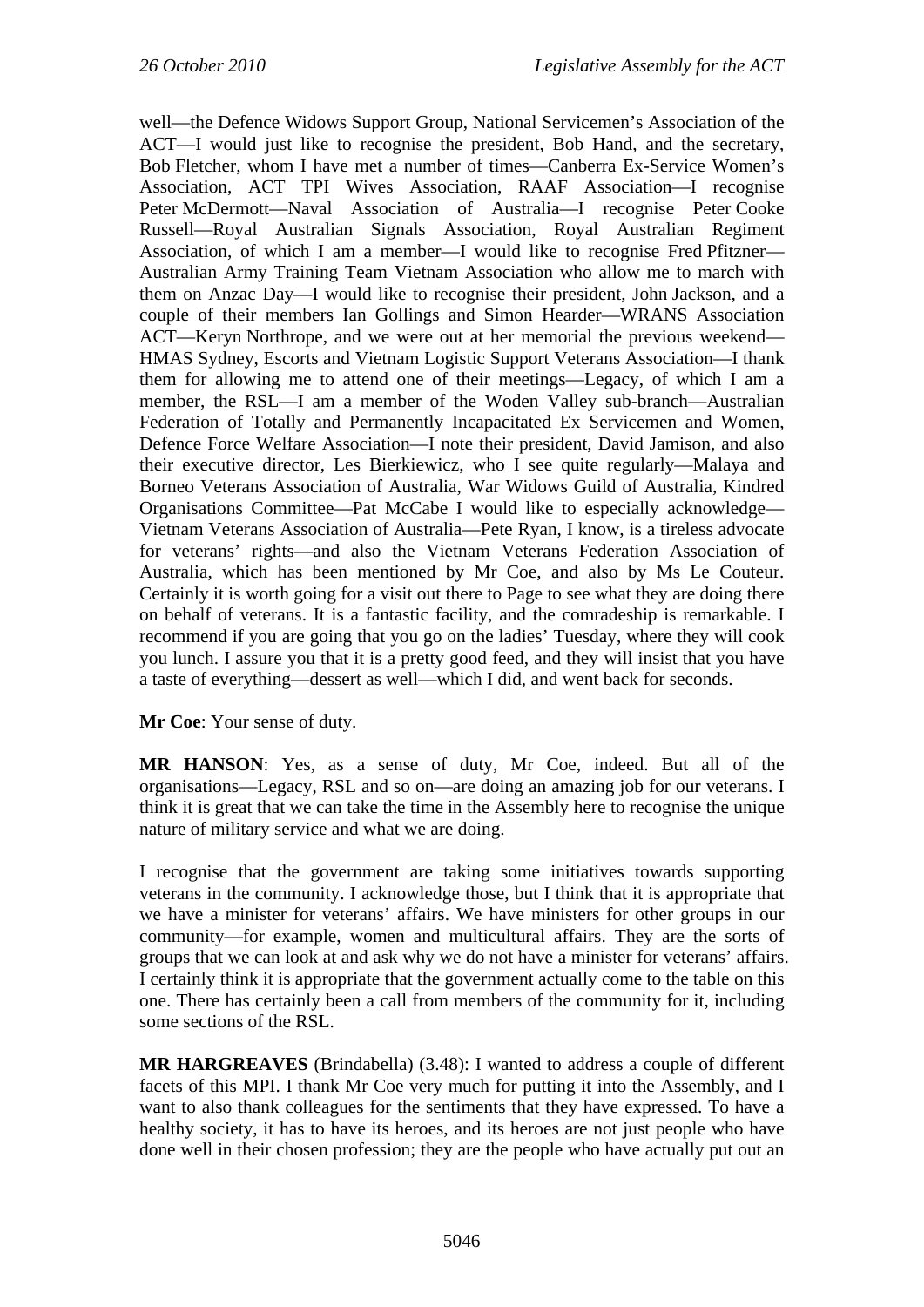incredible sacrifice. What greater sacrifice can you ask of someone than that they lay down their lives for their brothers? There is nothing, in my view, more significant than that sacrifice.

Each and every person who dons the uniform of this country walks in the company of those heroes and they walk in the footsteps of those heroes. People who have either never been in the services or have come out of the services ought to reflect that we now walk in the footsteps of those people. They, for me, are giants.

Mr Coe and Mr Hanson spoke quite eloquently about the contribution of returned servicemen, but we also need to recognise that there are some people who are not returned servicemen but who also put themselves forward to do that sort of role. Many people who join the armed forces are quite prepared to go overseas and fight if necessary, if that is what the people of the country want, and, fortuitously for them, they have not been called upon to do it. That does not mean to say that their families have not gone through the horrors because of the expectation that they may go. The saying "they also serve who only stand and wait" applies to the soldiers who are prepared to go but do not and also to their families who are terrified, particularly, I know, mothers. I will come to that a little bit later.

When we talk about the returned servicemen that my colleagues have spoken about, we need to remember, and we do remember, the contribution that they make to the life of not only Canberra but Australia. We recognise that and we respect it and we honour it, but not in all conflicts. We respect the Anzac tradition; we respect the efforts during World War II and the Korean War. I am not so sure we are real good at it with the Iraq war and the Afghan theatre. I am not so sure we have done it in other theatres which do not really necessarily have a massive war hue about them, like Timor and the Solomons and some of those smaller conflicts in the grand scheme of things. I am not so sure with the Vietnam War—the American War, as the Vietnamese call it—whether we particularly have as a society come to grips with that properly yet.

I know I still bear a lot of the scars from that particular era. There are many, many returned servicemen from that conflict who remember the antipathy. We do not necessarily praise and honour and respect them. Mr Coe made the point that we are moving rapidly towards that, and I congratulate him for bringing that on. I do not think we are moving quickly enough. I think we should get there. We should be respecting them. We should be honouring them. We should not blame our servicemen for political decisions taken by the government of the day. We should be saying to them, "Thank God you're doing what you do, because if you don't do it, I'm going to have to do it." Most of the people I know would not put themselves in those people's shoes.

In terms of those others, we need to recognise that this country has people who were engaged in the theatre not only in New Guinea and that sort of thing during the war, but what about those people in Darwin and Broome and Rockhampton and Newcastle? All were visited by enemy aircraft. Some lost their lives on Australian soil no less, and so we need to remember those people. I would like to add my voice to the list of organisations that Mr Coe and Mr Hanson read out: National Servicemen and Combined Forces Association, which is fairly new and of which I am a member.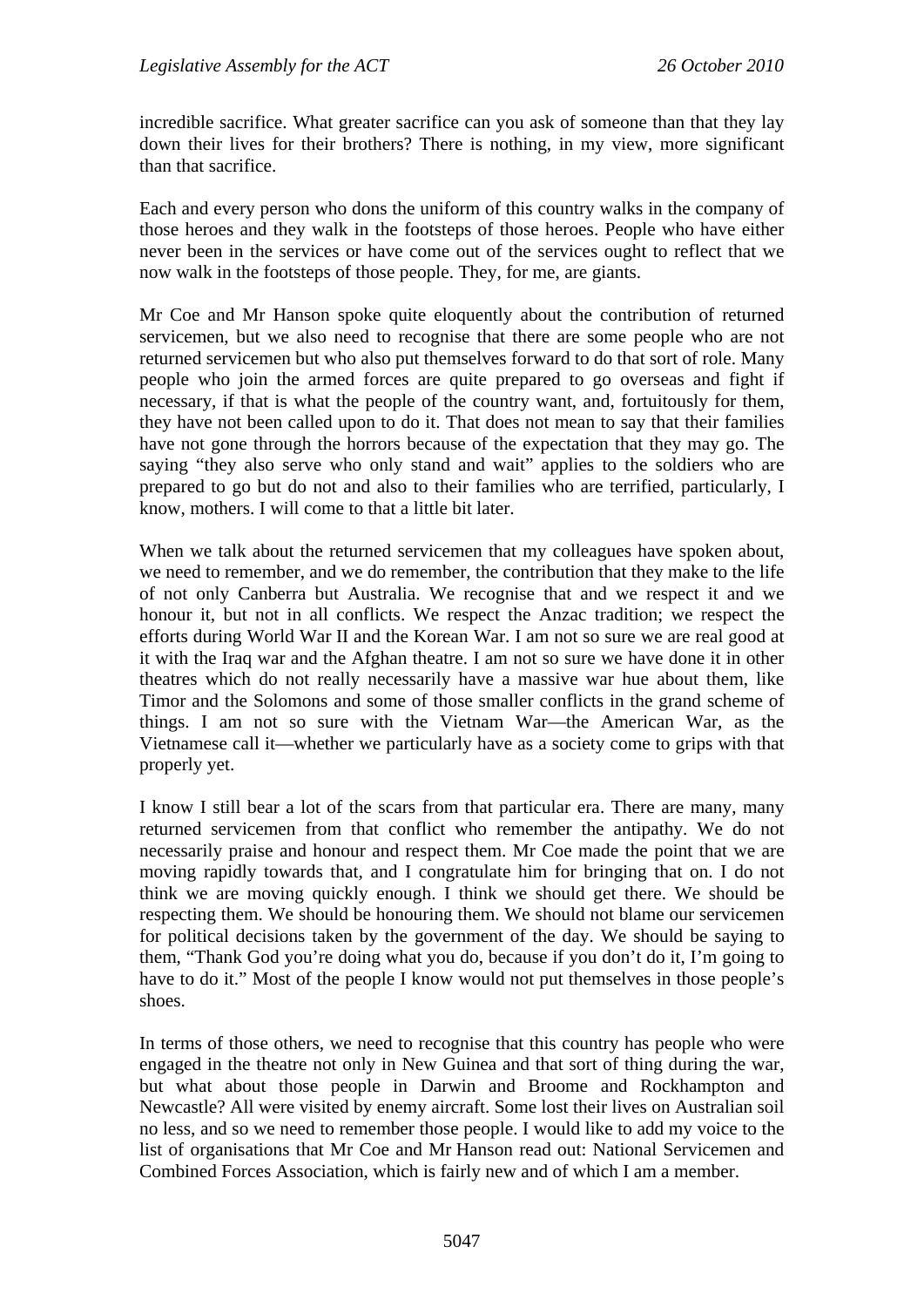I would also like to underscore the Vietnam vets' work at Page, but there is one part of their work that people forget. They are not just about being a club house. The thing that scares them the most is the rate of suicide amongst their colleagues who still bear the internal scars of that conflict. They still bear the scars of being spat on when they came back. These people are doing something actively about it by giving peer support. When I talked earlier on about giants, these are the people I was talking about.

I have been in the Army twice. I got to be a corporal twice, and we will not go into those details because there are some interesting stories about that. But when I went into the national service, I was not conscripted. As I have said jokingly before, I could not even win the national service lottery. I volunteered to serve for two years, because I believed in the government of the day. I believed that it was incumbent upon us young people to try to put ourselves between an enemy and the people of this country. Did I get that conflict wrong! I got that conflict wrong so badly that I bore the scars of it and the antipathy and the abuse almost bordering on hatred. I bore that for many, many years.

As an Air Force kid, I used to sit and watch Anzac Day parades all of my life, but not after I got out of the Army. I could not face it, and I could not face it for nearly 30 years. I could not face Remembrance Day for 30 years. I still have difficulty today. That is because people blamed our soldiers for discharging their duty instead of blaming the politicians that sent them into the theatre in the first place and should not have done it. We need to be able to recognise these people so that they can banish their demons, so we can help them with their guilt.

Something happened to me which I want to share with you, which does not help. I got a couple of medals. I do not have anything anywhere near as appropriate as Mr Hanson does, but I got a couple. I very rarely bring them out. I think they have been out of the cupboard only twice or three times max in my life. I wore some miniatures once to a particular formal function in the Great Hall at Parliament House, and a chap came up to me who had nothing but a suit on and said, "Which weeties packet did you get them out of?" That did not help, I can tell you. I did not feel like bringing them out of the cupboard again for a long, long time. I thought, "How ignorant are you, sunshine?" But I did not say it, I just copped it. I have to tell you, colleagues, that I am not known for my patience and I am not known for taking it, but I did.

We need to be very careful about how we deal with these sorts of things. Out of my platoon of 44, the reunion is down to 35. A couple of people have died of cancer, but a couple of people we left behind. They went to Vietnam and did not come back. When we look into the faces of their families, you just weep. You look into the faces of their kids, and all they have got, instead of a father, is some medals and a discharge certificate. Well, we need to be a little bit better than that.

Members will know the old adage that if we do not recall or learn from the past then we have got no future. We need to learn from the past. We need to make sure that we do not do to the troops in the Middle East when they come back what we did to the troops in Vietnam. Whether we agree with the conflict or not—I would suggest that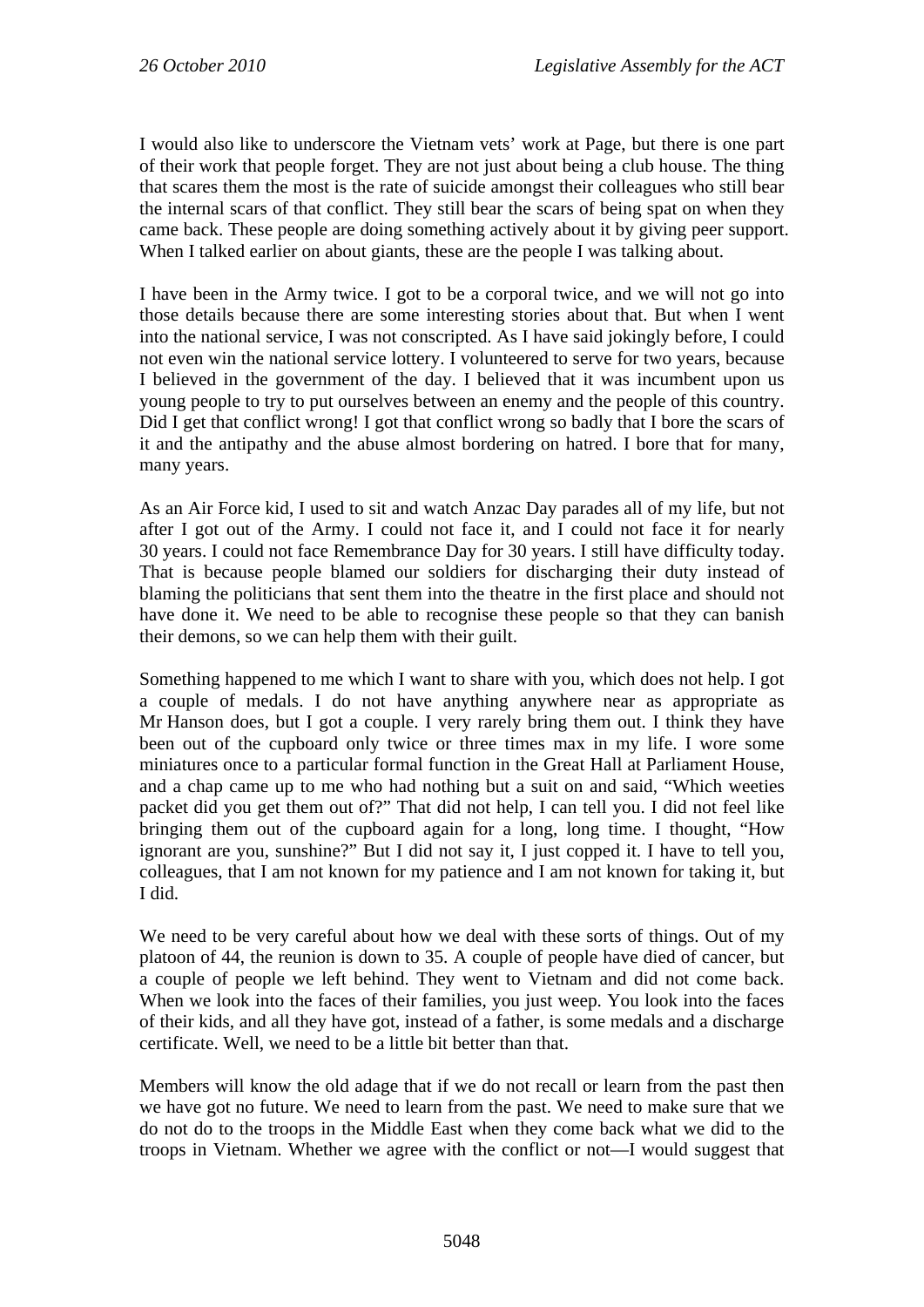probably most of us here disagree with the conflict; I certainly do—I actually feel for those soldiers and I respect them. In conclusion, I count myself very lucky to have worn the same uniform as they are wearing, and I count myself very, very lucky to walk in their shadow.

**MS BRESNAN** (Brindabella) (3.57): I would like to thank Mr Coe for bringing forward this matter of public importance today. It is an issue of importance for all the community and I acknowledge the words Mr Coe and the other speakers have used regarding the importance of providing support to our returned service men and women. I believe it is a duty, not just a need, that we have as a community. Again, coining the words of other speakers, I would like to acknowledge the work of the range of organisations that support service men and women and their families, including organisations such as Legacy and RSL.

Veterans of Australia's armed forces deserve recognition for their contributions to the community, and one of the most important ways in which we can show our gratitude for this service and acknowledge the contribution to the community is by providing adequate income support. As Mr Hanson has already discussed, because of the way in which the federal government indexes their pensions, veterans are being left behind in the spending power of their retirement income. Because the pensions do not keep pace with inflation, they may experience real economic hardship. And this does not reflect the debt we owe to those who make a significant contribution through our armed forces. Indexing superannuation to the CPI does not adequately maintain the real buying power of Defence Force pensions. A more appropriate measure would be to link pensions to a measurement of wages.

It has also been suggested that an independent tribunal could be appointed to determine increases in all welfare allowances. Such a tribunal already exists to decide the salaries of federal politicians. So we do need to ask why 1.2 million pensioners, including veterans, do not receive the same treatment. The Greens senators have been lobbying on this issue for several years now, not just through the last election campaign where they did bring that up as an issue. It is something they have been campaigning for for several years now. The ACT Greens very much support them in their efforts on this issue.

As has already been discussed, obviously ex-service men and women have significant needs regarding their health and disability services. The requirements of those veterans who served from the mid to the late 1900s are well documented, as there has been some time now in terms of looking at the symptoms of illness and disability as they become evident. But many of us also have seen the effects of those wars of the 20th century on our grandparents and parents as they dealt with the trauma and sometimes locked away that trauma that came with that and started new lives.

However, years later trauma, particularly trauma which has not been treated or acknowledged, can cause great conflicts in families as people try to find a way to deal with the delayed and ongoing pain. The impact of this trauma can sometimes be felt for generations. I think most of us would have a relative or a family member or know someone who has served in a conflict, and I think we do see the impact it has on people's lives.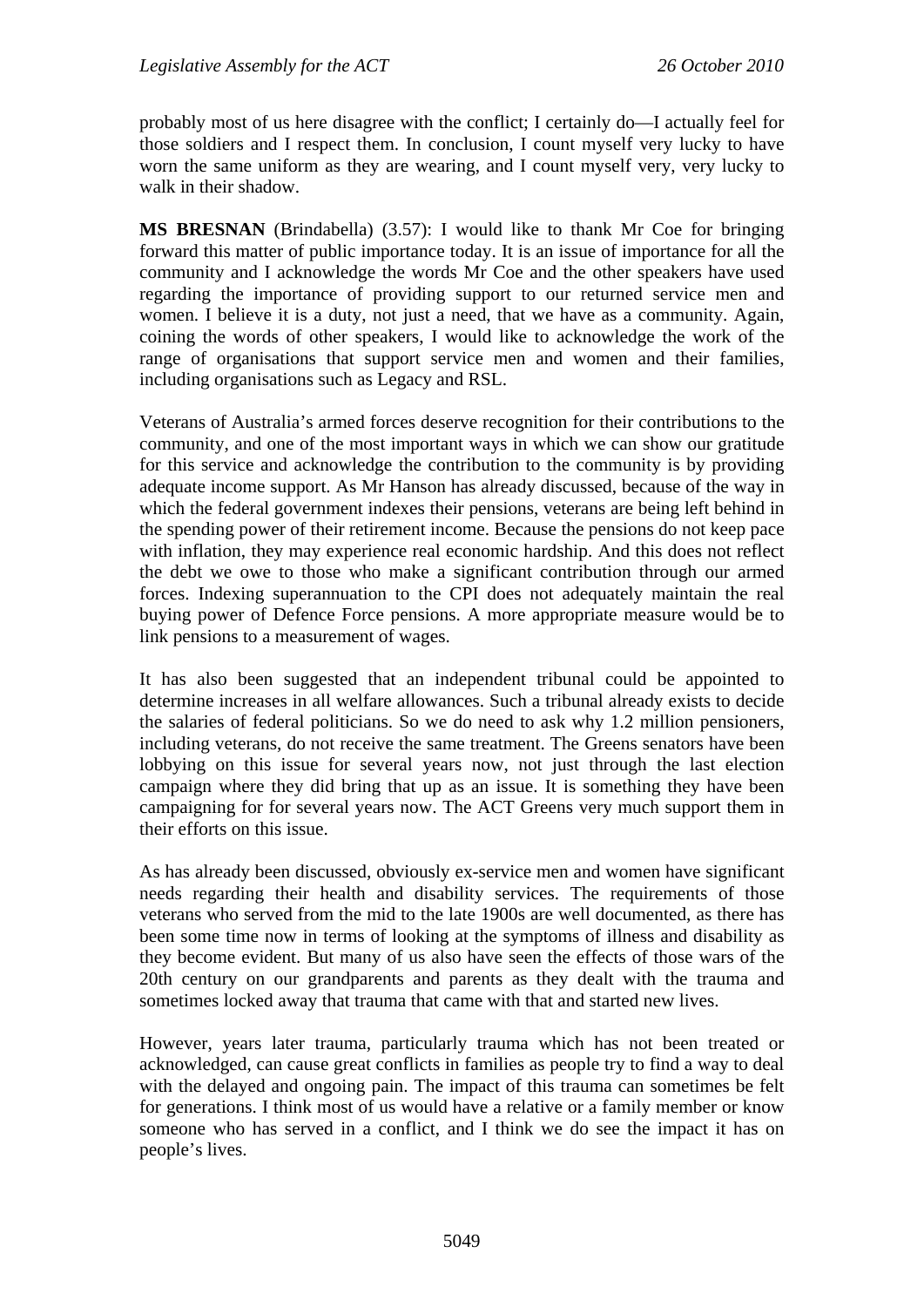Like other speakers today, I would like to praise the work of the local veterans associations that provide forums for individuals suffering particularly from post-traumatic stress disorder. Two such forums are the Vietnam Veterans and Veterans Federation ACT and Picking up the Pieces, a community group committed to a national campaign to raise awareness about the signs and symptoms of post-traumatic stress disorder.

If we look at veterans who have served recently, we are only just starting to see the symptoms of illness and disability, and already there is quite significant data to raise concern about their wellbeing. For example, from 2007-08 to 2008-09, there was an increase of 280 per cent in the costs of caring for injured Australian veterans that have served in Afghanistan and Iraq. Forty-five per cent of cases related to mental illness and 40 per cent to hearing loss. Studies conducted in the US have also shown that one in five returned personnel who were deployed in Iraq returned with post-traumatic stress disorder. I think they are quite concerning statistics that we need to consider also for the ACT.

In the last federal government estimates process, Greens Senator Scott Ludlum asked about mental health services provided to current defence personnel. Transcripts from those hearings show that the federal government has had to increase its spending in this area by about \$20 million a year. In the ACT, I understand we will have additional psychologists—two, to be exact—with potentially an increase in the number of mental health nurses in the near future. The ADF are also employing eight more drug and alcohol coordinators who will engage in outreach programs across Australia.

We have talked about, obviously, the contributions of soldiers to the various conflicts over recent years, but Australia has also obviously, as we know, had significant peacekeeping forces and contributions in fields with the United Nations for over 50 years. In Indonesia in 1947, Australians were part of the very first group of UN military observers anywhere in the world and were, in fact, the first into the field.

In the early years, Australia's peacekeepers were generally unarmed military observers promoting peace indirectly through monitoring roles. The Australian Defence Force has played and will obviously continue to play an important role through these various measures.

Mr Hargreaves did speak about the current conflict in Afghanistan and did mention that, regardless of what the political views are or support for that war, everyone supports what our troops are doing in terms of being sent into that conflict and having to perform their duties. I would like to read out the words of Bob Brown in his speech last week in the federal parliament where there has been the debate on Afghanistan. His words were:

Regardless of political allegiance, this body politic gives the Australians in Afghanistan our thanks and our congratulations for their service at the behest of the government and in the cause of the nation.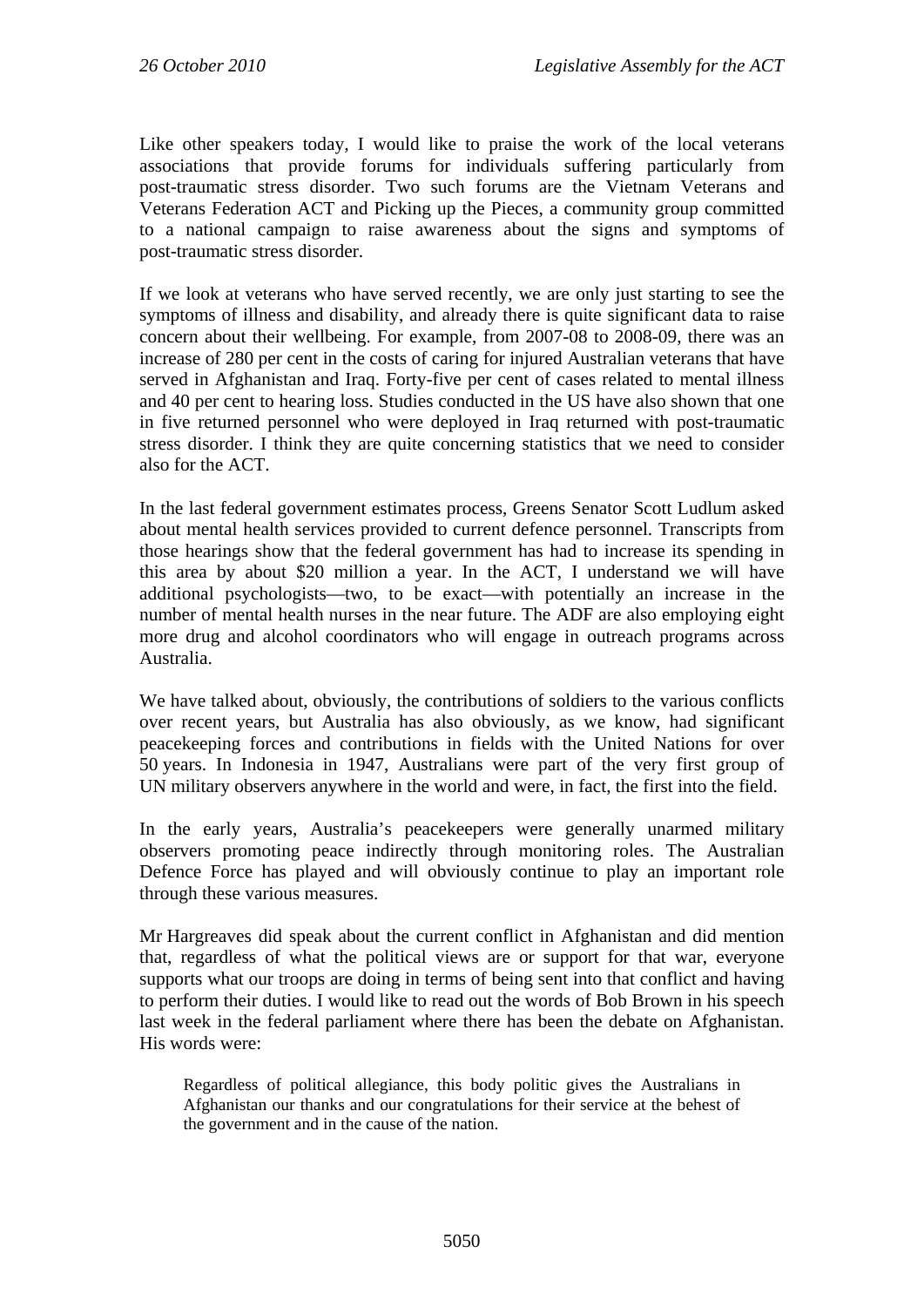While the question we should be looking at in relation to the debate that is happening nationally is whether continuing to have a presence in that conflict is in our nation's interest and, indeed, those of our armed forces and service men and women, given the current situation, including the current political situation, I think it is important that we do have that debate in the public forum.

I would also support Mr Coe's words and those of the other speakers, indeed, that we do need to support returned veterans through a range of services. That includes health and housing. Australia does have a strong support system for our veterans through the Department of Veterans' Affairs, and this has been carried on by successive governments over a number of years.

I believe that we will see an ongoing, potentially increased need for the department's services following the conflicts in Iraq and Afghanistan and we will need to ensure that, when we send our service men and women to such conflicts, we then have the services to support them when they return, including the likely complex health and other consequences that they are going to have, and that we as a community are going to have to deal with this due to those conflicts we have sent them into.

**MR SESELJA** (Molonglo—Leader of the Opposition) (4.05): I would like to spend a few minutes adding my words of thanks to our veterans community, not just in the ACT obviously, but right around the nation. I think it is worth pointing out, particularly, Mr Hanson's service to our nation for many years, his distinguished service and what he brings to the role of shadow veterans' affairs minister. I think that he brings an amazing amount of credibility to that role and has taken to that task with relish and has worked with many different veterans groups to understand their needs and to try to get the support that they deserve and that we certainly believe that they deserve. I would like to say well done to Jeremy.

I would also like to quickly pay tribute to a couple of others who have not been mentioned. They probably do not get mentioned very much in these forums. Obviously, there are a whole range of organisations that have been touched on by my colleagues but I would like to pay a tribute to Neil James, who I think does an amazing advocacy role for the Australian Defence Association. He is the one who is often advocating on behalf of our diggers—he is constantly in the media—in a very reasoned way, a very reasonable way, a very non-partisan way in terms of politics. He will be critical where he needs to be critical and he will praise where he needs to praise. So I have got the highest regard for his professionalism and for his integrity. I would like to congratulate him on the work that he does.

There is also a lesser known group who I have had a little bit to do with, the Vietnam Veterans Motorcycle Club. They are an outstanding group of individuals. They always make everyone feel very welcome. Their events are always a lot of fun, and they do a fantastic job in bringing together not just the Vietnam vets who have that passion for motorbikes but also a younger generation who have joined that club as well. They provide a real support for a lot of defence families. They do some wonderful charitable work. Recently they ran a raffle and they handed over, I think it was, around \$41,000 just as a result of the efforts of the Vietnam Veterans Motorcycle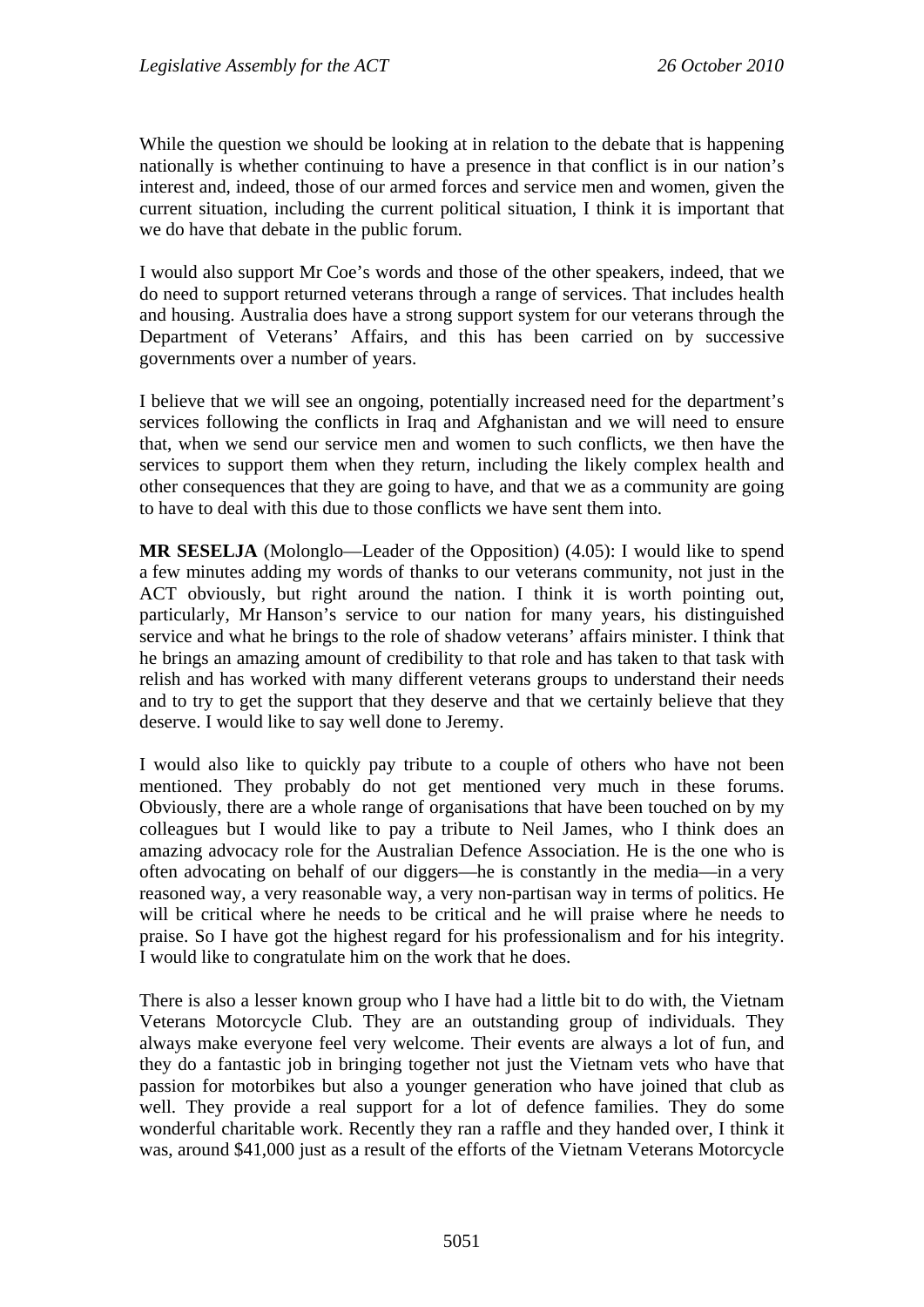Club. That \$41,000 was for the MS Society. It was outstanding to see what a great job they had done in selling those raffle tickets, and it was truly appreciated by MS. So to Dimplex, aka Ron Sheargold, and some of the other crew such as Dusty and others, well done on the work that they do. I would like to put on record my thanks to them for the way that they always make me feel welcome and feel part of their club, even though I am not a motorcycle rider.

**MADAM ASSISTANT SPEAKER** (Mrs Dunne): The discussion of the matter of public importance is concluded.

# **Climate Change and Greenhouse Gas Reduction Bill 2010**

[Cognate bill: Climate Change (Greenhouse Gas Emission Targets) Bill 2008 (No 2)]

Part 5 (incorporating clause 20).

Debate resumed.

Part 5, as amended, agreed to.

Proposed new clause 20B.

**MR RATTENBURY** (Molonglo) (4.09): I move amendment No 22 circulated in my name which includes a new clause 20B *[see schedule 2 at page 5092]*.

This provision ensures that government agencies must report on policies and programs to address climate change in their annual reports. This makes sense in terms of providing the Assembly and the community with information and progress that can be measured. I understand that the government is slowly moving ahead on improving sustainability indicators in annual reports.

This amendment will ensure that not just measurement of government operations will be accounted for but that we will see reporting on all policy initiatives that are designed to deliver emission reductions. I think this is consistent with quite a number of the amendments I have brought forward which are designed to ensure that this legislation sets up a transparent system so that members of this place can hold the government to account and members of the community are able to inform themselves of the progress that is being made towards achieving the targets that are set out earlier in the legislation. I commend the amendment to the Assembly.

Proposed new clause 20B agreed to.

Proposed new clauses 20A and 20B.

**MR SESELJA** (Molonglo—Leader of the Opposition) (4.10): I move amendment No 3 circulated in my name which inserts new clauses 20A and 20B *[see schedule 5 at page 5094]*.

This amendment is, again, about accountability and about the government being held to account for what it is doing under this scheme. It is all well and good for there to be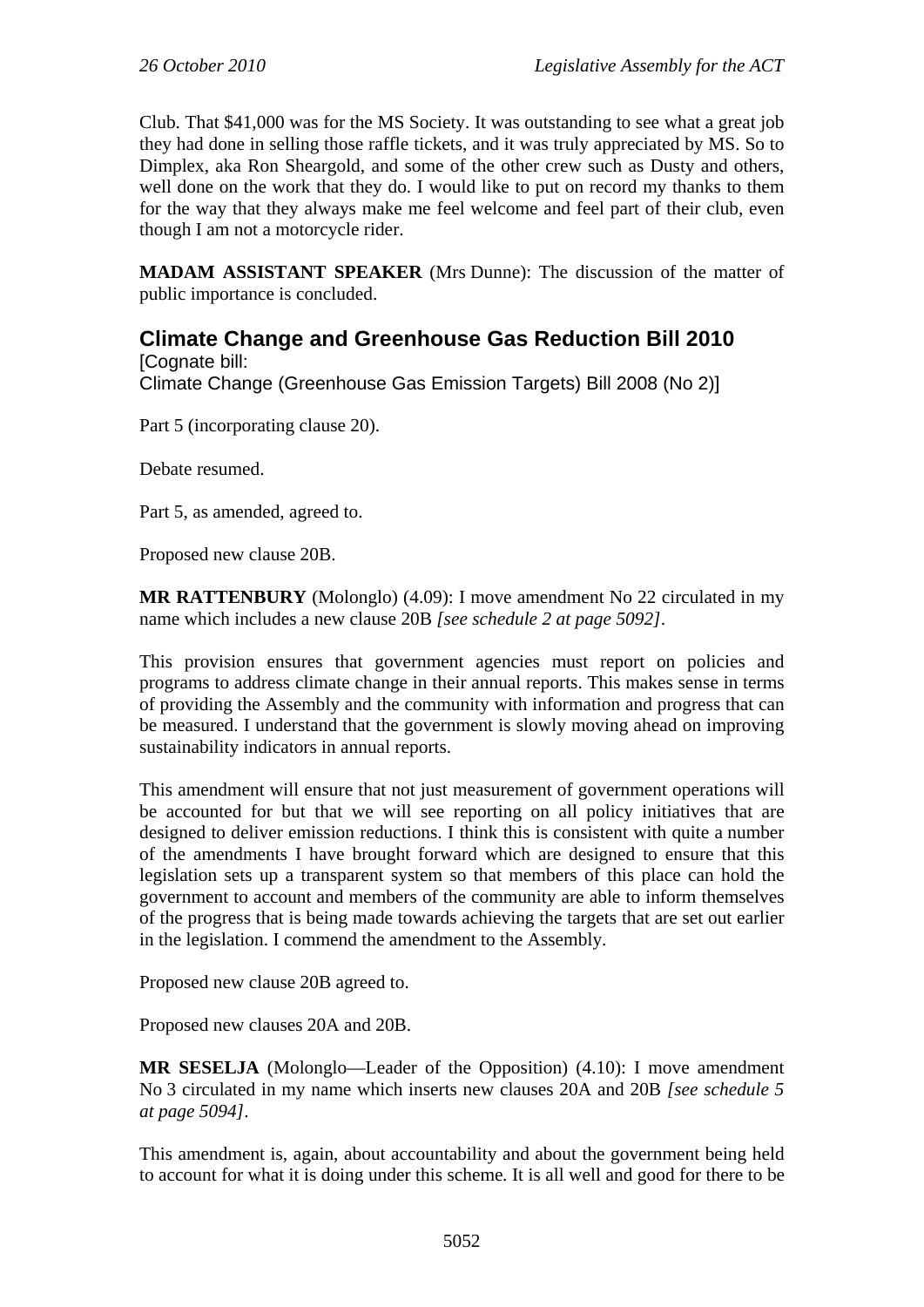targets. We disagree on the extent of those targets but it will now be up to the government to actually turn these targets into a reality, turn these targets into a plan. What this amendment would do is ensure that the minister prepares a report on the actions the government intends to take to meet the targets mentioned in part 2 and the expected costs of implementing the actions under paragraph (a) for the government and the community. And the minister must present the report to the Legislative Assembly by 30 April 2011.

There is also a report about the costs of implementing policies. This section applies to a government policy that a government agency proposes to implement to reduce greenhouse gas emissions in accordance with the act. The minister must prepare a report about the expected costs for ACT households and businesses if the policy is implemented.

We would expect that this is the kind of clause which would improve this bill and is particularly one that would be welcomed by the government if they are fair dinkum if they are fair dinkum about doing this and if they are fair dinkum about being held to account in the way that they do it. If one sees a situation where the government do not support this—and I understand that is the case—one can only conclude that they have doubts about their ability to be up front with the community about what they are doing and about how much it will cost. They have doubts about, perhaps, their ability to set out a road map.

Often we will hear from the minister that they set it out in various documents. We know how long they have delayed doing that in various circumstances. And so what this does is set a time frame and set out what must be done. This is a fairly basic requirement. This would be a fairly basic requirement in terms of what the community would expect us to be doing to be ensuring what our government does as it pursues these policies.

I think it is an important amendment because, again, it goes to those two issues. It goes to the issue of accountability of this government for its targets and what it is going to do and it goes to the issues of costs. It goes to the issues of how much it will cost.

We have heard Mr Rattenbury. The whole bill is predicated on the fact that there are costs to not doing things. The whole bill is predicated on the fact that there is a decision that there should be action. So what we need to do now is say: "Yes, we are agreeing that there should be some environmental outcomes. We differ on the way of getting there. We differ on the extent of those actions that should be taken. We differ on the extent of the emissions cuts."

But having agreed that there should be targets, having supported legislation to implement targets, surely we can agree that we want to hold the government to account on how they do it and that we want them to outline the costs. In all of these discussions it is implicit that there are environmental benefits; otherwise you would not bother with a regime like this. You would not bother with environmental legislation such as this if you did not believe that there was some environmental benefit.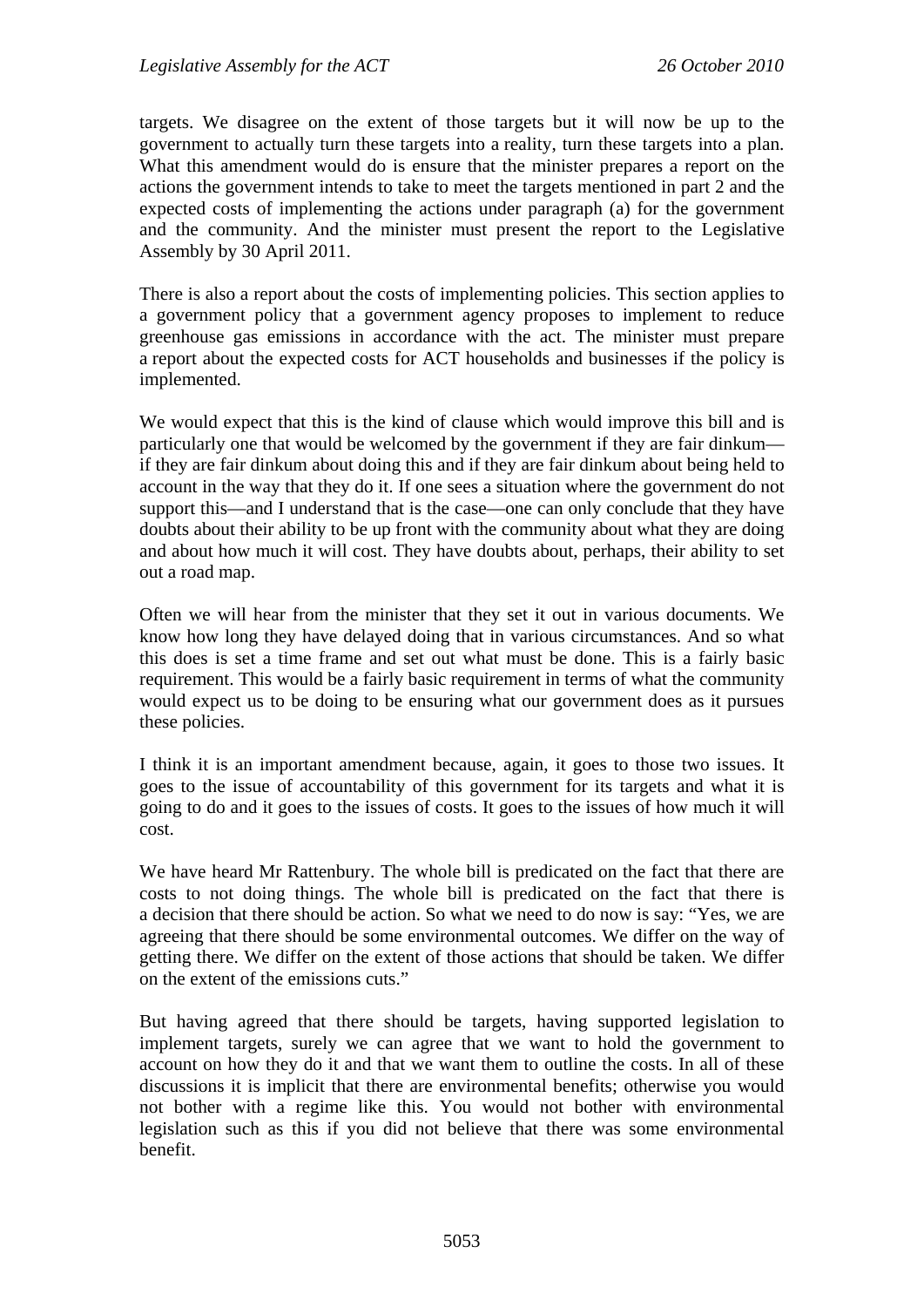That said, as worthy as these policy goals are, they do come with a cost. And we are saying that the government should be forced to set out to the community how much those costs will be, that they should be forced to set out the road map, how they are going to get there. That is why we believe that this amendment is important and I commend the amendment to the Assembly.

**MR CORBELL** (Molonglo—Attorney-General, Minister for the Environment, Climate Change and Water, Minister for Energy and Minister for Police and Emergency Services) (4.15): The government will not be supporting this amendment, on the same terms as the government has not supported other similar amendments proposed by Mr Seselja during this debate. And that is primarily about the appropriateness of where these types of expectations about cost-benefit analysis and analysis more generally should sit.

Our view is that they should not sit in the legislation itself. Details, costs and implementation will form a part of action plan 2. The government has made it very clear that its policy document actions to implement and to start working towards the first of these targets will be outlined in action plan 2 and that action plan 2 will detail the measures the government proposes to implement and the costs and benefits of doing so.

So that is the way we believe these matters should be managed. It is not necessary for this level of detail to be provided for in the bill. Indeed it is most unusual to have this level of detail in the bill. Whilst I appreciate that the opposition wish to make a political point, the government does not agree that this is the appropriate place for these measures. But that does not in any way diminish the government's commitment to appropriately outlining the detail of the costs and benefits of various measures it proposes.

**MR RATTENBURY** (Molonglo) (4.17): The Greens will not be supporting these amendments today. While we have sympathy with the intent of these clauses, we are unable to support them because we have real concerns about how they will work and their lack of proportionality.

I think it is a very real concern for the public to be able to see what the government's actions will be and how much government programs and policies will cost. And this is information that the Greens also think it is important to have a level of debate about. But the problem with both these amendments is that they place a statutory demand on the government, yet they are not specific about exactly what is required. Let me take each of them in turn.

Proposed section 20A essentially requires the government to prepare a detailed report on what it is going to cost to meet these targets before the act commences, more or less—by 30 April 2011. I suppose it is saying that we want to know right at the beginning what it is going to cost to achieve this. This misses the point of the bill, and I made this point earlier in debate. The bill sets a policy direction; it does not set out the mechanisms of how we are going to get there. And it is almost impossible, and certainly close to meaningless, to cost a policy direction without having selected all of the mechanisms.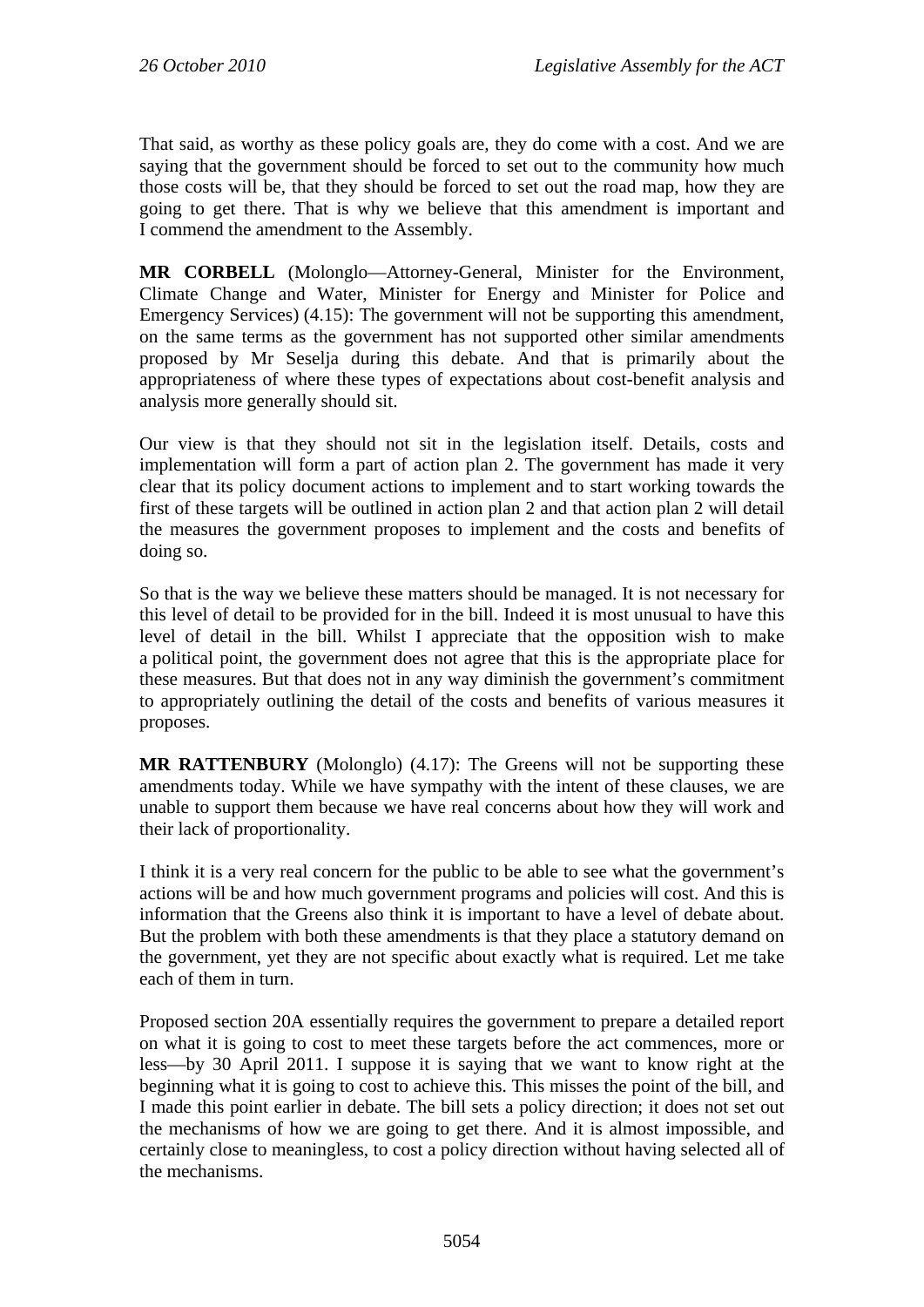The question that the leader of the opposition keeps putting is: how much will it all cost? Frankly, if the government turned around and told me how much it would cost, I would not believe much of what they told me, because the truth is that it would be a meaningless piece of modelling that could not possibly factor in all of the issues that are likely to be a consideration.

For example, what are the mechanisms that are going to be used? How much will technology change in the coming years? What will the price of solar be over the next decade given the price changes we have seen in the past decade? What will the unintended consequences of the mechanisms introduced be—either positive or negative? And what else will change over time and how much will it change? The price of carbon is just one factor. What about changes in the price of oil? What about the impact of a changing population or the impact of moving to a smart grid? And what about changes in personal behaviour, one of the hardest things to predict? It is fanciful and meaningless to imagine that we can answer all of these questions for a bill that has its preliminary target in 2020 and its latest target in 2060.

I want to be clear that the Greens are not suggesting that mechanisms or policies should not be costed. But we do not believe it is useful to link that to this legislation; it is not what the bill intends to do.

The Liberals may say that this is dangerous, that we are enacting a bill and we do not know what it will cost. I would say two things in response to that suggestion. Firstly, there is no danger inherent in this bill, because there are no punitive measures in this bill. The risks and opportunities, and costs and benefits of the major policies and programs that the government implements should be assessed, but because there is no mechanism in this bill, this is not the place for it.

Secondly, I think it is interesting to explore whether we need this sort of costing mechanism for this kind of target, and whether this is the right way to go about it. I wish I had been around to know the answer to this, and maybe somebody else can answer it for me, but was there this kind of cost-benefit analysis for the no waste by 2010 strategy when it was introduced in 1996? The best research I have been able to do suggests that it was not until 2000, four years after it was introduced, that the Liberal government at that time commissioned TAMS to do any sort of cost-benefit analysis. At least that was a cost-benefit analysis; they actually acknowledged that there would also be benefits. I do not believe that we had the same level of hysteria about costs then, and it certainly would have been a much simpler strategy to cost.

Let me turn to the second of the proposed amendments, 20B. Again, we have sympathy with the intent of this amendment, but again we raise concern about proportionality. At what point would this requirement be triggered? Would it be required for a \$5,000 program even though it may cost \$2,000 to undertake the analysis? This amendment has quite complex implications for the operation of government and could be overly onerous for the outcome that it may deliver.

As I said, we have some sympathy with the intent; I am just not clear as to the possible ramifications of such an amendment in terms of its workability. That is the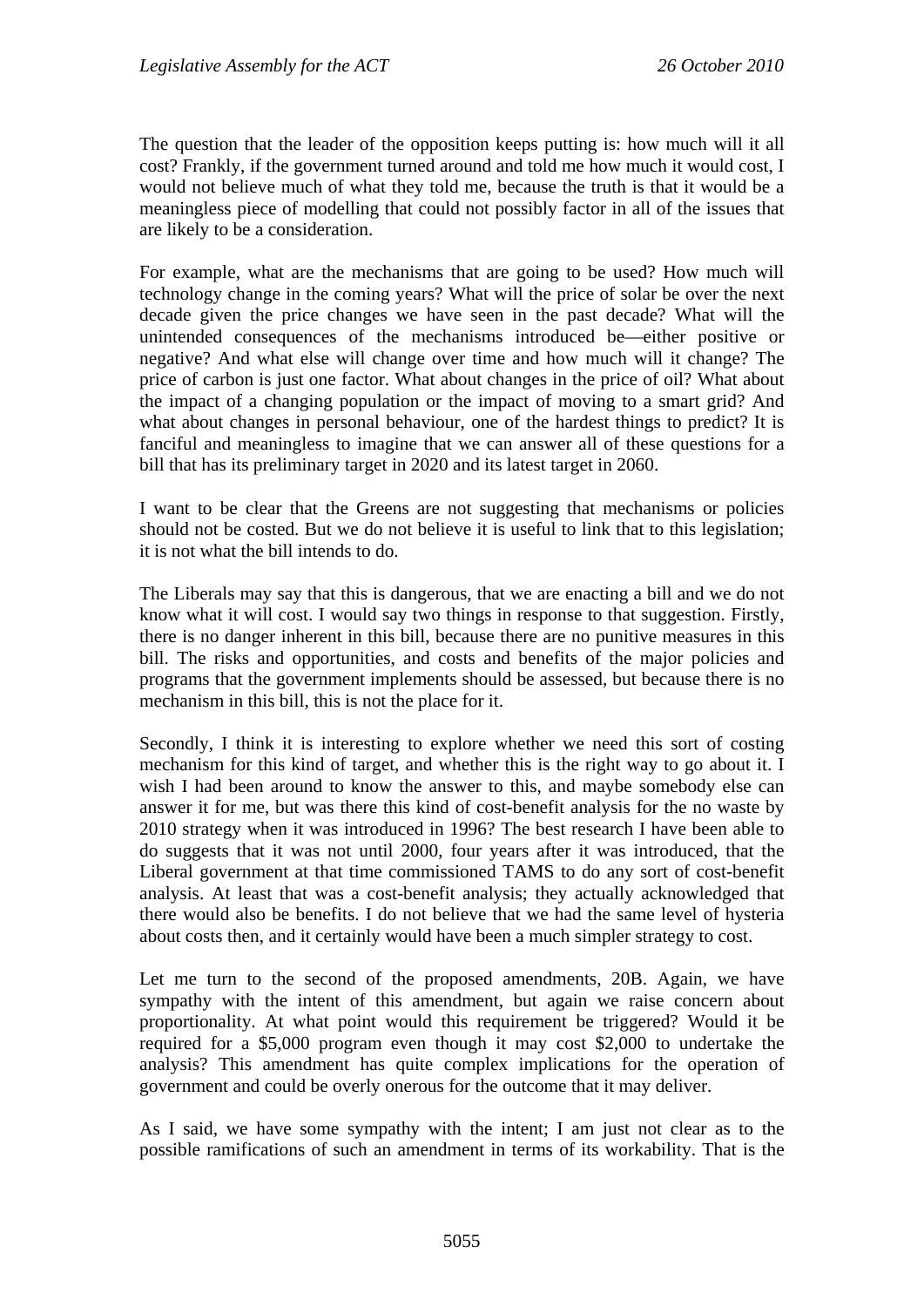basis on which we are not able to support it today. If we were to pass it, we would want it to be a cost-benefit analysis, a point that I have made a number of times now. It should not just be an analysis of costs. I have earlier made comments about the fact that all of these amendments have been rather one-eyed in their agenda of examining only costs and not being open to the fact that there may be benefits and possibilities which would offset some of the costs that will be incurred.

**MR SESELJA** (Molonglo—Leader of the Opposition) (4.22): It is becoming quite a pattern here. The Labor Party and the Greens, for one reason or another—many of them manufactured reasons—are telling us that they cannot support amendments that go to costs because it does not suit what the government and the Greens are trying to prosecute. They like the headline that goes with it; they like the headline of 40 per cent. They like to be seen as leaders. But they are not prepared to outline how they are going to get there and how much it will cost. That is fundamental to this debate and why we are seeing the rejection of some of these amendments by the Labor Party and the Greens—they do not want to have this conversation with the community; they want to keep it only in the broad.

They want to say, "Because climate change is the greatest moral challenge of our time," in the words of, I think, not just Kevin Rudd but Shane Rattenbury as well, "we therefore need to have the most aggressive target we can come up with." But they do not want to talk about what that means, and that is where there is a significant disconnect in this debate. The Labor Party and the Greens do not want this conversation. They do not want the conversation about the facts; they do not want the conversation about what it means in practice; they do not want the conversation about how it might affect the community.

It is not surprising, though it is disappointing, that the Labor Party and the Greens will again be rejecting a sensible amendment which is simply about accountability and openness when it comes to the costs. It is about being open with the community about what this all means. Time and time again, as part of this debate, we have seen the Labor Party and the Greens choosing to run away from that debate and let the government off the hook by voting against these amendments. I again commend the amendments to the Assembly.

**MRS DUNNE** (Ginninderra) (4.24): I would like to support the passage of these amendments. They are important mechanisms whereby the people of the ACT have some connection with this legislation and some idea of the implications of this legislation.

It is fallacious to say, as the attorney did, that we never have this level of detail in legislation. That is not the case. Later today or later this week we are going to debate the liquor bill, which has a high level of detail about what is required. Mr Rattenbury says that it is not reasonable that we should cost this bill or cost the measures that grow from this bill because it is too hard to do so. Every bill that comes before this place is supposed to have a regulatory impact statement. And when there is new policy, that new policy is supposed to come with a price tag.

There will be a whole range of initiatives which Mr Corbell says will appear in subsequent budget cycles; they will have to have a price tag. And when those matters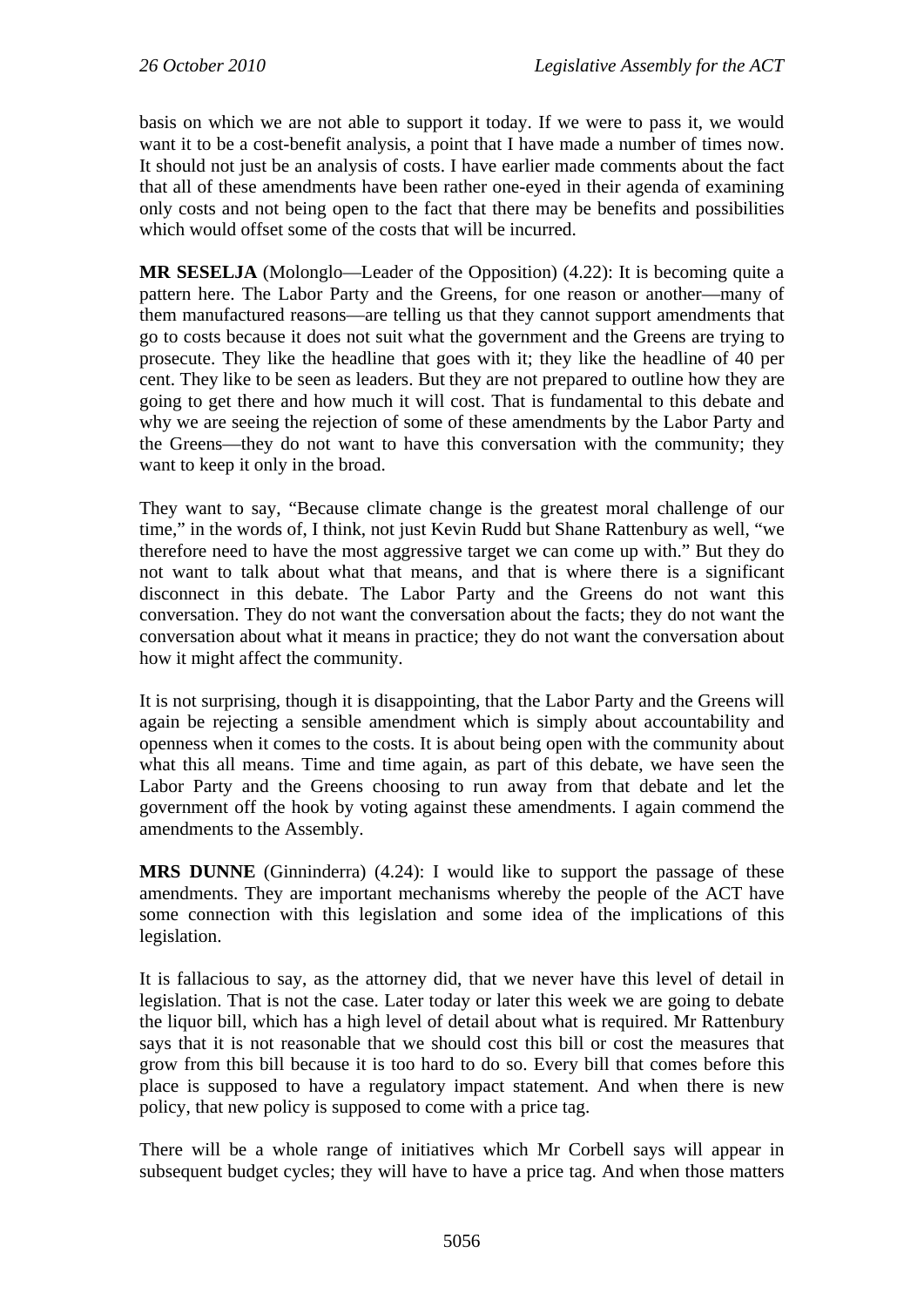come up and the policy is developed and the minister says that this is the way we are going to go forward for the next five or 10 years, there should be a price tag attached to that. The reason that this government and the Greens are in cahoots is that they are afraid of the price tag—and rightly so. This will be expensive. Because it is expensive, it is something that needs to be out there in the public domain.

We are seeing it everywhere. It was on television news bulletins last night. There are issues in relation to the escalating cost of energy across the country. These are bread-and-butter issues for our constituents—the people of the ACT. They are entitled to know the government's best guess about what this will mean in one year, two years, five years and 10 years time, in 2020 and in 2060. It is not sufficient to say, "We don't ever do it like this." It is not true to say that we never cost things like this. That is not true.

What we are seeing here today is the Greens and the Labor Party, in cahoots, saying to the people of the ACT, "We've signed up to this, and we have signed up to it sight unseen. We are not prepared to share information with you about the implications of this legislation—not today, and not in the future." The Canberra Liberals will support and stand up for the people of the ACT so that they are informed. So much for openness and accountability! So much for casting sunlight and ensuring that the people of the ACT are informed about what is going on! So much for the much-vaunted support of transparency that you hear the Greens talk about all the time!

This is where the rubber hits the road. This is where the ACT taxpayers will take out their chequebook and pay for this policy. They are entitled to know. They are entitled to a transparent system that says, "This is what it is going to cost; these are the ways we are going to go." That is why I support the amendments that Mr Seselja has moved here today, and it is why everyone in this place should support those amendments.

**MS LE COUTEUR** (Molonglo) (4.28): I rise to speak briefly on the subject of costs and the Greens' views on these. I would love it if life was as simple as Mrs Dunne was portraying, if we could predict accurately all the costs and all the benefits. Unfortunately, life is just not that simple.

The amendment proposed by Mr Seselja has a problem of proportionality, as my colleague Mr Rattenbury mentioned. It would require the same level of analysis of costs and benefits for a change which could be very minor as for a very major change. We run the considerable risk of spending more money in looking at costs than in looking at policy development or benefits.

And while I am talking about costs, I would like to hark back to what I said on Thursday, I think, when we last debated this. We have to look at all the costs. The Liberal Party is focusing on potential costs of action. We need to look at costs of inaction, particularly the costs of inaction for all of us. I will not go into detail about them again, because we have gone through them before, but they are extreme weather events, heat, cyclones, floods, droughts and increasing food costs. We all know that food costs have increased a lot in the last five or 10 years, and, to at least some extent, this has been due to extreme weather events. And there is the issue of water supplies.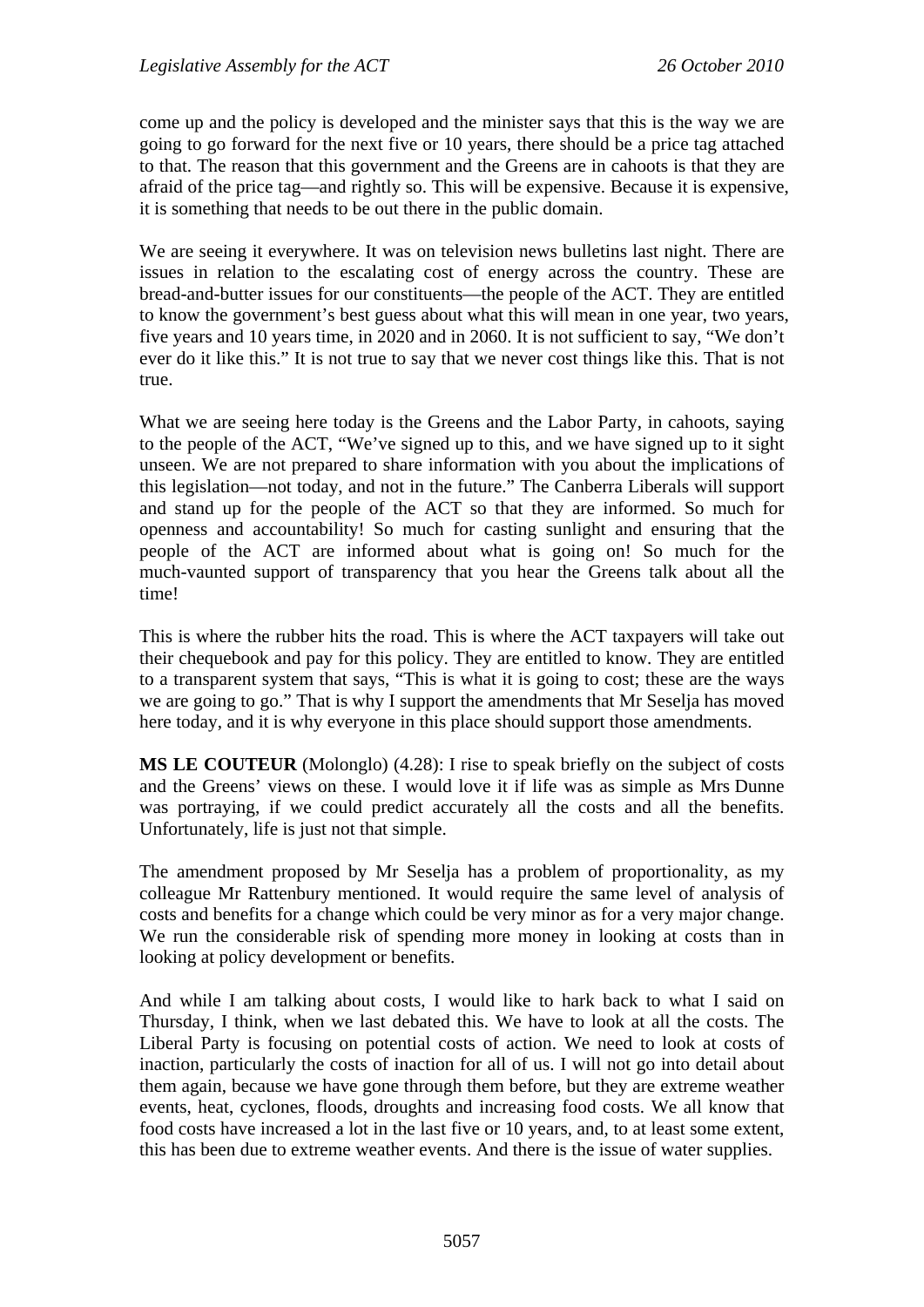In my speech in the in-principle debate on this, I quoted Dr Hansen, who, as we all know, is a climate expert from NASA. I would like to quote a bit more from him. This is paraphrasing. He said that, while you cannot say for any individual extreme weather event, "This happened because of climate change," what you definitively can say is that, if the  $CO<sub>2</sub>$  parts per million levels were less than 280, as they used to be, the series of extreme weather events which we have been having over the past few years would not have happened. I ask the Liberal Party—I guess all of us, but the Liberal Party in particular—to reflect upon the costs of the extreme weather events that have been happening in the world, such as the extra cyclones and the floods in Pakistan, which are absolutely devastating.

I would also like to point to something which I read in the *Sydney Morning Herald* at the weekend. Professor Garnaut is going to be briefing the new climate change committee, and he was asked what advice he is going to give. One of the things that he said he was going to tell them was that Australia is in absolutely no danger of being ahead of the world in terms of climate action. In fact, we are lagging behind. We are lagging behind China; we are lagging behind the United States.

What the ACT needs to do is act for the future—look at our priorities for the future. If we design all our long-lived infrastructure in light of the prospect—not the prospect; at this stage, the actuality—of climate change, and we design it all for a 40 per cent reduction, then, when the time comes when we are forced to do it, we will be ahead of the game. It is going to save the ACT money over the long run if we act sooner rather than later. And it is going to have really wonderful consequences for us—for human beings and all other species.

I would also like to point out that a lot of climate change policies do not have costs; they have benefits. I know that I have harped a lot about solar hot water, but that is something which is a positive economic benefit. One of the examples that Mr Seselja had was that the government should do a costing impact of any increase in car parking prices. If the government does do such an analysis, it will be also very important that it look at the benefit.

I have done a bit of work on active transport, particularly with the Heart Foundation. One of the biggest problems for Australia in terms of public health is lack of physical activity and obesity. Australia has the dubious honour of being the fattest nation in the world. If we change our car park pricing, as Mr Seselja mentioned, so that we have more people walking and catching buses, more people cycling and fewer people driving their cars, then, when we start looking at the benefits to us in terms of human health and reduced hospital costs and medical costs, this will probably turn out to be a benefit.

I would very much like to see any discussion of costs include all the costs and all the benefits. And we would also need to get someone with a much better crystal ball than I or anyone here has got so that we can do it accurately.

**MR CORBELL**: (Molonglo—Attorney-General, Minister for the Environment, Climate Change and Water, Minister for Energy and Minister for Police and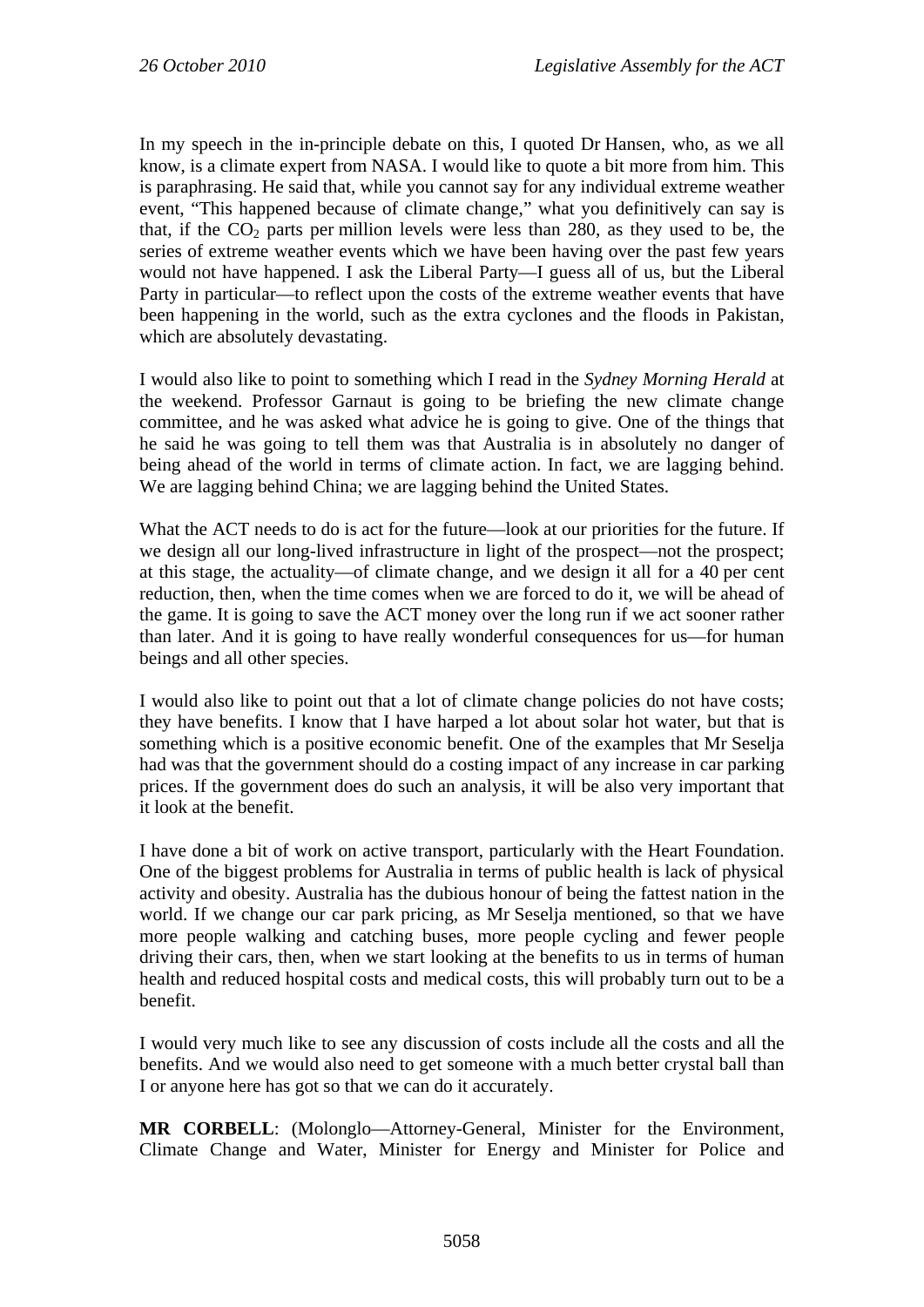Emergency Services) (4.33): Just to make it clear, let me say in response to some of the assertions made by those opposite, that the government remains committed to a process whereby we provide detailed cost-benefit analysis as part of individual policy initiatives. Those policy initiatives will be announced through the mechanisms that the government has outlined, including action plan 2, the energy policy and others. These will talk in detail about the measures that we should be adopting to work towards these emission reduction targets, the relative cost benefit of doing so, the efficiency of doing so, the opportunities in doing so and so on. The government is committed to this, and any suggestion otherwise is simply wrong. But the government believes that this level of detail is very unusual for a bill of this nature; we believe that it is the wrong place for it, not that it should not occur.

I should also highlight the comments made by Mrs Dunne in relation to energy costs. It is worth putting on the record that electricity price increases are occurring. Overwhelmingly, they are occurring because of a failure to invest in modern infrastructure to deliver electricity to people. The cost of upgrades in infrastructure is now having to be met by consumers through price increases. Indeed, in terms of electricity price increases due to the purchase of renewable energy, less than three per cent of the total increase in electricity is down to renewable energy generation, and in the longer term it is anticipated to be less than six per cent. So 93 or 97 per cent of the increases in electricity costs are not a result of renewable energy generation but a result of failure by electricity utilities, governments and others to invest in modern infrastructure.

What is very pleasing is that here in the territory, with a relatively modern electricity infrastructure, we have not had to face that same magnitude of increase that places such as New South Wales and others have. It is very important to put that on the record. Price increases in electricity are not driven overwhelmingly or even significantly by renewable energy generation; they are driven by a range of other structural factors. It is important that commentators and members in this place understand that. The government will not be supporting this amendment, but we remain committed to detailed assessment and analysis of our policies moving forward.

Question put:

That **Mr Seselja's** amendment be agreed to.

The Assembly voted—

Ayes 5 Noes 9

Mr Coe Mr Seselja Mr Barr Ms Hunter Mr Doszpot Mr Smyth Ms Bresnan Ms Le Couteur Mrs Dunne Mrs Dorter Mrs Porter Ms Gallagher Mr Rattenbury Mr Hargreaves

Question so resolved in the negative.

Proposed new clauses 20A and 20B negatived.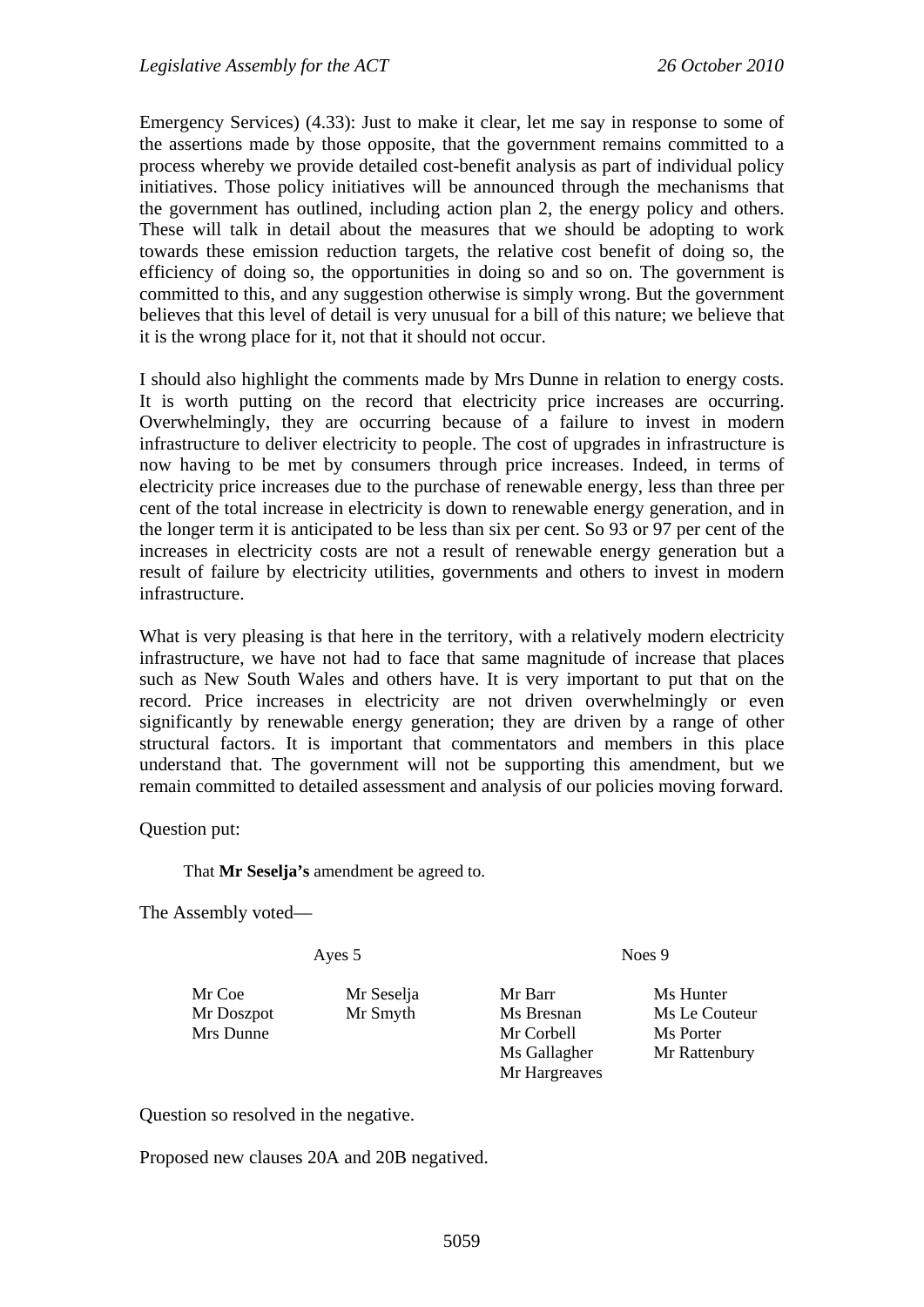Clause 21.

**MR RATTENBURY** (Molonglo) (4.39): I move amendment No 23 circulated in my name *[see schedule 2 at page 5092]*.

This is a very simple amendment regarding the review of the act. The amendment will bring the review of the act in line with the expiration of the 2020 target. Currently, the act would be reviewed in 2015 and 2025. This provision ensures that it is reviewed in 2020—obviously the key measuring point in terms of whether we have met the agreed 40 per cent target or not. I commend the amendment to the Assembly.

Amendment agreed to.

Clause 21, as amended, agreed to.

Clause 22 agreed to.

Dictionary.

**MR RATTENBURY** (Molonglo) (4.41), by leave: I move amendments Nos 24 to 26 circulated in my name together *[see schedule 2 at page 5092]*.

I will speak briefly to these amendments. These are very simple changes to the dictionary which reflect or flow on from earlier changes made in the legislation and to pick up a definition of government agency which was moved from its earlier position in the bill.

Amendments agreed to.

Dictionary, as amended, agreed to.

Clause 17, as amended—reconsideration.

Motion (by **Mr Corbell**) agreed to:

That **Mr Corbell's** amendment No 1 and **Mr Rattenbury's** amendment No 19 to clause 17, as amended, be reconsidered.

**MR CORBELL** (Molonglo—Attorney-General, Minister for the Environment, Climate Change and Water, Minister for Energy and Minister for Police and Emergency Services) (4.42): I move amendment No 1 circulated in my name *[see schedule 8 at page 5095]*.

My amendment No 1 has been effectively replaced by Mr Rattenbury's amendment No 19. However, they both still currently appear in the bill and we would have a strange situation if we have two members appointed to the climate change council, both of whom seek to represent people from a disadvantaged background, albeit with slightly different definitions.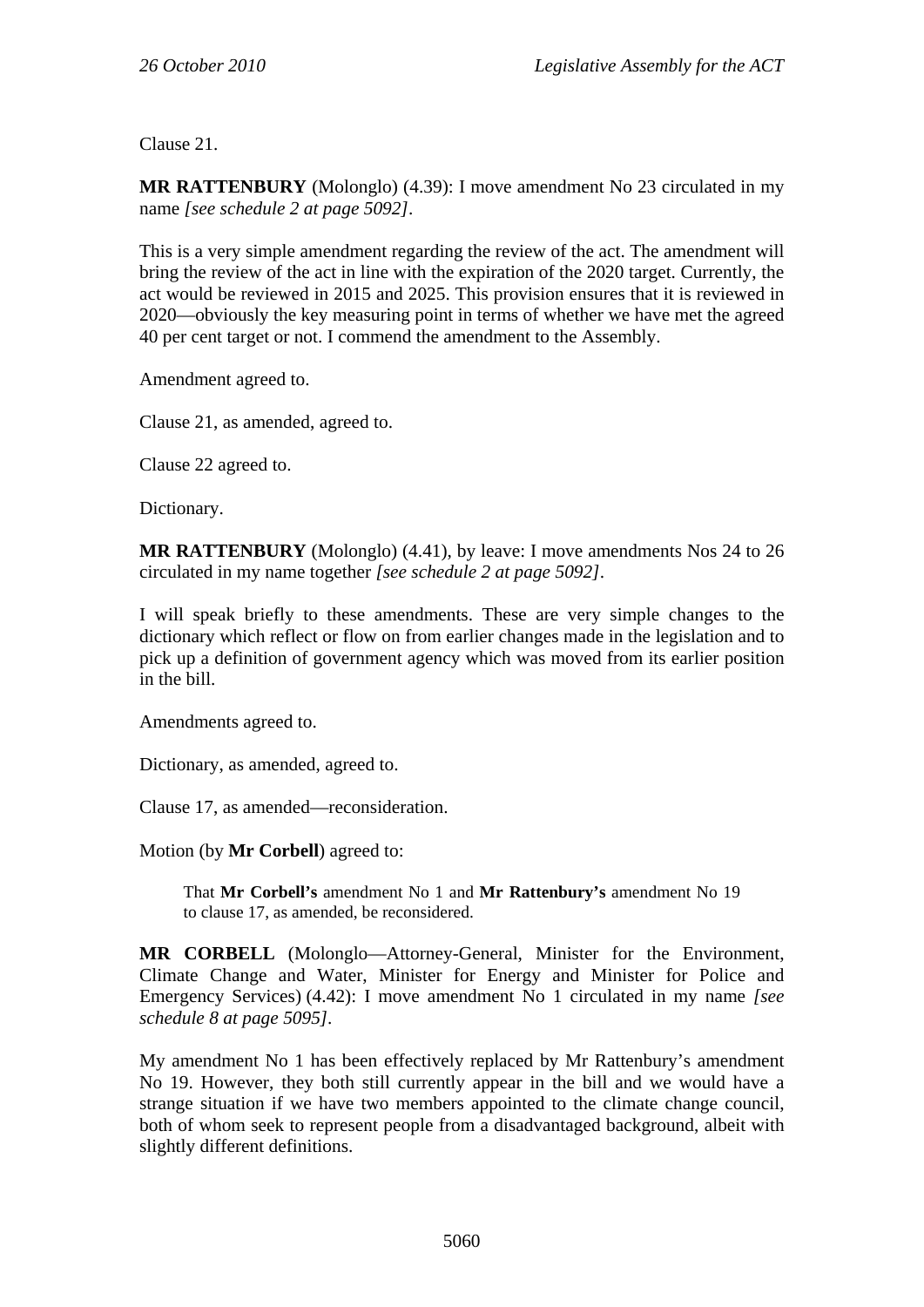To address that issue, the government will be conceding the point and will not be calling for a vote in relation to my amendment. We will subsequently be supporting Mr Rattenbury's amendment when it is moved.

Amendment negatived.

**MR RATTENBURY** (Molonglo) (4.43): I move amendment No 19 circulated in my name *[see schedule 2 at page 5091]*.

Amendment agreed to.

Clause 17, as reconsidered, agreed to.

Title.

**MR CORBELL** (Molonglo—Attorney-General, Minister for the Environment, Climate Change and Water, Minister for Energy and Minister for Police and Emergency Services) (4.44): I would like to thank members for their contribution to the debate on this bill. This is an important piece of legislation, a piece of legislation the Labor government is very proud to be putting forward to the Assembly today.

It establishes a clear framework for the territory to move towards a low carbon future. This is essential for our children and their children. It is essential to ensure that our economy and our community are well placed to meet the challenge of climate change, to adapt to it and to ensure that we continue to provide a just, equitable, sustainable and liveable city for future generations.

The bill before us today, which we are about to vote on in toto, is a bill which provides for ambitious but achievable greenhouse gas reduction targets. They are targets based on the science. They are targets that recognise that making that transition requires a significant effort on the part of all advanced Western economies. This city is one of the most affluent cities per capita in the nation. It is not without its disadvantage, not without those who struggle. But it is a city in an advanced Western economy and we believe that these targets are the targets needed for the future.

We believe that these targets pave the way for a significant and important debate and decisions about how we manage settlement and development in our city, how we manage energy supply in our city and how we manage the provision of transport in our city.

The legislation will give guidance and will set the framework when forming decisions in all of those areas. But more importantly, it will act as a significant spur not just to the government itself in this place and the policies and the legislation we put forward. It will also act as a spur for the broader community—for individuals, for community organisations and most importantly for businesses. Businesses can focus on how they can contribute towards these levels of carbon reduction, how they can seize the economic opportunities that come from that, how they can transform their businesses, create jobs, create economic advantage, and create new industries and new areas of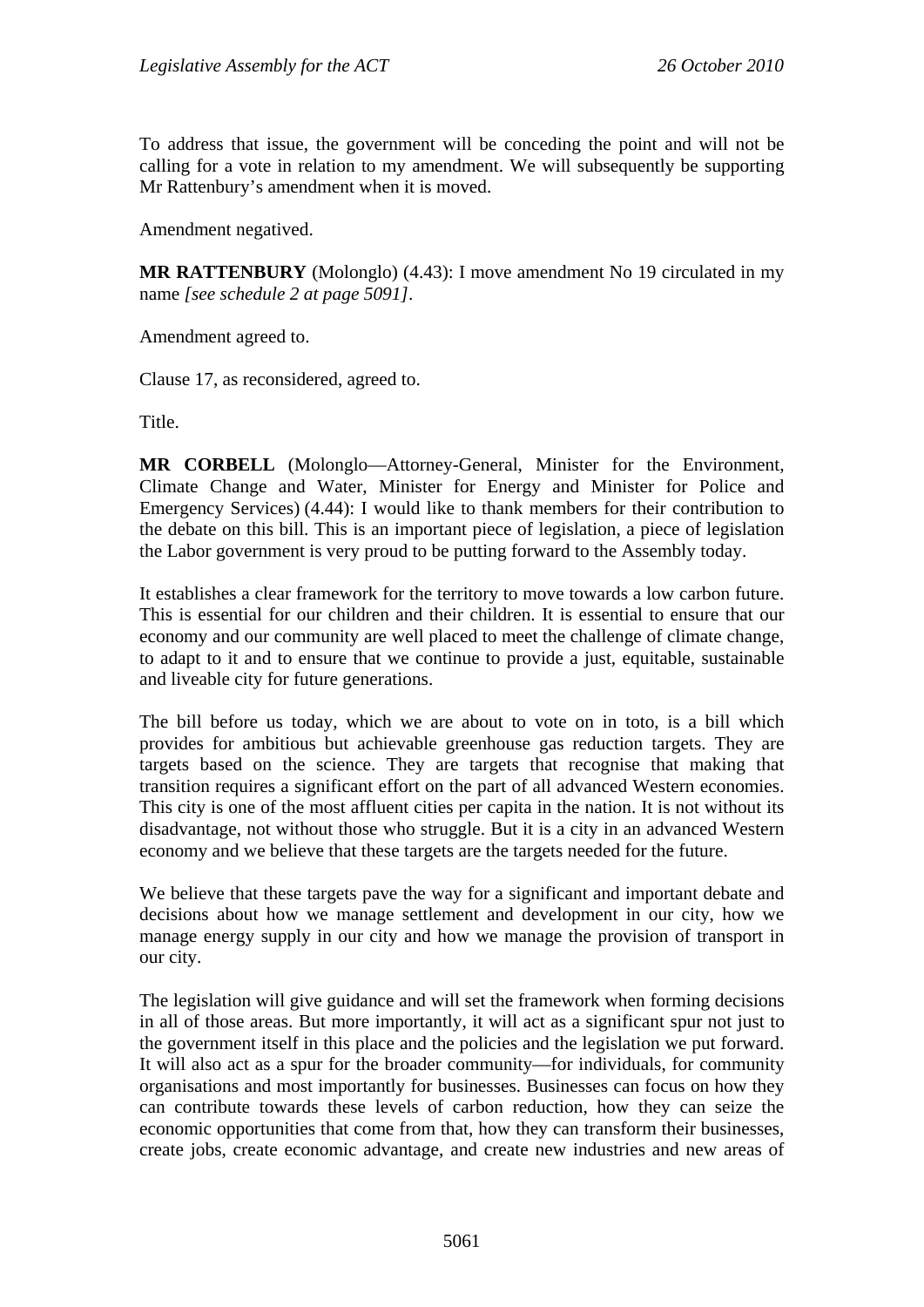service delivery that are going to be to the service and benefit of the broader community, as well as making a significant contribution to greenhouse gas reduction.

I would like to thank all the officers in my department who have worked towards the development of this legislation and the significant amount of research and analysis that has occurred in bringing it to this point. I would also like to thank those in the community who have lent their support for what is an ambitious but achievable target to achieve significant greenhouse gas reductions.

Finally, I would like to thank those members in this place who have lent their support to this process as well. This is an important piece of legislation and one that will inform and guide our decision making for many years to come. I commend the bill to the Assembly.

**MR RATTENBURY** (Molonglo) (4.47): I want to speak very briefly. I think the minister has elaborated some of the points but I simply wanted to note my sense of pride on behalf of my colleagues in the Greens that we, as an Assembly, are passing this bill today. This bill flows from the parliamentary agreement between the Greens and the Labor Party in which we agreed to legislate the greenhouse gas reduction target.

I welcome the government moving forward on this as part of that agreement and the constructive conversations we have had over the two years in moving towards this point and particularly in the context of the actual passage of the bill and the mechanics around it. We have much work to do. This is simply a steppingstone on what is going to be a long and challenging journey for both government and the citizens of the ACT.

But we have set a standard to strive for, we have set a standard that reflects the science and I believe we have set a standard that offers hope—hope that humanity can turn around this titanic known as climate change, that we can tackle it with all of our ingenuity, with all of our vision and with all of our determination and that we can do our very best to ensure a safe climate for future generations on this planet.

I commend the bill to the Assembly as well.

Title agreed to.

Question put:

That this bill, as amended, be agreed to.

The Assembly voted—

Ayes 9 Noes 5

Mr Hargreaves

Mr Barr Ms Hunter Mr Coe Mr Seselja Ms Bresnan Ms Le Couteur Mr Doszpot Mr Smyth Mr Corbell Ms Porter Mrs Dunne Ms Gallagher Mr Rattenbury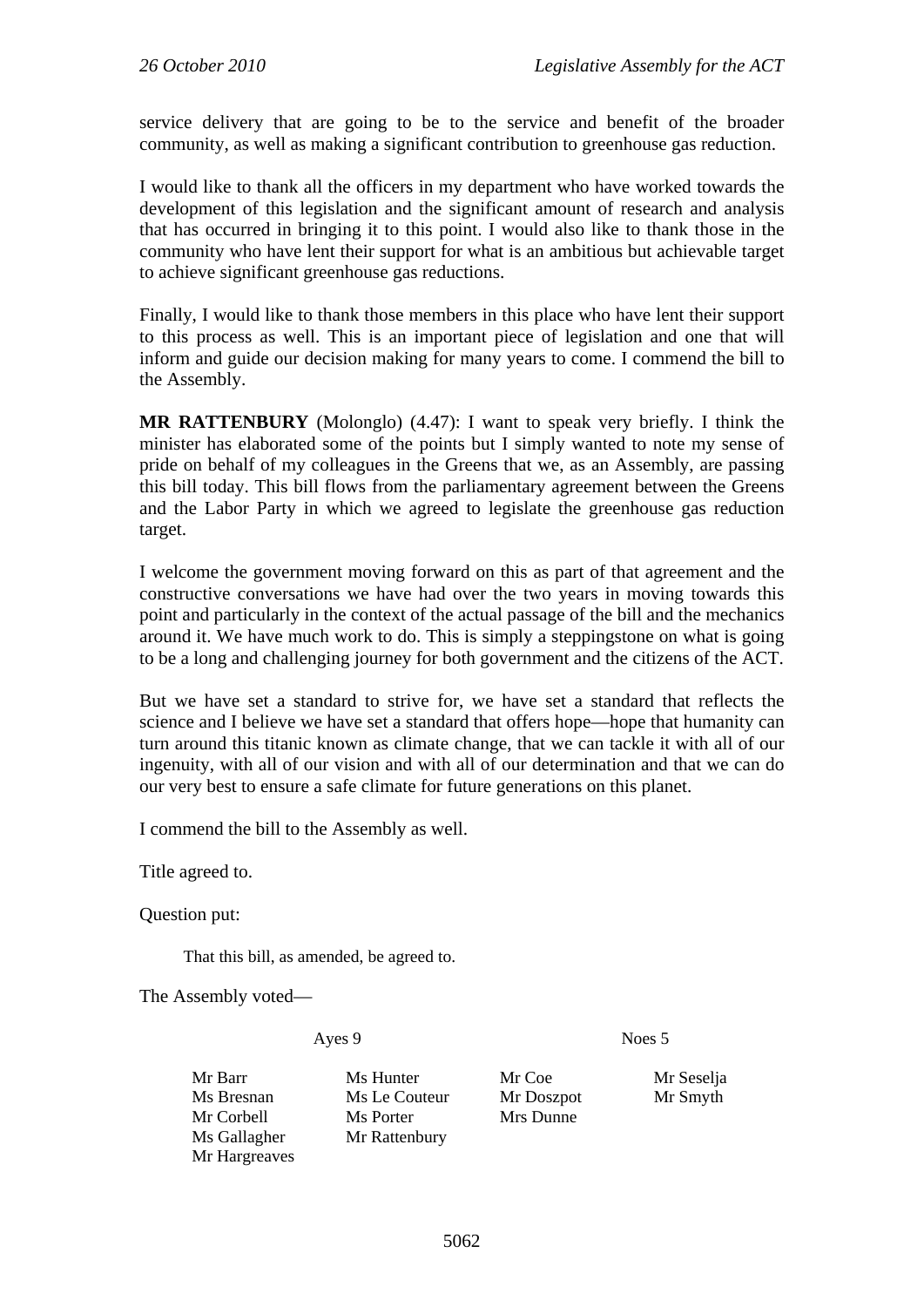Question so resolved in the affirmative.

Bill, as amended, agreed to.

## **Climate Change (Greenhouse Gas Emissions Targets) Bill 2008 (No 2)**

Debate resumed from 10 December 2008, on motion by **Mrs Dunne**:

That this bill be agreed to in principle.

**MR ASSISTANT SPEAKER** (Mr Hargreaves): Before I call Mr Corbell, I remind members that this bill was debated cognitively with the previous bill.

**MR SESELJA** (Molonglo—Leader of the Opposition) (4.52): I do not know exactly how people are going to vote on this because I have not actually spoken to it but I was looking forward to hearing directly from Mr Corbell. I assume from that earlier discussion that they will not be supporting our bill.

Mr Assistant Speaker, it is worth just going back a step and talking about the differences and why we believe this is the better path. We have heard a lot in this debate, particularly from Mr Corbell and also from Mr Rattenbury, about this magic number that is 40 per cent. We had Mr Rattenbury sort of drawn out more on it. He was right. When he finally actually got down to the facts, the fact is that the IPCC has not said that the magic number is 40 per cent. Despite what Mr Corbell claimed, the IPCC has not said that for developed nations. In fact, for developed nations the IPCC has said between 25 and 40 per cent.

To pursue a target of 30 per cent, as the Canberra Liberals have proposed, is within the range for developed countries that the IPCC itself has recommended is necessary. You cannot claim that the science says that you must have a 40 per cent target because the science simply does not say that. The IPCC does not say it and to suggest otherwise is simply wrong.

What we have is choices to make. We have choices to make even if we accept the IPCC's recommendations. We then have a choice. We take into account what is going on internationally and nationally. What we have seen nationally is the debate lead to a situation where it looks as though a five per cent target is on the table. That may go higher but I do not think anyone would be suggesting that the national target anytime soon is going to be up at the 40 per cent mark. It simply will not happen.

We must debunk what has been put out there in this debate by the Labor Party and the Greens—that is, that there is a magic number, that if you get 40 per cent then you are correct and you will achieve the emissions reductions that are necessary to prevent dangerous global warming. It is simply not the case. It is not a magic number. We as policy makers have decisions to make. We take into account not just what is going on elsewhere but also the costs that are associated with these targets.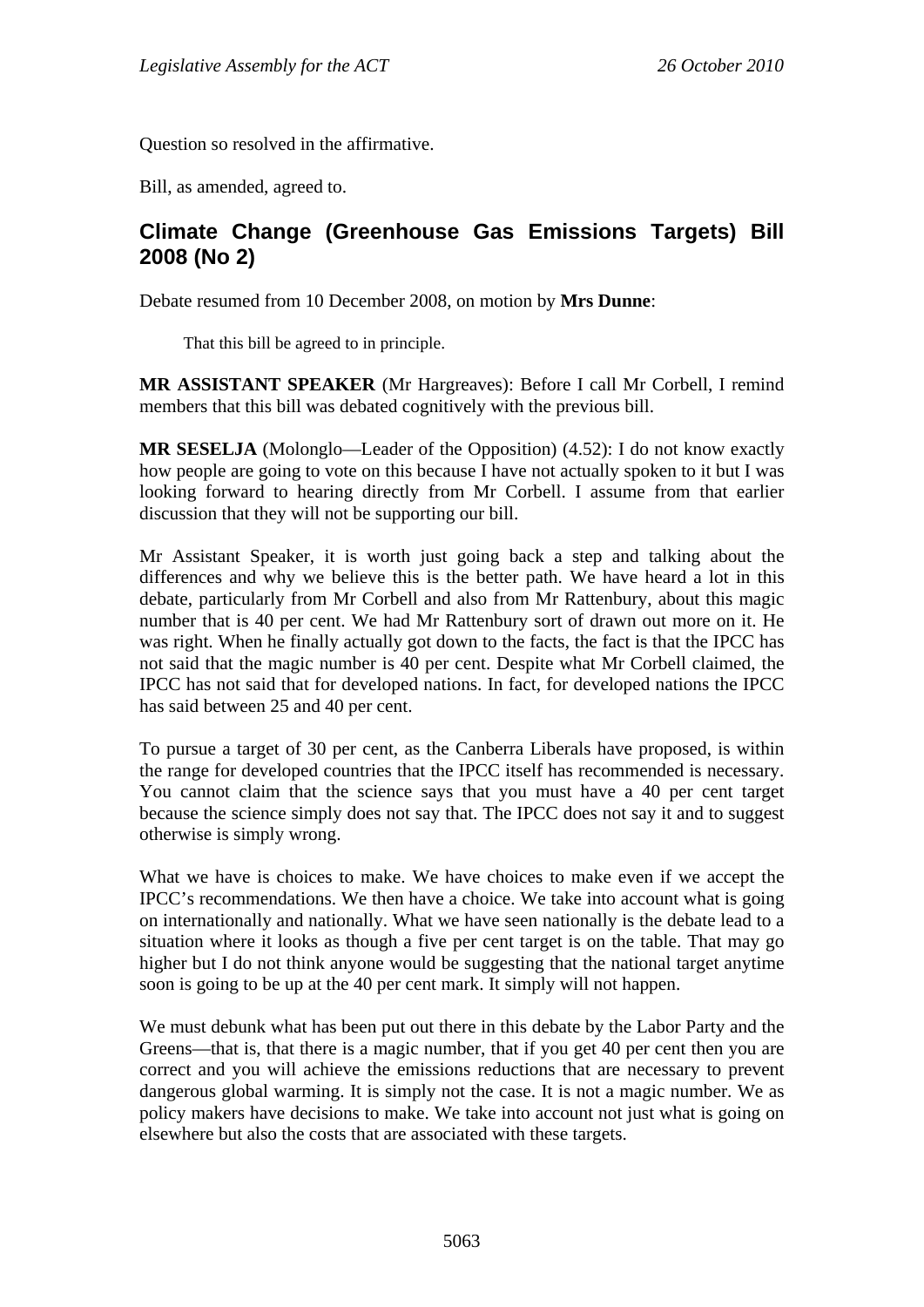The Labor Party and the Greens have chosen to go for the absolute upper end of the target. They have chased that headline. What we have said, and what we did through our amendments throughout this debate, was that we will hold you to account for that. We will seek to improve your bill where possible and we will actually stand up and say that someone has to consider the costs. Someone has to consider the costs. You can advocate strong targets, as we have, but you have to actually also balance what the costs are to the community? How can it be achieved? Is it achievable?

What we have come down to, we believe, is a far more sensible path. It is not a path that is blinded by ideology as we have seen from the Labor Party and the Greens. It is very clearly informed by the science but it is also informed by our responsibilities to the community not to saddle the people of the ACT with a target that is too burdensome and in fact does not achieve the environmental benefits because of what is going on, particularly nationally and internationally.

We are very pleased to be the party who stands up for that, who are informed by the science but who are not in any way carried away by the ideology so much as the Labor Party and the Greens are—to get to a point where they say that the only way to do it is to get the absolute highest target in the IPCC's band. We have considered it very carefully. We believe that 30 per cent is a far better way to go. We believe our legislation is the better way to go and I commend the bill to the Assembly.

Question put:

That this bill be agreed to in principle.

The Assembly voted—

Ayes 5 Noes 9

Mr Coe Mr Seselja Mr Barr Ms Hunter

Mr Doszpot Mr Smyth Ms Bresnan Ms Le Couteur Mrs Dunne Mr Corbell Ms Porter Ms Gallagher Mr Rattenbury Mr Hargreaves

Question so resolved in the negative.

# **Planning and Development (Public Notification) Amendment Bill 2010**

Debate resumed from 26 August 2010, on motion by **Mr Barr**:

That this bill be agreed to in principle.

**MR SESELJA** (Molonglo—Leader of the Opposition) (5.00): The Canberra Liberals will support this bill today. The bill, if passed, will make a very small but important amendment to the Planning and Development Act 2007 in regard to the public notification of applications for development approval. As we are well aware,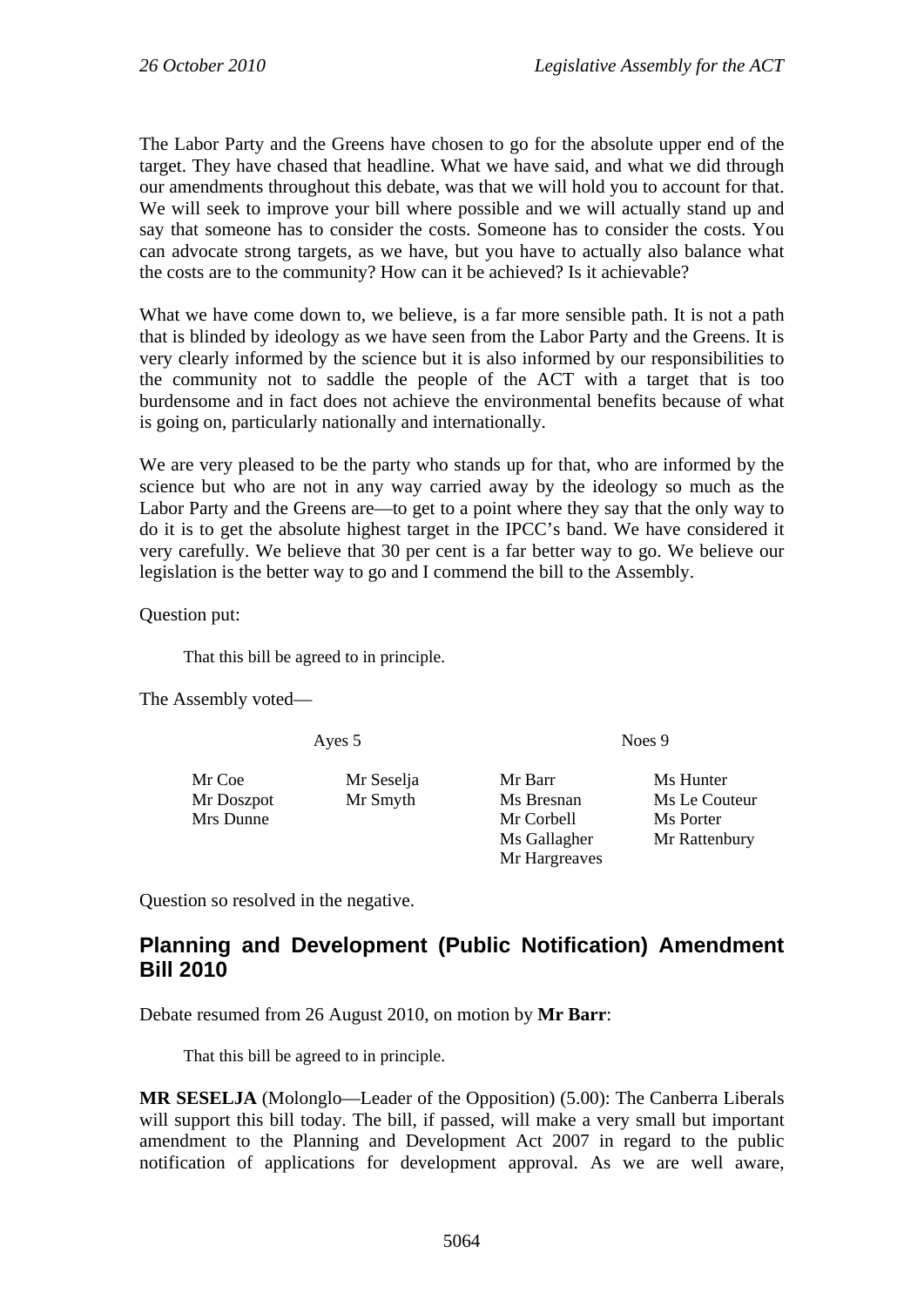depending on the nature of a proposal and whether it is assessed on the merit or impact tracks, the public notification period for a development application must be held for 10 to 15 days. This may involve the use of signage, newspaper announcements or letters to adjoining properties.

I note that the new provisions in this bill apply to errors in notification. According to the explanatory statement:

The Act as amended will require the public notification to be repeated in certain situations. … public notification must be repeated if:

- a) the notice (letter, sign on property or newspaper notice) is defective because the content is incorrect, incomplete, misleading and ACTPLA considers the defect is likely to detract from someone's awareness of the proposal or restrict the ability of someone to comment on the proposal; and
- b) ACTPLA becomes aware of the defect and its impact during the original public notification period.

Further, the bill will require public notification to be repeated if the notification did not take place at all and if the authority becomes aware of this before the public consultation period ends. The Canberra Liberals have consulted industry about this bill and no serious concerns have been raised with us. We will therefore be supporting the bill.

**MS LE COUTEUR** (Molonglo) (5.01): The Greens will be supporting the planning and development amendment bill today. However, I note that we discussed this exact same topic in this chamber only a few months ago in June. I will discuss the contents of the bill in a moment, but I think it is very important that first I address a fundamental problem that we have in the Assembly. It is an issue which was addressed in the editorial of the *Canberra Times* last week, which is that we are a three-party Assembly and we need to work collaboratively to get legislation and motions passed. We cannot just work as individual parties and presume that is good enough.

Voting against a bill because it is not yours is simply immature. When we debated my Planning and Development (Notifications and Review) Amendment Bill in June, it would have made a lot more sense for the government or even the Liberal Party, given that they are now going to support the bill today, to amend our bill. Mr Barr said in his speech that he wanted to fix the same notification problem in the planning act, and he foreshadowed it at the time. However, rather than amending my bill or even asking for an adjournment to allow ACTPLA time to consider their approach, he and the Liberal Party voted my bill down in principle. He voted the principle of my bill down, despite introducing a bill which addressed one of these exact same issues just two months later.

It is childish and frustrating that the government is unable to debate an issue when it is proposed by another party and then, only two months after we finished the debate on it, tables a bill which covers exactly the same issues. It tabled a bill that covers public notification and addresses it in almost exactly the same way. I find it difficult to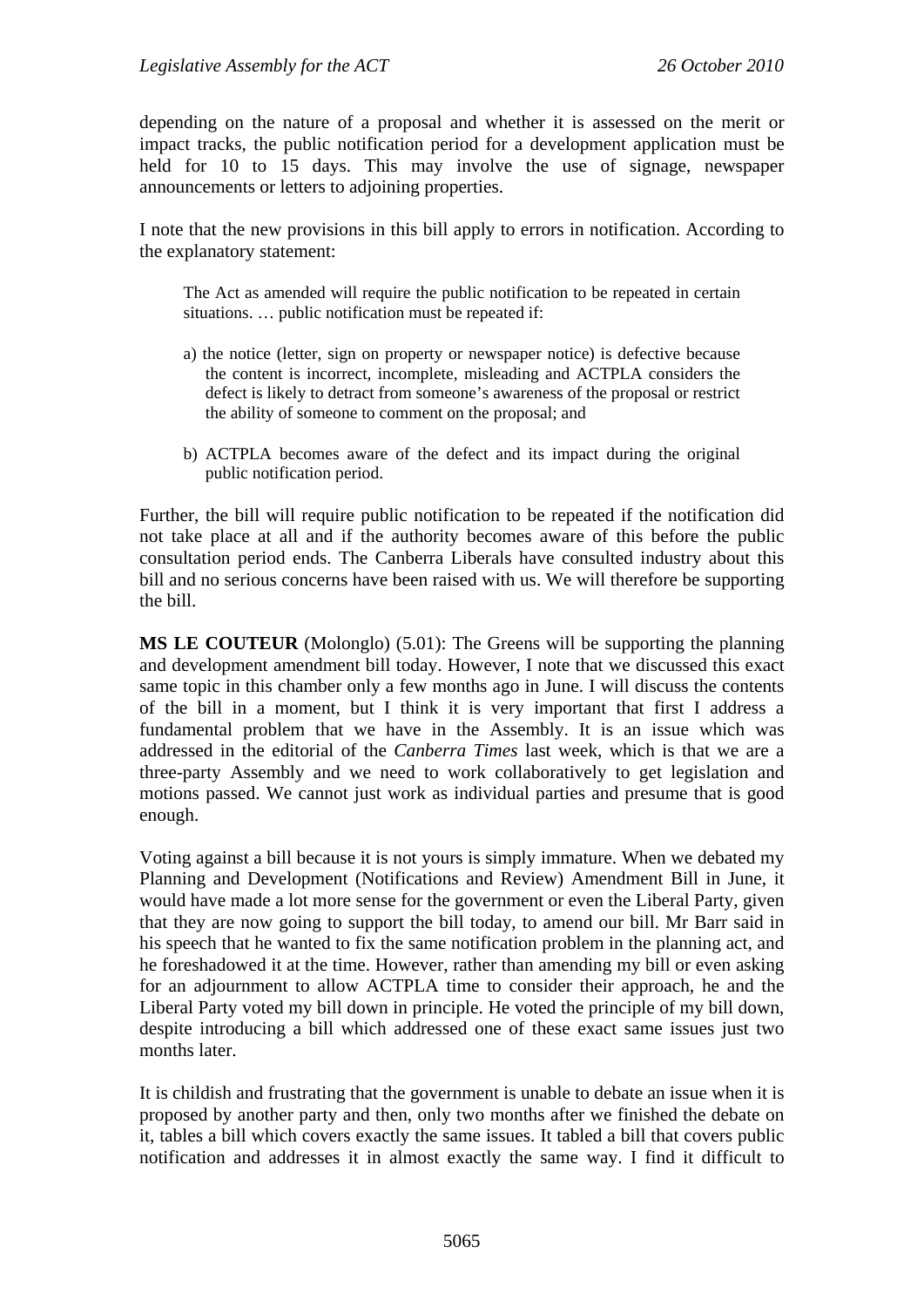believe that the government thought that it was acceptable that DA notifications did not necessarily have to have any particular relationship to the actual content of the DA. We know that Mr Barr and ACTPLA already knew what they were planning to propose back in June, as Mr Barr flagged it in his speech. He said:

This brings us to the Latham DA which is being used as an example for the need to introduce these provisions. Following this case, ACTPLA has reviewed its internal procedures concerning verification of notifications. As a result, the government will be introducing amendments to the Planning and Development Act to provide a legislative process to allow re-notification of applications. These will be able to occur prior to any decision being made on the DA where there may have been a deficiency in notification.

I acknowledge that the government have taken a slightly different approach to solving the same problem than we did, but this is exactly what the amendment process is for. If they were not ready to do it at that stage, I would have been quite amenable to adjourning debate until they were. I do not really mind that the Greens have become a think-tank for the government, but it is poor form to dismiss our proposals in the chamber and then present them as their own ideas.

We have seen this kind of thing from the government before. Last year Amanda Bresnan introduced legislation to regulate the solarium industry in the ACT. The government refused to support the Greens' legislation and instead adjourned debate and introduced almost identical regulations to address the issue themselves. There are numerous other examples where the outcomes have suffered because the government have not collaborated or engaged with Greens-led initiatives. However, in the end, I am pleased that the Assembly continues to slowly achieve improved results for the Canberra community.

In terms of the bill itself, I am very pleased to see that this bill proposes to renotify a development application if ACTPLA becomes aware that the original notice is defective and—this is what ACTPLA have borrowed from my bill—the defect is likely to:

(A) unfavourably affect a person's awareness of the timing, location or nature of the development proposal in the application; or

(B) deny or restrict the opportunity of a person to make representations about the application under section 156 …

This may be because the contents of the notice are incorrect, incomplete or misleading. This clause applies to the same three public notification areas which I wished to address—public notice to adjoining premises, registered interest holders and major public notifications. The Greens, of course, support these provisions, as they are certainly an improvement to the current notification process. I can understand why there would be a clause allowing ACTPLA not to renotify if a sign was displayed but then subsequently moved, altered, damaged, covered or had access to it prevented. However, I would hope that all steps possible would be taken to avoid these situations.

Given the causal effects of public notification not being carried out effectively, meaning that people may not put in objections and are therefore not given standing to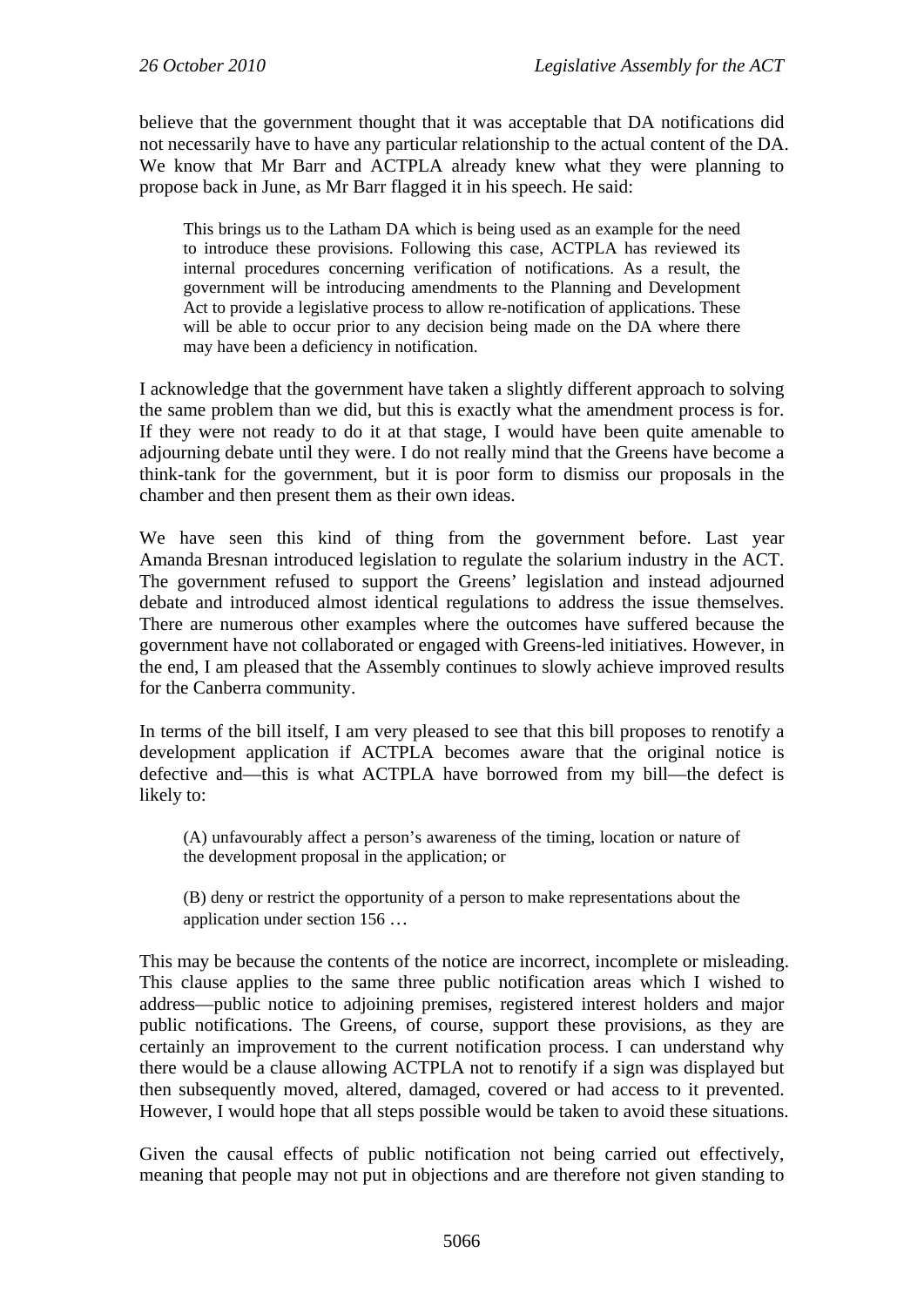appeal, it is vital for natural justice reasons that notification be improved as far as possible. If people do not know what the DA proposed actually entails, it makes it extremely difficult for people to object.

Section 246 of the Planning and Development Act 2007 provides that the validity of a lease is not affected where ACTPLA has not complied with the section. In this case, it operates to protect those who have acted in good faith from any error on the part of ACTPLA, who are administrators of the system and should not make that type of mistake. This is a fair and reasonable application of this type of clause. But it is frustrating that, just a few months ago, Mr Barr suggested that the mere omission of a comma could mean that the notification was invalid. He totally belittled the whole experience of people where the notification was invalid. Nobody ever suggested that a mere comma would be the issue.

The case of the DA in Latham needs to be raised, as it probably instigated this debate in the first place. This DA was put out for public notification, but it only contained a lease variation proposal. The actual demolition and development proposal was completely omitted from public notification. Despite this, ACTPLA used the out clause and permitted a decision on the whole proposal. This should be a breach of the DA process, and the notification should be started again. I am glad that Mr Barr and his department have now realised that my complaint was a reasonable one and that this fault is finally being partially fixed with this bill.

It can also be the case that the developer has not given the full or correct information, and thus what is being notified is incorrect. There is very little cost involved to correctly notify a development application, and it could well be that members of the public will be forced to suffer a significant detriment without ever having had the opportunity to put their case. Given the reliance our planning system places on objector comments, it is proportionate and reasonable to ensure that the community are given a fair opportunity to have their views heard.

I would like also to mention the human rights component of the Latham example. Given that the notification was not carried out properly, Professor Peta Spender, the presidential member of ACAT who heard the interlocutory application, examined the composite process of this case in February this year. Although ACAT did not have jurisdiction to order a renotification, she found:

... the respondent has the same obligations as the Tribunal under section 40B of the *Human Rights Act* to give proper consideration to a relevant human right and recommends ... that it considers its own obligations as a public authority to preserve and foster the rights of potential affected parties under section 21 of the *Human Rights Act* and to make arrangements to renotify the development proposal.

When I raised this matter through questions without notice, first with Mr Barr and then with Mr Corbell following the ACAT finding, I was disappointed that neither our planning minister nor our minister responsible for human rights was concerned about this loophole in the legislation. It has been suggested to us that there should be a formal process whereby the government should respond to recommendations from ACAT. This seems like a reasonable proposition which we will continue to follow up with the government.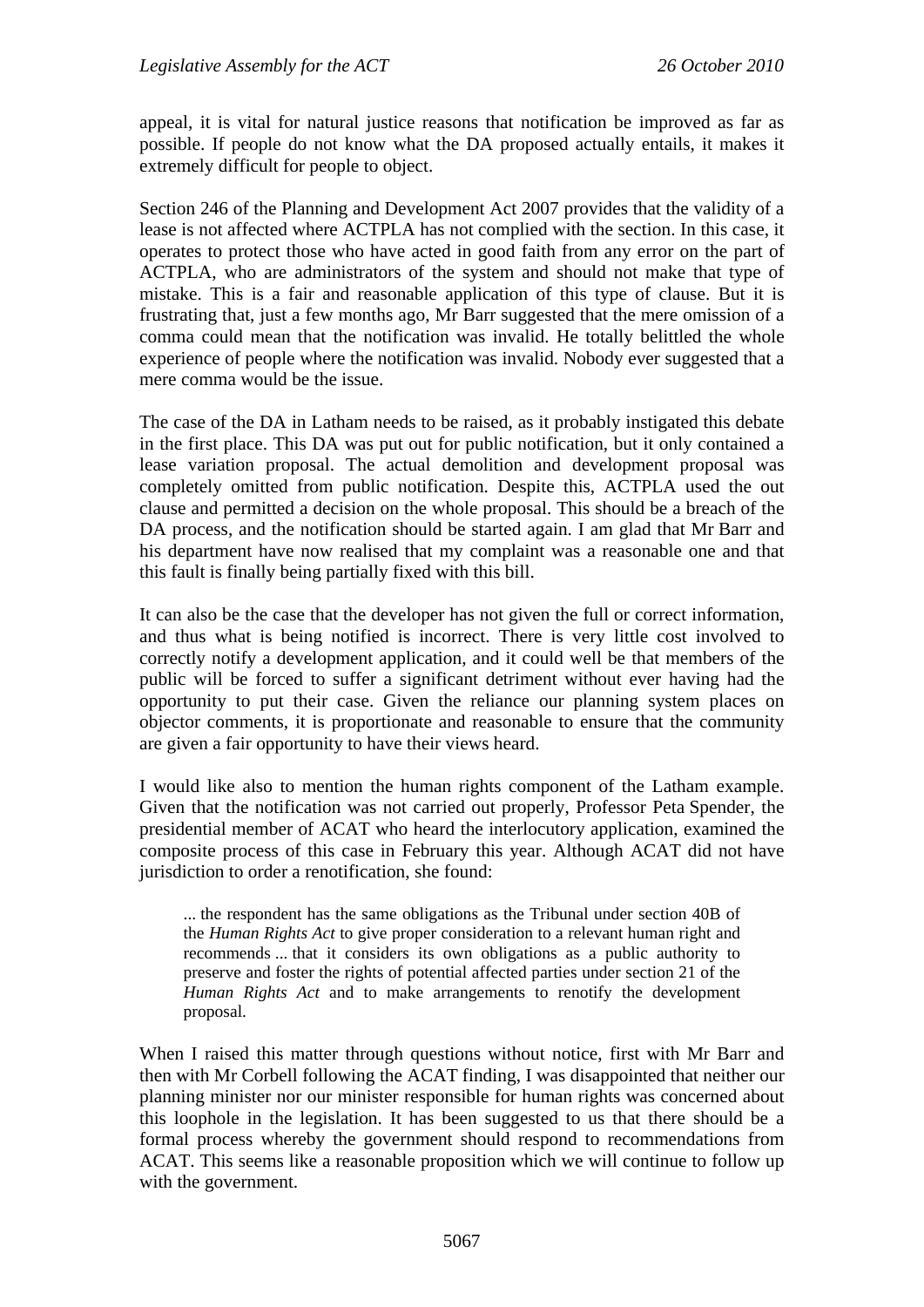I was tempted to put forward further improvements from the other aspects of my original bill to improve standing and appeal rights, but I believe that the Assembly has already had this debate. If I had faith that my amendments would be fully considered, I would put them forward again, but given that I know the government prefers to put ideas forward itself, I will instead request that ACTPLA examines these proposed amendments fully and brings forward further improvements. They are all issues which I have had extensive representations on from members of the public and, in particular, community councils. They are not my own ideas. They are the ideas of affected members of the public, and I will not rule out bringing forward amendments myself in future if we do not see any action.

Mr Barr and ACTPLA will already be aware of some of these issues as the Environmental Defender's Office sent all parties the same letter outlining them. One key issue is that the full range of improvements to the major public notification process have not been transcribed to the public notice to adjoining premises or to registered interest holders. This means that whereby with major public notification, if a notice was simply not published it must be renotified, this is not the case for the other types of notification, but it should be.

Another issue is the lack of legal recourse if the renotification requirements in this bill are not complied with. That is, if a DA was incorrect and not renotified, and someone who would have been eligible to object was therefore unable to, they have no recourse or any way of appealing the lack of input options. This issue was dealt with in my original bill, and the Greens maintain that the community deserves better standing rights.

Another problem which will still exist after this bill is passed is that renotification is only required if ACTPLA is aware of the defect before the public consultation ends. This obviously is flawed. It is really unclear how ACTPLA would in fact become aware of the flaw before the end of the notification period.

Although it must be noted that the onus is also on developers, large or small, to ensure that ACTPLA is correctly notifying the development, if a developer realises that the development has not been properly notified then they should contact ACTPLA and have it notified properly so that it can be properly rectified. No other jurisdiction's legislation allows their notification process to so blatantly discount the public's right to know about DAs in this way. Given how short the consultation periods are, between 10 and 15 days, a set period could be set whereby a renotification could still be allowed after the original consultation closing date.

Another simple improvement on top of what is being proposed today, which would make the DA process far easier for the public, would be to require colour pictures of the proposals to accompany the DA documents and for a picture of the proposed development to be inserted as part of the notification sign. It can be very difficult for the general public to interpret development plans. I think that in many cases a picture would make the proposal a lot more understandable and hence, in some instances, less daunting. One last suggestion is to improve the signage around DAs so that people can better see the DA signs and that they can be seen from all publicly accessible locations that the proposed development is visible from.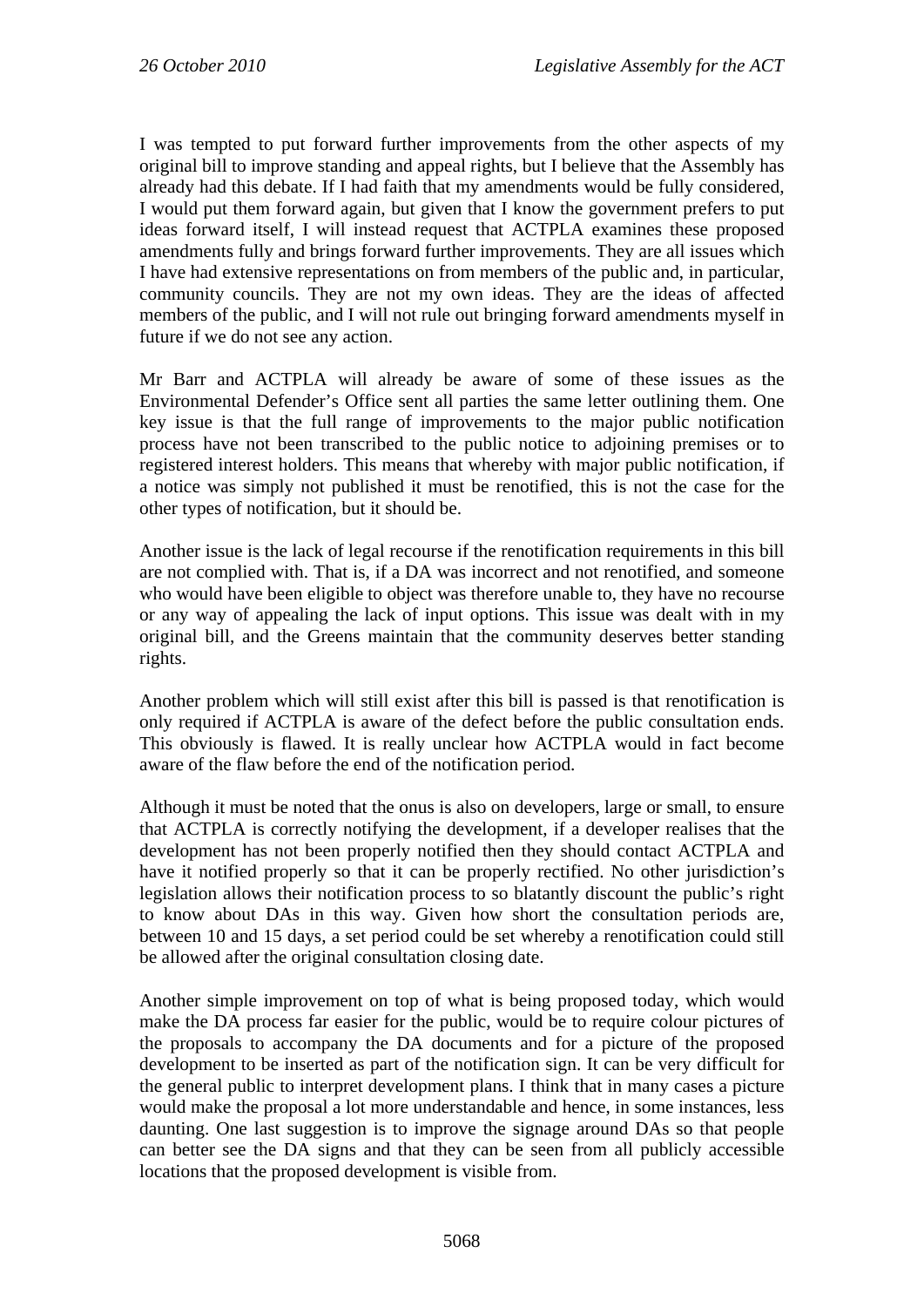I have also had numerous complaints about ACTPLA's website not containing all the information when the consultation period starts, and then it only appears, in some instances, after complaints. This means that the full information is not available for the whole consultation period. Given how complex some of the documents can be, this is not a fair process. Also, those people who looked at the information when the DA first went up on the website may not be aware of the missing documents. ACTPLA should take better steps to ensure that all information is available at the outset of the consultation period.

The Greens will continue to monitor and advocate for improvements in the Planning and Development Act and to ensure that the community has a fair process to work with. I look forward to further planning bills to achieve this.

**MR BARR** (Molonglo—Minister for Education and Training, Minister for Planning, Minister for Tourism, Sport and Recreation and Minister for Gaming and Racing) (5.15), in reply: I am pleased to be able to speak again to close this debate. I thank the Leader of the Opposition for his succinct—I believe it was 75 seconds speech in support of the legislation. I also thank Ms Le Couteur for providing some comedy this afternoon. It is always a pleasure to hear from Ms Le Couteur on planning matters, and certainly her contribution this afternoon contained a rare moment of comedy in the planning debate. I acknowledge that contribution, although I do feel, Ms Le Couteur, that if you are going to use comedy, it is best not to undermine yourself a little later in the speech by revealing where the true source of your ideas come from. But I digress, Mr Speaker.

As I have noted previously, this bill applies to the process of public notification of applications for development approval under the Planning and Development Act. This process is commonly referred to as the public notification process, and this bill is about practical, well-targeted improvements to the development application public notification process.

The key elements of the bill have already been raised and discussed, so I do not propose to go through the bill in detail again. But I will take a moment to touch on a few important points. The measures in this bill apply if ACTPLA discovers an error in the content of the original notice. If ACTPLA believes the error is one which could impair someone's ability to understand or comment on the development proposal, then, and only then, must ACTPLA repeat the notification process. The same approach applies if the required sign on the property or notice in a newspaper is defective or was never made at all.

These provisions only apply to errors or defects brought to the attention of ACTPLA during the original public notification period. The provisions do not apply to any errors discovered after this period. These practical measures represent an incremental improvement to the existing public notification system. They are consistent with a public notification and assessment process that is fair, effective and able to produce timely decisions that can be relied upon.

This bill is, as I have already noted, significant not just for what it does but also for what it does not do. As previously indicated, these matters concerning public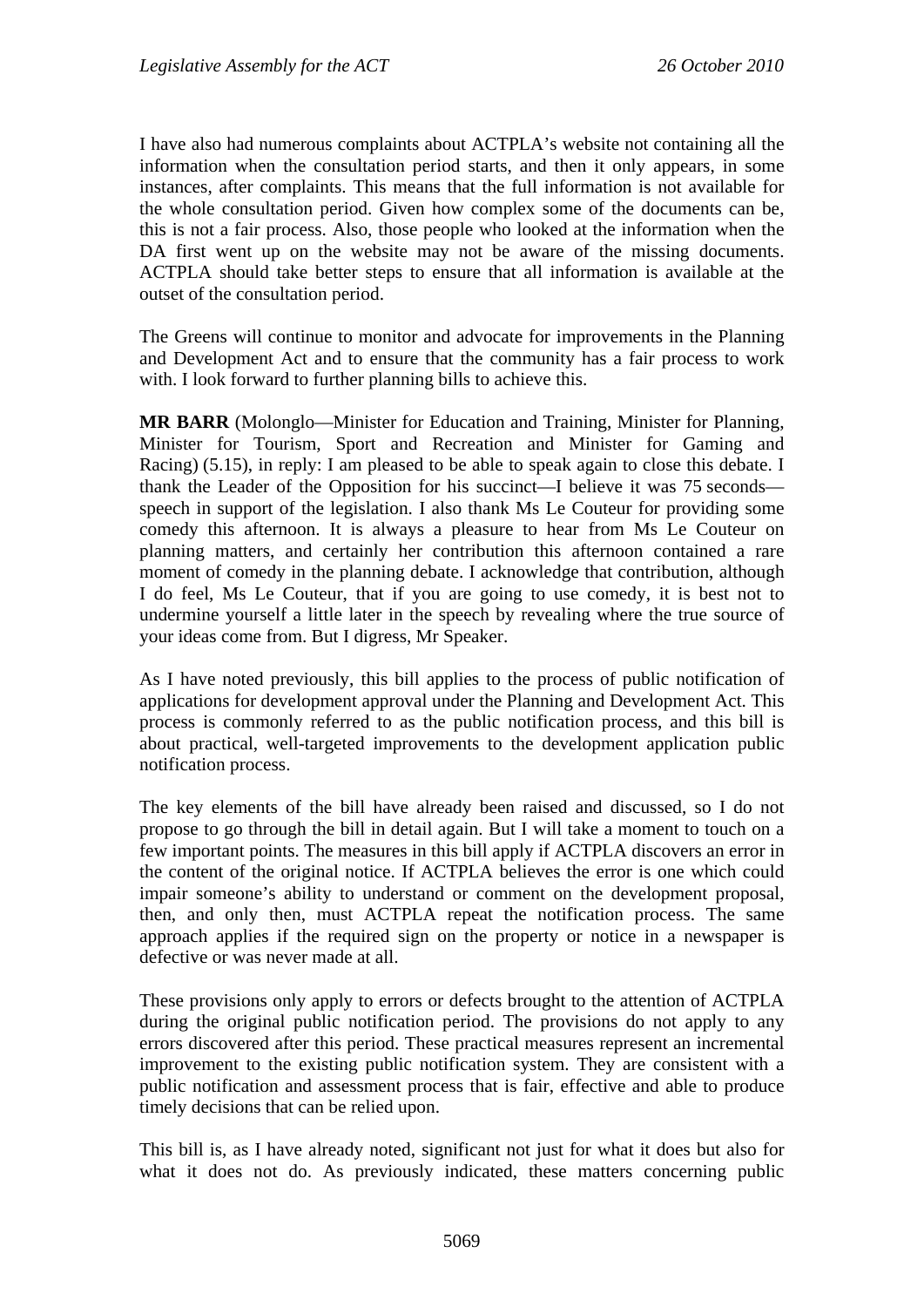notification have been debated already this year. In recent months the notification was again debated in response to Ms Le Couteur's bill. The government's bill before the Assembly today quite deliberately rejects many of the measures contained in the more radical Greens bill.

The deliberate limitations in the government's bill are important, because they preserve the fairness and effectiveness of the existing notification and assessment process. The limitations are important because they preserve the ability of the existing system to deliver decisions and outcomes that can be relied upon by industry and the general public.

The government's bill is also informed by the fact that errors in the content of public notifications are rare, and there is simply no need and no justification to apply a legislative sledgehammer in this area. The new measures in this bill apply only to defects that come to light during the period of the original public notification of 10 or 15 days. This ensures that once an application is decided, it will not be open to challenge on the basis of public notification errors potentially discovered many months or years down the track.

In the absence of such a limitation, development approvals would be open to challenge for weeks or months after ACTPLA's assessment and decision. This risk, even if realised on but a few occasions, would introduce a level of uncertainty for all development approvals. This level of uncertainty would be unacceptable to property owners, and it would be unacceptable to the development industry.

The ACT Greens' bill also included another measure that has been omitted from this bill. Existing sections 153, 154 and 155 of the act confirm that a breach of public notification requirement does not invalidate any final development approval granted by ACTPLA. This confirms that the development approval, once granted, will not be able to be challenged weeks or months down the track on the basis of a late discovery of a possible public notification error.

This provision is important. It gives the assessment and decision-making framework the ability to deliver outcomes that can be relied upon. The ACT Greens' bill would, if passed, have removed these validating provisions. Under the government's bill, the existing provisions on the validity of development approvals will remain undisturbed.

Another limitation in the government's bill was noted in a recent letter I received from the Environmental Defender's Office. The Environmental Defender's Office stated that the bill applied to cases where a letter is sent to a lessee of a neighbouring property as required but was defective in some way. The office suggested that the government bill should apply equally to cases where the required letter was not sent at all or was sent to the wrong address. After all, the bill does cover the situation where a sign on the property has not been put in place as required.

I acknowledge the issue raised by the Environmental Defender's Office to the extent that the bill in this way would introduce a new requirement, a new process, that could involve ACTPLA in time-consuming exercises ad infinitum to determine whether letters were sent and, if so, whether they were sent to the right address. This analysis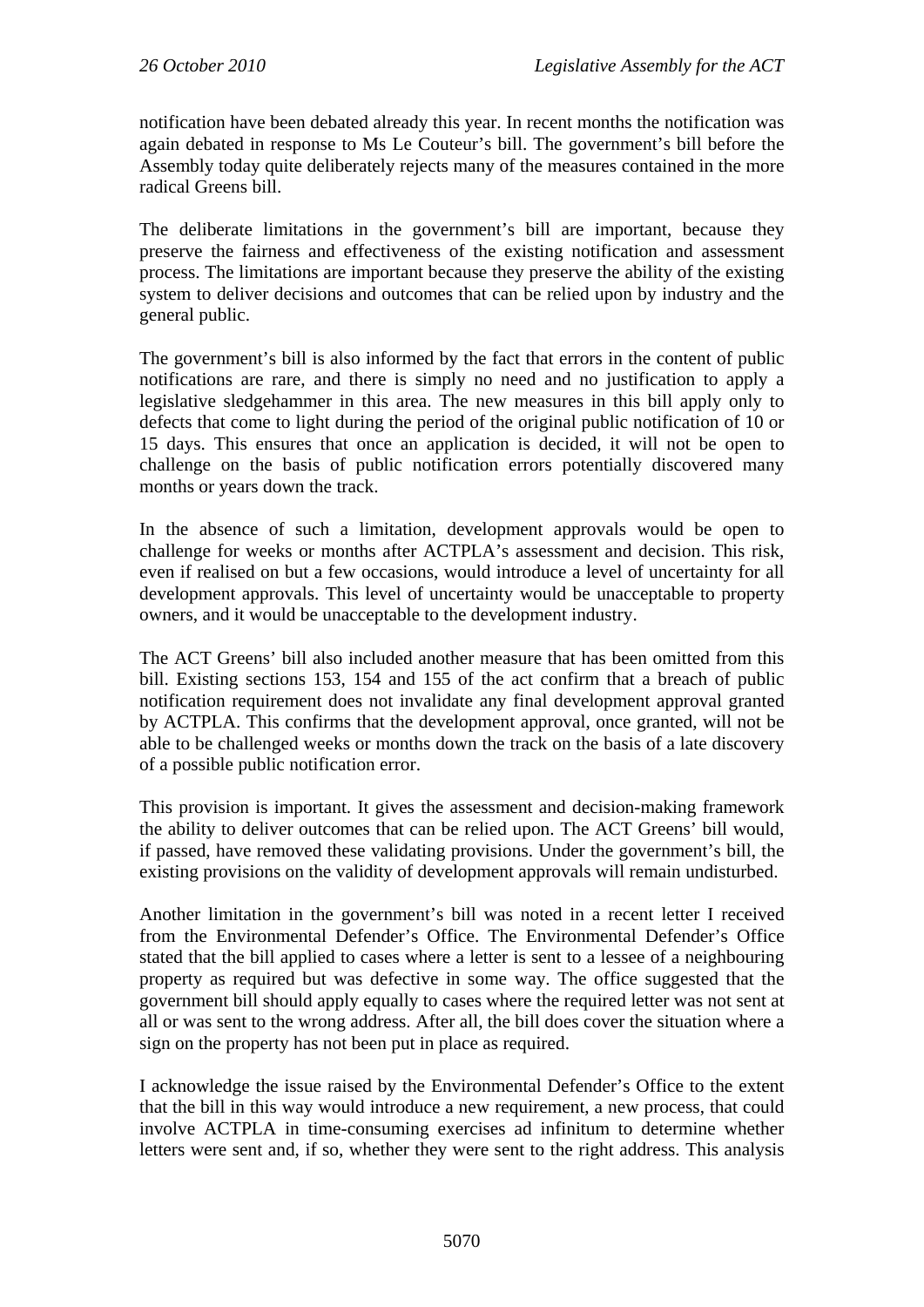could turn on whether the letters were received and whether they were sent to the most up-to-date address held by ACTPLA. Debate and assessment might be required if the relevant lessee has change their address without notifying the relevant authorities. Debates might be had as to which properties are adjoining properties. I do not believe that these complexities are best addressed by entrenching them in a new legal process with real potential to divert considerable time and resources for, frankly, minimal gain.

The best approach in this area is one of practical improvement to the relevant administrative processes. ACTPLA has refined its processes for sending out letters to the relevant lessees. Currently ACTPLA sends out letters to the street address of the neighbouring property. In addition, if ACTPLA has on its database a lessee contact address different to this street address, a letter is also sent to this alternate address. So, in many cases, not one but two or more letters are sent out to two or more contact points.

This letter notification process has been further strengthened in recent times with the cooperation of the office of the Commissioner for ACT Revenue. The office of the commissioner for revenue has, as members would be aware, a database of lessee contact details for the administration of the property rate system. This database is able to be kept up to date as a result of ongoing contacts with lessees in relation to the collection of their property rates. In recent months ACTPLA has worked with the commissioner's office on ways for it to utilise the database of lessee contact details held and kept up to date by the commissioner's office. Importantly, the use of this information by ACTPLA is restricted to lessee name and contact details and does not in any way involve access to taxation records or other information held by the commissioner.

This work has progressed to a point where ACTPLA is now in the process of updating its own database of contacts with information from the commissioner's office. I am informed that public notification letters have already been sent out using this updated information. It is anticipated that the use of the commissioner's database in this way will be fully operational in the next few months. This process for the augmentation of ACTPLA's own address database is made possible by section 395B of the act. Section 395B is a relatively new provision added by the Planning and Development Act 2010 in February this year.

I would like to thank members again for their support of this amendment which has now proven instrumental in delivering significant improvements to public administration. I also thank the Commissioner for ACT Revenue and officers for their cooperation and assistance in this area. In the government's view, the best course of action with regard to notification is to complete these administrative reforms and assess their effectiveness before resorting to new legislation.

These are not the only improvements made to administrative processes around public notification. As I have indicated previously, an error in the public notification of a Latham development application was raised in the debate on the Greens' earlier bill. Since that error came to light, ACTPLA has revised monitoring processes to ensure that notification errors are eliminated as far as possible.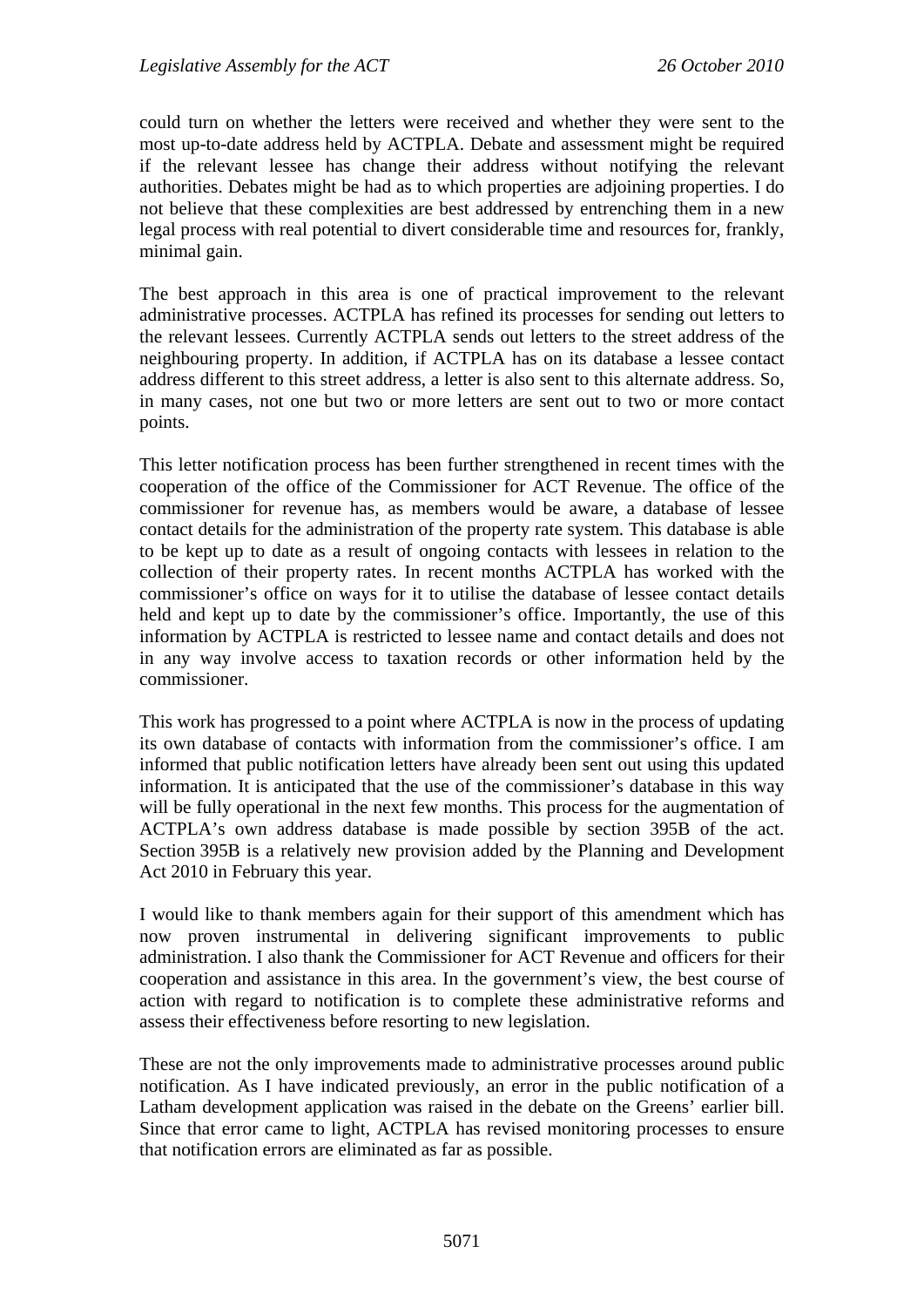In short, this bill should be considered as but one part of an overall strategy. Other equally important elements of the revised administrative procedures are now in place or are being put in place. The overall strategy considerably strengthens an already robust system, a system that has already been delivering an exceptionally low error rate in the content of public notices.

The changes I have outlined should keep this error rate exceptionally low and reduce it even further. This bill achieves this result in a focused and well-targeted way. The bill achieves this result in part because it avoids radical change, the kind envisaged in the earlier Greens' bill.

In summary, the government's bill avoids an unlimited expansion of appeal rights. The bill does not make development approvals vulnerable to challenge months or years after they are granted, and the bill does not permit the appeal process to be used as a tool to defeat legitimate market competition. The measures in this bill and the administrative improvements will together give the territory an optimal public notification process, a process that is equitable and effective and able to produce timely decisions on which land owners, industry and the community can rely. The bill also reflects the ongoing efforts of ACTPLA staff to continually improve the planning system. I commend the bill to the Assembly.

Question resolved in the affirmative.

Bill agreed to in principle.

Leave granted to dispense with the detail stage.

Bill agreed to.

# **Liquor (Consequential Amendments) Bill 2010**

Debate resumed from 23 September 2010, on motion by **Mr Corbell**:

That this bill be agreed to in principle.

**MRS DUNNE** (Ginninderra) (5.27): The opposition will support this bill in principle but we have a number of amendments that we intend to put forward. I will mention those matters now and address them more fully in the detail stage. This bill introduces a range of consequential amendments and transitional arrangements ahead of the 1 December 2010 deadline for the commencement of the new liquor laws.

Of interest is the fact that it also has a number of fix-ups and bits that the government forgot. This is not just a consequential amendment bill. Indeed, two of my amendments fix up mistakes that have escaped the attention of this government. There are two others that have been drawn to the government's attention.

Schedule 2 sets out the consequential amendments as well as amendments to clarify matters removing ambiguity or fixing problems in the original act. It also carries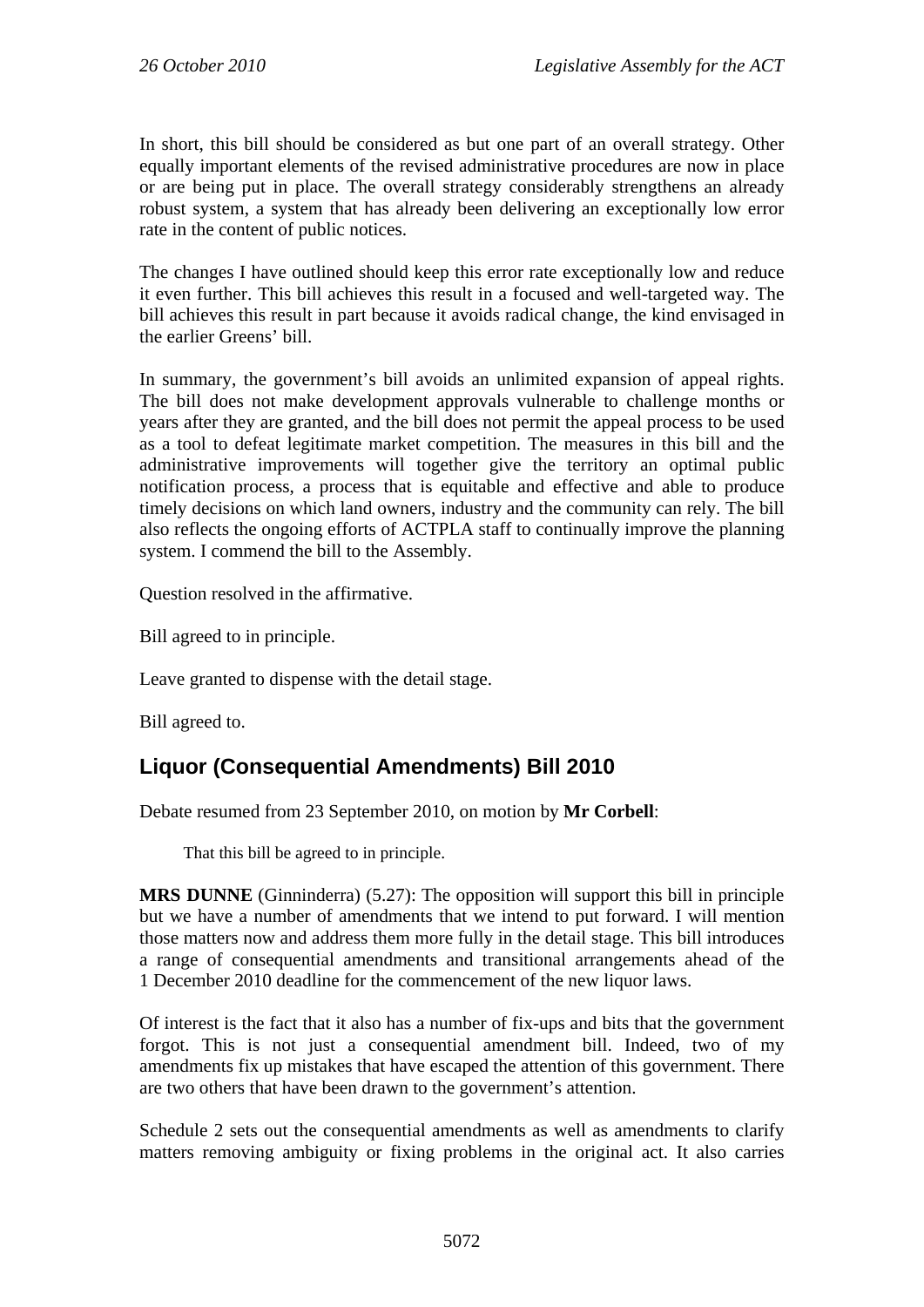a range of transitional provisions. Schedule 2 makes a consequential amendment relating to amendments made under the Smoking (Prohibition in Enclosed Public Places) Amendment Act 2009 which start on 1 December as well, including the renaming of the principal act to the Smoke-Free Public Places Act 2003.

I take the opportunity to highlight a few of the amendments. The amendments to the commencement provisions are intended to allow people in the industry until 1 December 2011 to get their necessary responsible service of alcohol certificates. RSA trainers would be allowed until 1 May 2011 to develop their course offerings and get them approved. However, during my briefing on this bill, for which I thank the attorney, I did not point out but my staff pointed out an important drafting error which, if it remains in place, means a difference of three months for certain commencement elements.

Section 78 requires the commissioner to consider the suitability of the premises when deciding to issue, amend or renew a licence or permit. This section enables the commissioner to look at the history of the premises and take that into account. During the debate on this section in August, I sought an amendment that would link the history of the premises to the application of a licensee.

The government and the Greens voted my amendment down but they did so, I contend, on a false premise. In that debate the attorney claimed that the operation of the section did not apply to new licence applications. But the section quite clearly, through reference to other relevant sections in the act, applies to new licences in exactly the same way as it does to a renewal or an amendment.

The government has sought to clarify this matter by adding a note to the section indicating that the section applies to decisions of the commissioner to issue, amend or renew licences or permits. This note serves to confirm my interpretation of the section when the original bill was debated in August. During the detail stage I will be proposing an amendment to address this situation.

Section 124(4)(c) requires staff members or crowd controllers, when giving a receipt for seizure of false identification, to give a receipt that includes their name and how they can be contacted. The amendment in this bill would require crowd controllers, rather than give their name, to give their identification number under the security industry regulation, to protect their privacy. However, there is no such protection for the staff member who gives a receipt—the staff member, somebody who works behind the bar. They still provide their name and how they can be contacted.

The attorney, in his presentation speech for the bill, commented that the amendment for the crowd controllers would protect them from any retaliation, but no such protection is afforded to staff. I will be presenting an amendment that both introduces efficiency and addresses that shortcoming.

The bill removes section 128, thus removing the requirement for licensees to make risk assessment management plans, or RAMPs, available for public inspection. This is a good amendment. However, it leaves a potential loophole, albeit a remote potential, for someone to get access to RAMPs through the commissioner. I will introduce an amendment to address this loophole.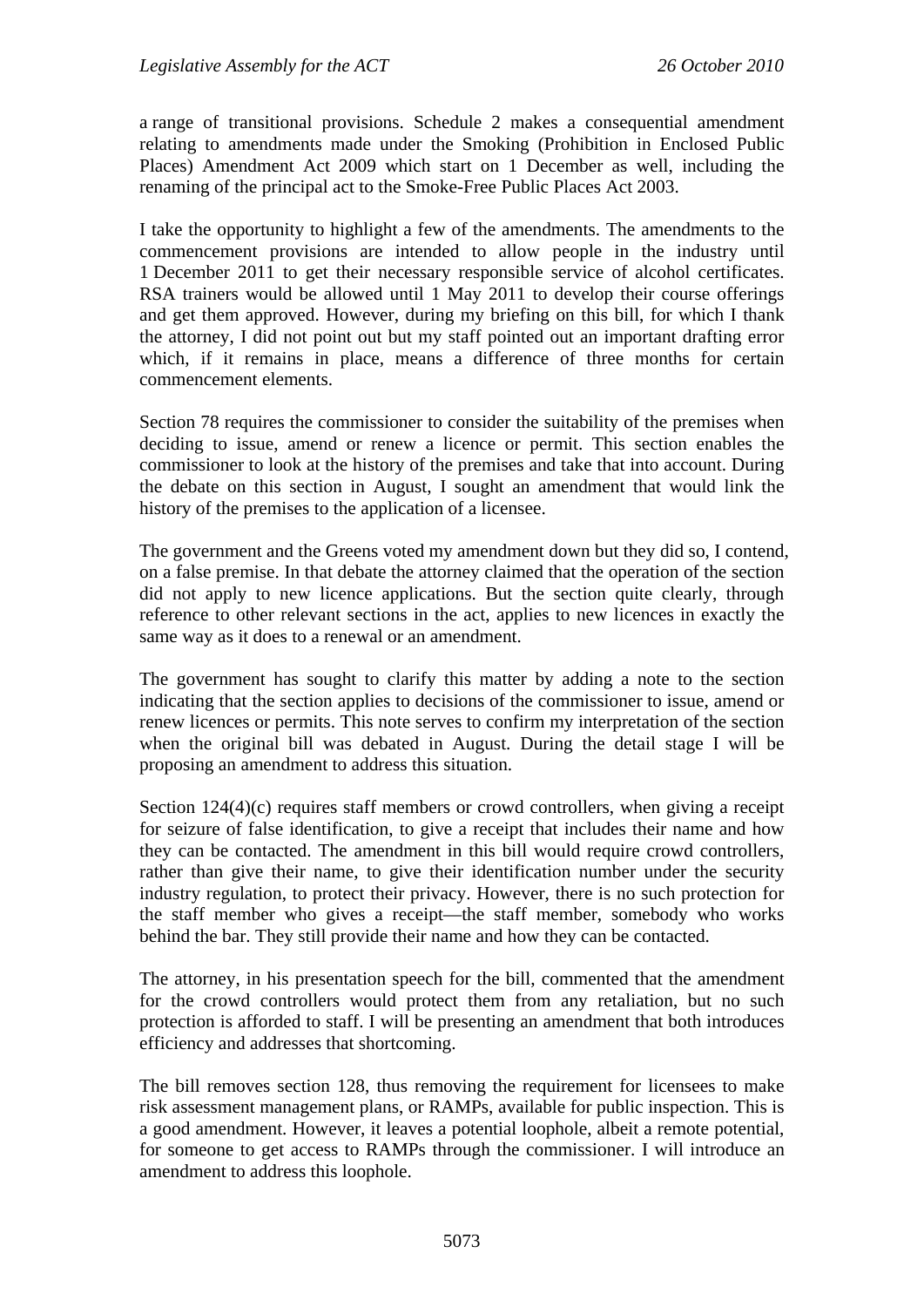Currently, under sections  $183(1)(a)$  and  $(b)$  and  $184(1)(a)$  and  $(b)$ , licensees or permit holders are subject to occupational disciplinary action from ACAT if they or their premises do not comply with the act. This would expand the compliance requirements to include a number of other pieces of legislation. They are the Building Act 2004, the Environment Protection Act 1997, the Food Act 2001, the Roads and Public Places Act 1937, the Smoking (Prohibition in Enclosed Public Places) Act 2003, which has been renamed, and the Work Safety Act 2008. Licensees or permit holders would be exposed to the possibility of losing their licence or permit in an occupational disciplinary matter before ACAT if they contravene or are contravening any provision of any one of those acts.

In addition, a licensee or permit holder could be exposed to the penalty provisions that are carried by this act for non-compliance. I consider this a heavy-handed and grossly unreasonable approach, and we will not support it. I will introduce an amendment that omits these changes proposed by this heavy-handed, unreasonable amendment.

New part 20 of the act introduces a range of transitional provisions. They include the following. Existing licensees applying for new licences before 1 December 2010 will not need to include a police certificate if one has been provided since 1 July 2010, include certificates or plans required under a referenced section in the act, or undertake public consultation. However, the provision is deficient in that it fails to be specific as to which plans do not have to be submitted.

The explanatory statement refers to floor plans and ACTPLA certificates. But the relevant section in the bill refers to a section in the act that covers RAMPs but does not refer to plans. On interpretation, it could be held that the renewal application need not include a RAMP, but I understand this is not the government's intention. During my briefing on the bill, I drew this to the government's attention.

Nonetheless, there is a reasonable case to be mounted to allow licensees some latitude for the drafting and submission of RAMPs. After all, the commissioner is allowed six months under the transition provisions to assess the renewal applications. In anticipation that the government will introduce an amendment to clarify whether the RAMPs will be required to be submitted with renewal applications, I will introduce an amendment that will provide licensees with more time to prepare and submit them.

If a police certificate does need to be submitted, the licensee has 90 days to do so, but the application will not be considered until it is submitted. My amendment in relation to RAMPs will reflect this provision. The application is required to include a considerable amount of data on liquor purchases to enable the commissioner to determine the licence fee.

In the briefing on this bill, I was advised that the government will be amending the provision to reduce the level of detail required to be provided. In addition, until the commissioner makes a decision on the renewal of licence applications, the old licences remain in force. Old permits, including tourism wine permits, current when the new act starts, are taken to be commercial permits under the new act and will expire on the expiry date or after three months if no date is specified. They may be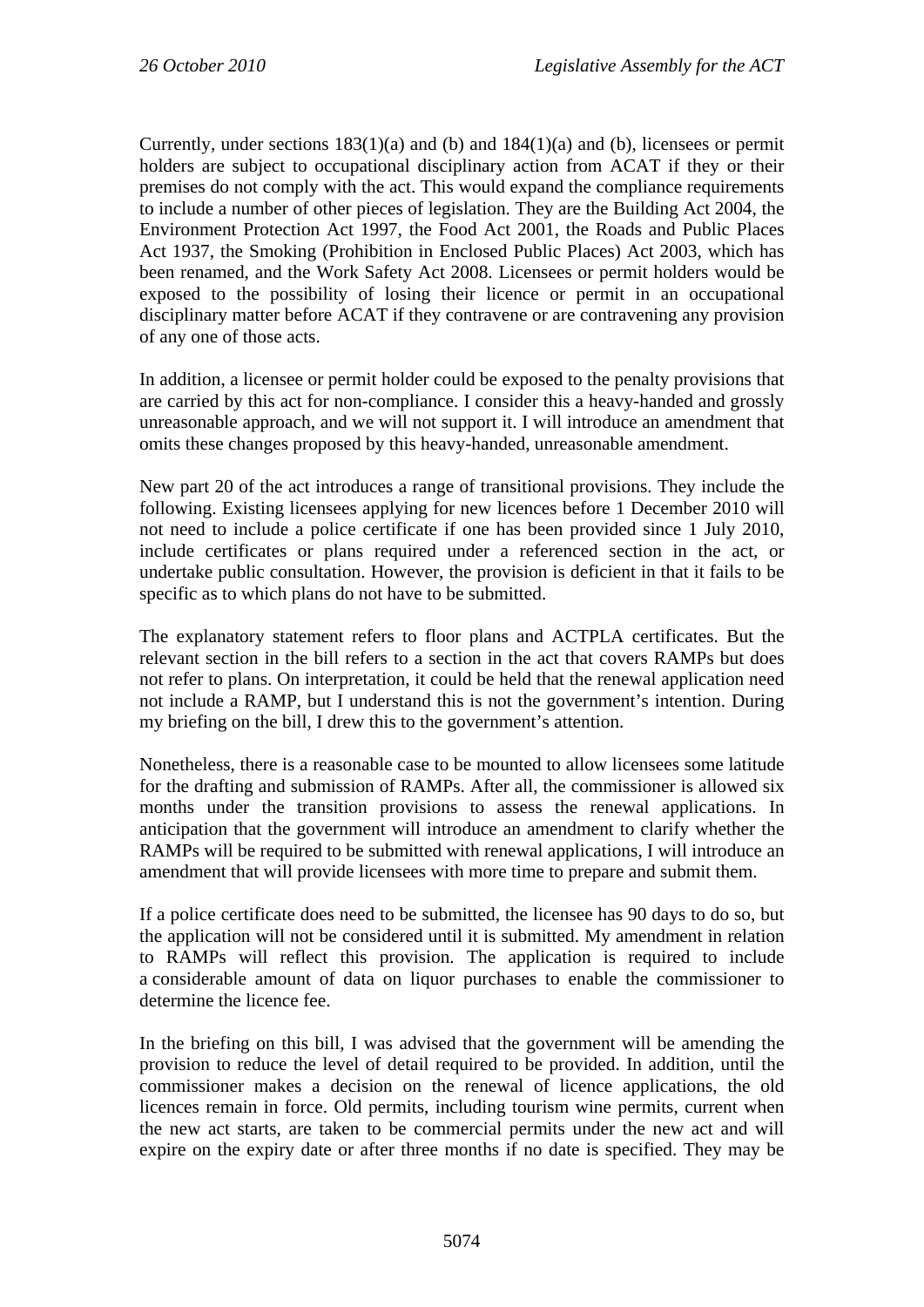amended, transferred or renewed. The same applies for not-for-profit organisation wine permits, which will become non-commercial permits. RSA certificates obtained between 1 December 2009 and 1 December 2011 are taken to be new RSA certificates, expiring on 1 December 2012.

I note that the new regulations and licence fees were notified in the legislation register last week. I will not comment on those matters today but reserve the right to bring the matters forward for debate within the time allowed for that purpose. The time allowed would be by 6 December. It would be unreasonable to do that, and I propose to do this before 17 November this year.

I do need to take a moment to reflect on the government's failure to provide my office with their amendments to the amending bill. By way of information, there has been considerable backwards and forwards over the issue of liquor licensing amendments, and this goes back to Tuesday of last week. Late on 19 October, my staff advised both the government and the Greens that we would have amendments and we asked whether either the government or the Greens would have any amendments.

Early on 20 October, at 8 am, the government advised my staff that they would have amendments. It subsequently transpired that, at just about 11 o'clock on 20 October, the government sent their amendments to the Greens. At 11 o'clock, about the same time, we sent our amendments to both the Greens and the government. There was a follow-up email the next day, at 10.52, 21 October, to Mr Corbell's staff from my staff that they understood that the government had sent their amendments to the Greens and were they going to share them with us. The Greens eventually, because we did not know what was going on, shared their version of the government's amendments with us late last week.

It is clear, as there is a cheat sheet available, that the chamber support staff obviously, and rightly, received a copy of the government's amendments some time ago as well. I received them and my office received them today at 22 minutes past two, during question time. I think that is unacceptable.

This issue has gone on. It arose a number of times last week. It was the matter of some discussion, I understand, during the whips' meeting yesterday about sharing these things. We were up-front, because we do have a large number of amendments, and we shared those. We gave notice of them as soon as we could, because we anticipated that this would be debated last week. We shared them with the Greens' staff and the minister's staff as soon as we could, as soon as they were in a condition to be circulated. It has been quite clear that from last Wednesday the government's amendments existed and were available at least to the Greens, and it took until question time today for the same courtesy to be extended to the Canberra Liberals.

The minister has to learn to play nicely in these matters. He has not played nicely on this occasion and, as a result, we will not be progressing the debate beyond the in-principle stage today. I do have to bring it to the Assembly's attention. This is a complex bill. It has huge implications. This suite of legislation has huge implications for the business viability of people, the employment of people and the safety of people across this territory. And if it is good enough for the opposition, with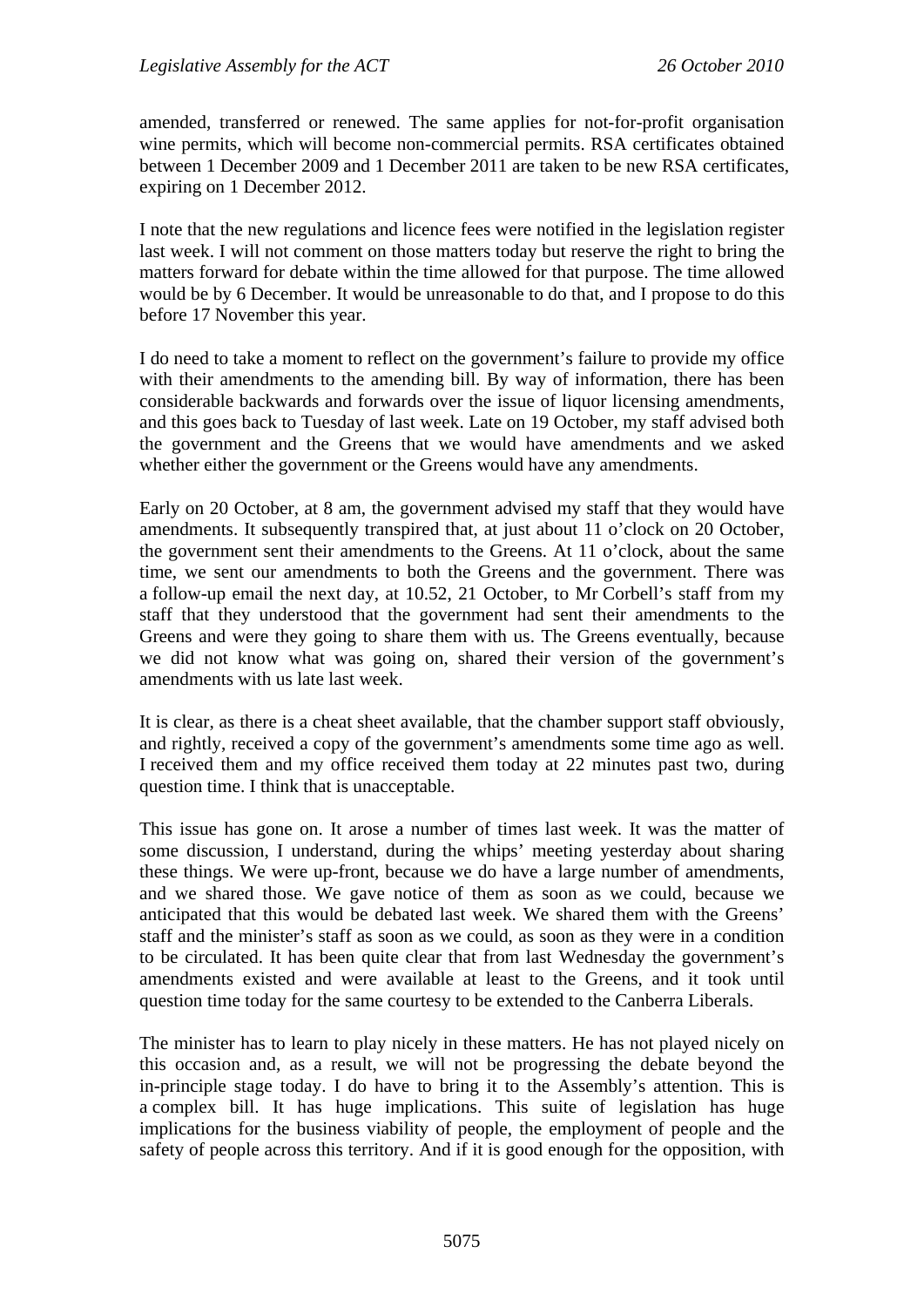one staff member working on this, to provide our amendments over a week ago, it is incumbent upon the government, with the resources of the department behind them, to provide them to us in a timely fashion.

The Canberra Liberals will be supporting the consequential amendment bill but there will be substantial amendments in the detail stage.

**MR RATTENBURY** (Molonglo) (5.40): By way of general comments in the in-principle stage, the Greens support this bill in the broad sense as it makes a range of amendments necessary for the transition from the old Liquor Act to the new act. It was a significant reform bill that the Assembly passed earlier this year in reviewing the Liquor Act and the bill today follows it up with relatively minor but still important changes to both the new act as well as related legislation.

There are a range of amendments to the bill proposed by both the government and Mrs Dunne on behalf of the Canberra Liberals, which Mrs Dunne has already spoken to to some extent. I think important issues of principle and policy are raised by some of those amendments and I would like to flag at this stage that I will speak to each amendment as it arises as they raise quite discrete issues in some ways and ones that require perhaps some conversation at the time rather than necessarily at the in-principle stage now.

But for now it is enough to say we support the reform process that led to the Liquor Act 2010 and the consequential and transitional amendments made today. I am noting that at points along the way we thought the government could have acted more quickly but ultimately we did get there. I think that the bill broadly is a good outcome.

We will be supporting quite a few of the amendments that have been brought forward both from the government and from Mrs Dunne. I think on both counts they do pick up some important corrections, tweaks and adjustments to the legislation as passed. As I say, we will come to those later.

One specific point I would like to make is in relation to responsible service of alcohol and the six-month postponement of those requirements that this bill will grant to industry. On behalf of the Greens, I support the postponement because it appears the government have listened and have heard that people are not ready and the RSA courses will not be approved in time. So this is the sensible adjustment. Whilst certainly the Greens and most in this place would be keen to see the rollout of these important reforms that will hopefully lead to a reduction in the amount of alcohol-related violence and a more responsible drinking culture in the ACT, it is also important that we do it in an orderly way. I think this is an example of making sure that it is done in an orderly way.

One comment that I would like to make is that I would urge the government to fully advise all licensees and training providers of this change. And this is a general observation because I assume that this will take place immediately on the bill passing later this week. I cannot imagine we are going to finish it today. But at times during the reform process I think consultation and communication have not been as strong as they could be, and this is an opportunity to improve on that.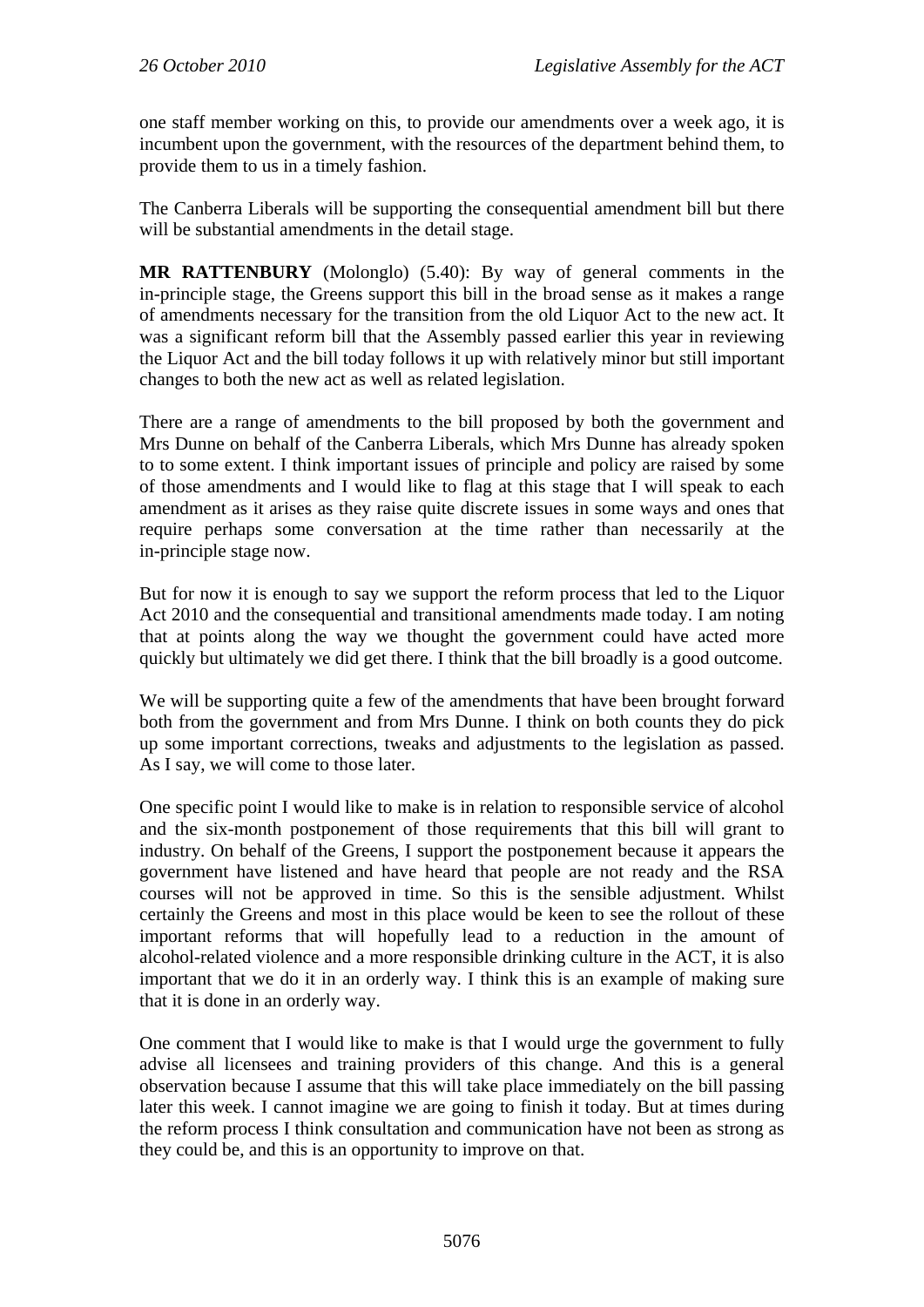Members may recall that earlier this year I brought on a motion during private members' business about the need to move forward on liquor reform. One of the things we particularly addressed in that was the importance of a strong education campaign for both licensees and staff but also for the community because, in order to ensure that many of the good reforms in this legislation have as much impact as we desire, we need people to know about them, to understand them and to have been brought along with those changes, rather than simply find themselves perhaps being bailed up by one of the 10 new late-night police officers and being told they were doing something that a few months ago was legal and now is illegal. So I think there is some real work to be done there to promote these changes to the law and to keep the licence holders up to date.

I read with interest the letter that Mrs Dunne tabled in question time today regarding licence fees. I guess I was a little underwhelmed by the quality of the communication. I would like to think we can do a whole lot better. I am really conscious of some of the people that are the target audience. I have met some of the owners of the rather smaller establishments. These are often the owner-operators of small pubs and places that do not seat many people. They are in the suburbs. Perhaps they are not the high-profile venues. They are working pretty damn hard to keep their venues afloat and do not have time to sit around necessarily perusing the internet for the significant changes to the law.

Even in some of the larger venues I have been to, the owners of these venues have a day job and run these businesses as an investment. I think we need to be really mindful of communicating in a way that is as effective as possible for the people that we are targeting.

The last thing I wanted to comment on at the in-principle stage was the observations Mrs Dunne made about the circulation of the amendments. I am concerned. I look forward to possible clarification from the minister when he gets up to speak in a moment. I do not think that is a very satisfactory situation if it is as Mrs Dunne described it.

I certainly find the Greens in an awkward position. I do not believe it is our responsibility to circulate to other groups other people's amendments. I think that it is the prerogative of those who draft the amendments to circulate them and I do not want to be in a position where we are expected to do it because it is not our choice as to when it happens. So I am concerned that, if that is the case, it is not a very good way to do business in this chamber and I look forward to the minister's clarification on why those circumstances evolved as they did.

But the Greens will be supporting this bill in principle. As I said, we certainly will also be supporting quite a few of the amendments as we work through them because I think, as a package, both the bill and the amendments provide some important tidy-ups that progress this legislation in a positive way.

**MR CORBELL** (Molonglo—Attorney-General, Minister for the Environment, Climate Change and Water, Minister for Energy and Minister for Police and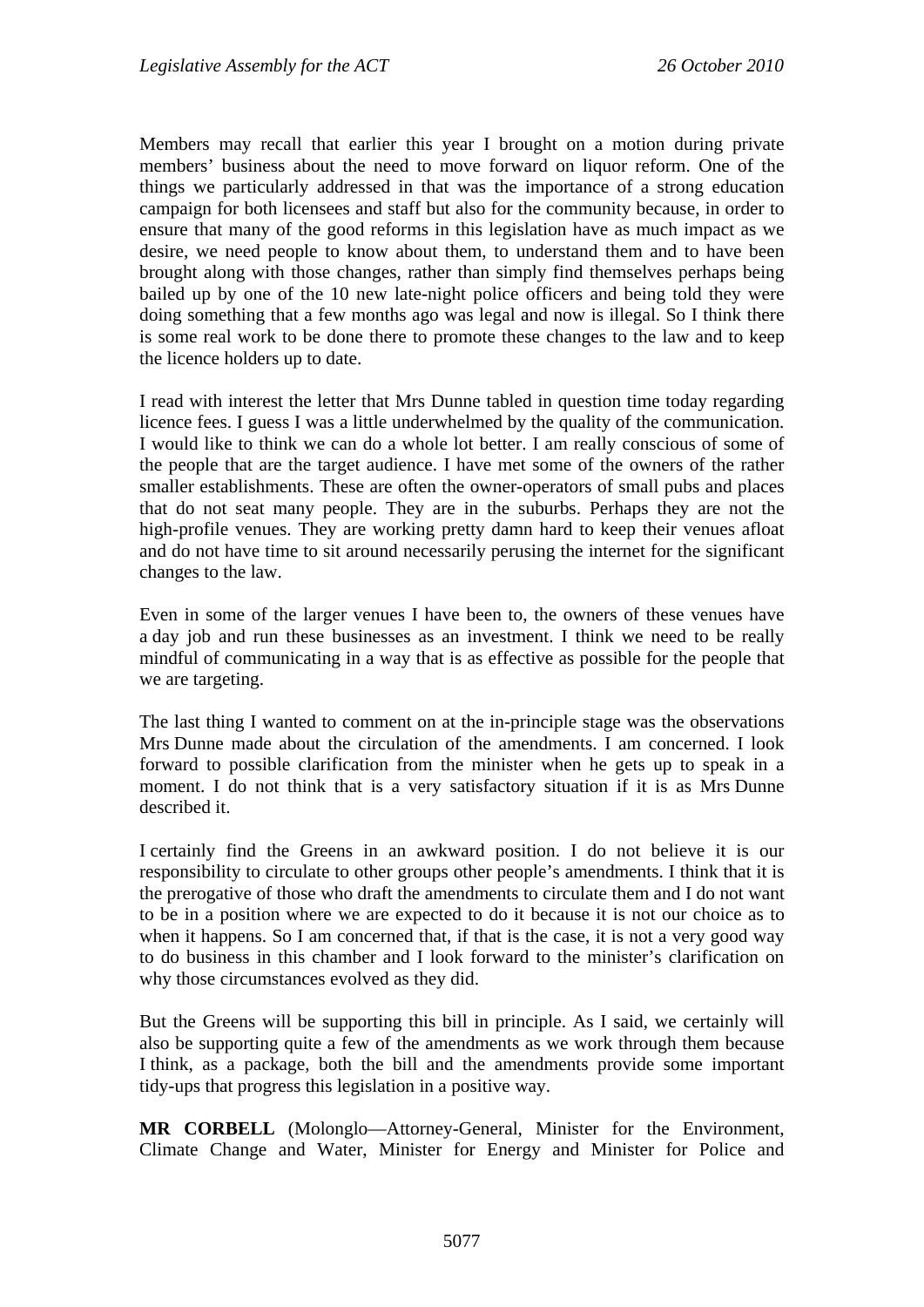Emergency Services) (5.46), in reply: I thank members for their support of this bill. Can I address a couple of issues first off the bat before I move to some of the substance of the government's proposed amendments that have been foreshadowed. First of all, in relation to the issue of amendments, it is, indeed, the prerogative of individual members as to when they make their amendments available to others, and that will continue to be the case. We all understand how this place works, and we all understand what risks we take if we do not provide adequate notice to certain members. That is a matter for the Assembly to determine.

But I have to say that the Liberal Party should not stand in their glasshouse throwing stones on this matter. The Liberal Party are renowned for providing amendments late. They are renowned in this place for failing to communicate what their business will be day to day. So I think it is a bit rich for Mrs Dunne to come in here and sanctimoniously complain about lack of notice in relation to amendments. It was always the intention of the government that the detail stage was not going to be dealt with today. In fact, it was in some doubt as to whether we would get to this bill at all today. I indicated to Mrs Dunne that if we did get to the bill today, it would only be in principle, for the very reason to ensure that all members did have the opportunity. But in any event—

**Mrs Dunne**: After I raised the matter with you. Let's put the whole picture.

**MR CORBELL**: We will talk about putting the whole picture in a moment, Mrs Dunne. In any event, the issue of when a party circulates amendments is a matter for that party. In any event, the Liberal Party should reflect on their own practice and procedure about giving advance notice of business to other members in this place before they start throwing stones.

I would also draw the Assembly's attention to the issue of the letter from the ORS that Mrs Dunne tabled today. Regrettably, Mrs Dunne did not table the full letter; she only chose to table that page that she felt suited her purposes. The full letter included further advice to licensees that there would be further information, fact sheets and guidance material regularly uploaded to the ORS website, and it encouraged licensees to visit the website regularly to keep informed about further developments as the Assembly considered other pieces of legislation. So it is unfortunate that Mrs Dunne sought to only table one part of the letter and not all of it. I would have thought that, in the interests of the fullness and openness that she just lectured me about, she would have adopted the same approach.

I think the ORS are doing a good job in regard to the issue of advice to licensees. It is simply not practical, and I do not think it would be in the interests of smart use of resources or, indeed, the costs of sending out information, to send a full copy of the full fee structure in a paper form to every licensee in the territory. That is an onerous mailing task. Instead, the decision was taken to direct licensees to the relevant information, which is being regularly updated on the ORS website.

I am confident that the licensees have the wit and the knowledge and the understanding of their particular businesses to look at that information and to assess what it means for them. But for those licensees who do want a paper version, the ORS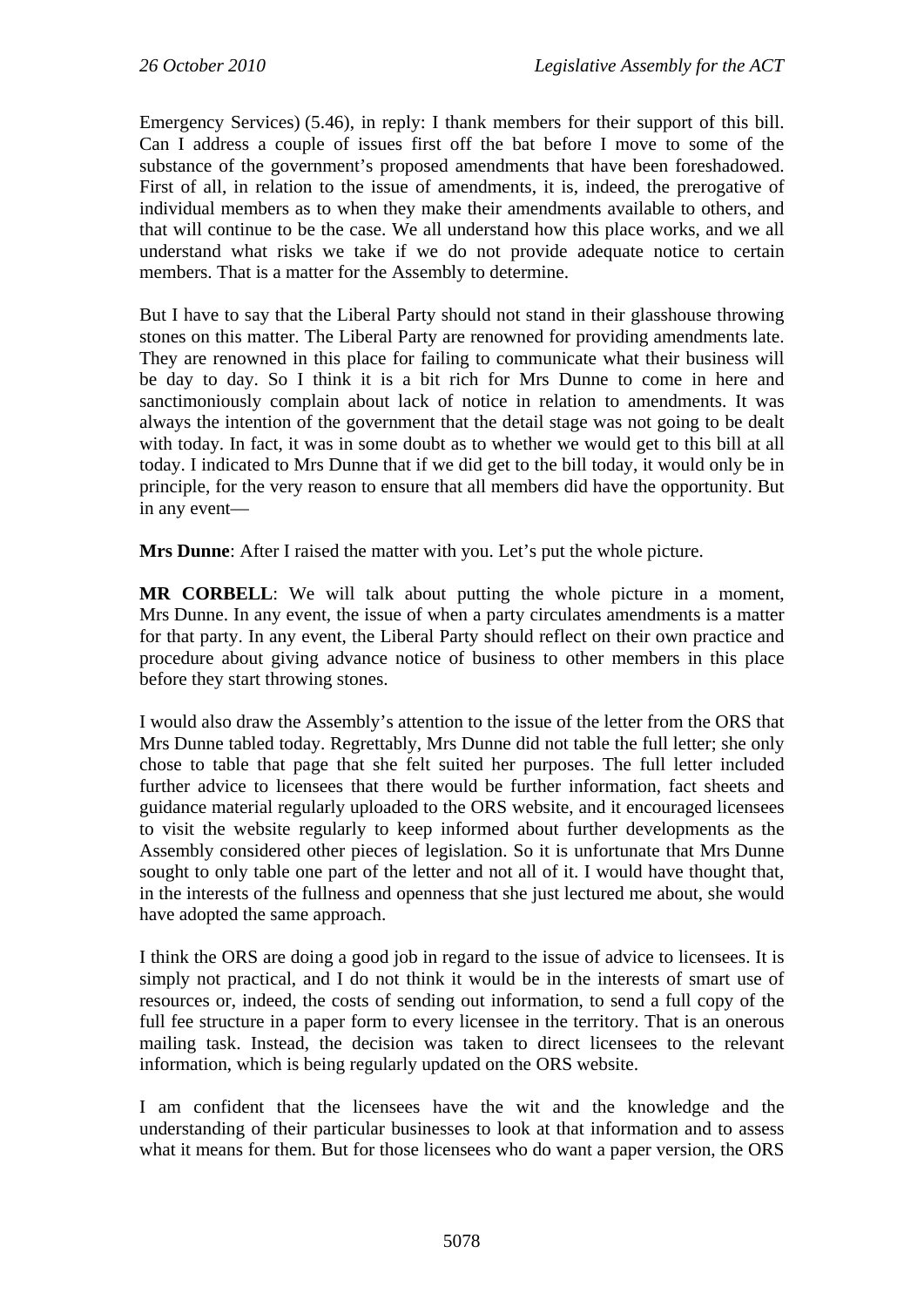is quite willing to make it available. Indeed, with the requests that it has already received in this regard, it has provided that information to licensees. The ORS remains available and indeed is stressing at every point that, if licensees have questions, there are people at the ORS who can assist, and they simply need to contact the ORS for that further advice and assistance. I would simply draw that information to the attention of members, and I reject absolutely any suggestion that we are not attempting to do everything feasible to advise licensees of their new obligations under the act.

In relation to this bill, it makes a number of consequential amendments and puts in place a range of transitional arrangements to facilitate the transition from the old to the new liquor licensing framework. The new act is planned to commence on 1 December, but commencement of some of its provisions needs to be phased in. For example, the responsible service of alcohol, or RSA, provisions have been delayed for six months to give the training sector sufficient time to develop appropriate responsible service of alcohol courses and have them approved by the Commissioner for Fair Trading. The new offences dealing with the supply of liquor without an RSA certificate have also been delayed for 12 months to give people working in the liquor industry sufficient time to enrol with a registered training organisation and undertake the relevant course.

Turning to a range of the amendments made to the Liquor Act 2010 by this bill, a number of amendments have been made to clarify and remove uncertainty about the operation of a number of provisions in the act. Section 25 has been amended to make it clear that only licensees who sell liquor for consumption on the premises will need to complete a risk assessment management plan, or RAMP. The sole purpose of the RAMP is to inform the commissioner about how licensees intend to manage and mitigate the risks associated with the consumption of liquor at the venue. Off licensees who sell liquor from bottle shops or supermarkets will not have to complete a RAMP, because their customers cannot consume the liquor they purchase on the premises.

Section 39 clarifies for licensees that forms must be used if approved by the commissioner and fees are payable if determined under the act. During the debate on the Liquor Act itself, there was some discussion about when the suitability information about premises in section 78 would need to be considered by the commissioner. I would like to foreshadow that the government is moving amendments to this section to clarify the circumstances when the commissioner must consider the suitability of premises for a liquor licence or permit.

Also, to protect the privacy of crowd controllers from retaliation when issuing a receipt for seized false identification documents, the amendment to section 124 will require them to only provide their unique identifying number rather than their name.

I will also be making three other government amendments in respect of these issues. Sections 125 and 126 clarify that the offences they contain only apply to permitted premises which have a public area with a determined occupancy loading since not all permitted premises have an area with an occupancy loading.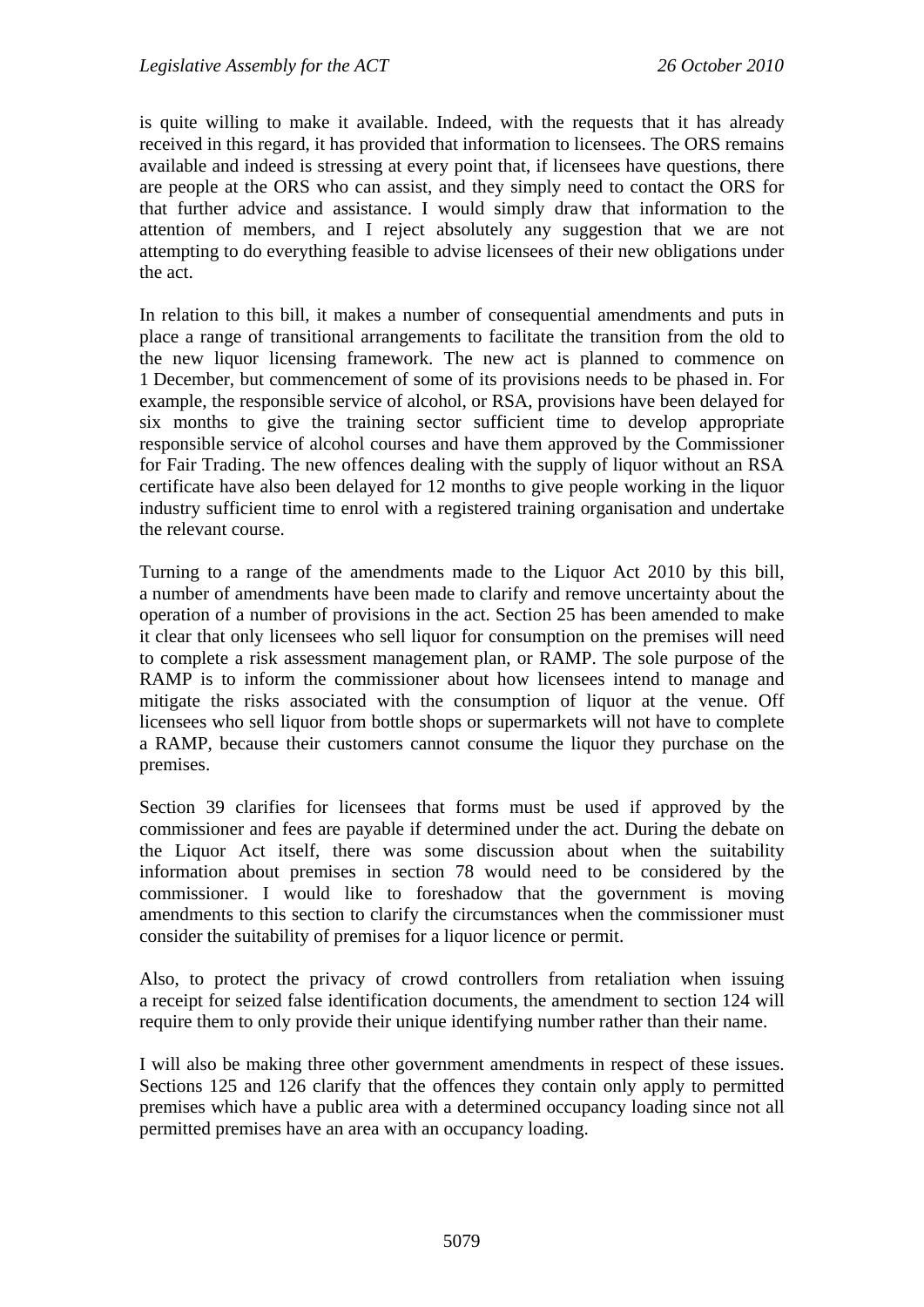When the Liquor Act was debated, section 129 was inserted by the Assembly to protect the confidentiality of certain information contained in a risk assessment management plan. The government's decision to remove the offence provision altogether during the debate on the substantive bill by not requiring a licensee or commercial permit holder to make the RAMP available for public inspection at all resolves the issue of confidentiality and removes the need for sections 128 and 129.

New section 136(2)(a), which was inadvertently omitted from the act, has been inserted to make it an offence when a licensee knows about and allows another person to conduct a prohibited promotional activity at the premises.

Clarification of the powers of entry in section 154 is necessary to remove any doubt about the extent of the power of police and inspectors to enter licensed premises at any time when there are reasonable grounds for suspecting that liquor is being sold on the premises. The power has always been there and new section  $154(1)(b)(a)$  removes any doubt about its operation. It also provides clarity for authorised officers in relation to the extent of their powers of entry under the new act.

Sections 183 and 184 are amended to include critical pieces of legislation which, if not complied with, would subject licensees and permit holders to occupational disciplinary processes under the ACT Civil and Administrative Tribunal Act.

There is a range of other amendments and issues arising but I will not address them all now at the in-principle stage; I will leave that to the detail stage. I simply make the point that this is a complex piece of legislation. The government and my department are working very hard to get the new framework up and operating in the time frame that the Assembly has requested. I believe that every practical step is being taken to achieve that.

There is naturally going to be some concern amongst licensees as they get to grips with the new legislative provisions. Those of us in here have been familiar with them for quite some time but obviously for licensees it is a much shorter period of time. I understand that and that is why ORS is working diligently with my department and with licensees to make it clear what their obligations are—what steps and processes they need to go through—so that we can have a smooth transition to the new legislation in time for 1 December. I thank members for their support of the bill.

**MRS DUNNE** (Ginninderra): Madam Assistant Speaker, under standing order 47, I seek to explain a matter in relation to the comments that were made by the minister.

**MADAM ASSISTANT SPEAKER** (Ms Le Couteur): Mrs Dunne, you have the floor.

**MRS DUNNE**: Thank you, Madam Assistant Speaker. The minister referred to the document that I tabled in question time today. I have checked with the Clerk. It was my intention to table the full document. I have nothing to hide. The point that needs to be made is that people could only find things out by going to the website. It was not provided to them. It was not a matter of hiding some matters. I thought that I had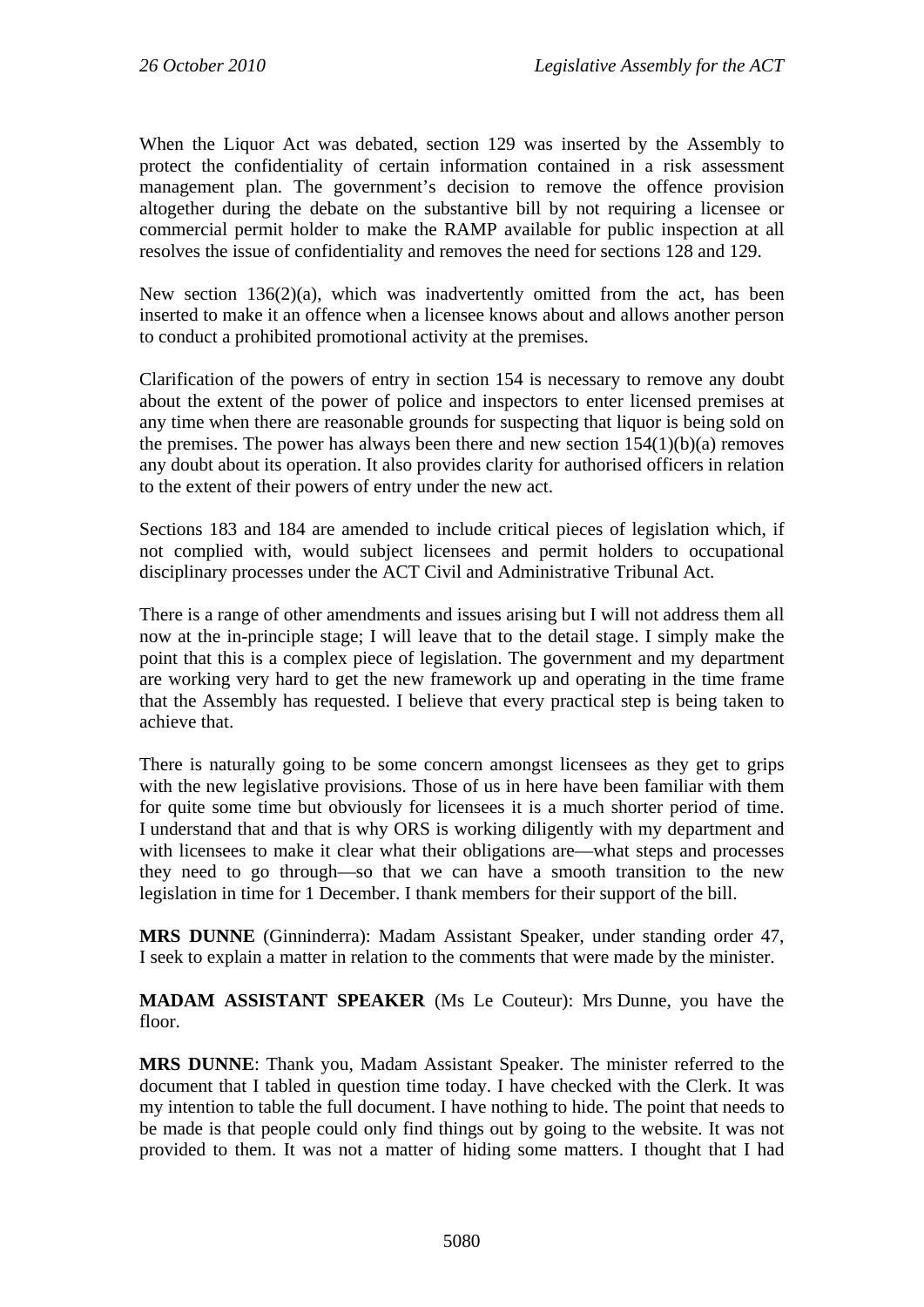checked when I left my office that I had both pages. For some reason, I must have left one behind. In the adjournment debate I will seek to table the full document for the information of members. I apologise to members for the inadvertent losing of the page.

Question resolved in the affirmative.

Bill agreed to in principle.

#### **Detail stage**

Clauses 1 to 3, by leave, taken together.

Debate (on motion by **Mr Corbell**) adjourned to the next sitting.

### **Adjournment**

Motion by **Mr Corbell** proposed:

That the Assembly do now adjourn.

#### **Liquor licence fees**

**MRS DUNNE** (Ginninderra) (5.58): I seek leave to table the document which I thought I tabled in question time, which now definitely does have the bit over the page.

Leave granted.

**MRS DUNNE**: I table the following document:

Liquor fees and regulations—Copy of form letter to licensees/permit holders from the Commissioner for Fair Trading, dated 25 October 2010.

#### **Canberra Christian Life Centre**

**MR COE** (Ginninderra) (5.59): I stand in the Assembly today to put on the public record my support and congratulations to the enlarged and renovated home of a number of community services based at the Canberra Christian Life Centre in Charnwood, which was formerly the Charnwood high school. Last week Mary Porter and I joined Mrs Heike Anderson to officially open the refurbished facility. It was a pleasure to join Pastor Sean and Lynda Stanton; Pastor for Community Care Jody Sisley; architect Jefferson Godfrey; James Folk and Matt Rendell; and staff and volunteers from the West Belconnen Health Co-Op and the various other programs.

The facility itself is a wonderful re-use of the former school site that has been reworked to suit the multitude of community uses it now facilitates. The area is bright and welcoming, there is good workspace and there are places to meet and socialise. There is room for administration and there is good parking which CLC have provided. And it is, of course, close to Charnwood shops, primary schools and other community facilities.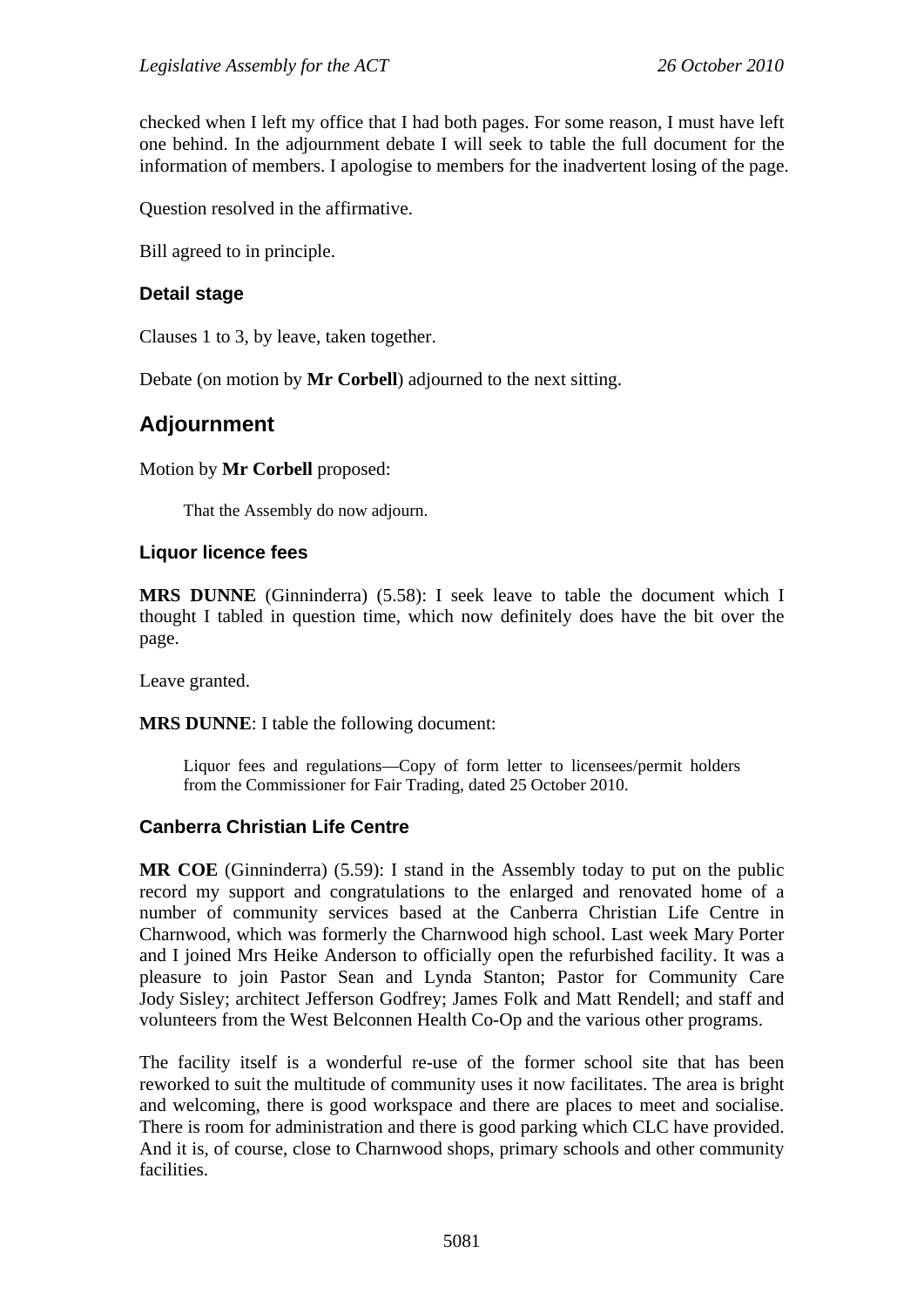I would like to briefly outline the four programs that will be run out of the newly renovated space. The first is Charity Computers Australia, which is an organisation which has been operating at the site for nine years. They train and skill people in IT and provide low-cost, refurbished and fully supported computers to the community. They also recycle e-waste. There is the Re-Runs op shop, which is very popular in the provision of clothing and other household items for families. They, too, have been operating for nine years. There is HandUp food care services, which provides food to hundreds of families in the local community every week. And there is CAP, which is a budgeting, debt and financial counselling service that has been making a difference in the area for about a year or so. This is a very worthy service and one that is very much in demand.

As I said at the time of the opening last week, whilst there is much that can be done with money, with tax revenue, no amount of money can buy the values, motivation and commitment of the dozens of staff and volunteers that make these initiatives happen. It is the commitment and professionalism of the volunteers that mean that they are not simply undertaking transactions, but are genuinely engaging with all who come through the doors seeking support in one form or another.

Whilst Canberra as a whole is an affluent city, this generality means nothing to someone who is struggling to put food on the table, cannot operate a computer, cannot type up their CV for a job interview, is struggling to get out of credit card debt or needs clothes for themselves or their family. To offer such services with dignity and respect is a marvellous gift to our community that tax dollars cannot buy.

We must ensure that whatever government support or government facilitation is required, it is not so rigid that it stifles in any way the operations of the programs. We as a legislature, and the agencies and funding bodies as regulators, should acknowledge the good work of such groups and work with them to get the optimal outcome for the community and for our tax dollars.

I look forward to working with Ms Porter, who was at the launch, my Ginninderra colleague Mrs Vicki Dunne MLA, and others to ensure that Charity Computers Australia, Re-Runs op shop, HandUp food care services and CAP do not need to go through excessive red tape and are duly recognised for the services they provide.

In conclusion, I once again applaud all those involved with the ongoing delivery of these great services to residents of Belconnen and beyond.

#### **Refugees—SIEV X**

**MS LE COUTEUR** (Molonglo) (6.02): The 19th of October marked the ninth anniversary of the tragic sinking of the boat called SIEV X. The boat was only 19.5 metres long and it was destined for Australia. It held about 400 passengers, and the sinking resulted in the terrible loss of 353 lives. Only 45 people survived the sinking, clinging to the wreckage for over 20 hours before they were eventually rescued by Indonesian fishing boats. Only seven of those people eventually made it to Australian shores, where they could only receive temporary protection visas.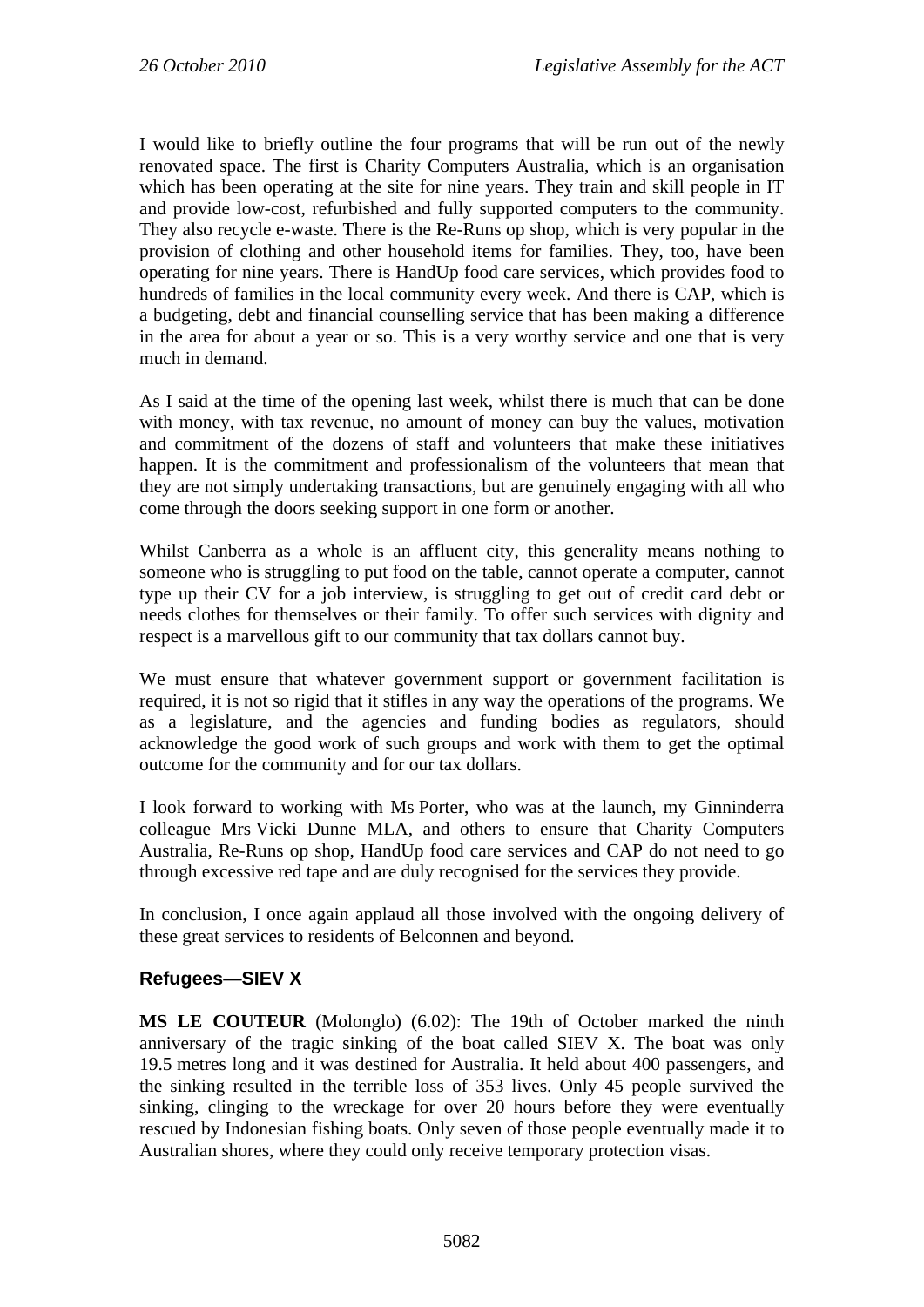On Saturday, I was part of a rally organised by the Refugee Action Committee by the merry-go-round. About 50 people gathered to mark this tragic event, the loss of so many lives. Bearing in mind the MPI discussion that we had earlier today, I point out that a lot of refugees are fleeing the effects of war. The effects of war are not just on the combatants; they are also on the non-combatants. The refugees of the world have disproportionately suffered from the appalling effects of war.

The thing that we have to remember about refugees in all of our dealings with them is a very simple, straightforward fact: refugees are people too. They are human beings, just like the rest of us. If anyone has not visited the memorial to SIEV X in Weston Park, I would urge you to go and have a look at it and pay tribute to the victims and their families.

### **Australian National University—Medical School ball Korean War—60th anniversary**

**MR HANSON** (Molonglo) (6.04): I rise tonight to talk about the ANU Medical School graduation ball, which I attended on Friday, 22 October, at the Great Hall of Parliament House. The minister was also in attendance. It was a fantastic night. I was very impressed with the young men and women—some not so young, but predominantly young men and women—who showed such talent and joie de vive and who were clearly excited about graduating and what lay before them as doctors. It was a fantastic night.

There were some highlights. There was a singing duet by a couple of the students. There was a solo by one of the students. There were some video productions highlighting the year in a most humorous fashion. It was a very well-conducted night. I would like to congratulate the dean. Unfortunately, he was not there. We were hosted by the deputy dean, David Elwood. I would like to thank them for a most enjoyable night.

On the evening, a number of awards were presented. I would like to highlight those awards and pass on my congratulations to the recipients. The winner of the Australian Medical Students Association national student award 2010 was David Corbet. The winner of the Louis Szabo silver probe award was Caroline Bissex. There were three winners of the ACT Division of GP excellence in GP prize, Sumit Chadha, Leanne Currie and Bosco Wu. The joint winners of the Southern General Practice Network rural health prize were Daniel MacKay and Luke Manestar. The winner of the rural health prize was David Corbet. The joint winners of the Indigenous health prize were Monica Mylek and Peter Sturgess. The winner of the leadership prize was Stephen Peterson. The winner of the Mary Potter award for excellence was Leanne Currie. The winner of the Guan Chong prize in surgery was Julia Hoy. The winner of the Gareth Long prize in orthopaedic surgery was Melissa Craft. The winner of the Graham Wilkinson prize was Alicia Paul.

There is no doubt in my mind that as the doctors in question move through the system—many of them are going to be working in our hospital system, thankfully we will find ourselves in very good hands and treated by a wonderful bunch of young professionals.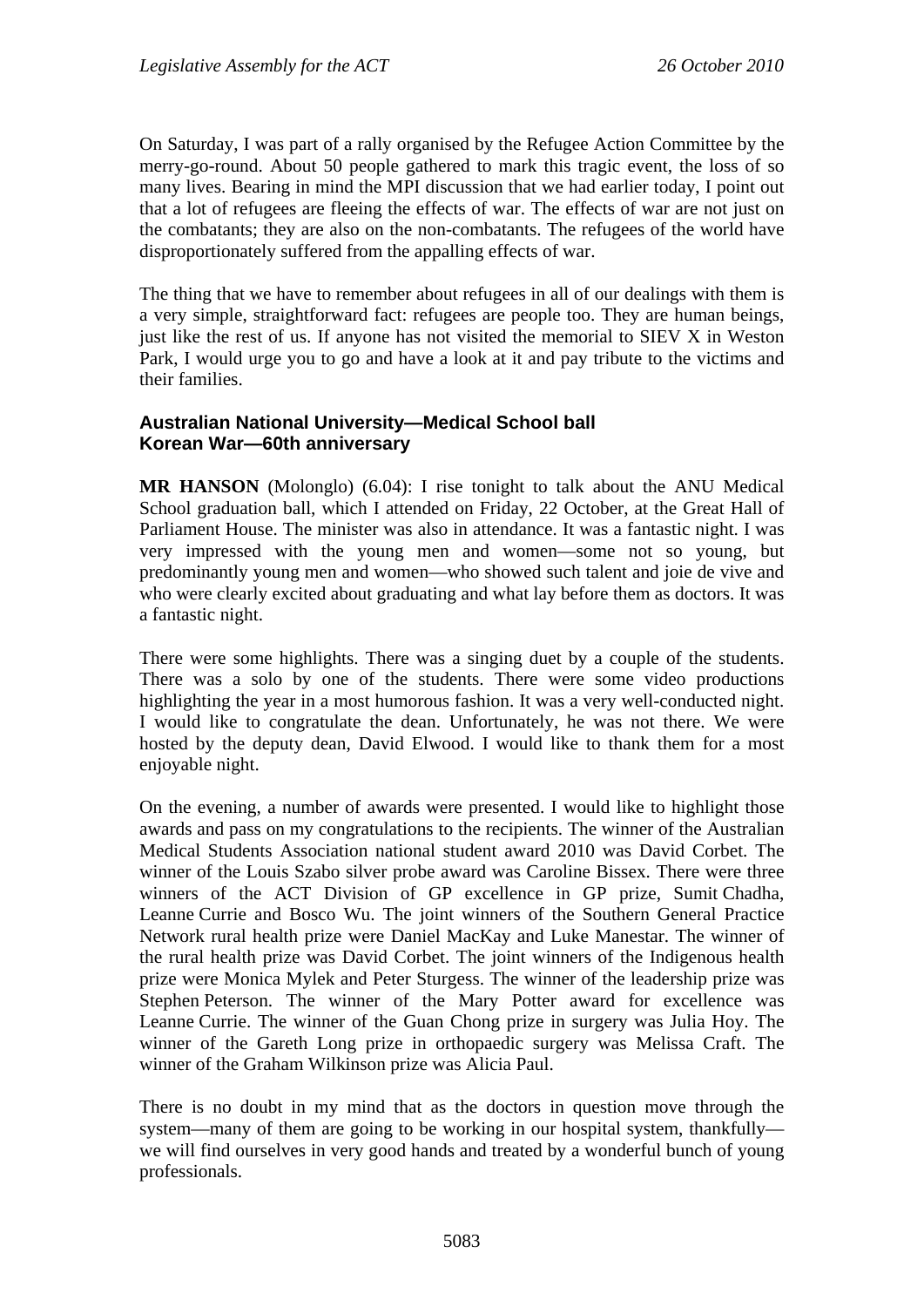On Saturday, I had the honour of attending, at the Korean War memorial on Anzac Avenue, the commemoration of the 60th anniversary of the commencement of the Korean War. It was attended by, amongst others, the Governor-General, the Chief of Army, the Korean ambassador and Keith Payne VC.

As I mentioned earlier in the MPI, Korea is very much the forgotten war. People tend to remember World War II and Vietnam and other conflicts, but Korea was a very significant war for Australia. Nearly 350 Australians lost their lives, predominantly from the army and predominantly from the 3rd Battalion of the Royal Australian Regiment, which was there at the outset and fought all the way through but which was also joined in the later stages of the conflict by the 1st and 2nd battalions of the Royal Australian Regiment.

The Air Force also played a significant role, led by the 77th Squadron of the Royal Australian Air Force. The Navy also played a significant role. An Air Force carrier group was deployed at one stage, the only time in Australia's history that has occurred. The Navy played a significant role in a number of actions.

It was a great event on Saturday. It was very well attended by veterans and was, again, a very well-organised event. It seems that many of these events for veterans are organised by a small group of people that do an amazing amount of work in organising them. I would like to pass on my thanks in this case to Christine Coulthard, Jan Properjohn and Colin Kahn.

Also I would like to note that the chief executive of TAMS, Mr Gary Byles, who is an ex-serviceman, was there representing the Chief Minister. It was great to see him there representing the government.

Question resolved in the affirmative.

### **The Assembly adjourned at 6.09 pm.**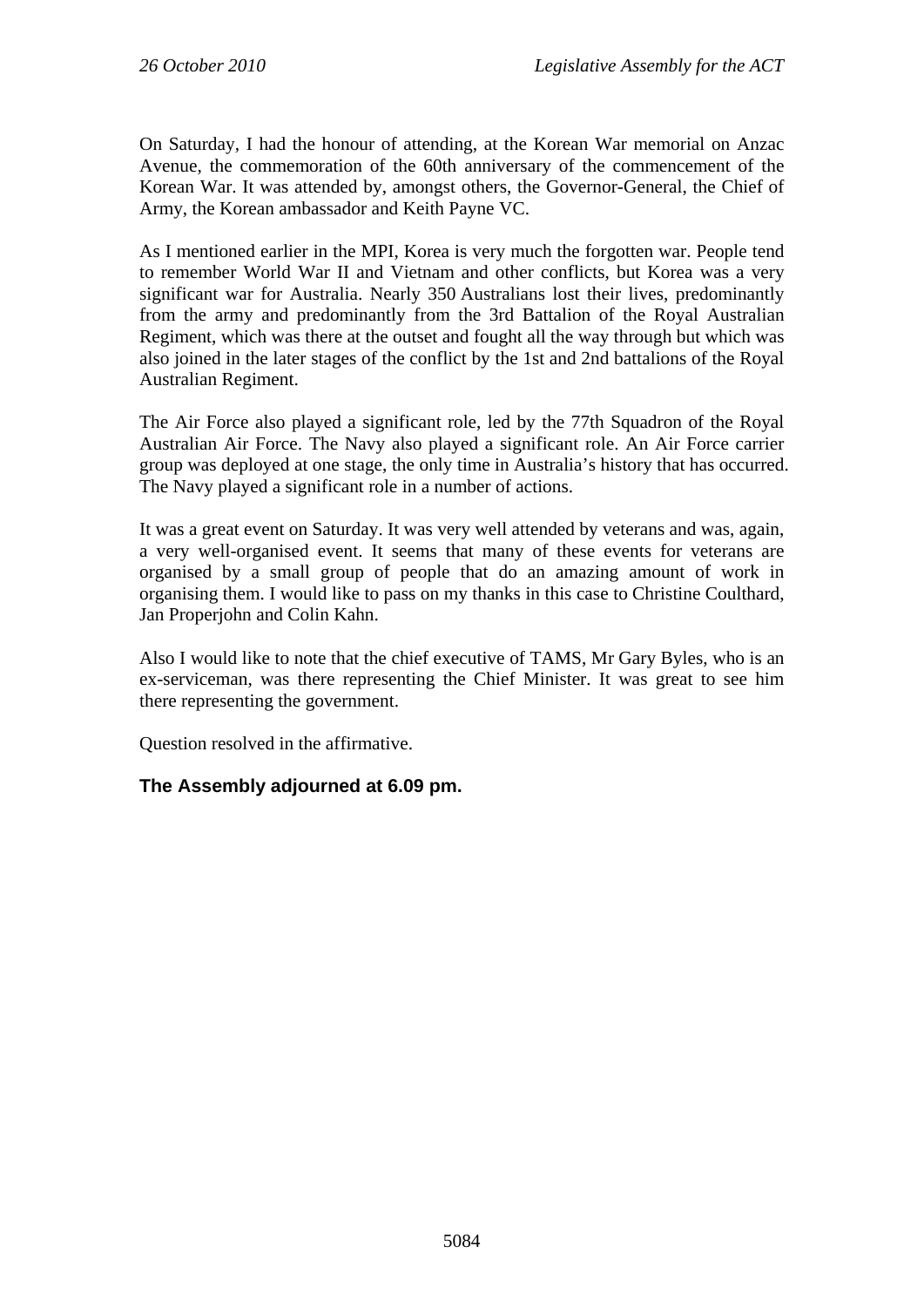## **Schedules of amendments**

## **Schedule 1**

## **Climate Change and Greenhouse Gas Reduction Bill 2010**

Amendments moved by Mr Seselja (Leader of the Opposition)

#### $\boldsymbol{2}$ **Proposed new clause 17 (2) (b) (va) to (vc) Page 11, line 24—**

*insert* 

- (va) a person to represent the housing sector; and
- (vb) a person to represent the transport sector;
- (vc) a person to represent retail electricity suppliers;

#### **3**

**Proposed new clauses 20A and 20B Page 15, line 1—** 

*insert* 

#### **20A Report about meeting targets**

- (1) The Minister must prepare a report on—
	- (a) the actions the government intends to take to meet the targets mentioned in part 2; and
	- (b) the expected cost of implementing the actions under paragraph (a) for—
		- (i) the government; and
		- (ii) the community.
- (2) The Minister must present the report to the Legislative Assembly by 30 April 2011.
- (3) This section expires on 30 June 2011.

#### **20B Report about costs of implementing policies**

- (1) This section applies to a government policy that a government agency proposes to implement to reduce greenhouse gas emissions in accordance with this Act.
- (2) The Minister must prepare a report about the expected costs for ACT households and businesses if the policy is implemented.

#### **Examples—expected costs**

- 1 an increase in the cost of electricity
- 2 an increase in the cost to use carparks
- *Note* An example is part of the Act, is not exhaustive and may extend, but does not limit, the meaning of the provision in which it appears (see Legislation Act, s 126 and s 132).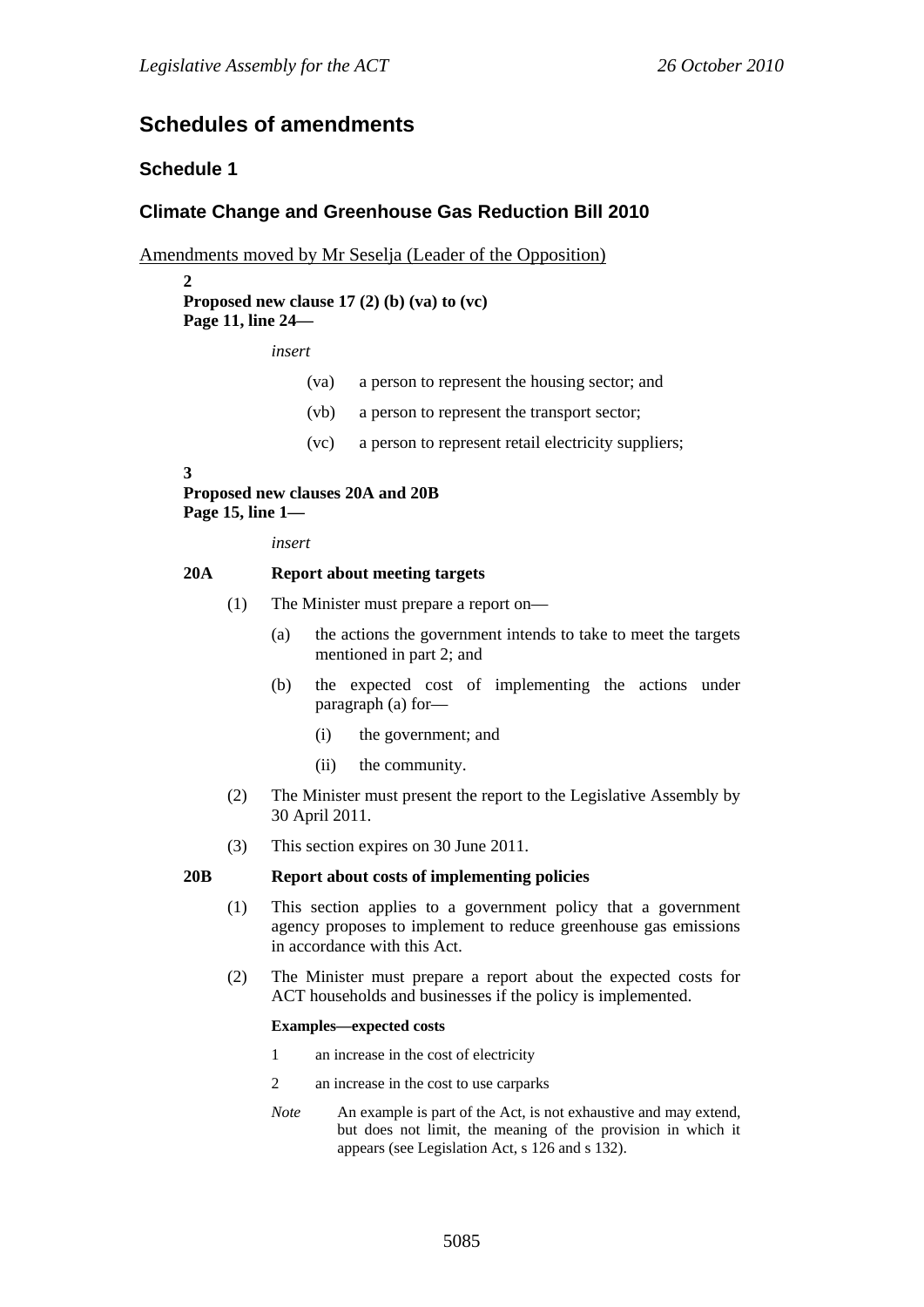- (3) The Minister must present the report to the Legislative Assembly before the policy is implemented.
- (4) In this section:

*government agency*—see the *Public Sector Management Act 1994*, dictionary

## **Schedule 2**

### **Climate Change and Greenhouse Gas Reduction Bill 2010**

Amendments moved by Mr Rattenbury

**1** 

**Proposed new clause 7 (1A) and (1B) Page 4, line 15—** 

*insert* 

- (1A) The Minister may determine additional interim targets.
- (1B) A determination is a disallowable instrument.
	- *Note* A disallowable instrument must be notified, and presented to the Legislative Assembly, under the Legislation Act.

**2** 

## **Clause 9**

**Page 5, line 2—** 

*omit* 

A regulation may prescribe

*substitute* 

The Minister must determine

**3** 

**Proposed new clause 9 (2) Page 5, line 3—** 

*insert* 

- (2) A determination is a disallowable instrument.
	- *Note* A disallowable instrument must be notified, and presented to the Legislative Assembly, under the Legislation Act.
- **4**

### **Proposed new clause 9A Page 5, line 3—**

*Insert* 

#### **9A Energy efficiency targets**

(1) The Minister must determine targets for the per person use of electricity (other than electricity generated from renewable energy sources) in the ACT.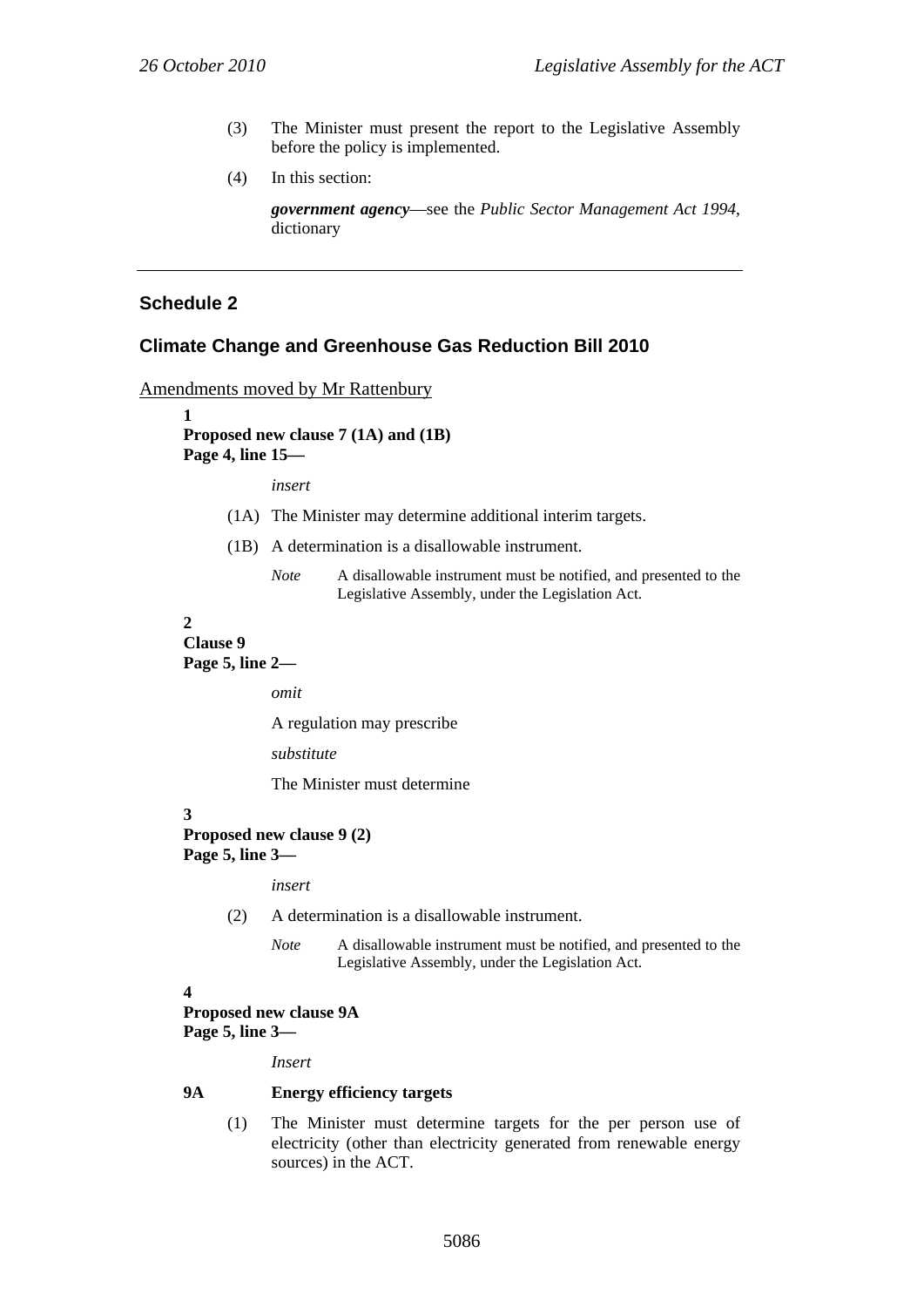- (2) A determination is a disallowable instrument.
	- *Note* A disallowable instrument must be notified, and presented to the Legislative Assembly, under the Legislation Act.

#### **5**

## **Proposed new clause 10 (2A) Page 5, line 13—**

*insert* 

- (2A) In making a determination, the Minister must—
	- (a) seek, and have regard to, the advice of an independent entity to assist the Minister to determine the method for measuring greenhouse gas emissions; and
	- (b) as far as practicable, ensure consistency with the best national and international practices in relation to measuring greenhouse gas emissions.

#### **6**

# **Proposed new clause 10A**

**Page 5, line 13—** 

*insert* 

### **10A Emissions offsets outside the ACT**

- (1) The Minister may determine a maximum amount of emissions offsets outside the ACT that may contribute to achieving any target in this part.
- (2) A determination is a disallowable instrument.
	- *Note* A disallowable instrument must be notified, and presented to the Legislative Assembly, under the Legislation Act.

### **7**

**Clause 11 (3) Page 6, line 8—** 

#### *omit clause 11 (3), substitute*

(3) The independent entity must give the report to the Minister within 3 months after the end of the reporting period.

#### **8**

**Clause 11 (4) Page 6, line 11—** 

*omit* 

2 months after receiving it

*substitute* 

21 days after receiving the report from the independent entity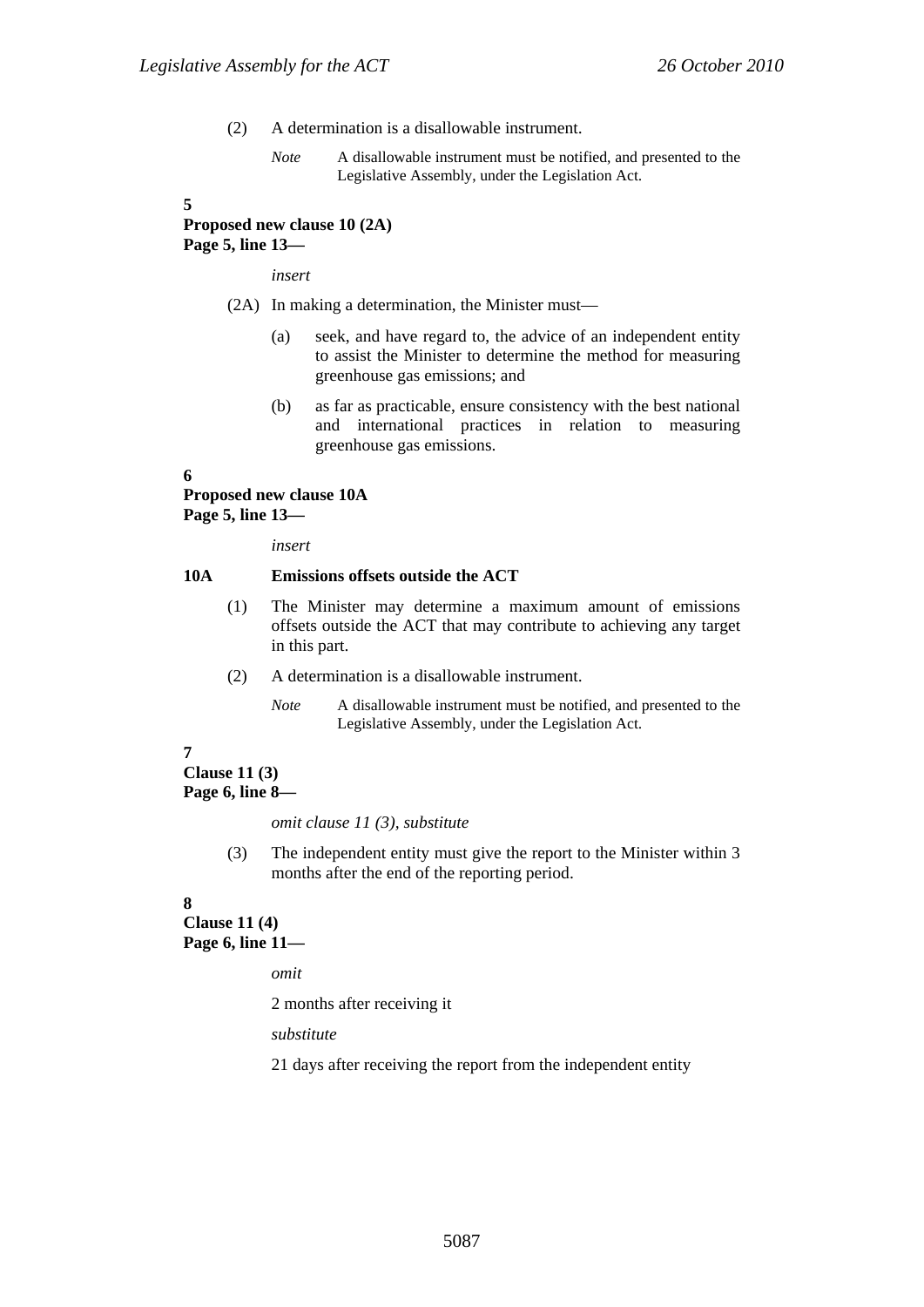# **9**

## **Proposed new clause 11 (5) and (6) Page 6, line 11—**

### *insert*

- (5) However, if there are no sitting days during the 21-day period—
	- (a) the Minister must give the report, and a copy for each member of the Legislative Assembly, to the Speaker; and
	- (b) the report is taken for all purposes to have been presented to the Legislative Assembly on the day the Minister gives it to the Speaker (the *report day*); and
	- (c) the Speaker must arrange for a copy of the report to be given to each member of the Legislative Assembly on the report day; and
	- (d) despite paragraph (b), the Speaker must present the report to the Legislative Assembly on the next sitting day.
- (6) In this section:

*reporting period*, for a financial year, means 2 years after the end of the financial year.

### *Speaker* includes—

- (a) if the Speaker is unavailable—the Deputy Speaker; and
- (b) if both the Speaker and Deputy Speaker are unavailable—the clerk of the Legislative Assembly.

*unavailable*—the Speaker or Deputy Speaker is *unavailable* if—

- (a) he or she is absent for duty; or
- (b) there is a vacancy in the officer of Speaker or Deputy Speaker.

### **10**

#### **Proposed new clause 11A Page 6, line 11—**

*insert* 

#### **11A Statement by Minister if targets not met**

- (1) This section applies if a target mentioned in this part for a financial year is not met.
- (2) The Minister must, within 6 sitting days after receiving a report from an independent entity under section 11 for the financial year, present a statement to the Legislative Assembly setting out—
	- (a) why the target was not met; and
	- (b) what action will be taken to meet any subsequent target, including how the action will differ from any action that was taken for the target that was not met.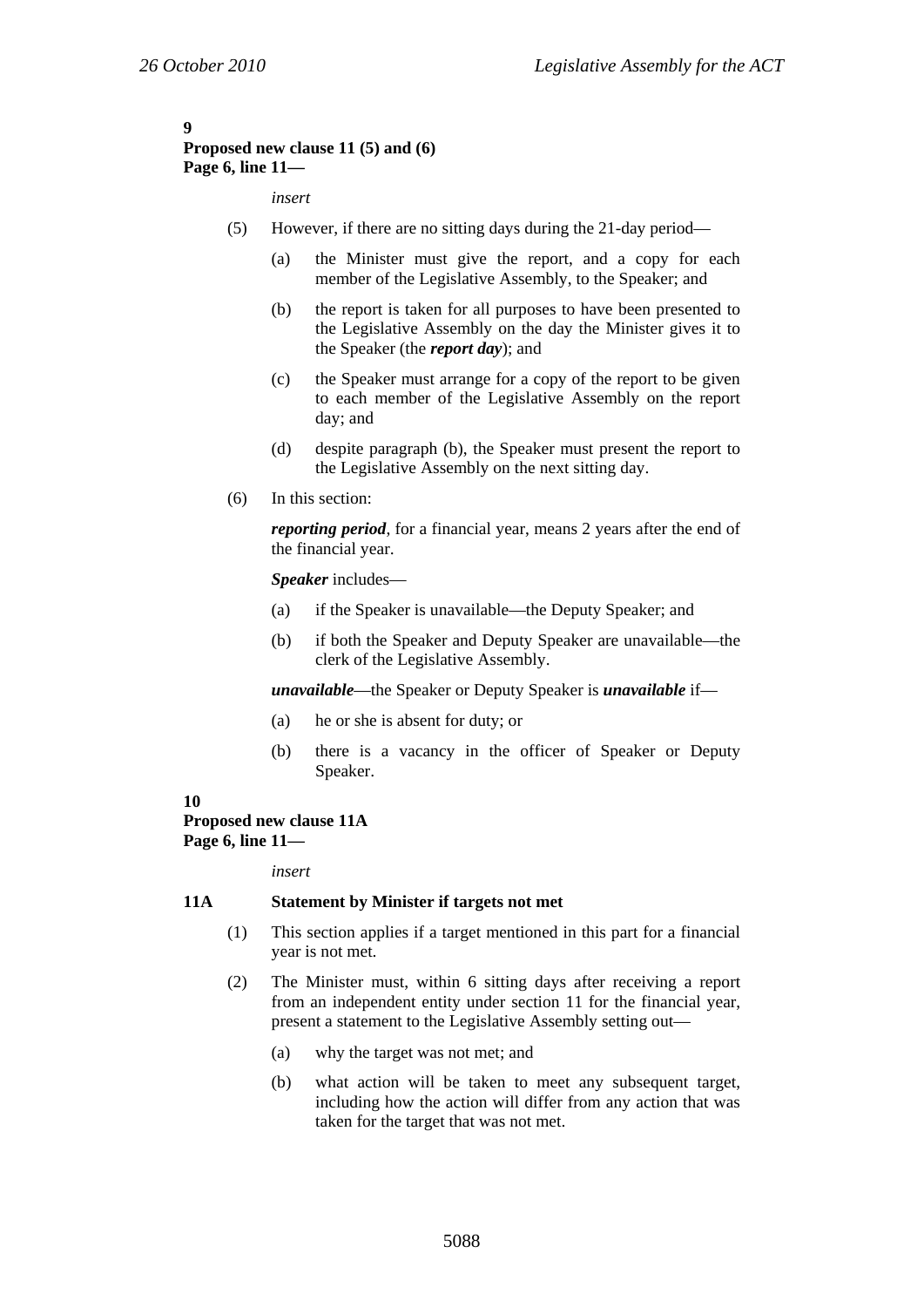#### **11 Proposed new clause 12 (1A) Page 8, line 6—**

*insert* 

- (1A) In the exercise of the Minister's functions, the Minister must, to the greatest extent practicable—
	- (a) apply the inter-generational equity principle; and
	- (b) have regard to how measures to address climate change may affect people who are socially or financially disadvantaged; and
	- (c) engage the community on decisions that relate to climate change.

#### **12**

**Clause 12 (2) Page 8, line 7—** 

*omit* 

must try to

*substitute* 

must, to the greatest extent practicable,

#### **13**

### **Proposed new clause 12 (3) Page 8, line 14—**

*insert* 

(3) In this section:

*the inter-generational equity principle* means that the present generation should ensure that the health, diversity and productivity of the environment is maintained or enhanced for the benefit of future generations.

#### **14**

**Clause 13 (1) Page 8, line 16—** 

*omit clause 13 (1), substitute* 

- (1) For each financial year, the Minister must prepare a report on—
	- (a) the actions the Minister has take during the year in the exercise of the Minister's functions under the Act; and
	- (b) the effectiveness of government actions taken to reduce greenhouse gas emissions during the financial year.

**15 Clause 13 (4) Page 8, line 26—** 

*omit*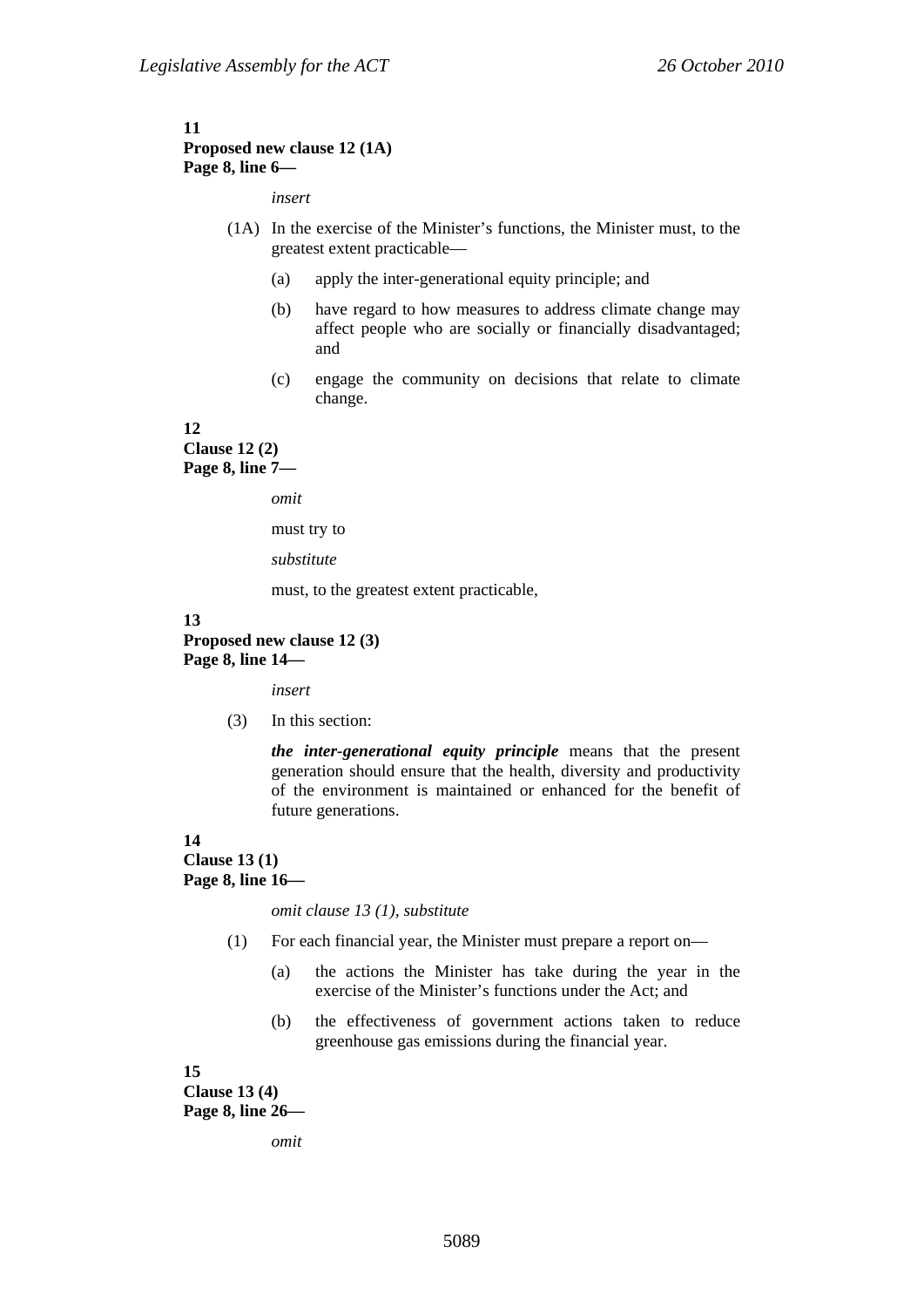#### **16 Proposed new clause 16A Page 11, line 3—**

*insert* 

#### **16A Annual report by council**

- (1) For each financial year, the council must prepare a report about the council's activities during the financial year, including any advice given or recommendations made to the Minister.
- (2) The council must give the report to the Minister within 3 months after the end of the financial year.
- (3) The Minister must, within 21 days after receiving the report, present to the Legislative Assembly—
	- (a) the report; and
	- (b) a statement by the Minister responding to any advice given or recommendations made to the Minister in the council's annual report.
- (4) However, if there are no sitting days during the 21-day period—
	- (a) the Minister must give the report and the statement, and a copy of each for each member of the Legislative Assembly, to the Speaker; and
	- (b) the report and the statement are taken for all purposes to have been presented to the Legislative Assembly on the day the Minister gives it to the Speaker (the report day); and
	- (c) the Speaker must arrange for a copy of the report and a copy of the statement to be given to each member of the Legislative Assembly on the report day; and
	- (d) despite paragraph (b), the Speaker must present the report and the statement to the Legislative Assembly on the next sitting day.
- (5) In this section:

*Speaker* includes—

- (a) if the Speaker is unavailable—the Deputy Speaker; and
- (b) if both the Speaker and Deputy Speaker are unavailable—the clerk of the Legislative Assembly.

*unavailable*—the Speaker or Deputy Speaker is *unavailable* if—

- (a) he or she is absent for duty; or
- (b) there is a vacancy in the officer of Speaker or Deputy Speaker.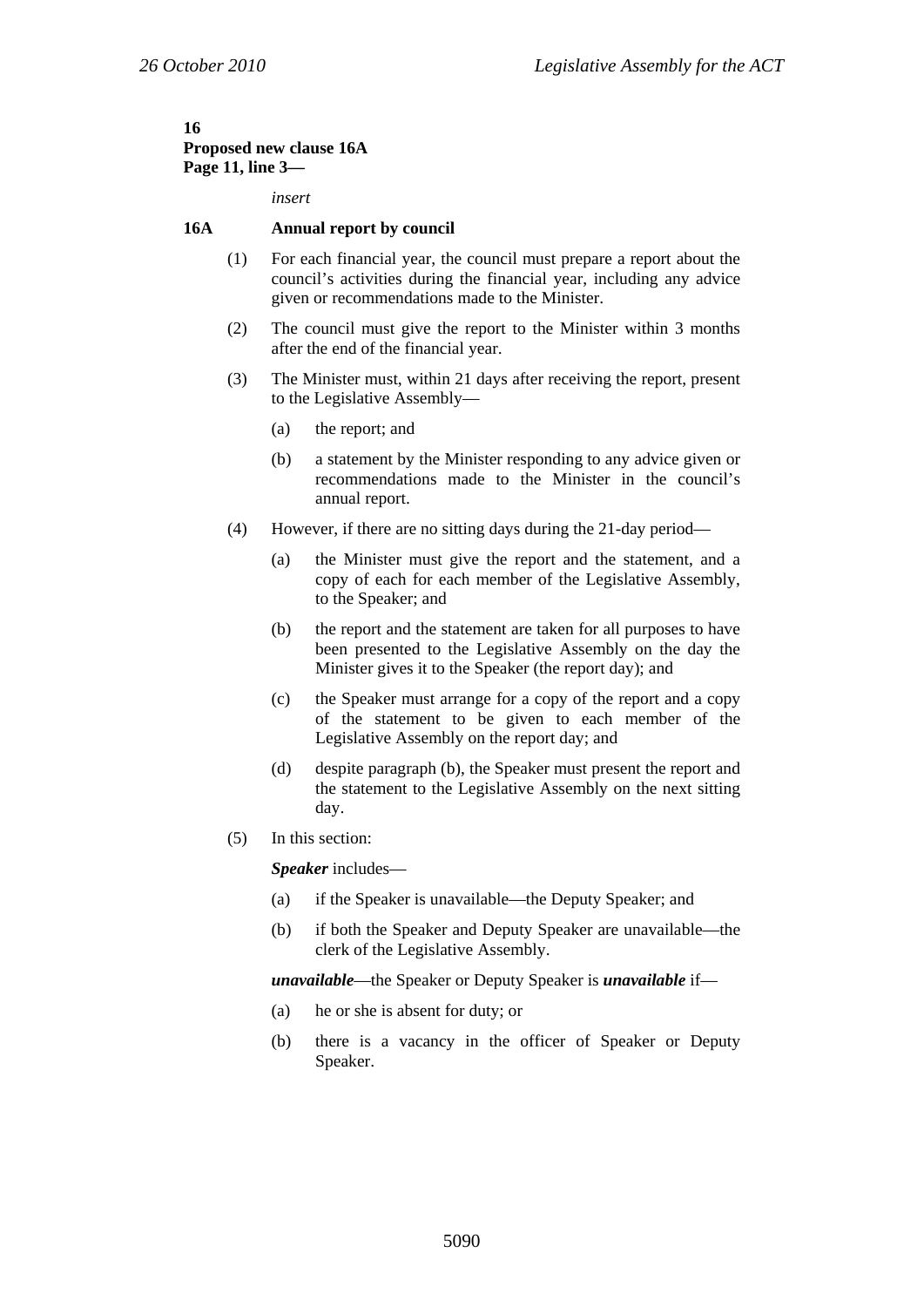#### **17 Clause 17 (2) Page 11, line 14—**

*omit* 

must try to

*substitute* 

must, to the greatest extent practicable,

### **18**

**Clause 17 (2) (b) (ii) Page 11, line 20—** 

*omit* 

the environment

*substitute* 

climate change

## **19**

**Clause 17 (2) (b) (vi) Page 11, line 25—** 

*omit clause 17 (2) (b) (vi), substitute* 

- (vi) a person to represent transport planning;
- (vii) a person to represent people who are socially or financially disadvantaged;
- (viii) an energy specialist;
- (ix) a public employee.

## **20**

**Clause 18 Page 12, line 8—** 

*after* 

council

*insert* 

(other than a member who is a public employee)

#### **21 Part 5 Page 14, line 1—**

*omit part 5, substitute* 

#### **Part 5 Sector agreements**

#### **20 Sector agreements**

(1) A *sector agreement* is an agreement with an entity under which the entity agrees on a voluntary basis to assist in reducing greenhouse gas emissions and meeting the targets mentioned in part 2 by introducing strategies to—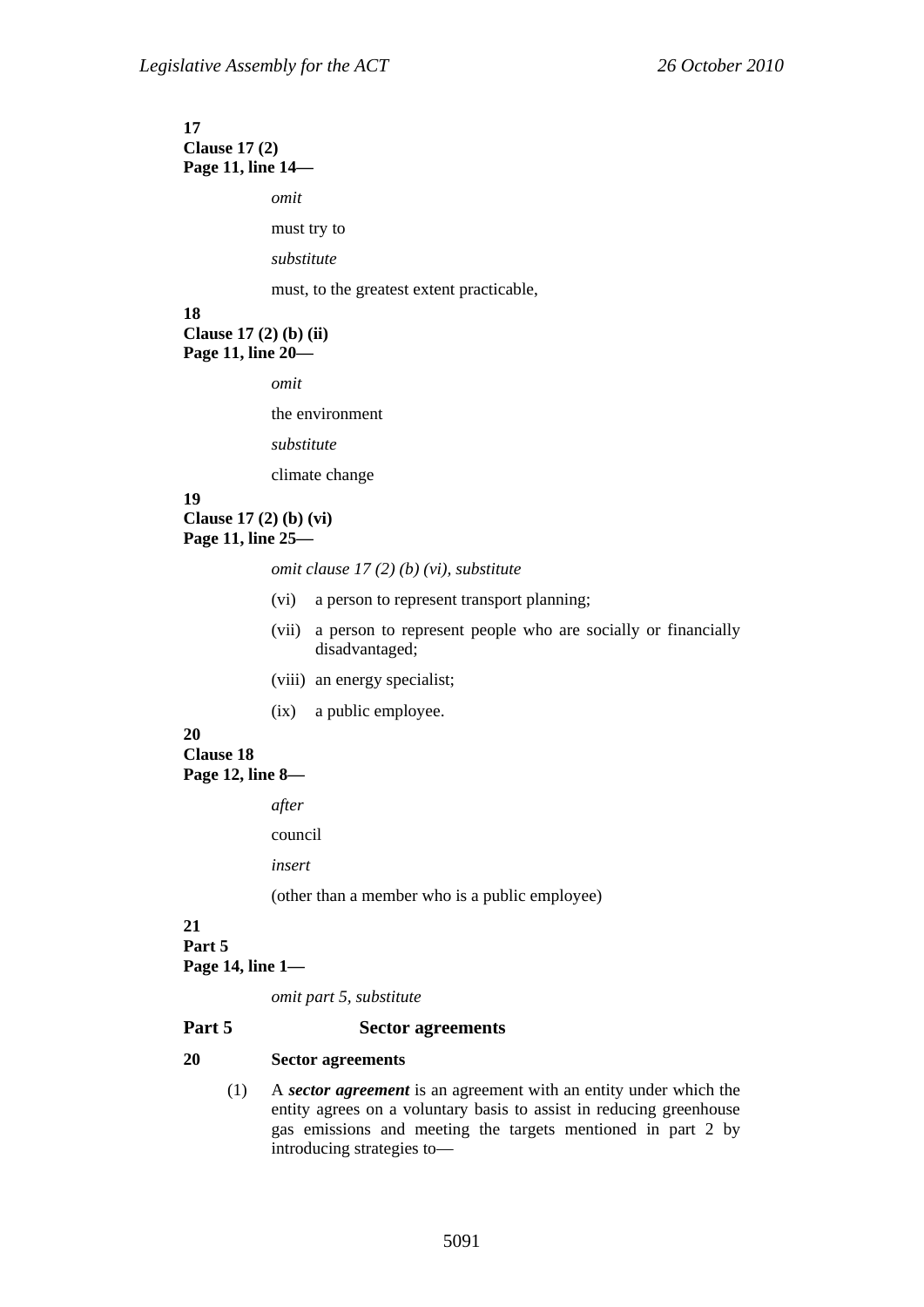- (a) reduce energy use; or
- (b) increase use of renewable energy sources; or
- (c) carry out other avoidance or mitigation activities.
- (2) A sector agreement must—
	- (a) be consistent with the objects of this Act; and
	- (b) include a requirement for the entity to review and report on the operation of the agreement.
- (3) A regulation may prescribe requirements for a sector agreement.

### **20A Register of agreements**

- (1) The Minister must keep a register of sector agreements.
- (2) The register must be available for public inspection—
	- (a) on the internet site (if any) of the administrative unit responsible for administering this Act; and
	- (b) during ordinary office hours at an office of the administrative unit.

**22** 

## **Proposed new clause 20B Page 15, line 1—**

*insert* 

### **20B Information to be included in agency annual reports**

A report prepared by a government agency under the *Annual Reports (Government Agencies) Act 2004* for a financial year must include details of any policies developed or programs implemented by the agency during the year to address climate change, greenhouse gas emissions and the targets mentioned in part 2.

*Note Financial year* has an extended meaning in the *Annual Reports (Government Agencies) Act 2004*.

### **23**

**Clause 21 (a) Page 15, line 5—** 

*omit clause 21 (a), substitute* 

(a) as soon as practicable after the end of this Act's 5th and 10th years of operation; and

### **24**

**Dictionary, note 2, proposed new dot point Page 16, line 6—** 

*insert* 

• administrative unit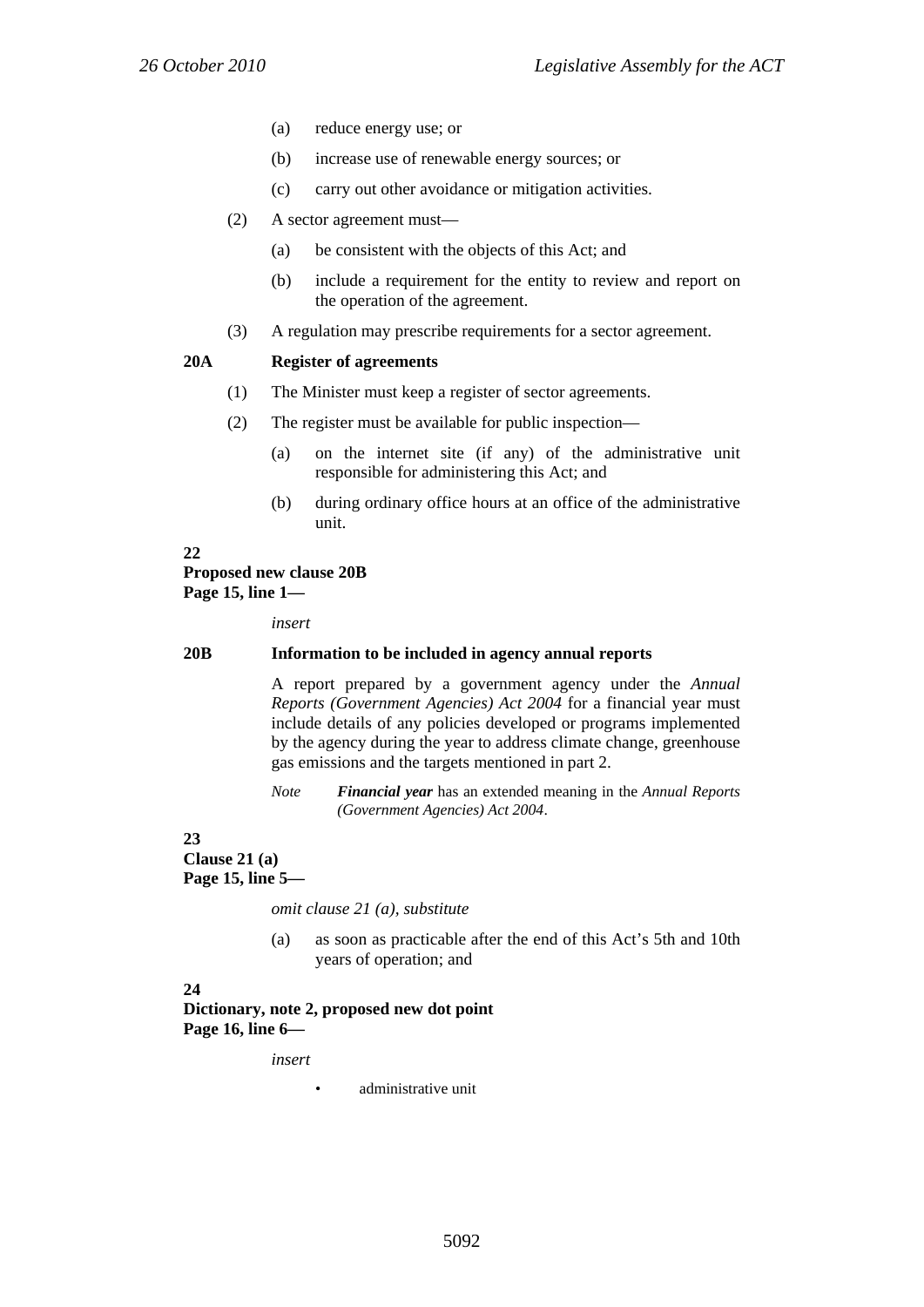### **25 Dictionary, note 2, proposed new dot point Page 16, line 17—**

*insert* 

• public employee

**26 Dictionary, proposed new definition of** *government agency* **Page 16, line 22—** 

*insert* 

*government agency*—see the *Public Sector Management Act 1994*, dictionary.

## **Schedule 3**

## **Climate Change and Greenhouse Gas Reduction Bill 2010**

Amendment moved by Mr Seselja (Leader of the Opposition) to Mr Rattenbury's amendment No. 2

**1 Clause 9 Page 5, line 2—** 

*insert* after "determine"

"within six months after the commencement of the Act"

### **Schedule 4**

### **Climate Change and Greenhouse Gas Reduction Bill 2010**

Amendment moved by Mr Seselja (Leader of the Opposition) to Mr Rattenbury's amendment No. 10

**1 Proposed new clause 11A (2) Page 6, line 11—** 

*insert* 

(c) the costs of this action on households and business.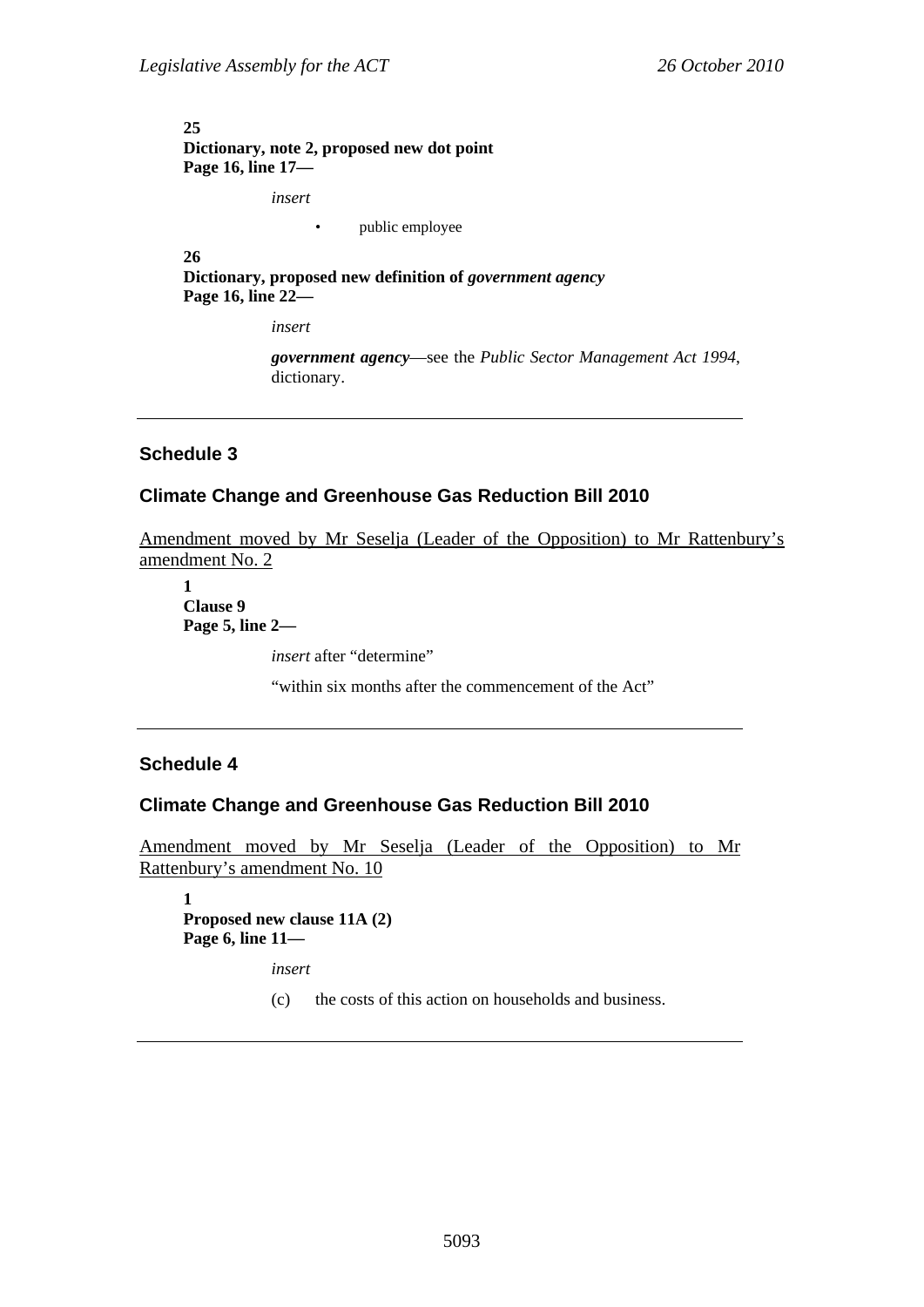## **Schedule 5**

## **Climate Change and Greenhouse Gas Reduction Bill 2010**

Amendment moved by Mr Seselja (Leader of the Opposition) to Mr Rattenbury's amendment No. 11

**1 Proposed new clause 12 (1A) Page 8, line 6—** 

*omit clause 12(1A)(b), substitute* 

(b) have regard to how much measures to address climate change is likely to cost households and businesses in the ACT, particularly those suffering financial hardship;

## **Schedule 6**

## **Climate Change and Greenhouse Gas Reduction Bill 2010**

Amendment moved by Mr Rattenbury

**1 Proposed new clause 13 (1) (c) Page 8, line 18—** 

*insert* 

(c) the findings of a cost-benefit analysis of any government policies or programs implemented to meet the targets mentioned in part 2 during the financial year.

## **Schedule 7**

**1** 

## **Climate Change and Greenhouse Gas Reduction Bill 2010**

Amendment moved by Mr Seselja (Leader of the Opposition)

```
Clause 17 (1) 
Page 11, line 5— 
             omit 
             9 
             substitute 
              10
```